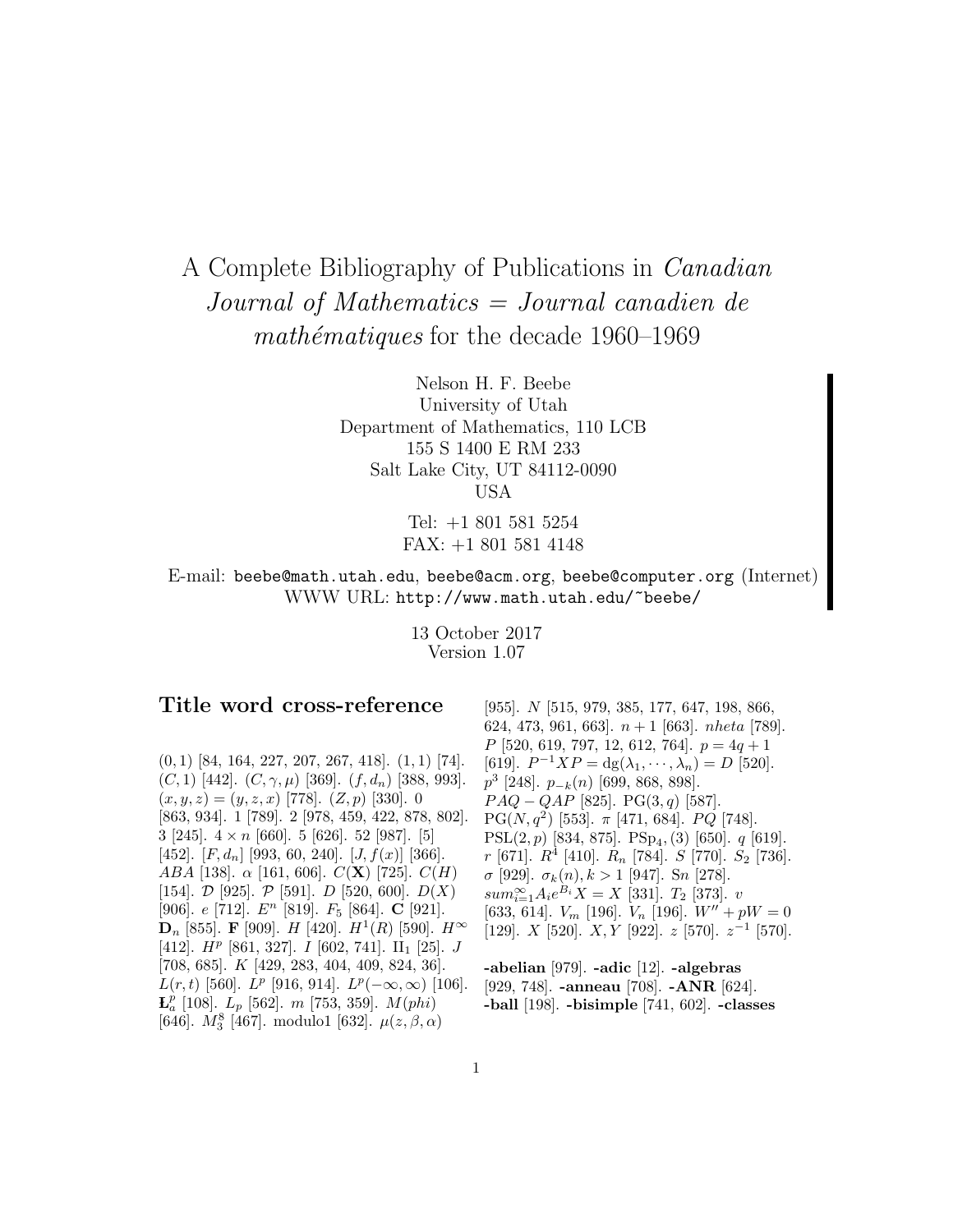[925]. **-colored** [36]. **-coloured** [824]. **-complements** [878]. **-convex** [753]. **-cube** [385]. **-cyclic** [764]. **-dimensional** [671, 459, 863, 934]. **-dimensionalen** [671]. **-extremally** [283]. **-functions** [770]. **-generated** [161]. **-graphs** [961]. **-groups** [612, 600, 373, 736]. **-homogeneity** [369]. **-like** [591]. **-matrices** [84, 164, 227, 207, 267, 418]. **-method** [388]. **-multiplication** [633]. **-normal** [404]. **-product** [429]. **-quota** [359]. **-regular** [471]. **-ring** [708]. **-rings** [614, 685]. **-saturated** [409]. **-Schauder** [712]. **-space** [177, 663]. **-spaces** [914]. **-sphere** [245]. **-spiral** [606]. **-stable** [797]. **-subgroups** [978, 422]. **-surfaces** [420].

**2-betweenness** [533]. **2-dimensional** [729, 771]. **2-metric** [533].

**A.** [441]. **abelian** [979, 157, 259, 422, 335, 814, 134, 683, 901, 886]. **ab´elienne** [20, 194]. **Absolute** [861, 361, 905, 707, 938]. **Abstract** [977, 72, 187]. **accessory** [209]. **acting** [962]. **acyclic** [596]. **Adams** [714]. **addendum** [742, 469, 740]. **addition** [1002]. **Additive** [562]. **adic** [12]. **Adjoint** [901, 59, 755, 999]. **adjoints** [13]. **admissible** [143]. **admit** [9]. **admitting** [818]. **Affine** [430, 306, 406, 850, 264, 146, 325, 962]. **affines** [962]. **agissant** [962]. **albelian** [25]. **algebra** [738, 647, 251, 397, 576, 577, 1008, 276, 928, 638, 144, 675, 830, 158, 467, 573, 127]. **algebraic** [840, 774]. **Algebras** [984, 30, 881, 120, 121, 582, 809, 492, 169, 835, 721, 753, 848, 483, 395, 455, 972, 625, 847, 899, 419, 800, 747, 748, 620, 466, 757, 1014, 718, 74, 44, 915, 594, 143, 113, 1001, 727, 145, 273, 345, 767, 967, 929, 717, 296, 393, 467, 774, 803, 216, 81, 178, 913, 970, 895, 943]. **Algorithm** [703, 426, 187]. **algorithmic** [311, 387]. **Almost**

[363, 281, 806, 107, 892, 691, 358]. **Almost-bounded** [281]. **almost-Hermitian** [358]. **alternating** [319]. **Alternative** [512, 396, 350]. **amalgamated** [446]. **ambiguous** [281]. **among** [190]. **analogue** [312, 849]. **analogues** [722, 441]. **analysis** [770, 15]. **Analytic** [148, 239, 280, 118, 355, 550, 687, 974, 779, 971, 67, 393, 7]. **analyticity** [117, 118]. **André** [879]. **Angular** [149, 235]. **Anneau** [708, 10]. **Anneaux** [356]. **annihilator** [492]. **annuli** [355]. **ANR** [624]. **anti** [296, 393]. **anti-commutative** [296, 393]. **Anticommuting** [114]. **Antisymmetrical** [669]. **any** [219]. **applications** [71, 68, 656, 1008, 15, 243]. **approach** [556, 150]. **Approximate** [160]. **Approximation** [728, 922, 555, 57]. **approximations** [574]. **arbitrary** [470]. **arc** [19]. **Archimedean** [954]. **Arcs** [291, 805, 344, 465, 598, 663, 751, 819]. **area** [615, 346]. **arising** [251]. **Arithmetic** [72, 844, 161, 449, 571, 882, 429, 950]. **Arithmetical** [35]. **arithm´etique** [571, 950]. **arrays** [329]. **Artinian** [652]. **Associated** [795, 452, 976, 905, 904, 255, 517]. **associative** [396, 647, 605, 74, 345, 767, 216, 894, 895]. **asymmetrical** [705]. **Asymptotic** [176, 105, 377, 692, 616, 891, 224, 955]. **asymptotically** [376]. **automata** [347, 713]. **Automorphism** [970, 9, 818, 559, 403, 309, 793]. **automorphismes** [848]. **Automorphisms** [55, 239, 982, 942, 219]. **average** [443]. **averages** [232]. **Axes** [665]. **axiom** [853]. **axiomatic** [781]. **Axioms** [707, 938].

**b.** [780, 956]. **balanced** [16, 321, 348, 253, 1012]. **Bal´azs** [849]. **ball** [198]. **Banach** [974, 106, 915, 976, 273, 799, 909, 803, 901, 105, 178]. **base** [583]. **based** [133]. **bases**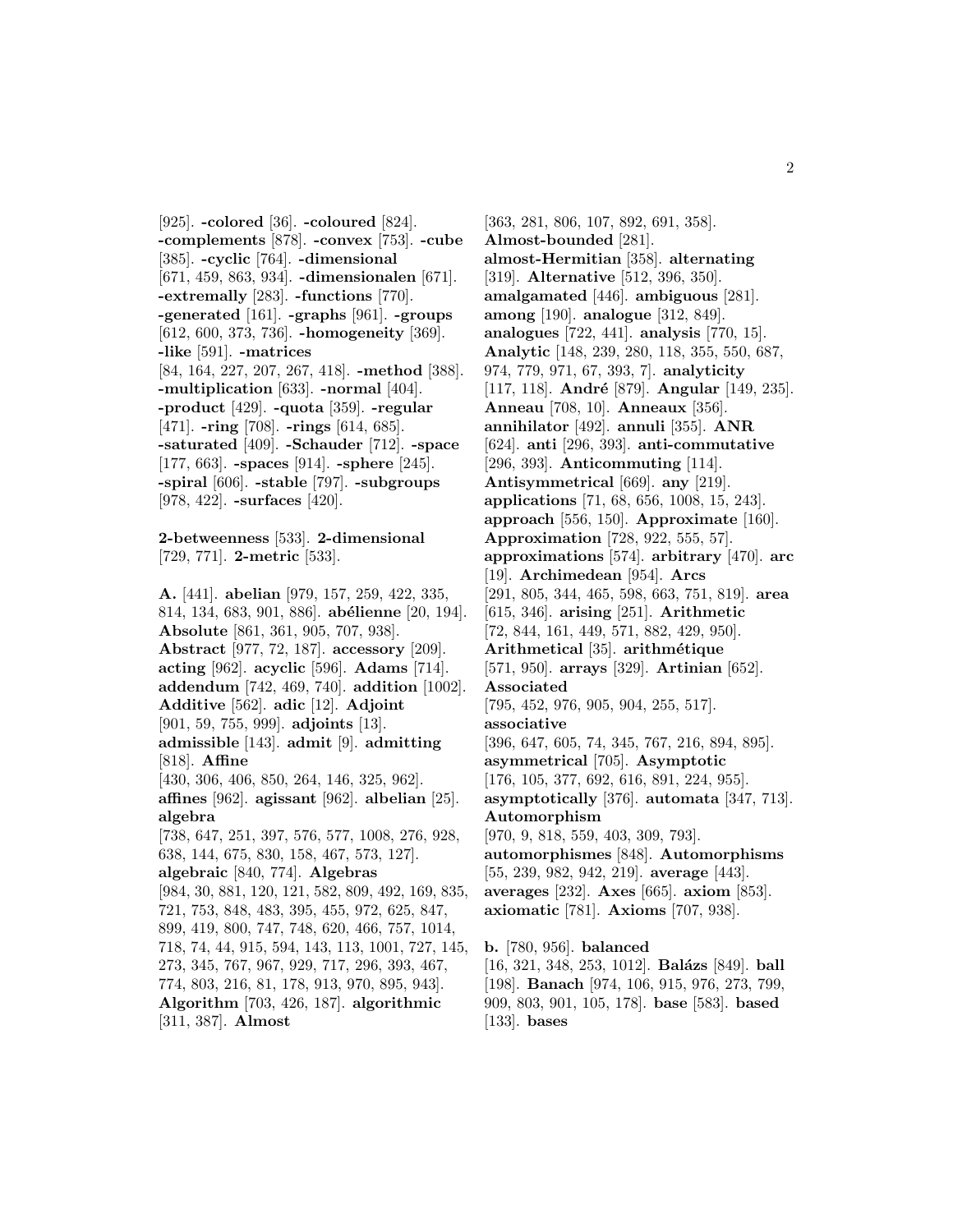[229, 357, 976, 258, 564, 645, 712]. **basis** [534]. **be** [304]. **behaviour** [891, 176, 904, 946, 224, 955]. **Beltrami** [399]. **Bergman** [203, 563]. **Bernoulli** [170]. **Bernstein** [880, 282, 448]. **Bers** [399]. **Betti** [518]. **between** [859, 860, 21, 672, 399, 544, 290, 817, 5, 322, 470, 918, 551]. **betweenness** [533]. **Beurling** [374]. **bi** [82]. **bi-coloured** [82]. **bicolourable** [213]. **Bicontinuous** [551]. **biharmonic** [437]. **bilateral** [4]. **bilinear** [286, 491]. **binary** [228]. **Biorthogonal** [914, 976]. **bipartite** [964]. **bipartitional** [251]. **Bipositive** [419]. **Birkhoff** [592]. **Bisecants** [476]. **Bisimple** [694, 602, 741]. **BK** [911]. **BK-spaces** [911]. **Blaschke** [149, 903, 543, 910]. **Block** [73, 16, 462, 321, 348, 253, 1012]. **bodies** [386, 101, 657]. **Bol** [998]. **Boolean** [158, 232]. **Borel** [926]. **Borel-type** [926]. **Borsuk** [486]. **bound** [920]. **Boundary** [474, 548, 115, 103, 550, 756, 358, 465, 563, 1004, 523, 827]. **boundary-value** [523, 827]. **bounded** [981, 19, 281, 230, 583, 728, 288, 308, 1004, 909, 537]. **boundedness** [140]. **Bounds** [563, 272, 893, 629]. **bracket** [845]. **branch** [918]. **Brauer** [920]. **Brualdi** [792]. **Brunn** [101]. **bundle** [499]. **bundles** [610, 499].

**cacti** [992]. **calculus** [752]. **can** [601]. **cancellation** [365]. **Canonical** [39]. **Caradus** [909]. **cardinalities** [268]. **case** [687, 545, 67]. **Casimir** [1007]. **categorical** [841]. **Catégories** [750, 862, 134, 750, 413]. **category** [1008, 924]. **Cauchy** [360, 688, 664]. **Cayley** [4, 266, 216]. **Cech** [936]. **Cell** [648, 294, 124]. **census** [347, 155, 125, 184, 214]. **centered** [535]. **central** [195, 848, 847, 378]. **centralizer** [895]. **centralizers** [422, 878]. **centrally** [677]. **centres** [682, 51]. **Cercles** [891]. **Certain**

[4, 80, 410, 738, 865, 222, 444, 568, 742, 154, 108, 183, 256, 725, 351, 333, 469, 452, 371,

228, 438, 439, 440, 624, 3, 443, 293, 159, 310, 969, 870, 665, 188, 39, 300, 128, 680]. **certaines** [108]. **certains** [410]. **Ces`aro** [762, 905]. **chain** [333, 469]. **chainable** [107, 508, 883]. **chains** [24, 76]. **character** [246]. **characteristic** [42, 376, 797, 823, 145, 802]. **Characterization** [228, 855, 533, 883, 314, 477, 739, 650, 371, 373, 928, 424]. **Characterizations** [850, 417]. **characterize** [790]. **Characters** [204, 838, 820, 836]. **Chevalley** [942]. **chords** [344]. **chromatic** [48, 871, 534]. **chromatiques** [871]. **chronogeometry** [670]. **circle** [132, 584, 370, 168]. **circle-like** [132, 584]. **circles** [672]. **circuits** [372, 418]. **circular** [463]. **circularly** [508]. **class** [30, 80, 384, 588, 763, 646, 462, 911, 405, 756, 207, 59, 91, 308, 755, 934, 174, 22, 267, 350, 909, 912, 833, 341, 494]. **Classes** [455, 495, 227, 66, 539, 611, 732, 925]. **classical** [116]. **Classification** [575, 979, 995, 676, 727]. **Clifford** [441, 127]. **climbing** [524]. **Closed** [743, 19, 760, 807, 551, 179]. **closure** [255]. **closures** [954]. **Cluster** [198]. **co** [532, 342]. **co-ordinatizing** [342]. **co-rational** [532]. **coarseness** [964, 775]. **cobounding** [46]. **Cocommutative** [594]. **codes** [206]. **codimension** [918]. **Coefficients** [1004, 90]. **coercive** [756]. **cohomologie** [20, 194]. **cohomology** [20, 194, 481]. **cohomotopy** [923]. **coincide** [116]. **collections** [476]. **Collineation** [653, 879, 306, 864]. **Collineations** [264, 323, 662, 831, 504]. **colored** [36]. **colour** [667]. **coloured** [220, 824, 82, 122, 271]. **Colouring** [402, 744]. **column** [711]. **combinatorial** [444, 312, 438, 439, 440, 792, 770, 15, 744]. **comma** [206]. **comma-free** [206]. **Common** [622]. **Commutative** [767, 380, 53, 365, 44, 915, 192, 296, 393]. **Commutativity** [693, 843, 685, 22]. **Commutators**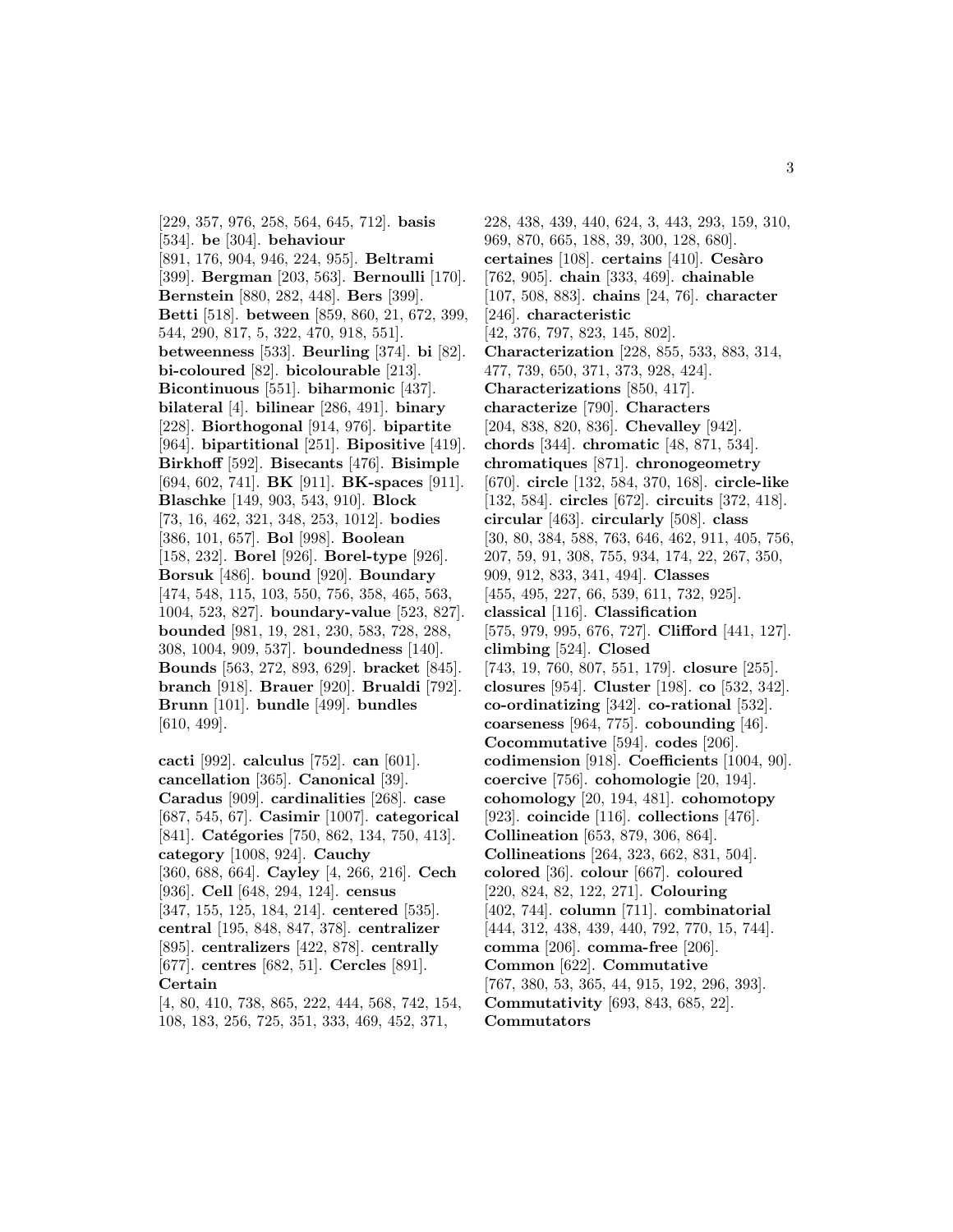[407, 552, 969, 709, 511, 290, 23, 389, 94]. **commuting** [900, 622]. **compact** [135, 1011, 631, 962, 397, 490, 840, 828, 873, 934, 551]. **compacta** [591]. **compactifications** [497]. **compactly** [38]. **compactness** [279]. **compacts** [796]. **comparability** [314]. **comparison** [115, 649]. **compatible** [463]. **complementary** [845]. **complementation** [447]. **Complemented** [273, 765, 178, 769]. **complements** [878]. **Complete** [285, 815, 853, 421, 964, 952, 890, 775, 702, 603, 573, 480]. **completely** [890]. **completeness** [1009]. **completion** [404]. **Completions** [265, 352, 338, 862]. **complex** [697, 880, 75, 240, 223, 187, 909]. **complex-valued** [223]. **Complexes** [573, 294, 449]. **Composition** [730, 16]. **compositions** [509, 813]. **Compounds** [307]. **concept** [609]. **Concerning** [584, 301, 819, 981, 876, 757, 1014, 772, 993, 971, 292, 366, 664]. **condition** [121, 810, 785, 539]. **conditions** [103, 684, 333, 469, 304, 209, 870]. **cones** [459, 976]. **configurations** [254, 438, 439, 440, 348]. **congruence** [39, 123]. **congruences** [699, 868, 898, 217, 597, 493, 821, 293]. **Conical** [277]. **conics** [662]. **Conilpotency** [924]. **conjecture** [17]. **conjugate** [238, 147, 905, 904, 732]. **Conjugates** [580]. **connected** [463, 931, 1011, 228, 764]. **Connections** [315, 899, 5]. **Connectivity** [167, 566, 50, 49, 689]. **consecutive** [289, 205, 628]. **consequence** [1014]. **consequences** [757]. **constant** [671, 427]. **constants** [88, 185]. **Construction** [68, 939, 526, 968, 310, 734, 17, 183, 963, 403, 780, 956, 145, 564, 456]. **contained** [372, 328]. **containing** [653]. **containment** [139]. **contains** [19]. **continua** [132, 107, 508, 883, 584, 819]. **continuation** [380, 67]. **continued** [791, 27]. **continuity** [361, 119, 160, 480]. **Continuous** [489, 61, 119, 28, 151, 568, 742, 154, 126, 400,

223, 644, 819, 54, 902]. **continuum** [19]. **contractible** [729, 771]. **contraction** [547]. **contractive** [829]. **contribution** [670]. **Contributions** [124]. **Convergence** [791, 500, 861, 482, 810, 66, 503, 806]. **converse** [182, 547]. **Convex** [706, 458, 613, 753, 386, 962, 344, 101, 657, 261, 989, 51, 326, 950, 78, 525, 580, 664, 565, 678, 202, 334]. **convexe** [962]. **convexes** [950]. **Convexity** [414, 717]. **convolution** [419, 394]. **Convolutions** [286]. **coordinate** [645]. **coprime** [820]. **corpoidal** [10, 10]. **Correction** [844, 153, 387, 903]. **Corrections** [303]. **correlations** [662]. **Correspondences** [838, 542]. **corresponding** [219]. **Corrigendum** [898, 742, 983, 1014, 956, 740, 1012, 1013]. **cosine** [6]. **Countable** [497, 927]. **countable-dimensional** [927]. **countably** [948]. **Counting** [122, 271, 375]. **couples** [684, 936]. **cover** [187]. **Covering** [611, 715, 321, 262]. **coverings** [177]. **covers** [627]. **Criteria** [293, 579, 983]. **criterion** [867, 975]. **crystallographic** [676]. **Csima** [703]. **cube** [385]. **current** [280]. **curvature** [671]. **curve** [19, 613, 344, 334]. **curves** [489, 51, 663, 196, 902]. **Cycles** [689]. **cyclic** [96, 403, 764, 751, 40, 109]. **D.C.C.** [116]. **dans** [871]. **Darstellungstheorie** [754]. **decision** [244].

**Decomposition** [863, 76, 237, 930, 308, 782, 589, 593, 383]. **decompositions** [354, 952, 531, 723, 819]. **decreasing** [257, 673, 79]. **Dedekind** [11, 258]. **defining** [875]. **definite** [986]. **degenerate** [360, 863, 819]. **degree** [619, 288, 767, 957, 958]. **degrees** [65, 856]. **deleted** [729, 771]. **Demushkin** [575]. **derivate** [839]. **derivates** [705]. **derivation** [81]. **derivations** [881]. **Derivative** [339, 866]. **Derivatives** [583, 68, 149, 673]. **derived** [851, 87]. **Desarguesian** [306]. **descendent** [501]. **description** [412].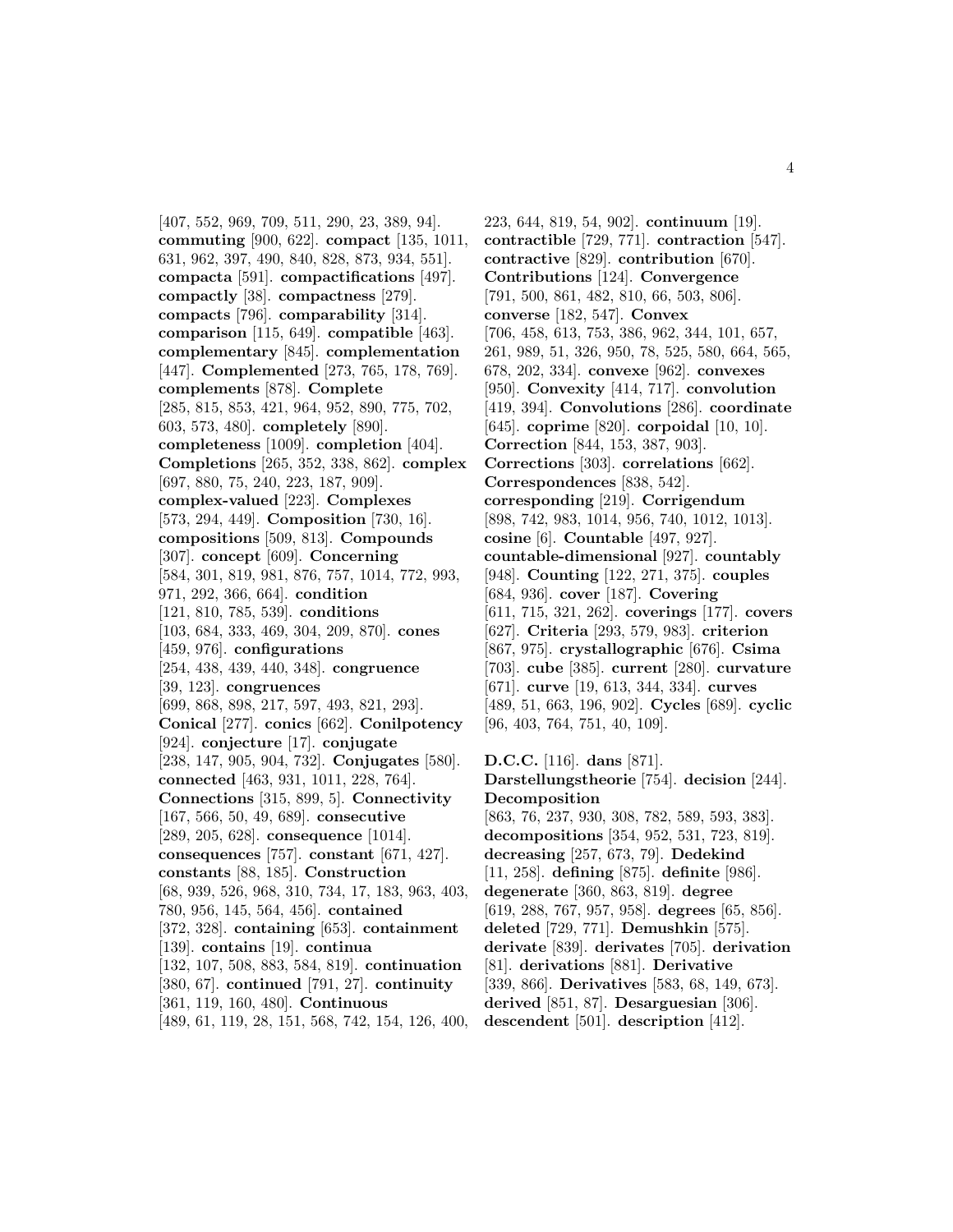**design** [462, 73]. **designs** [16, 321, 780, 956, 348, 253, 1012]. **determinant** [709]. **Determination** [444, 749]. **Determining** [268]. **developable** [417]. **deviation** [503]. **diagonal** [659]. **diameter** [764]. **Diameters** [320]. **difference** [190, 495, 175, 335, 814, 581, 391, 199, 298, 349]. **Differences** [673, 195]. **different** [713]. **Differentiable** [1006, 615, 705, 644, 663]. **differential** [618, 28, 151, 399, 687, 405, 756, 760, 104, 579, 983, 59, 91, 893, 866, 176, 563, 649, 629, 150, 414]. **differentiation** [539, 242, 277, 130, 160]. **digits** [322, 33]. **digraph** [764]. **digraphs** [522, 669]. **dimension** [696, 110, 727]. **dimensional** [671, 483, 459, 98, 854, 863, 934, 729, 771, 294, 325, 346, 927]. **dimensionalen** [671]. **dimensions** [759, 515, 473]. **diminishing** [269]. **diophantine** [34, 57, 398]. **Direct** [639, 774, 454, 890, 249, 446]. **Directed** [627, 460, 507]. **Dirichlet** [876, 2]. **disconjugacy** [866]. **disconnected** [283]. **Discrete** [37, 865, 997, 918]. **discriminant** [64]. **disjoint** [826, 328, 587, 418, 197]. **disk** [367]. **disks** [521]. **dissections** [367]. **distance** [672]. **Distinct** [1005, 502]. **distortion** [355]. **distributed** [415, 806]. **distribution** [362, 616, 186, 935, 789, 5, 632]. **distributions** [567]. **Distributive** [86, 466, 765, 856]. **divide** [344]. **divided** [195]. **divisibility** [528, 908]. **divisible** [201]. **division** [193, 994]. **divisor** [274]. **Domain** [437, 906, 812, 53]. **domains** [785, 11, 201, 110, 563, 540]. **dominant** [727]. **Double** [569, 384, 895]. **double-centralizer** [895]. **doublement** [336]. **doubly** [137, 513]. **Dual** [250, 181, 101, 490, 840, 609, 551]. **duality** [312, 990]. **duals** [720]. **due** [679]. **d'un** [708, 10]. **dynamical** [65].

**edge** [200, 961]. **edges** [353, 197]. **eight** [546]. **Elementary** [471, 678]. **elements** [651, 852, 647, 126, 863, 240, 45, 819].

**ellipses** [816]. **elliptic** [548, 399, 405, 756, 737, 649, 523, 827]. **elliptic-parabolic** [649]. **embeddability** [952]. **Embedding** [132, 259, 591, 191, 544, 488]. **Embeddings** [508]. **Endomorphism** [776]. **endomorphisms** [380, 682]. **Engel** [493, 821]. **ensemble** [962]. **ensembles** [871]. **Entire** [376, 697, 509, 813, 549, 869, 1013, 243]. **Entropies** [230]. **Enumeration** [241, 367, 213, 522, 695, 48, 317, 794, 82, 578]. **equal** [344, 294, 917, 322]. **equality** [545]. **equally** [165]. **equation** [318, 12, 472, 6, 688, 150]. **equations** [399, 687, 181, 405, 760, 104, 579, 983, 338, 772, 866, 250, 563, 649, 491, 92, 313, 105, 171, 414]. **equicontinuous** [357]. **equilateral** [599]. **Equilibrium** [596]. **equivalence** [31, 223]. **equivalences** [696]. **Equivalent** [486, 304, 411]. **Errata** [741]. **error** [574]. **espace** [108]. **espaces** [796]. **essential** [893, 557]. **Estimates** [756, 574, 366]. **Euclidean** [432, 676, 1001, 679, 179]. **Euler** [17, 507, 162, 337, 832]. **even** [28, 944]. **events** [713]. **exact** [684]. **exceptional** [654]. **existence** [626, 253, 1012, 446]. **Expansion** [644, 103]. **expansions** [515]. **exponent** [493, 821, 1010]. **exponential** [398]. **exponents** [931]. **expression** [63, 300]. **Extension** [284, 21, 532, 810, 637, 609, 350, 751, 529]. **Extensions** [682, 536, 602, 741, 965, 835, 608, 435, 1010, 466, 258, 504]. **exterior** [276, 370, 675, 168, 130]. **Extrema** [506]. **Extremal** [370, 168, 961, 613]. **extremally** [283]. **Extreme** [590, 779, 799, 456]. **extremization** [711]. **extremum** [31, 173].

**faces** [261, 458, 677, 346]. **factor** [948]. **factorization** [737, 999, 471]. **factors** [552, 861, 985, 25]. **falsity** [17]. **families** [260, 489, 902]. **famille** [336]. **Federer** [936]. **Fermat** [236]. **few** [9, 836]. **fiberings**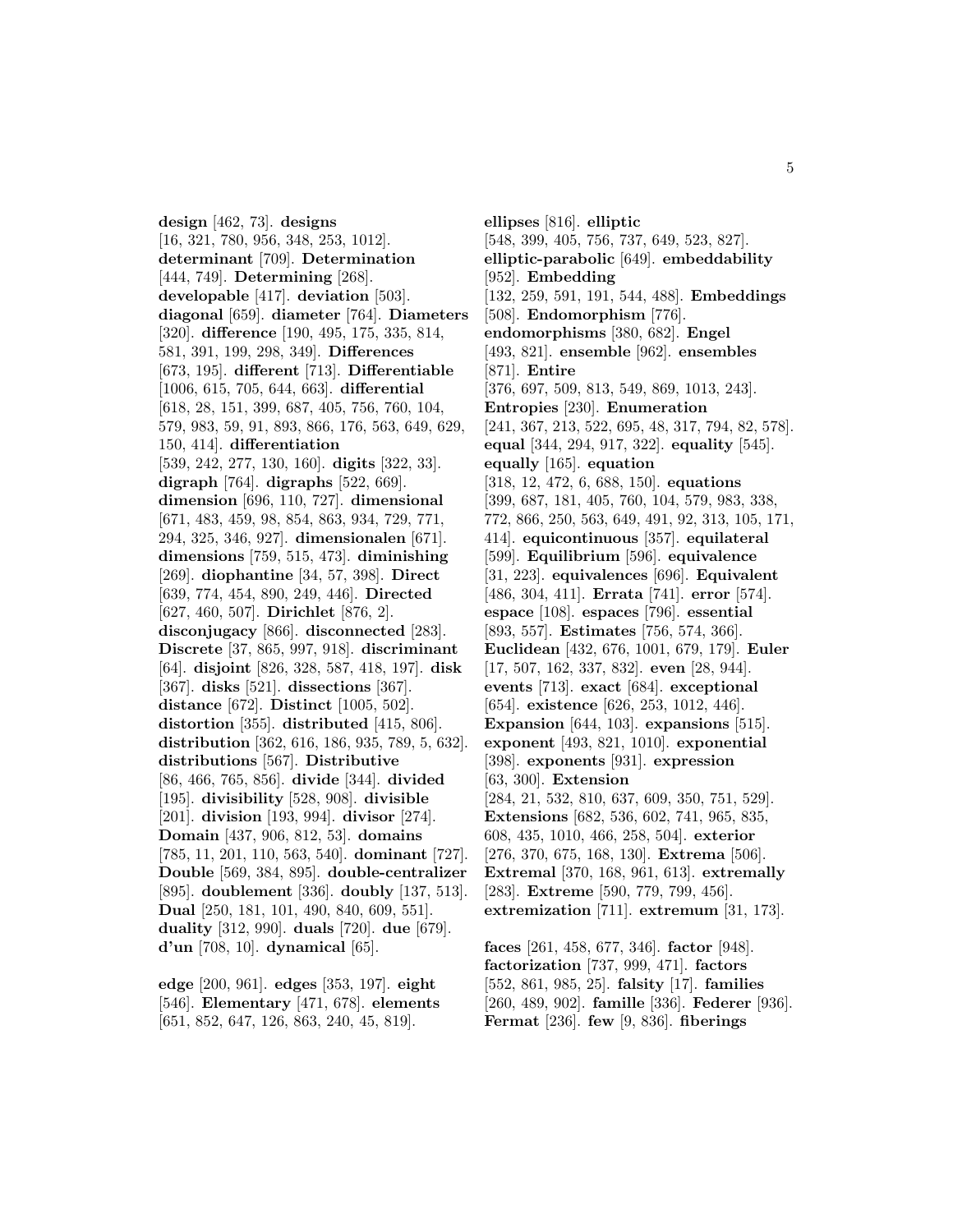[1006, 859, 860, 210]. **Fibonacci** [473]. **fibre** [610]. **field** [965, 87, 491, 912, 171, 1005]. **fields** [500, 728, 998, 808, 403, 358, 258, 968, 133, 529]. **filter** [412]. **final** [774]. **Finite** [948, 890, 759, 9, 422, 878, 811, 163, 305, 732, 666, 957, 958, 1006, 8, 246, 889, 553, 157, 876, 483, 103, 284, 476, 306, 138, 347, 464, 406, 758, 650, 850, 783, 373, 598, 842, 50, 76, 491, 133, 348, 430, 383, 864, 959, 55, 56, 313, 1005]. **finite-dimensional** [483]. **finitely** [441, 174, 969]. **Finiteness** [638]. **Finsler** [790, 131]. **first** [922]. **Fixed** [820, 71, 592, 749, 502, 900, 818, 842, 622]. **fixed-point** [900]. **fixed-point-free** [818]. **flag** [306]. **flag-transitive** [306]. **flat** [530, 130]. **Flowers** [382]. **fonctions** [950]. **form** [434, 825, 63, 498, 138, 296, 123]. **Formal** [413, 331]. **Formally** [435]. **forms** [169, 229, 977, 456, 130, 39, 529, 208, 219]. **formula** [112, 442, 947]. **formulas** [35, 302, 142]. **formulations** [486]. **Foundations** [65]. **Four** [696, 344, 405, 816, 291, 767, 505, 667, 346]. **four-colour** [667]. **four-dimensional** [346]. **four-person** [505]. **Fourier** [63, 442, 66, 905, 904, 946, 644]. **Fourth** [115, 893]. **fourth-order** [893]. **Fractional** [181, 996]. **fractions** [708, 791, 27, 537]. **framal** [466]. **Frattini** [889]. **Fredholm** [738, 852]. **Free** [831, 698, 272, 748, 86, 747, 818, 206, 85, 163, 201, 297]. **freedom** [65]. **freely** [161]. **French** [571, 410, 871, 20, 194, 108, 29, 708, 962, 950, 750, 10, 356, 2]. **Frobenius** [913]. **Fubini** [351]. **function** [697, 30, 906, 398, 980, 404, 251, 154, 152, 583, 845, 274, 808, 933, 136, 839, 717, 869, 1013, 943]. **functional** [6]. **functionals** [495, 562, 803]. **functions** [239, 339, 257, 361, 119, 981, 475, 588, 763, 618, 118, 882, 235, 281, 855, 876, 238, 198, 230, 377, 692, 233, 455, 376, 212, 974, 215, 779, 705, 429, 900, 509, 737, 813, 515, 620, 400, 884, 89, 873, 950, 308, 465, 606, 971, 807, 897, 3, 61, 203, 928, 526, 370, 951, 223,

5, 549, 770, 520, 1004, 580, 799, 168, 644, 833, 984, 247, 33, 986, 704, 243]. **fundamental** [78]. **Further** [17, 461].

**G.** [679]. **Galois** [899, 133, 870]. **game** [505]. **games** [462, 73, 359]. **Gap** [478]. **General** [116, 484, 588, 763, 340, 607, 756, 269, 505, 717, 171]. **general-sum** [505]. **Generalization** [919, 473, 857, 581, 295, 912, 131, 671]. **Generalizations** [547]. **generalize** [467]. **Generalized** [889, 997, 701, 1007, 657, 45, 329, 738, 475, 68, 190, 156, 303, 583, 879, 640, 515, 338, 623, 975, 292, 762, 688, 49, 951, 858, 846, 446, 349, 315]. **generated** [617, 98, 272, 161, 441, 996, 38, 969, 468]. **Generating** [704]. **Generation** [802, 378]. **Generators** [141]. **genetic** [680]. **genus** [385, 518]. **geodesics** [256]. **Geometric** [680]. **geometrical** [675, 150, 752]. **Geometrie** [651, 965]. **geometries** [342]. **geometry** [651, 965, 656, 133, 707, 938, 325, 679, 781, 131]. **German** [651, 965, 671]. **Gibbs** [60, 185]. **girth** [626, 944]. **girths** [546]. **given** [18, 1008, 601, 203, 309, 695, 732, 793, 716]. **global** [912]. **Goldie** [941]. **Gotlieb** [703]. **Gram** [678]. **Graph** [93, 744, 463, 421, 964, 518, 372, 451, 656, 534, 775, 460, 406, 488, 702, 189, 418, 197]. **Graph-colouring** [744]. **graphes** [871]. **Graphs** [944, 425, 48, 510, 952, 931, 546, 626, 871, 220, 183, 353, 314, 409, 213, 642, 558, 1008, 167, 371, 824, 320, 82, 841, 390, 50, 76, 237, 507, 695, 411, 36, 162, 383, 337, 961, 793, 541, 603, 270, 689, 122, 271]. **Grassmann** [888, 208]. **greatest** [716]. **Green's** [618]. **Group** [576, 577, 651, 157, 937, 395, 252, 397, 215, 797, 460, 490, 840, 650, 335, 814, 945, 403, 441, 787, 38, 311, 387, 309, 392, 967, 294, 870, 886, 325, 887, 973, 793, 127, 219, 123]. **groupes** [571, 29, 336]. **Groups**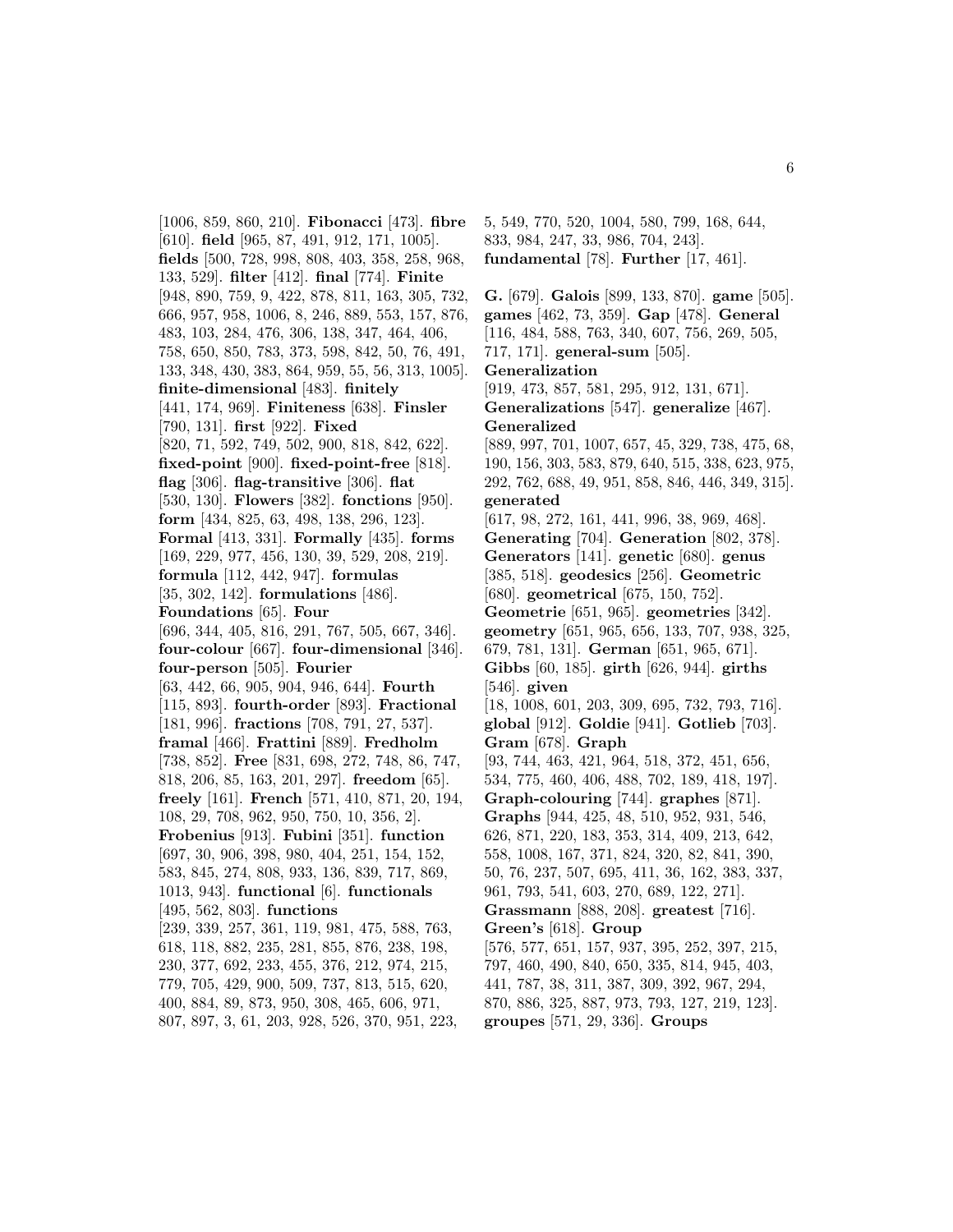[978, 452, 288, 836, 996, 917, 979, 96, 619, 571, 80, 8, 652, 246, 834, 889, 384, 960, 948, 42, 157, 954, 259, 380, 907, 248, 75, 98, 653, 29, 285, 631, 397, 139, 306, 879, 759, 640, 493, 838, 140, 9, 138, 422, 878, 37, 818, 821, 724, 930, 612, 811, 758, 942, 739, 559, 820, 95, 249, 963, 305, 575, 854, 62, 373, 736, 676, 174, 908, 683, 732, 802, 319, 846, 310, 969, 966, 478, 864, 886, 55, 56, 141, 40, 109, 957, 958, 600, 970, 875]. **growth** [377, 692, 648, 910, 5, 124]. **Gruppenelemente** [651].

**H** [441]. **Hadamard** [987, 190, 329]. **Half** [559, 756]. **half-space** [756]. **Half-transitive** [559]. **Hall** [251]. **halo** [539]. **Hamiltonian** [155]. **Hardy** [623, 295]. **harmonic** [630, 203]. **Hausdorff** [88, 366, 102]. **having** [377, 692, 435, 913]. **heights** [84]. **Heine** [561]. **Hereditary** [396, 881, 734]. **Hermite** [224]. **Hermitian** [553, 892, 358]. **Herstein** [991]. **Hessenberg** [679]. **hexagons** [256]. **hide** [601]. **higher** [651, 682, 290, 324, 170, 389]. **Hilbert** [621, 407, 544, 6, 414]. **Hjelmslev** [851, 284]. **H¨ohensatz** [651]. **H¨older** [61, 857]. **Holomorphic** [717, 981, 281, 984]. **homeomorphism** [829]. **homeomorphisms** [21, 691]. **homeotopy** [294]. **homogeneity** [369]. **Homogeneous** [107, 19, 313, 499]. **homological** [379]. **Homology** [729, 771, 886]. **homomorphic** [716]. **homomorphism** [276]. **homomorphisms** [724, 412]. **homotheties** [828]. **homotopic** [630]. **Homotopical** [896, 481]. **Homotopy** [316, 77, 134, 966, 595, 843, 766, 817]. **homotopy-commutativity** [843]. **Hopf** [148, 594]. **Hughes** [424]. **Hyperbolic** [394, 674, 67]. **hyperdegrees** [856]. **hyperfinite** [985]. **hypergeometric** [4]. **hyperhomology** [739]. **hypernilpotent** [605]. **hyperspaces** [805]. **hypersurface** [790]. **hypersurfaces** [604].

**Ideal** [354, 906, 53, 218, 531, 144]. **Ideals** [263, 554, 932, 53, 365, 166, 343, 773, 915, 874, 540, 959, 551]. **Idempotent** [874]. **Identities** [345, 4, 120, 733, 915, 767]. **II** [860, 809, 889, 763, 607, 634, 635, 362, 940, 692, 194, 93, 397, 813, 577, 352, 439, 589, 967, 771, 938, 65, 973, 109, 913, 271, 514]. **III** [552, 440]. **images** [716]. **imbedding** [52, 474]. **immersion** [47]. **Immersions** [432, 892, 423]. **imply** [715]. **incidence** [12, 338, 438, 439, 440, 666]. **inclined** [165]. **inclusion** [762]. **incomplete** [16, 217, 321, 761, 348, 253, 1012]. **increasing** [79]. **indecomposable** [642]. **indefinite** [755]. **indépendants** [871]. **independent** [871, 372, 503, 702]. **indeterminates** [362]. **index** [410, 305, 219]. **indice** [410]. **Indices** [980]. **induce** [766]. **Induced** [319, 111, 139]. **Inductive** [810, 735, 690]. **Inequalities** [496, 897, 398, 865, 176, 629, 92]. **inequality** [971, 545, 64, 817]. **Inertial** [614]. **Infinite** [521, 337, 948, 285, 942, 403, 237, 507]. **infinitely** [65]. **infinitesimal** [358]. **infinity** [928, 946]. **Ingham** [450]. **injective** [776, 54]. **injectivity** [528, 480]. **inner** [858]. **inscribed** [613, 334]. **inseparable** [1010]. **integer** [438, 439, 440, 209]. **integers** [502, 845]. **Integral** [229, 12, 249, 258, 340, 607, 876, 377, 692, 498, 777, 108, 152, 720, 181, 318, 785, 351, 700, 472, 772, 201, 250, 802, 5, 67, 752, 887, 973, 529]. **intégrale** [108]. **integrals** [583, 574, 66, 539, 231]. **Integration** [87, 181, 172, 445]. **interchanges** [418]. **interpolating** [903]. **interpolation** [980, 570]. **interpolatory** [555]. **Intersection** [53]. **intersections** [268, 451]. **Interval** [257, 361, 314, 783]. **intervals** [617]. **Intrinsic** [233, 620, 855]. **invariance** [588, 763, 753]. **Invariant** [400, 464, 499, 479, 621, 643, 972, 919, 32, 710, 296]. **Invariants** [56, 817, 788, 449, 872]. **inverse** [335, 710, 694]. **Inversion** [487, 112, 35].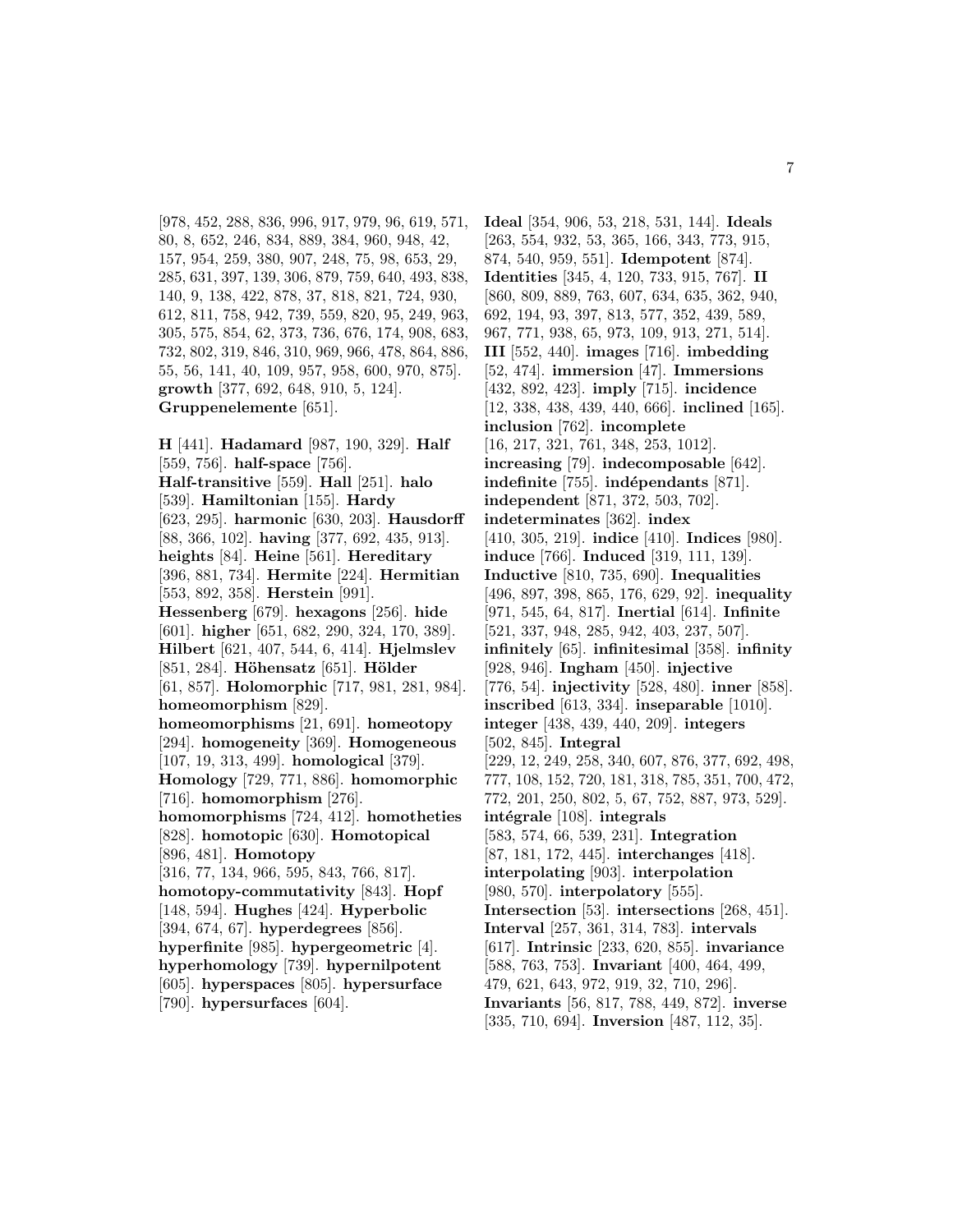**inversive** [672]. **involution** [651, 733]. **involutions** [422, 878, 842]. **involutorischer** [651]. **involving** [398, 865, 947, 142]. **irrationalities** [236]. **Irreducibility** [170]. **irreducible** [362, 53, 836, 949]. **isols** [569]. **Isometric** [892, 419]. **isometries** [327, 799, 529]. **isomorphic** [985, 154]. **isomorphism** [568, 742, 887, 973]. **Isomorphisms** [800, 234, 419, 614, 808, 551]. **isomorphs** [667]. **isomorphy** [494]. **isotopes** [453]. **Isotopy** [459, 316, 77, 494]. **isotopy-isomorphy** [494]. **Isotropic** [423]. **IV** [108].

**J.** [785, 849]. **Jacobi** [426]. **Jordan** [44, 467].

**K¨ahler** [423]. **Kakeya** [427]. **kernel** [359, 505]. **kernels** [117, 484]. **kind** [595]. **Kolmogorov** [616]. **konstanter** [671]. Körpererweiterungen [965]. **Kranzprodukten** [754]. **Kronecker** [906]. **Krull** [812]. **Kr¨ummung** [671]. **Kulikov** [975]. **Kummer** [655, 258]. **Kurosh** [364].

**labelled** [48, 82, 36, 162]. **Lambek** [191]. **Lambert** [2]. **Laplace** [475, 567, 487]. **large** [104]. **latin** [95, 17, 18, 660]. **Lattice** [381, 177, 26, 299, 538, 643, 954, 447, 86, 85, 163, 78, 929, 158, 769]. **Lattice-ordered** [381, 954]. **lattices** [425, 851, 698, 939, 940, 1011, 404, 826, 482, 272, 212, 720, 52, 597, 556, 166, 161, 38, 765, 798, 949, 341, 379, 872]. **law** [365]. **Lebesgue** [700, 88, 185]. **left** [343, 551]. **Legendre** [561, 580, 644]. **lemma** [919, 664, 315]. **lemmas** [903]. **length** [190, 344]. **Levy** [182]. **Lie** [1014, 169, 835, 721, 29, 757, 62, 143, 1001, 145, 144, 45, 81]. **Lifting** [826, 690]. **like** [132, 245, 584, 591, 322, 819]. **limit** [951]. **Limits** [38, 149, 235, 735, 690]. **Lindelöf** [649]. **line** [260, 406, 787, 781]. **linéaires** [108]. **Linear**

[588, 763, 290, 313, 888, 548, 72, 844, 643, 190, 399, 498, 108, 476, 286, 212, 836, 34, 639, 114, 87, 854, 866, 916, 996, 563, 209, 150, 799, 909, 146, 665, 726, 55, 957, 958, 108]. **Linearization** [829]. **Linearly** [1000]. **lines** [587, 507, 517]. **links** [711]. **Liouville** [302, 67]. **Lipschitz** [61, 799]. **Livingston** [374]. **Local** [488, 58, 854, 802, 827, 529]. **localement** [796]. **locally** [753, 1011, 631, 953, 397, 522]. **location** [405]. **loci** [452]. **logarithmic** [822]. **Longest** [79]. **look** [655]. **loop** [453, 843, 896]. **loop-isotopes** [453]. **loop-spaces** [843, 896]. **Loops** [13, 266, 393, 494]. **Lorentz** [646]. **Lototsky** [303, 461, 156, 448, 292]. **Lototsky-type** [461]. **low** [225, 759]. **low-order** [225]. **Lower** [893, 629, 894, 734, 378, 933, 839, 920]. **Lyapunov** [416].

**M.** [792]. **machine** [477]. **Mackey** [1009]. **Magic** [541]. **Majorants** [445]. **Malcev** [191]. **manifold** [595, 488, 604]. **manifolds** [859, 860, 615, 892, 358, 591, 47, 918, 46, 208]. **manuscript** [735]. **many** [65, 925]. **map** [766]. **mapping** [547]. **mappings** [245, 477, 622]. **Maps** [766, 918, 738, 241, 317, 355, 544, 631, 630, 375, 443, 578, 159, 743, 214]. **Markov** [24]. **martingale** [482]. **matrices** [434, 588, 763, 496, 454, 706, 190, 693, 233, 368, 84, 164, 227, 659, 12, 207, 719, 438, 439, 440, 823, 307, 267, 240, 137, 223, 593, 69, 788, 41, 329, 470, 185, 39, 211, 709, 270, 418, 221]. **Matrix** [338, 761, 711, 94, 987, 588, 763, 890, 328, 1, 153, 579, 983, 275, 290, 23, 897, 70, 951, 520, 389, 300, 513, 123]. **matroids** [566, 988]. **Maxima** [390]. **Maximal** [716, 190, 18, 532, 944, 516, 305, 915, 255, 25, 746]. **maximum** [328, 869, 1013]. **Mean** [951, 950, 549]. **means** [101, 762, 60, 710]. **measurability** [247]. **measurable** [58, 884, 636]. **measure**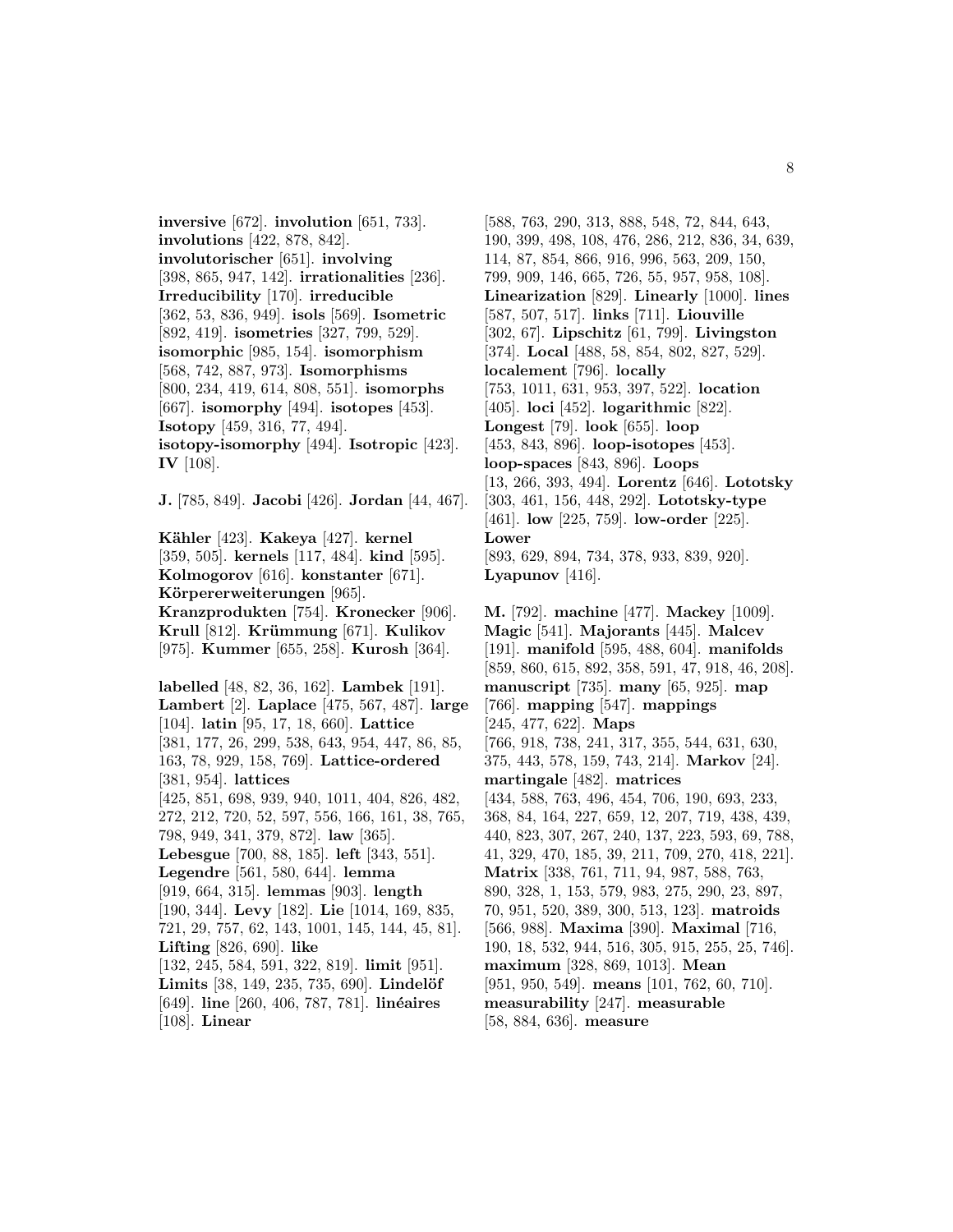[615, 810, 718, 830, 146]. **Measures** [514, 386, 777, 637, 782, 32]. **meets** [925]. **meromorphic** [634, 635, 235, 376, 808, 873]. **metacyclic** [978]. **m´etaprimitifs** [356]. **Metaprimitive** [356]. **method** [416, 822, 450, 388]. **methods** [926, 1, 153, 993, 88, 780, 956, 70]. **metric** [432, 533, 863, 755]. **metrical** [57]. **metrics** [572]. **metrizability** [768, 681, 301]. **metrizable** [828]. **metrization** [332, 512, 15, 188, 557]. **Minimal** [952, 546, 207, 418, 812, 164]. **minimaux** [871]. **Minimum** [147, 871, 187]. **Minkowski** [101]. **minors** [496]. **Mixed** [683, 550]. **mod** [921]. **models** [680]. **Modifications** [46]. **Modular** [492, 278, 425, 851, 1009, 933, 967, 872]. **module** [532]. **modules** [848, 111, 847, 436, 519, 576, 577, 530, 201, 776, 857]. **modulo** [789]. **Moebius** [373, 736]. **moment** [783, 102]. **Monotone** [212, 712, 900, 897, 622]. **Montgomery** [1006, 859, 860]. **Moore** [332, 501, 301]. **Morita** [990]. **mosaics** [431]. **Motions** [275, 37]. **Moulton** [99, 264, 323]. **mountain** [524]. **mountain-climbing** [524]. **moyenne** [950]. **multiple** [353, 752]. **Multiplication** [798, 363, 640, 633, 304]. **Multiplicative** [511]. **Multiplicities** [164, 555]. **multiplier** [800, 335, 298]. **Multipliers** [199, 391]. **multivariate** [723]. **mutually** [17].

**Napierian** [671]. **Natural** [745]. **nature** [300]. **near** [687, 994, 946]. **near-rings** [994]. **Nearly** [612]. **negative** [496, 706, 368, 711, 905, 69]. **Neperschen** [671]. **net** [504]. **nets** [504]. **networks** [410]. **Neumann** [735, 561]. **Newman** [792]. **Next** [555]. **Next-to-interpolatory** [555]. **Nil** [333, 469, 941]. **nilpotency** [896]. **nilpotent** [8, 29, 941, 40, 109]. **nilpotents** [29]. **no** [948, 435]. **Nodal** [44]. **nodes** [36, 162]. **Noetherian** [354, 110]. **Non**

[985, 804, 253, 1012, 827, 257, 241, 317, 626, 496, 706, 20, 194, 368, 53, 705, 584, 820, 836, 289, 873, 59, 44, 863, 465, 201, 676, 711, 345, 767, 69, 726, 856, 819, 179]. **non-associative** [345, 767]. **non-commutative** [53, 44]. **non-compact** [873]. **non-coprime** [820]. **non-decreasing** [257]. **non-degenerate** [863, 819]. **non-differentiable** [705]. **non-distributive** [856]. **non-Euclidean** [676]. **Non-existence** [253, 1012, 626]. **non-hyperfinite** [985]. **non-integral-domains** [201]. **Non-isomorphic** [985]. **non-linear** [836, 726]. **Non-local** [827]. **non-negative** [496, 706, 368, 711, 69]. **non-orientable** [179]. **non-planar** [584]. **non-residues** [289]. **non-self-adjoint** [59]. **non-separable** [241, 317]. **Non-stationary** [804]. **non-tangential** [465]. **nonabelian** [20, 194]. **nonlinear** [523]. **Normal** [862, 106, 465, 434, 435, 404, 640, 12, 878, 811, 624, 211, 123]. **normalizers** [811]. **normed** [120, 121, 639]. **norms** [120]. **Note** [225, 531, 501, 500, 111, 605, 953, 266, 725, 963, 772, 586, 461, 842, 415, 27, 69, 909, 856, 211, 600, 943, 950]. **Notes** [1011, 585, 604]. **null** [24]. **null-recurrent** [24]. **number** [72, 463, 647, 220, 217, 18, 722, 518, 534, 328, 261, 256, 601, 824, 326, 82, 842, 660, 443, 732, 36, 383, 793, 197]. **numbers** [236, 877, 322, 744, 433]. **numerators** [537]. **numerical** [817].

**observables** [815]. **octaèdre** [410]. **octahedra** [26]. **octahedron** [410]. **odd** [96, 50]. **odd-vertex-pairings** [50]. **Ohm** [785]. **One** [294, 719, 110, 711, 325, 918, 925]. **One-dimensional** [294, 325]. **one-parameter** [925]. **ones** [328, 41]. **only** [19]. **onto** [159]. **open** [812, 76, 596]. **operations** [108, 255, 108]. **operator** [80, 972, 625, 302, 838, 820, 830, 437, 349]. **Operators** [825, 646, 618, 407, 511, 28, 151, 634, 635,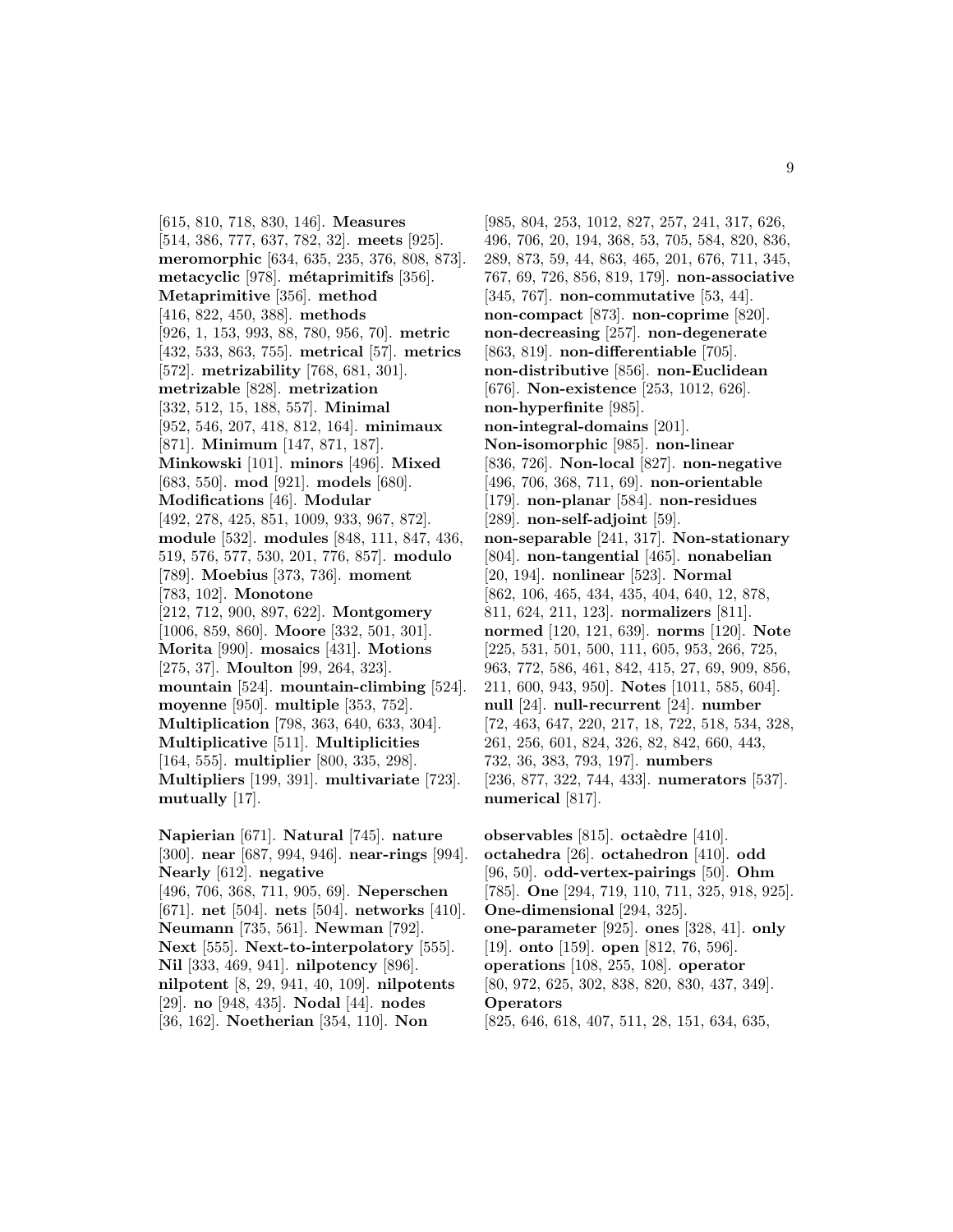435, 364, 1007, 286, 756, 394, 59, 91, 106, 893, 916, 755, 203, 638, 730, 999, 909, 901]. **orbits** [9]. **order** [96, 115, 987, 28, 18, 248, 749, 225, 658, 893, 291, 866, 609, 885, 170, 905, 150, 389, 663, 751]. **ordered** [71, 381, 571, 954, 272, 490, 228, 694, 857]. **ordering** [625]. **orders** [745, 11, 949]. **ordinal** [877]. **ordinary** [618, 151, 687, 760, 104, 189]. **ordinatizing** [342]. **ordonnés** [571]. **orientable** [179]. **orientations** [50]. **origin** [946]. **Orlicz** [135]. **Orr** [4]. **Orthogonal** [659, 723, 17, 18, 816, 269, 95, 526, 802, 329]. **orthogonality** [666]. **orthomodular** [342]. **Orthomorphisms** [95]. **orthonormal** [90]. **Oscillation** [579, 983]. **Osculating** [180, 663]. **other** [268]. **outwardly** [260]. **ovals** [1003].

**P.** [849]. **packed** [287]. **packing** [636]. **packings** [784, 324, 585, 521]. **pair** [899]. **paired** [83]. **pairings** [50]. **Pairs** [289, 205, 491, 628, 1009]. **pairwise** [18]. **paper** [153]. **Parabolic** [242, 291, 176, 996, 649, 629, 92, 523]. **paracompact** [627, 885, 743, 301]. **paracompactness** [332]. **Parallel** [517, 146]. **parameter** [925]. **part** [498, 971]. **Partial** [1009, 865, 399, 380, 745, 405, 756, 563, 774]. **partially** [71, 625, 272, 348, 253, 1012]. **Partition** [96, 877, 695]. **partitions** [599, 757, 1014]. **Pascal** [1003]. **pathology** [379]. **Paths** [382, 237, 383]. **patterns** [463]. **perfect** [890, 225, 874, 456]. **periodic** [426, 330]. **periodicity** [509, 813]. **Peripheral** [715]. **Permanent** [137, 136, 513]. **permanental** [496, 545]. **permis** [410]. **permitted** [410]. **Permutability** [597]. **permutation** [384, 960]. **permutations** [328, 336]. **Perron** [426, 340, 607, 933]. **person** [505]. **perspectivities** [653]. **Perturbation** [28, 151]. **perturbations** [437, 523].

**phenomenon** [60, 185]. **Phragmèn** [649]. **Pick** [919]. **Piecewise** [550]. **planar** [241, 317, 584, 125, 214, 902]. **plane** [19, 132, 982, 658, 989, 406, 676, 598]. **planes** [831, 851, 284, 306, 879, 995, 369, 837, 265, 352, 963, 424, 99, 264, 323, 430, 1003, 297]. **Poincar´e** [592, 312]. **Point** [245, 71, 48, 592, 900, 818, 961, 565]. **Point-like** [245]. **points** [281, 103, 147, 687, 590, 779, 820, 586, 842, 209, 596, 799, 665, 622]. **pointwise** [332, 301]. **Polar** [101]. **polarities** [369, 662, 665]. **P´olya** [641]. **polygons** [613, 75, 664, 155]. **polyhedra** [674, 256, 458, 402, 729, 771, 481]. **polyhedral** [510, 320, 819]. **polynomial** [120, 733, 747, 1005]. **Polynomials** [870, 880, 362, 816, 269, 490, 561, 448, 755, 170, 686, 570, 628, 224]. **polytope** [261, 326, 565, 346]. **Polytopes** [832, 677, 1000, 678]. **Positive** [803, 971, 823, 470, 986, 221, 300]. **pour** [410]. **Power** [3, 96, 42, 554, 282, 493, 821, 700, 289, 205, 15]. **power-sets** [15]. **powers** [948, 368, 302, 322, 349]. **Prange** [501]. **preassigned** [204]. **prescribed** [281, 377, 692, 376, 711, 870, 709]. **presentation** [834, 875]. **presentations** [661, 740]. **presented** [174]. **preservers** [137]. **preserving** [272]. **Primary** [554, 540, 890, 531]. **Prime** [436, 166, 72, 96, 42, 554, 498, 722, 519, 493, 838, 821, 305, 97, 957]. **prime-power** [42, 493, 821]. **primes** [619, 812]. **primitive** [960, 935, 750]. **primitives** [68, 750]. **Principal** [453, 218, 53, 526]. **principle** [974, 547]. **probability** [93, 503]. **probalistic** [713]. **problem** [548, 613, 360, 103, 244, 1009, 34, 82, 311, 387, 711, 849, 124, 636, 920, 667, 668, 524]. **Problems** [718, 115, 550, 756, 89, 31, 648, 783, 292, 370, 102, 168, 752, 726, 523, 827]. **processes** [804, 723, 680]. **product** [118,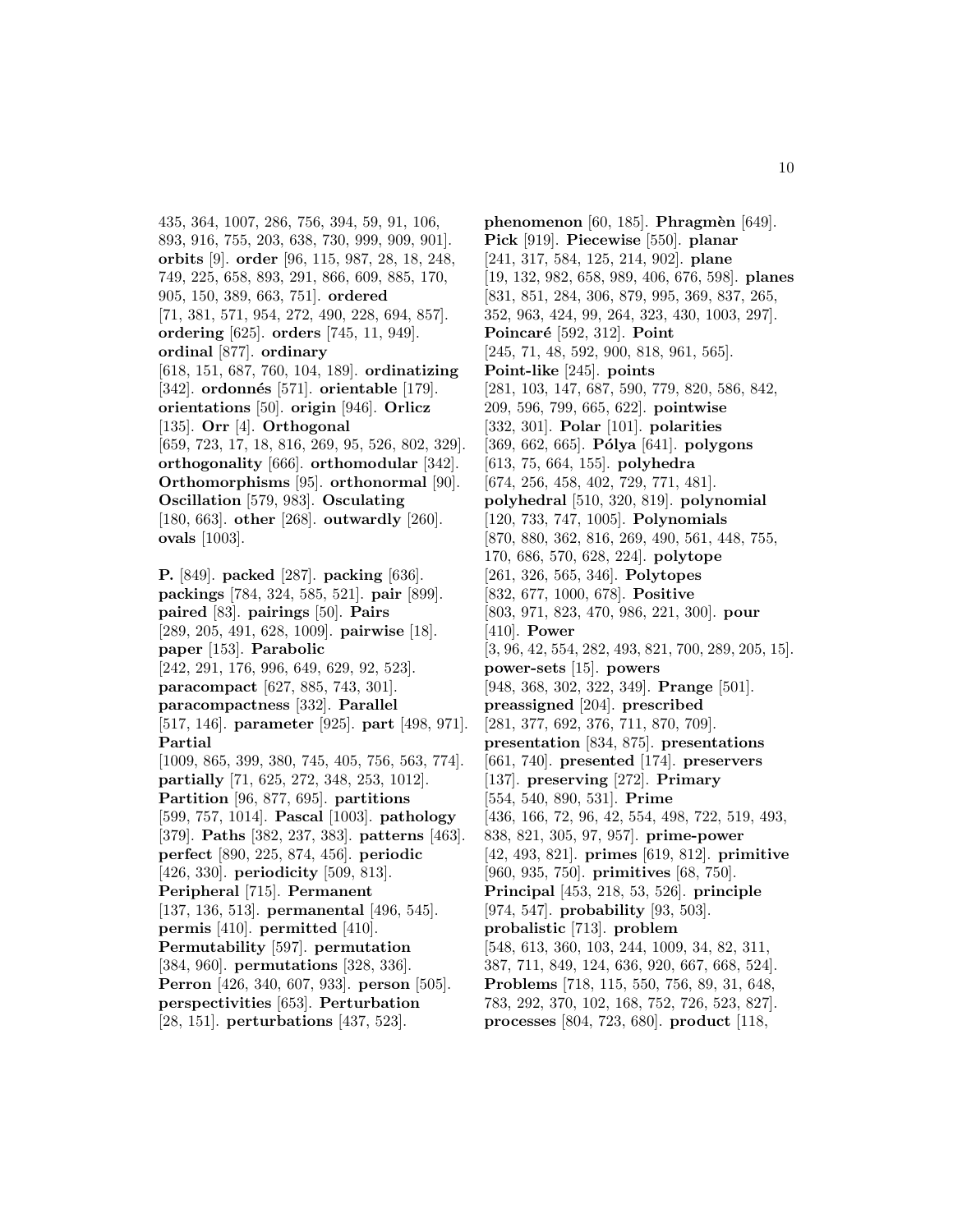454, 777, 429, 739, 249, 915, 637, 841, 858]. **Products** [719, 538, 149, 508, 527, 801, 639, 903, 543, 910, 729, 771, 803, 40, 109, 446]. **Programmes** [83]. **projection** [526]. **Projections** [154, 989]. **Projective** [847, 786, 325, 959, 553, 848, 284, 530, 369, 837, 850, 51, 265, 352, 963, 787, 598, 323, 133, 348, 430, 1003, 663, 690, 219]. **projectives** [283]. **Proof** [592, 616, 390, 678, 188]. **proofs** [512]. **Properties** [90, 203, 92, 697, 952, 444, 882, 605, 353, 316, 715, 77, 161, 823, 110, 488, 414]. **property** [734, 544, 58, 344, 494, 334]. **Prüfer** [540]. **pseudo** [582, 809, 463, 679]. **pseudo-Euclidean** [679]. **pseudo-subordinate** [582, 809]. **pseudo-symmetric** [463]. **pseudometrics** [536]. **Pseudovaluations** [686]. **Ptolemaic** [371]. **pure** [815, 43]. **purely** [1010]. **quadrangles** [265, 352]. **quadrangular** [367]. **quadratic** [229, 977, 529, 219]. **quadrature** [401]. **quadrics** [133]. **quadruple** [14]. **quasi** [548, 796, 466, 998, 776, 681, 913]. **quasi-compacts** [796]. **quasi-fields** [998]. **quasi-framal** [466]. **quasi-Frobenius** [913]. **quasi-injective** [776]. **quasi-linear** [548]. **quasi-metrizability** [681]. **quasigroups** [453]. **quaternions** [693, 233]. **quelques** [2]. **question** [981]. **questions** [812]. **quota** [359]. **quotients** [381, 937, 97, 226, 255, 573]. **R.** [792]. **Radial** [235]. **radical** [734, 701, 605, 116, 10]. **radicals**

[396, 881, 116, 364, 894]. **Ramanujan** [699, 868, 898, 142]. **random** [616, 503]. **Randomly** [287]. **range** [616, 542, 933]. **range-correspondences** [542]. **rank** [454, 207, 408, 869, 1013]. **rate** [651]. **rates** [503]. **Rational** [654, 209, 882, 532, 338, 3, 433]. **Räumen** [671]. **Real** [118, 233, 89, 971, 203, 7]. **reality** [121]. **realizable** [425].

**rearrangement** [621]. **rearrangement-invariant** [621]. **rearrangements** [673]. **Reciprocal** [66]. **reciprocals** [236]. **Reconstruction** [992, 516]. **rectangles** [660]. **Rectangular** [439, 440]. **Recurrent** [907, 24]. **recurring** [190]. **Redfield** [215, 542]. **reduced** [660]. **reducibility** [285, 167]. **reduction** [215, 711]. **Refinement** [361]. **Refinement-unbounded** [361]. **refinements** [416]. **reflection** [974, 56]. **reflections** [98]. **reflexive** [911]. **Regel** [671]. **regional** [518]. **regions** [78]. **regressive** [589]. **Regular** [674, 408, 738, 546, 626, 75, 1, 153, 735, 612, 458, 691, 915, 88, 366, 240, 185, 471, 795, 925, 54, 480, 943]. **regularity** [474, 853]. **Reidemeister** [837]. **related** [236, 82]. **relating** [946]. **relation** [832]. **Relations** [190, 322, 290, 228, 877, 596, 875]. **relationship** [980, 470]. **relationships** [399]. **relative** [190]. **relatively** [838, 836, 32, 765]. **remark** [530]. **remarkable** [222]. **Remarks** [447, 303, 818, 993, 661, 740]. **Remarque** [950]. **Remetrization** [927]. **remplissage** [891]. **R´enyi** [616]. **Replaceable** [504]. **Representation** [640, 209, 777, 108, 451, 502, 392, 765, 108]. **Representations** [144, 738, 721, 29, 139, 11, 288, 249, 145, 319, 846, 278, 457, 803, 29]. **represented** [713]. **representing** [3]. **r´eseaux** [410]. **residue** [217]. **residues** [289, 611, 205, 628]. **respect** [583, 760]. **restricted** [462, 522]. **Restrictive** [807]. **result** [173, 792]. **results** [17, 876, 156, 303, 616, 633, 503, 206, 946, 133]. **revolution** [657]. **Ricci** [315]. **Riemann** [700, 434, 464, 873, 67, 479]. **Riemann-type** [700]. **Riemannian** [671, 196, 604]. **Riemannschen** [671]. **Riesz** [609, 762]. **Right** [998, 218]. **rigid** [558, 934]. **ring** [906, 852, 252, 708, 365, 226, 304, 255, 223, 10, 480, 551, 708]. **ringed** [984]. **Rings**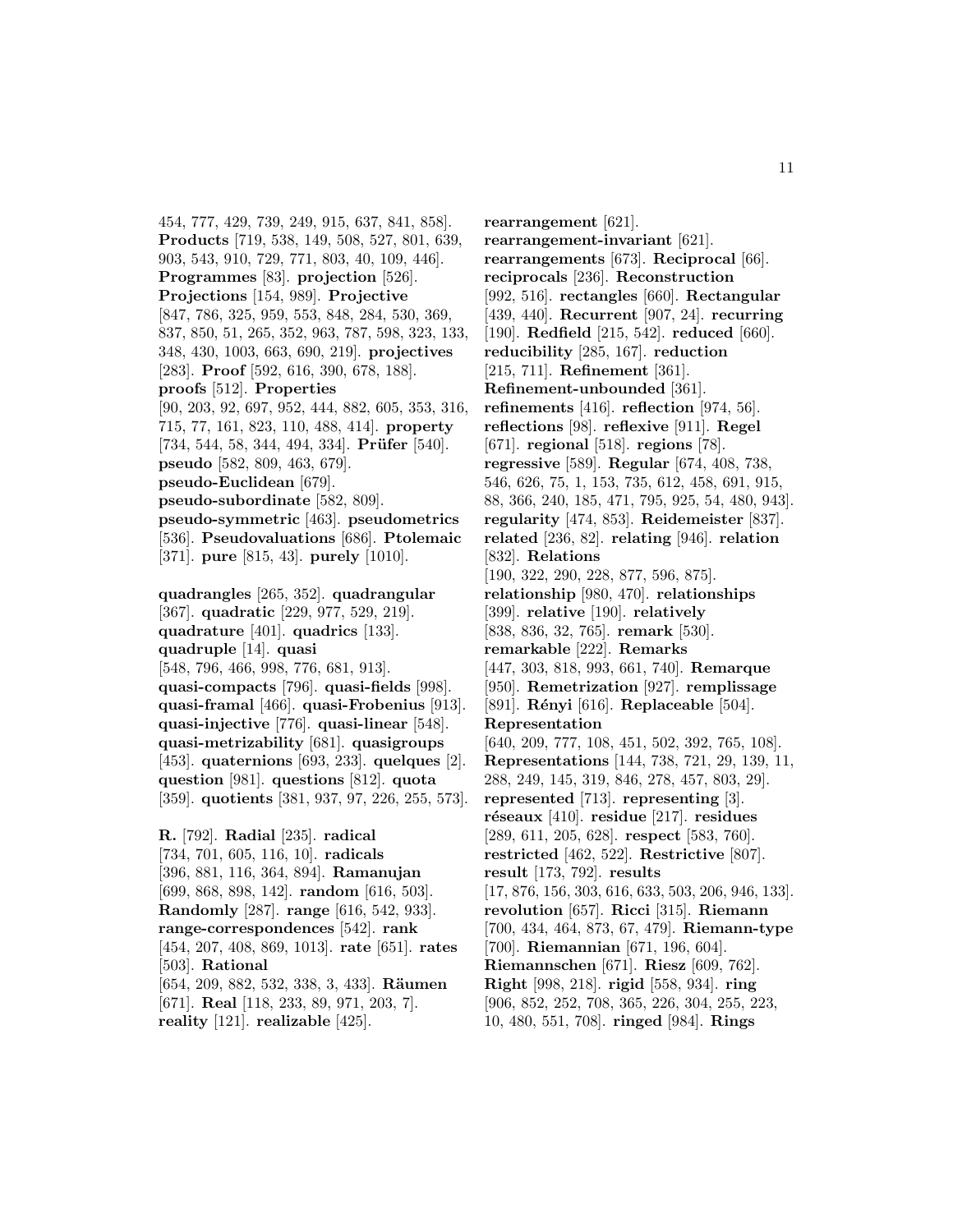[733, 937, 873, 773, 778, 396, 381, 96, 246, 354, 997, 363, 701, 890, 568, 742, 605, 116, 364, 633, 126, 408, 735, 614, 193, 333, 469, 218, 275, 854, 97, 941, 994, 685, 22, 874, 776, 350, 887, 973, 471, 1002, 313, 356, 54, 894, 234, 263]. **robin** [428]. **root** [746]. **rooted** [317, 375, 578]. **roots** [935, 570]. **rotation** [759, 1004]. **rotations** [219]. **round** [428]. **row** [711]. **rule** [671].

**Samelson** [1006, 859, 860]. **satisfy** [120, 121]. **satisfying** [12, 333, 469, 338, 778, 315]. **saturated** [409]. **Schauder** [712, 357, 564]. **Schlicht** [370]. **Schmidt** [544]. **Scholz** [920]. **Schwarz** [919]. **Schwarzian** [866]. **Screenability** [332]. **second** [416, 150, 549]. **second-order** [150]. **sections** [989]. **Seidel** [981]. **selection** [884]. **Self** [535, 59, 755, 999, 54, 480]. **self-adjoint** [755, 999]. **Self-centered** [535]. **self-injectivity** [480]. **Semi** [631, 519, 724, 908, 582, 809, 483, 620, 995, 97, 62, 750, 310, 819, 54]. **semi-algebras** [582, 809]. **semi-continuous** [819]. **Semi-groups** [631, 62]. **Semi-homomorphisms** [724]. **Semi-prime** [519, 97]. **semi-simple** [483, 620, 310, 54]. **semi-simples** [750]. **semi-translation** [995]. **Semi-valuations** [908]. **semidefinite** [300]. **semigroup** [556, 661, 740]. **Semigroups** [342, 343, 485, 807, 805, 638, 694, 602, 741, 913]. **semilattice** [597]. **semimodular** [52]. **Semisimple** [750]. **semisimplicity** [967]. **separable** [241, 317, 848, 847]. **separate** [118]. **separation** [279, 853]. **sequence** [923, 502, 714, 473, 564]. **sequences** [90, 617, 190, 186, 227, 330, 415, 468, 632, 806]. **Series** [515, 569, 68, 882, 861, 282, 63, 442, 378, 66, 561, 3, 905, 904, 478, 644, 2, 2]. **set** [339, 268, 103, 962, 451, 760, 863, 839]. **set-functions** [339]. **Sets** [816, 165, 587, 71, 135, 1006, 280, 871, 706, 190, 268, 198, 230,

826, 272, 58, 476, 749, 845, 175, 989, 815, 758, 335, 814, 535, 581, 391, 525, 589, 555, 199, 788, 517, 636, 146, 961, 15, 202, 918, 298]. **seven** [958]. **several** [362]. **sextics** [982]. **Sheets** [7]. **Sieve** [617, 468]. **Sieve-generated** [617, 468]. **Signal** [572]. **Silov** [563]. **similitudes** [127, 128]. **Simple** [74, 467, 19, 721, 260, 483, 620, 650, 310, 141, 54, 895, 234]. **simples** [750]. **Simplicial** [481, 245]. **simplicity** [256]. **simply** [960]. **Simultaneous** [239, 788, 772]. **simultaneously** [816]. **Singular** [663, 523, 1006, 339, 618, 687, 91, 210, 833]. **singularities** [405]. **size** [731]. **skew** [987, 674, 307]. **skew-symmetric** [307]. **Slepian** [501]. **slicings** [184]. **small** [503, 862]. **small-deviation** [503]. **Smirnov** [616]. **smoothness** [484]. **Sobolev** [544, 474]. **solidly** [287]. **Soluble** [652, 969]. **solution** [318, 1009, 311, 387, 331, 171]. **solutions** [129, 217, 550, 760, 176, 563, 629, 92, 105, 414]. **Solvability** [687, 293]. **solvable** [422]. **Some** [416, 399, 156, 303, 98, 812, 353, 175, 633, 818, 503, 884, 840, 89, 903, 993, 822, 143, 916, 324, 783, 441, 110, 623, 240, 946, 49, 661, 740, 142, 133, 348, 379, 913, 243, 398, 616, 419, 656, 225, 254, 780, 956, 897, 253, 1012, 726, 2, 414]. **sommets** [871]. **Sonnenschein** [185]. **Space** [208, 177, 553, 646, 407, 790, 108, 631, 152, 974, 674, 756, 106, 6, 324, 609, 761, 137, 223, 506, 799, 909, 146, 663, 901, 105, 499]. **space-time** [506]. **space-valued** [974]. **spaces** [432, 239, 135, 119, 21, 671, 768, 621, 980, 118, 544, 283, 147, 154, 476, 533, 562, 779, 911, 316, 332, 758, 843, 896, 77, 828, 639, 850, 914, 83, 228, 863, 916, 755, 934, 627, 624, 976, 885, 623, 70, 858, 348, 295, 564, 645, 180, 663, 743, 984, 795, 301, 927, 888, 417, 179, 414, 557, 243]. **Special** [814, 227, 22]. **spectral** [923, 777, 714, 823]. **spectrum** [753, 28, 151, 893, 804]. **sphere**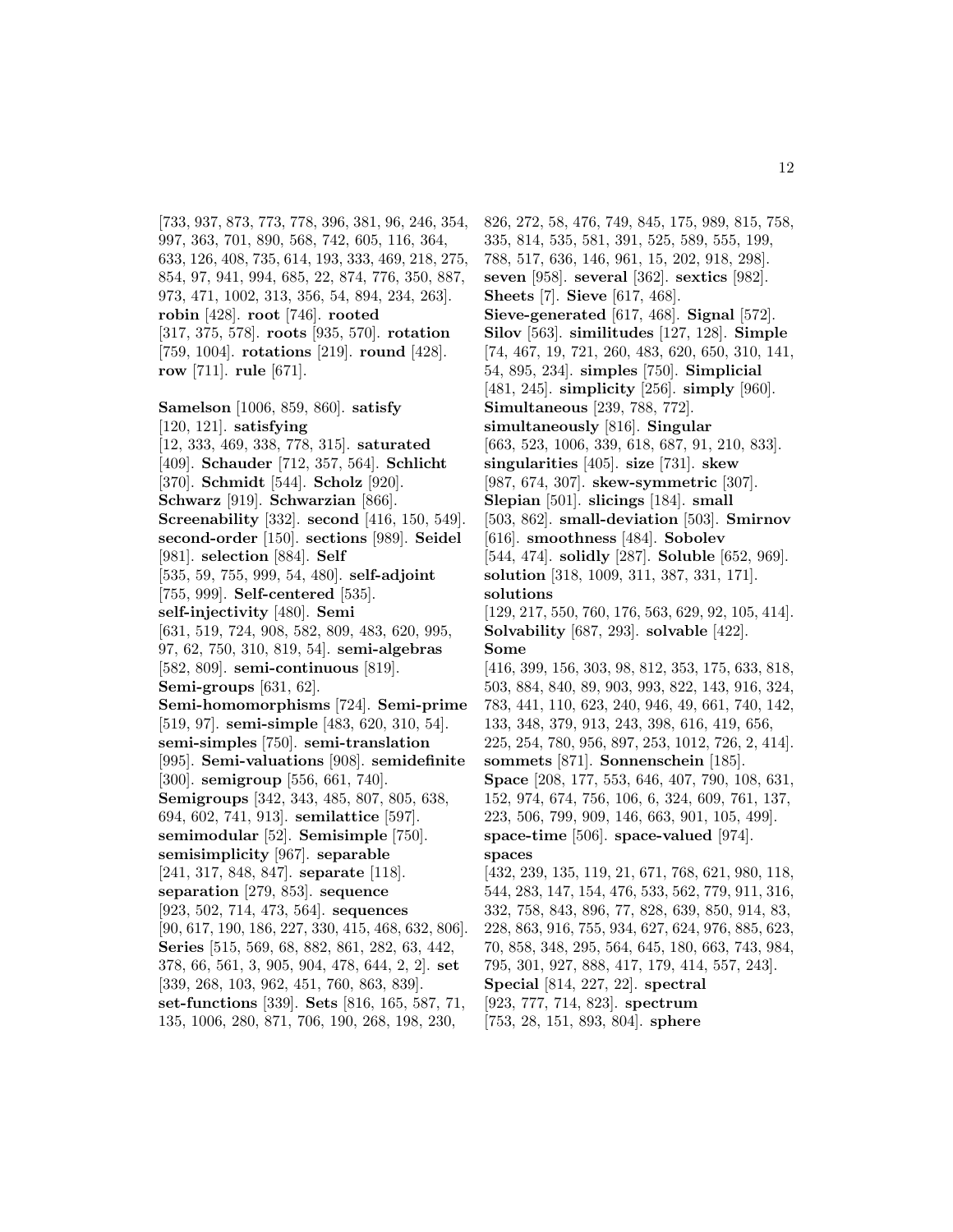[245, 601, 324, 585, 731]. **spheres** [177, 953, 287, 601, 784, 165, 478, 668]. **spherical** [953, 704]. **spherically** [171]. **spin** [392]. **spiral** [981, 606]. **Splitting** [589]. **Square** [438, 305]. **squares** [17, 18, 225, 95, 192, 209]. **Stability** [760, 104]. **stable** [797, 1000]. **Standard** [721]. **star** [819]. **star-like** [819]. **starlike** [168]. **Stasheff** [867]. **states** [815]. **static** [171]. **stationary** [804, 723]. **Steiner** [565]. **Stieltjes** [487, 472]. **stochastic** [137, 723, 470, 513]. **Stone** [939, 940]. **Stonian** [223]. **strength** [329]. **strong** [182]. **strongly** [931, 764, 927, 943]. **Structure** [859, 860, 940, 485, 178, 395, 368, 840, 97]. **structures** [774, 666]. **Study** [128, 790]. **Sturm** [302]. **sub** [499]. **sub-bundles** [499]. **subalgebras** [725, 158]. **subdivision** [449]. **subduced** [144]. **subgraph** [1008]. **subgraphs** [952, 702]. **subgroup** [42, 797]. **subgroups** [889, 978, 422, 193, 305, 446]. **Sublattices** [85, 86, 163, 856]. **Submethods** [1, 153]. **submodules** [43]. **Subnormal** [193]. **Subordinate** [582, 809]. **subplanes** [430, 297]. **Subrings** [255, 773, 941, 25]. **subsemigroup** [925]. **subsemigroups** [343, 787]. **subsequences** [79]. **subset** [444]. **subsets** [1005]. **subspace** [643, 464, 196]. **subspaces** [972, 154, 400, 87, 357, 209, 712, 146, 479]. **subsystems** [746]. **subtrees** [516]. **successive** [149]. **sum** [236, 209, 505]. **Summability** [330, 561, 70, 926, 186, 1, 153, 728, 993, 822, 905, 560, 388]. **Summability-** [330]. **summable** [442]. **summation** [947, 450]. **Sums** [274, 33, 537, 433, 865, 890, 749, 502, 801, 503, 711, 142, 322, 774]. **Supermagic** [603]. **surface** [655]. **surfaces** [654, 464, 148, 420, 873, 479, 179]. **suspension** [921]. **suspensions** [843]. **Sylow** [80, 157, 978, 422]. **Symmetric** [645, 130, 463, 147, 911, 307, 392, 846, 677, 803, 171]. **symmetries** [527, 216]. **symmetry** [386]. **system** [563]. **Systems**

976, 665, 65, 746]. **Szego** [880, 490]. **tables** [640]. **Tabling** [703]. **tactical** [254]. **tangent** [499]. **tangential** [149, 465]. **Tauberian** [926, 722, 231, 822, 366]. **Taylor** [882, 60]. **Tchebycheff** [401]. **temperature** [515]. **tensor** [739, 915, 803]. **tensors** [790, 514]. **Term** [454, 684, 207, 869, 1013]. **terms** [502]. **tetrahedra** [299]. **Tetraspheres** [100]. **th** [866]. **their** [980, 149, 982, 97]. **theorem** [71, 571, 486, 926, 880, 200, 374, 921, 355, 991, 722, 482, 101, 900, 409, 351, 757, 1014, 312, 43, 762, 390, 765, 593, 675, 182, 57, 501, 641, 678, 446, 298, 857, 895<sup>]</sup>. **théorème** [571]. **theorems** [71, 72, 592, 115, 191, 259, 939, 940, 487, 431, 464, 231, 884, 474, 822, 49, 951, 649, 188]. **theory** [859, 860, 906, 80, 738, 280, 93, 656, 172, 472, 757, 1014, 134, 786, 311, 387, 752, 65, 912, 457, 178, 988]. **thickness** [421]. **thirteen** [668]. **Three** [982, 98, 674, 488, 203, 751, 875]. **three-manifold** [488]. **three-space** [674]. **Time** [703, 506]. **Time-Tabling** [703]. **Topological** [420, 828, 768, 1011, 508, 316, 77, 417, 263]. **Topologies** [538, 858, 608, 447, 769]. **topology** [1008]. **Torsion** [201]. **Torsion-free** [201]. **total** [346]. **Totally** [758]. **Tournaments** [309, 428]. **Trace** [169, 302]. **Traces** [267, 41]. **tracts** [543]. **Transcendental** [126]. **transform** [475, 112, 621, 156, 303, 487, 448, 560]. **Transformation** [113, 763, 643, 907, 945, 87, 966]. **Transformations** [962, 72, 844, 588, 567, 244, 269, 114, 358, 373, 736, 996, 761, 366, 461, 888]. **transforms** [292, 946, 580]. **transitifs** [336]. **transitive** [960, 306, 559]. **transitivity** [384]. **translated** [617]. **translation** [995, 61, 341]. **Transversal** [988].

[932, 151, 399, 217, 14, 104, 914, 786, 262,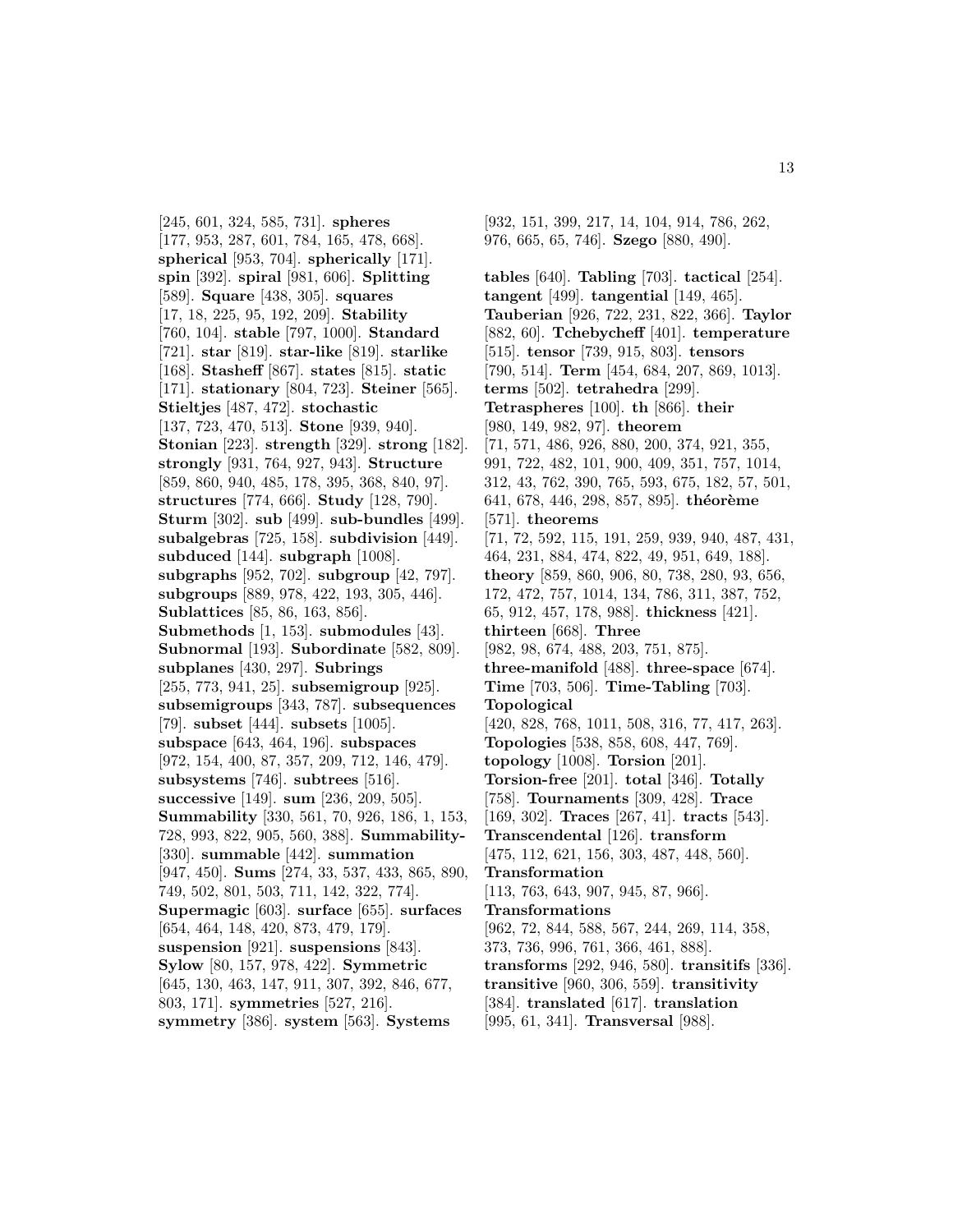**transverse** [968]. **tree** [516, 578, 411]. **tree-equivalent** [411]. **tree-rooted** [578]. **Trees** [510, 382, 411, 48, 244, 794, 786, 443]. **triangle** [599, 334]. **Triangles** [189, 222]. **triangular** [375]. **Triangulation** [610]. **triangulations** [125]. **trigonometric** [68, 102]. **trigonometrical** [63]. **triples** [647, 694]. **trivalent** [402]. **Turán** [390, 849]. **twelve** [546]. **Two** [876, 684, 431, 854, 667, 697, 672, 98, 344, 31, 996, 525, 292, 237, 517, 329, 202, 551]. **Two-dimensional** [854, 98]. **two-way** [237]. **type** [4, 926, 42, 552, 626, 616, 720, 351, 539, 700, 330, 74, 461, 25, 959, 716]. **types** [713]. **typically** [89].

**Ulam** [486]. **ultra** [704]. **ultra-spherical** [704]. **unary** [970]. **Unbounded** [986, 361, 1010]. **Undirected** [425, 558]. **unequal** [784]. **unified** [171]. **Uniform** [119, 284, 140, 357, 557]. **uniformities** [917]. **Union** [196, 751]. **Unions** [202, 525]. **Unique** [637, 1002]. **Uniqueness** [495]. **unit** [370, 168, 731]. **unitaires** [29]. **Unitary** [846, 98, 29, 223, 788, 457, 39, 123]. **unity** [570]. **Univalent** [129, 606, 950]. **univalentes** [950]. **universal** [638]. **unodes** [654]. **unsolvable** [619]. **unsymmetrical** [253, 1012]. **upper** [819]. **Upsets** [428]. **use** [770]. **Utumi** [226].

**valence** [801]. **valuation** [997, 786]. **valuations** [908, 832]. **value** [548, 115, 550, 951, 523, 827]. **valued** [974, 223, 247]. **values** [204, 549, 1005]. **vanishing** [928, 886]. **variables** [697, 616, 498, 405, 503, 203]. **variant** [758, 668]. **Variation** [269, 230, 583, 308]. **Variation-diminishing** [269]. **variational** [445, 523]. **variations** [752]. **varieties** [553, 7]. **Variety** [872]. **Vector** [720, 358, 698, 826, 482, 810, 758, 166, 798, 247, 379]. **vector-valued** [247]. **vectors** [823]. **Verallgemeinerung** [671]. **vertex** [50].

**vertices** [871, 326]. **very** [660]. **VI** [29, 663]. **Volterra** [472]. **volume** [919].

**way** [237]. **Weak** [139, 279, 924, 171, 414]. **Weakly** [135, 483, 723, 221]. **wedge** [200]. **Weierstrass** [112, 586]. **weight** [457]. **well** [415, 806]. **well-distributed** [415, 806]. **which** [121, 790, 107, 344, 9, 422, 601, 766, 343, 773, 710, 925]. **Whittaker** [203]. **whose** [120, 948, 878, 819]. **Width** [227]. **Widths** [84, 164]. **Wiener** [574, 182]. **word** [311, 387].

**Zero** [543, 195, 659, 766, 719, 145, 294]. **zeroone** [719]. **zeros** [876, 328, 5, 41]. **Zur** [754, 965, 671].

# **References**

#### **Goffman:1956:SRM**

[1] Casper Goffman and G. M. Petersen. Submethods of regular matrix summability methods. Canadian Journal of Mathematics = Journal canadien de mathématiques,  $8(??):40-46, ????$ 1956. CODEN CJMAAB. ISSN 0008- 414X (print), 1496-4279 (electronic). See correction [153].

# **Touchard:1960:QSL**

[2] Jacques Touchard. Sur quelques séries de Lambert et de Dirichlet. (French) [On some series of Lambert and Dirichlet]. Canadian Journal of Mathematics  $=$  Journal canadien de mathématiques, 12(??):1–19, ???? 1960. CODEN CJ-MAAB. ISSN 0008-414X (print), 1496- 4279 (electronic).

# **Melzak:1960:PSR**

[3] Z. A. Melzak. Power series representing certain rational functions. Cana-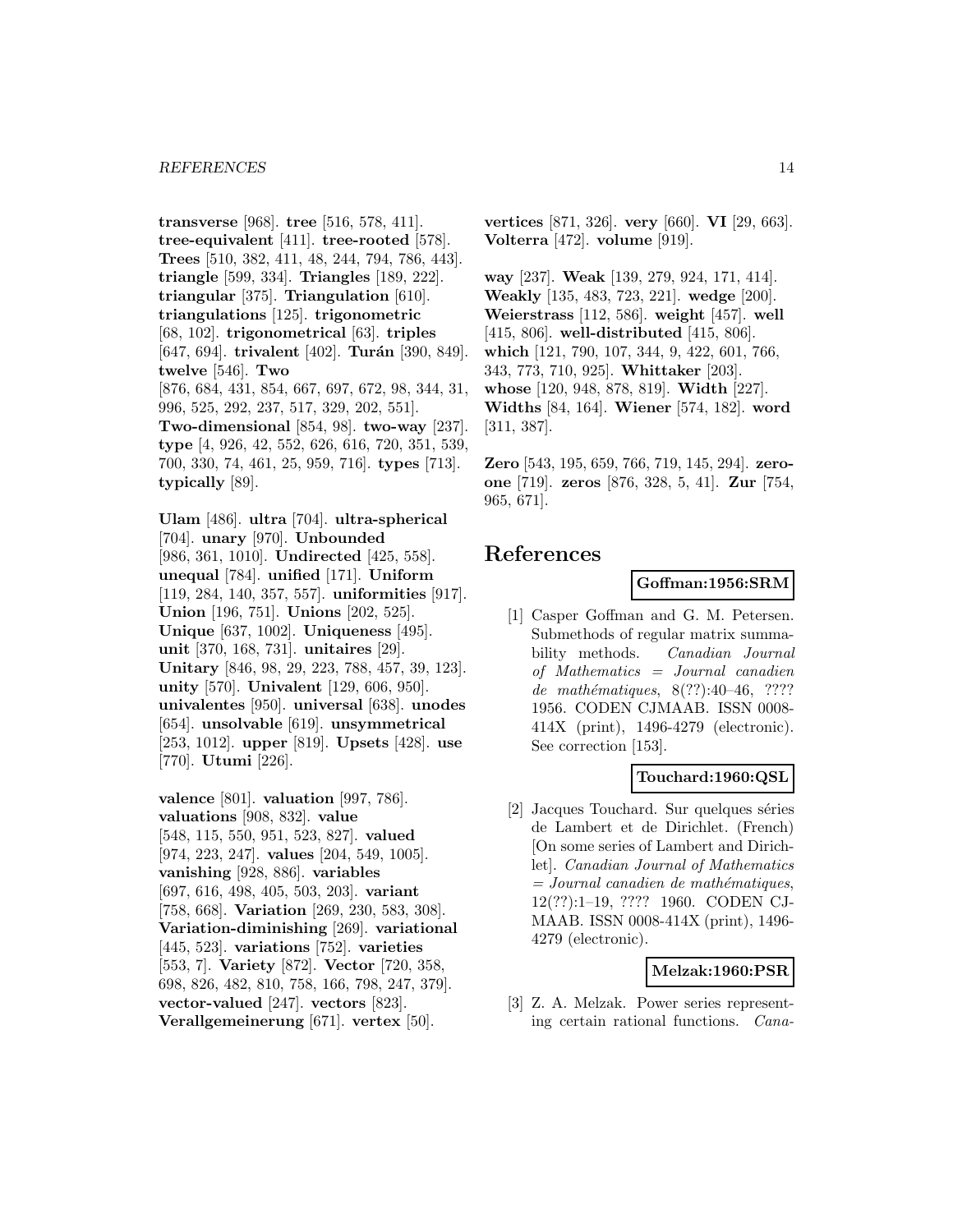$dian$  Journal of Mathematics = Journal canadien de mathématiques,  $12(??)$ : 20–26, ???? 1960. CODEN CJ-MAAB. ISSN 0008-414X (print), 1496- 4279 (electronic).

# **Agarwal:1960:CBH**

[4] Nirmala Agarwal. Certain bilateral hypergeometric identities of Cayley and Orr type. Canadian Journal of Mathematics = Journal canadien de mathématiques, 12(??):27-39, ???? 1960. CODEN CJMAAB. ISSN 0008- 414X (print), 1496-4279 (electronic).

# **Rahman:1960:CBG**

[5] Q. I. Rahman. On connections between growth and distribution of zeros of integral functions. Canadian Journal of Mathematics = Journal canadien de mathématiques,  $12(??):40-44, ????$ 1960. CODEN CJMAAB. ISSN 0008- 414X (print), 1496-4279 (electronic).

#### **Kurepa:1960:CFE**

[6] Svetozar Kurepa. A cosine functional equation in Hilbert space. Canadian Journal of Mathematics = Journal canadien de mathématiques,  $12(??)$ : 45–50, ???? 1960. CODEN CJ-MAAB. ISSN 0008-414X (print), 1496- 4279 (electronic).

#### **Wallace:1960:SRA**

[7] Andrew H. Wallace. Sheets of real analytic varieties. Canadian Journal of Mathematics = Journal canadien de mathématiques,  $12(??):51–67, ????$ 1960. CODEN CJMAAB. ISSN 0008- 414X (print), 1496-4279 (electronic).

# **Bachman:1960:FNG**

[8] G. Bachman. On finite nilpotent groups. Canadian Journal of Mathematics = Journal canadien de mathématiques,  $12(??):68-72$ , ???? 1960. CODEN CJMAAB. ISSN 0008- 414X (print), 1496-4279 (electronic).

# **Gorenstein:1960:FGW**

[9] Daniel Gorenstein. Finite groups which admit an automorphism with few orbits. Canadian Journal of Mathematics  $=$  Journal canadien de mathématiques, 12(??):73–100, ???? 1960. CODEN CJ-MAAB. ISSN 0008-414X (print), 1496- 4279 (electronic).

# **Thierrin:1960:RCA**

[10] G. Thierrin. Sur le radical corpoïdal d'un anneau. (French) [On the corpoidal radical of a ring]. Canadian Journal of Mathematics = Journal canadien de mathématiques,  $12(??)$ : 101–106, ???? 1960. CODEN CJ-MAAB. ISSN 0008-414X (print), 1496- 4279 (electronic).

# **Higman:1960:ROD**

[11] D. G. Higman. On representations of orders over Dedekind domains. Canadian Journal of Mathematics = Journal canadien de mathématiques,  $12(??)$ : 107–125, ???? 1960. CODEN CJ-MAAB. ISSN 0008-414X (print), 1496- 4279 (electronic).

# **Goldhaber:1960:IAN**

[12] J. K. Goldhaber. Integral p-adic normal matrices satisfying the incidence equation. Canadian Journal of Mathematics  $=$  Journal canadien de mathématiques, 12(??):126–133, ???? 1960. CODEN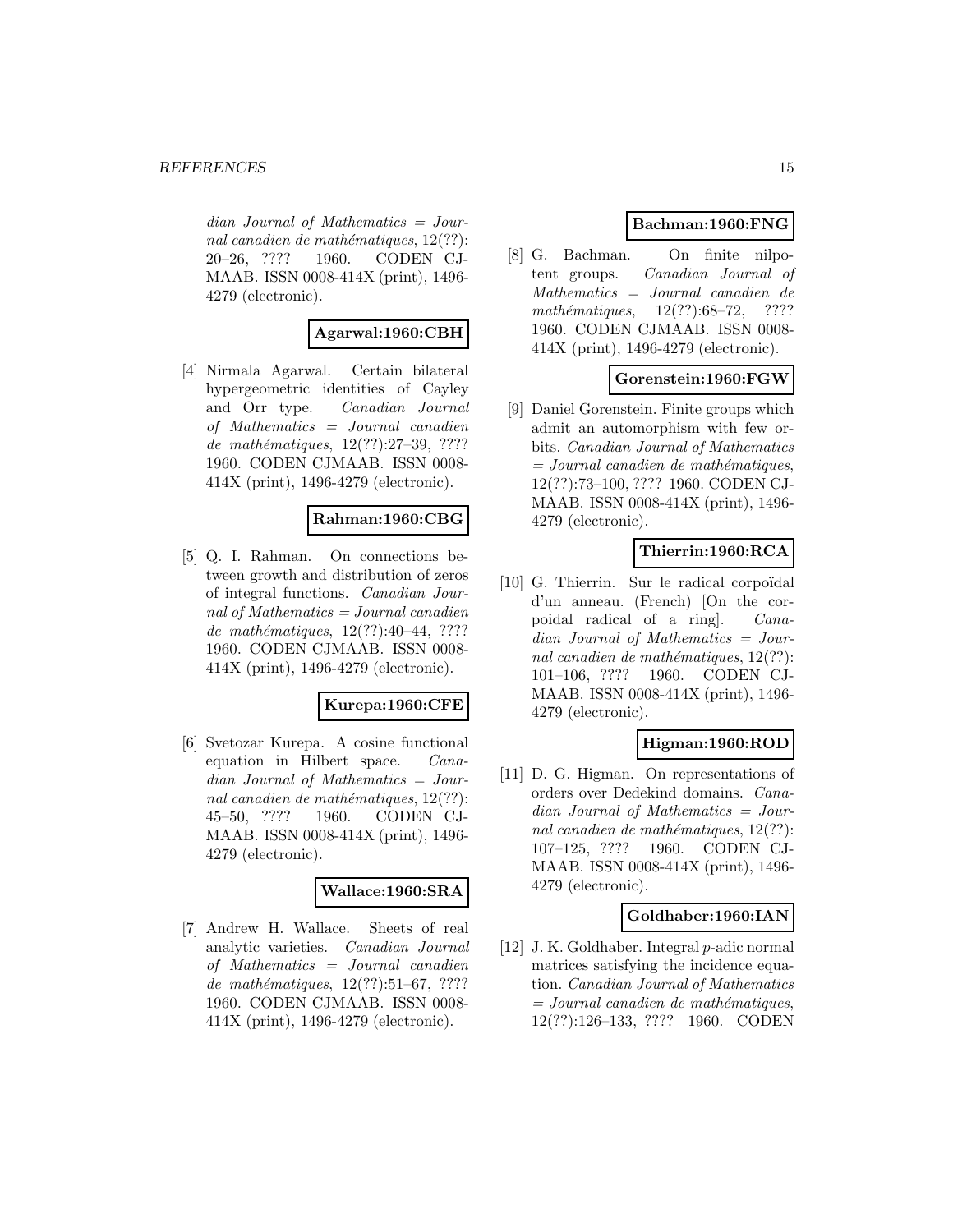CJMAAB. ISSN 0008-414X (print), 1496-4279 (electronic).

#### **Cowell:1960:LA**

[13] W. R. Cowell. Loops with adjoints.  $Canadian$  Journal of Mathematics  $=$ Journal canadien de mathématiques, 12 (??):134–144, ???? 1960. CODEN CJ-MAAB. ISSN 0008-414X (print), 1496- 4279 (electronic).

# **Hanani:1960:QS**

[14] Haim Hanani. On quadruple systems.  $Canadian$  Journal of Mathematics  $=$ Journal canadien de mathématiques, 12 (??):145–157, ???? 1960. CODEN CJ-MAAB. ISSN 0008-414X (print), 1496- 4279 (electronic).

#### **Silverman:1960:MPS**

[15] Robert Silverman. A metrization for power-sets with applications to combinatorial analysis. Canadian Journal of Mathematics = Journal canadien de mathématiques,  $12(??):158-176$ , ???? 1960. CODEN CJMAAB. ISSN 0008- 414X (print), 1496-4279 (electronic).

#### **Bose:1960:CBI**

[16] R. C. Bose and S. S. Shrikhande. On the composition of balanced incomplete block designs. Canadian Journal of Mathematics = Journal canadien de mathématiques,  $12(??):177-188$ , ???? 1960. CODEN CJMAAB. ISSN 0008- 414X (print), 1496-4279 (electronic).

# **Bose:1960:FRC**

[17] R. C. Bose, S. S. Shrikhande, and E. T. Parker. Further results on the construction of mutually orthogonal Latin squares and the falsity of Euler's conjecture. Canadian Journal of

Mathematics = Journal canadien de mathématiques, 12(??):189-203, ???? 1960. CODEN CJMAAB. ISSN 0008- 414X (print), 1496-4279 (electronic).

# **Chowla:1960:MNP**

[18] S. Chowla, P. Erdős, and E. G. Straus. On the maximal number of pairwise orthogonal Latin squares of a given order.  $Canadian$  Journal of Mathematics  $=$ Journal canadien de mathématiques, 12 (??):204–208, ???? 1960. CODEN CJ-MAAB. ISSN 0008-414X (print), 1496- 4279 (electronic).

# **Bing:1960:SCC**

[19] R. H. Bing. A simple closed curve is the only homogeneous bounded plane continuum that contains an arc. Canadian Journal of Mathematics = Journal canadien de mathématiques,  $12(??)$ : 209–230, ???? 1960. CODEN CJ-MAAB. ISSN 0008-414X (print), 1496- 4279 (electronic).

#### **Dedecker:1960:CNA**

[20] Paul Dedecker. Sur la cohomologie non abélienne. I. (French) [On nonabelian cohomology. I]. Canadian Journal of Mathematics = Journal canadien de mathématiques,  $12(??):231-251$ , ???? 1960. CODEN CJMAAB. ISSN 0008- 414X (print), 1496-4279 (electronic).

#### **Banaschewski:1960:HBE**

[21] Bernhard Banaschewski. On homeomorphisms between extension spaces.  $Canadian$  Journal of Mathematics  $=$ Journal canadien de mathématiques, 12 (??):252–262, ???? 1960. CODEN CJ-MAAB. ISSN 0008-414X (print), 1496- 4279 (electronic).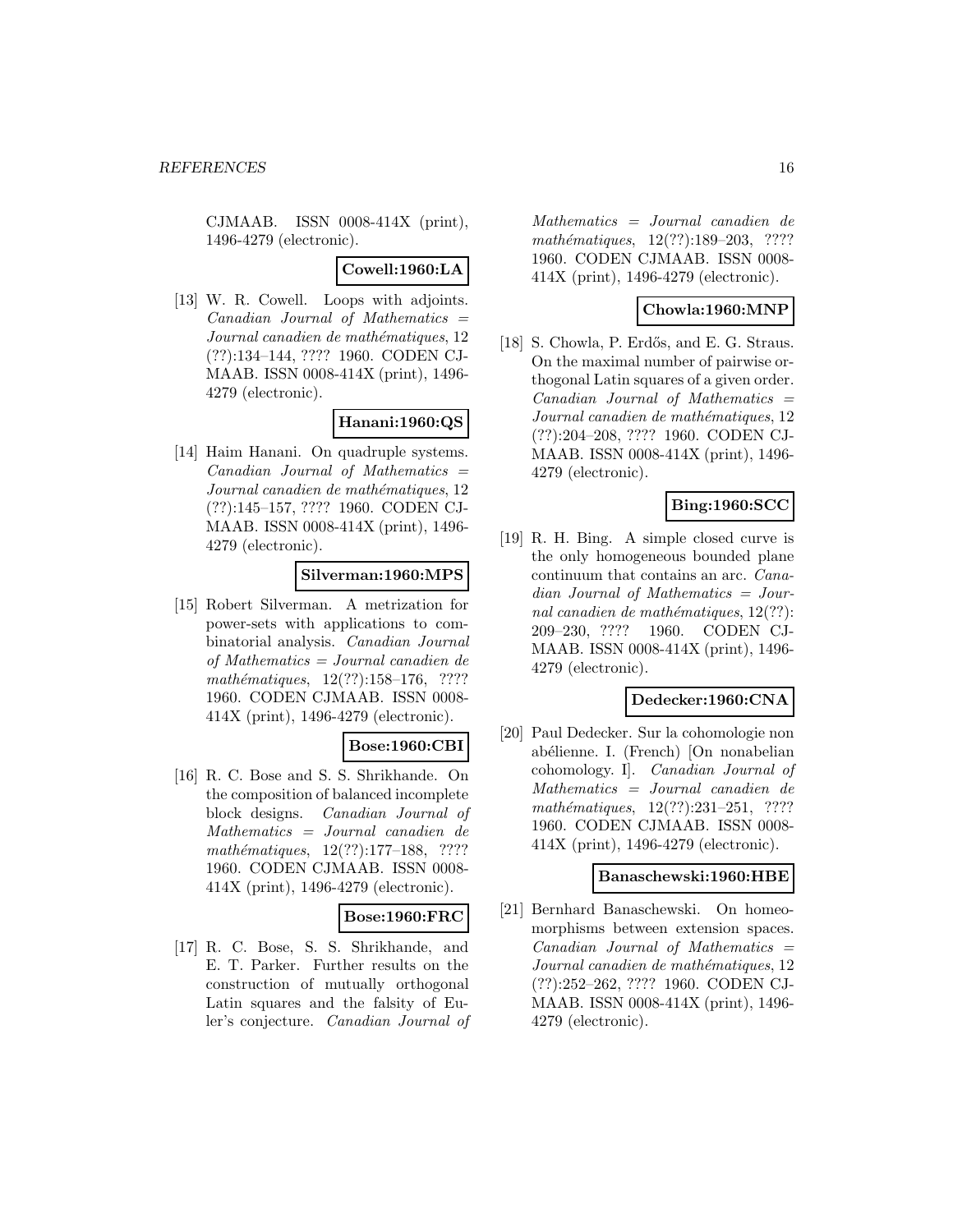#### **Martindale:1960:CSC**

[22] Wallace S. Martindale III. The commutativity of a special class of rings.  $Canadian$  Journal of Mathematics  $=$ Journal canadien de mathématiques, 12 (??):263–268, ???? 1960. CODEN CJ-MAAB. ISSN 0008-414X (print), 1496- 4279 (electronic).

# **Marcus:1960:MC**

[23] Marvin Marcus and Nisar A. Khan. On matrix commutators. Canadian Journal of Mathematics = Journal  $cana dien$  de mathématiques,  $12(??)$ : 269–277, ???? 1960. CODEN CJ-MAAB. ISSN 0008-414X (print), 1496- 4279 (electronic).

#### **Lamperti:1960:NRM**

[24] John Lamperti. On null-recurrent Markov chains. Canadian Journal of Mathematics = Journal canadien de mathématiques, 12(??):278-288, ???? 1960. CODEN CJMAAB. ISSN 0008- 414X (print), 1496-4279 (electronic).

#### **Pukanszky:1960:MAS**

[25] Lajos Pukánszky. On maximal albelian subrings of factors of type  $II_1$ . *Cana*dian Journal of Mathematics = Journal canadien de mathématiques,  $12(??)$ : 289–296, ???? 1960. CODEN CJ-MAAB. ISSN 0008-414X (print), 1496- 4279 (electronic).

#### **Mordell:1960:LO**

[26] L. J. Mordell. Lattice octahedra. Canadian Journal of Mathematics = Journal canadien de mathématiques,  $12(??)$ : 297–302, ???? 1960. CODEN CJ-MAAB. ISSN 0008-414X (print), 1496- 4279 (electronic).

### **Oppenheim:1960:NCF**

[27] A. Oppenheim. A note on continued fractions. Canadian Journal of Mathematics = Journal canadien de mathématiques, 12(??):303-308, ???? 1960. CODEN CJMAAB. ISSN 0008- 414X (print), 1496-4279 (electronic).

### **Butler:1960:PCS**

[28] John B. Butler, Jr. Perturbation of the continuous spectrum of even order differential operators. Canadian Journal of Mathematics = Journal canadien de mathématiques, 12(??):309-323, ???? 1960. CODEN CJMAAB. ISSN 0008- 414X (print), 1496-4279 (electronic).

#### **Dixmier:1960:RUG**

[29] Jacques Dixmier. Sur les représentations unitaires des groupes de Lie nilpotents. VI. (French) [On the unitary representations of nilpotent Lie groups. VI].  $Canadian$  Journal of Mathematics  $=$ Journal canadien de mathématiques, 12 (??):324–352, ???? 1960. CODEN CJ-MAAB. ISSN 0008-414X (print), 1496- 4279 (electronic).

#### **Anderson:1960:CFA**

[30] F. W. Anderson. A class of function algebras. Canadian Journal of Mathematics = Journal canadien de mathématiques, 12(??):353-362, ???? 1960. CODEN CJMAAB. ISSN 0008- 414X (print), 1496-4279 (electronic).

#### **Kiefer:1960:ETE**

[31] J. Kiefer and J. Wolfowitz. The equivalence of two extremum problems.  $Canadian$  Journal of Mathematics  $=$ Journal canadien de mathématiques, 12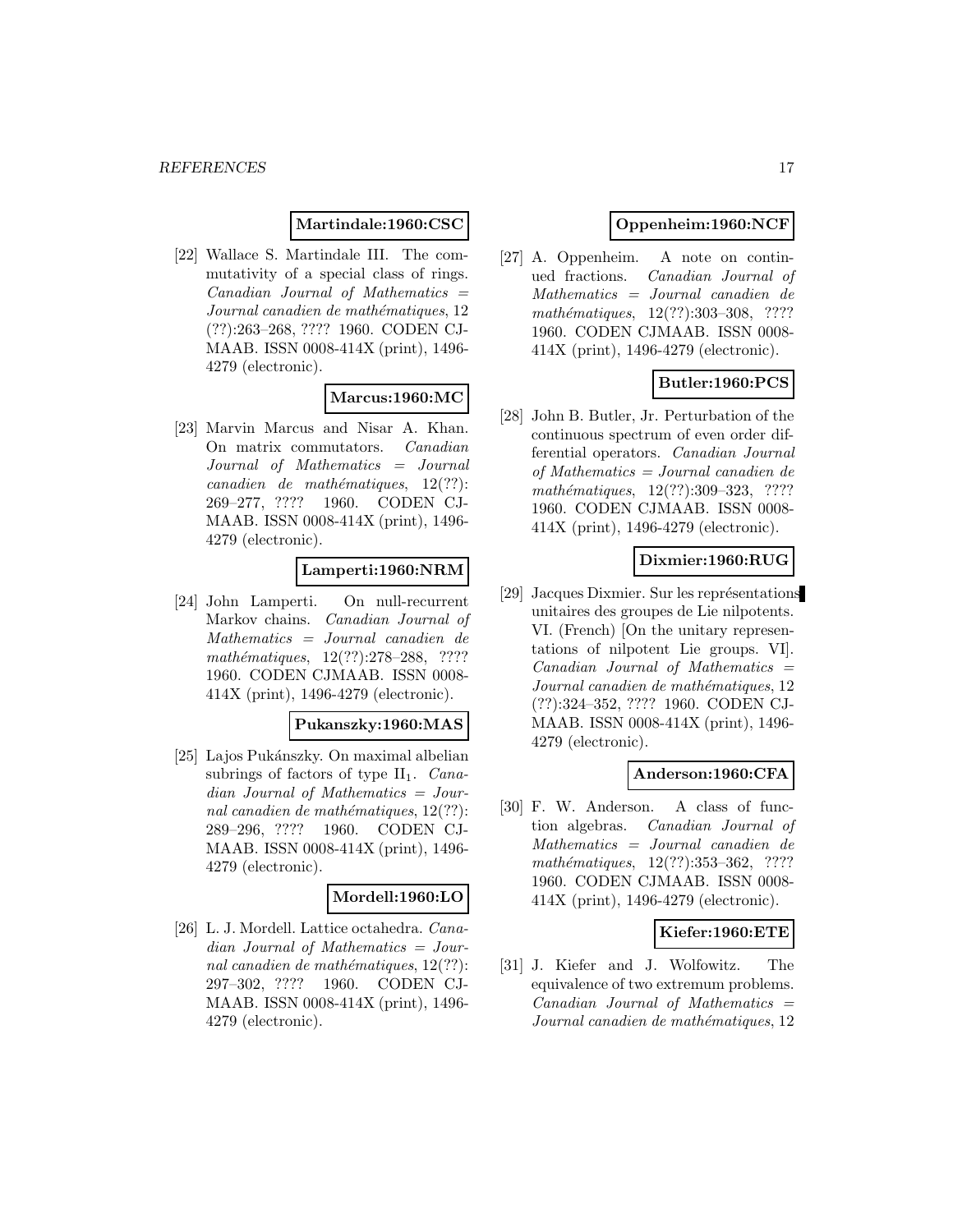(??):363–366, ???? 1960. CODEN CJ-MAAB. ISSN 0008-414X (print), 1496- 4279 (electronic).

### **Mahowald:1960:RIM**

[32] Mark Mahowald. On relatively invariant measures. Canadian Journal of Mathematics = Journal canadien de mathématiques, 12(??):367-373, ???? 1960. CODEN CJMAAB. ISSN 0008- 414X (print), 1496-4279 (electronic).

# **Stewart:1960:SFD**

[33] B. M. Stewart. Sums of functions of digits. Canadian Journal of Mathematics = Journal canadien de mathématiques,  $12(??):374-389$ , ???? 1960. CODEN CJMAAB. ISSN 0008- 414X (print), 1496-4279 (electronic).

#### **Johnson:1960:LDP**

[34] S. M. Johnson. A linear diophantine problem. Canadian Journal of Mathematics = Journal canadien de mathématiques, 12(??):390-398, ???? 1960. CODEN CJMAAB. ISSN 0008- 414X (print), 1496-4279 (electronic).

# **Cohen:1960:AIF**

[35] Eckford Cohen. Arithmetical inversion formulas. Canadian Journal of Mathematics = Journal canadien de mathématiques, 12(??):399-409, ???? 1960. CODEN CJMAAB. ISSN 0008- 414X (print), 1496-4279 (electronic).

# **Read:1960:NCG**

[36] R. C. Read. The number of k-colored graphs on labelled nodes. Canadian Journal of Mathematics = Journal canadien de mathématiques,  $12(??)$ : 410–414, ???? 1960. CODEN CJ-

MAAB. ISSN 0008-414X (print), 1496- 4279 (electronic).

#### **Greenberg:1960:DGM**

[37] Leon Greenberg. Discrete groups of motions. Canadian Journal of Mathematics = Journal canadien de mathématiques,  $12(??):415-426$ , ???? 1960. CODEN CJMAAB. ISSN 0008- 414X (print), 1496-4279 (electronic).

#### **Macbeath:1960:LLC**

[38] A. M. Macbeath and S. Świerczkowski. Limits of lattices in a compactly generated group. Canadian Journal of Mathematics = Journal canadien de mathématiques,  $12(??):427-437$ , ???? 1960. CODEN CJMAAB. ISSN 0008- 414X (print), 1496-4279 (electronic).

# **Stander:1960:CFC**

[39] J. W. Stander and N. A. Wiegmann. Canonical forms for certain matrices under unitary congruence. Canadian Journal of Mathematics = Journal canadien de mathématiques,  $12(??)$ : 438–446, ???? 1960. CODEN CJ-MAAB. ISSN 0008-414X (print), 1496- 4279 (electronic).

# **Struik:1960:NPC**

[40] Ruth Rebekka Struik. On nilpotent products of cyclic groups. Canadian Journal of Mathematics = Journal canadien de mathématiques,  $12(??)$ : 447–462, ???? 1960. CODEN CJ-MAAB. ISSN 0008-414X (print), 1496- 4279 (electronic).

#### **Ryser:1960:TMZ**

[41] H. J. Ryser. Traces of matrices of zeros and ones. Canadian Journal of Mathematics = Journal canadien de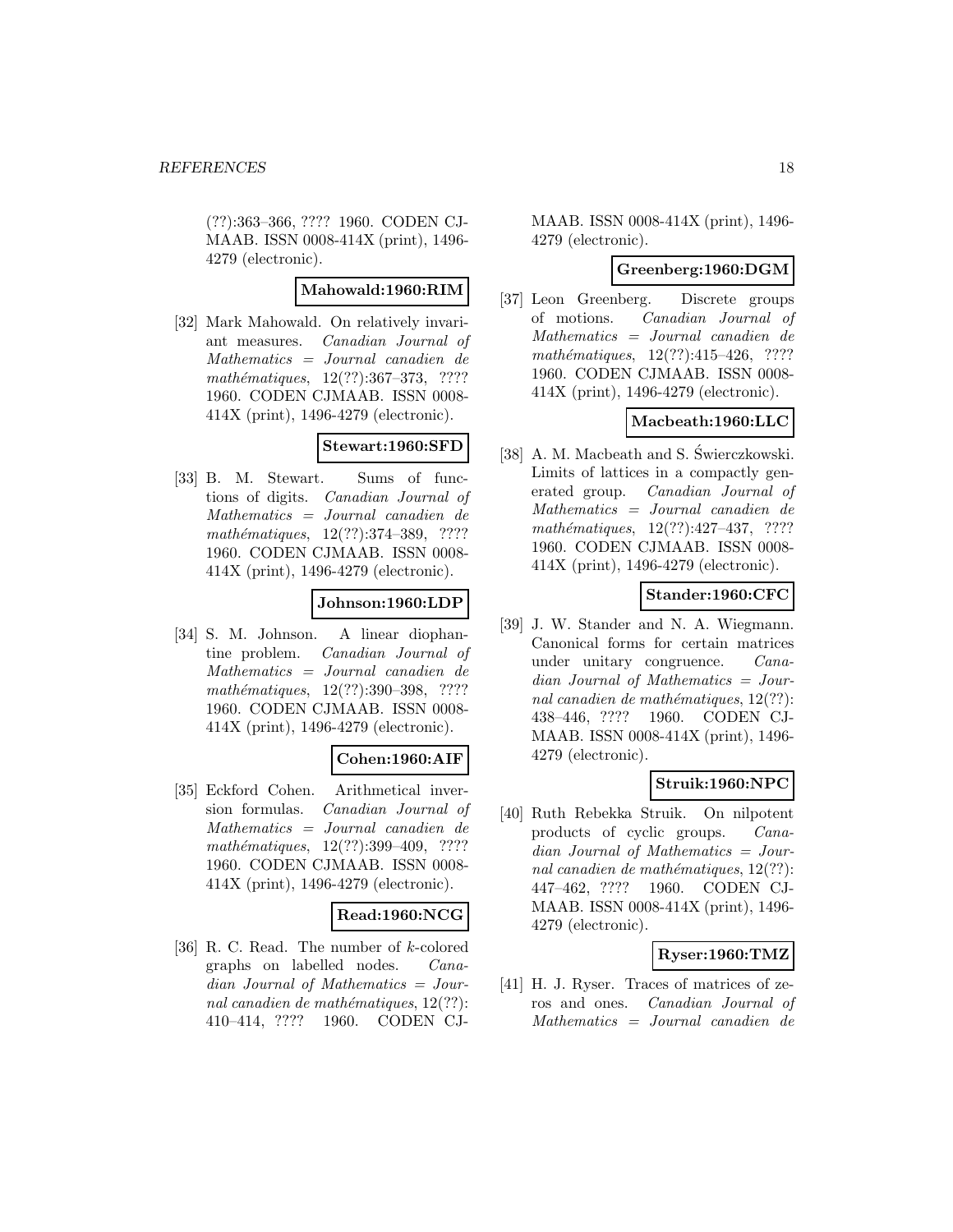mathématiques,  $12(??):463-476$ , ???? 1960. CODEN CJMAAB. ISSN 0008- 414X (print), 1496-4279 (electronic).

# **Brahana:1960:NTC**

[42] H. R. Brahana. A new type of characteristic subgroup of primepower groups. Canadian Journal of Mathematics = Journal canadien de  $mathématiques, 12(??):477-482, ????$ 1960. CODEN CJMAAB. ISSN 0008- 414X (print), 1496-4279 (electronic).

#### **Kolettis:1960:TPS**

[43] George Kolettis, Jr. A theorem on pure submodules. Canadian Journal of Mathematics = Journal canadien de mathématiques,  $12(??):483-487$ , ???? 1960. CODEN CJMAAB. ISSN 0008- 414X (print), 1496-4279 (electronic).

#### **Kokoris:1960:NNC**

[44] Louis A. Kokoris. Nodal noncommutative Jordan algebras. Canadian Journal of Mathematics = Journal canadien de mathématiques,  $12(??)$ : 488–492, ???? 1960. CODEN CJ-MAAB. ISSN 0008-414X (print), 1496- 4279 (electronic).

# **Ree:1960:GLE**

[45] Rimhak Ree. Generalized Lie elements.  $Canadian$  Journal of Mathematics  $=$ Journal canadien de mathématiques, 12 (??):493–502, ???? 1960. CODEN CJ-MAAB. ISSN 0008-414X (print), 1496- 4279 (electronic).

#### **Wallace:1960:MCM**

[46] Andrew H. Wallace. Modifications and cobounding manifolds. Canadian Journal of Mathematics = Journal canadien de mathématiques,  $12(??)$ :

503–528, ???? 1960. CODEN CJ-MAAB. ISSN 0008-414X (print), 1496- 4279 (electronic).

#### **Samelson:1960:IM**

[47] Hans Samelson. On immersion of manifolds. Canadian Journal of Mathematics = Journal canadien de  $mathématiques, 12(??):529-534, ????$ 1960. CODEN CJMAAB. ISSN 0008- 414X (print), 1496-4279 (electronic).

# **Austin:1960:EPL**

[48] T. L. Austin. The enumeration of point labelled chromatic graphs and trees.  $Canadian$  Journal of Mathematics  $=$ Journal canadien de mathématiques, 12 (??):535–545, ???? 1960. CODEN CJ-MAAB. ISSN 0008-414X (print), 1496- 4279 (electronic).

# **Nettleton:1960:SGT**

[49] R. E. Nettleton. Some generalized theorems on connectivity. Canadian Journal of Mathematics = Journal  $cana dien$  de mathématiques,  $12(??)$ : 546–554, ???? 1960. CODEN CJ-MAAB. ISSN 0008-414X (print), 1496- 4279 (electronic).

# **Nash-Williams:1960:OCO**

[50] C. St. J. A. Nash-Williams. On orientations, connectivity and odd-vertexpairings in finite graphs. Canadian Journal of Mathematics = Journal  $cana dien de mathématiques, 12(??):$ 555–567, ???? 1960. CODEN CJ-MAAB. ISSN 0008-414X (print), 1496- 4279 (electronic).

# **Kelly:1960:PCC**

[51] Paul Kelly and E. G. Straus. On the projective centres of convex curves.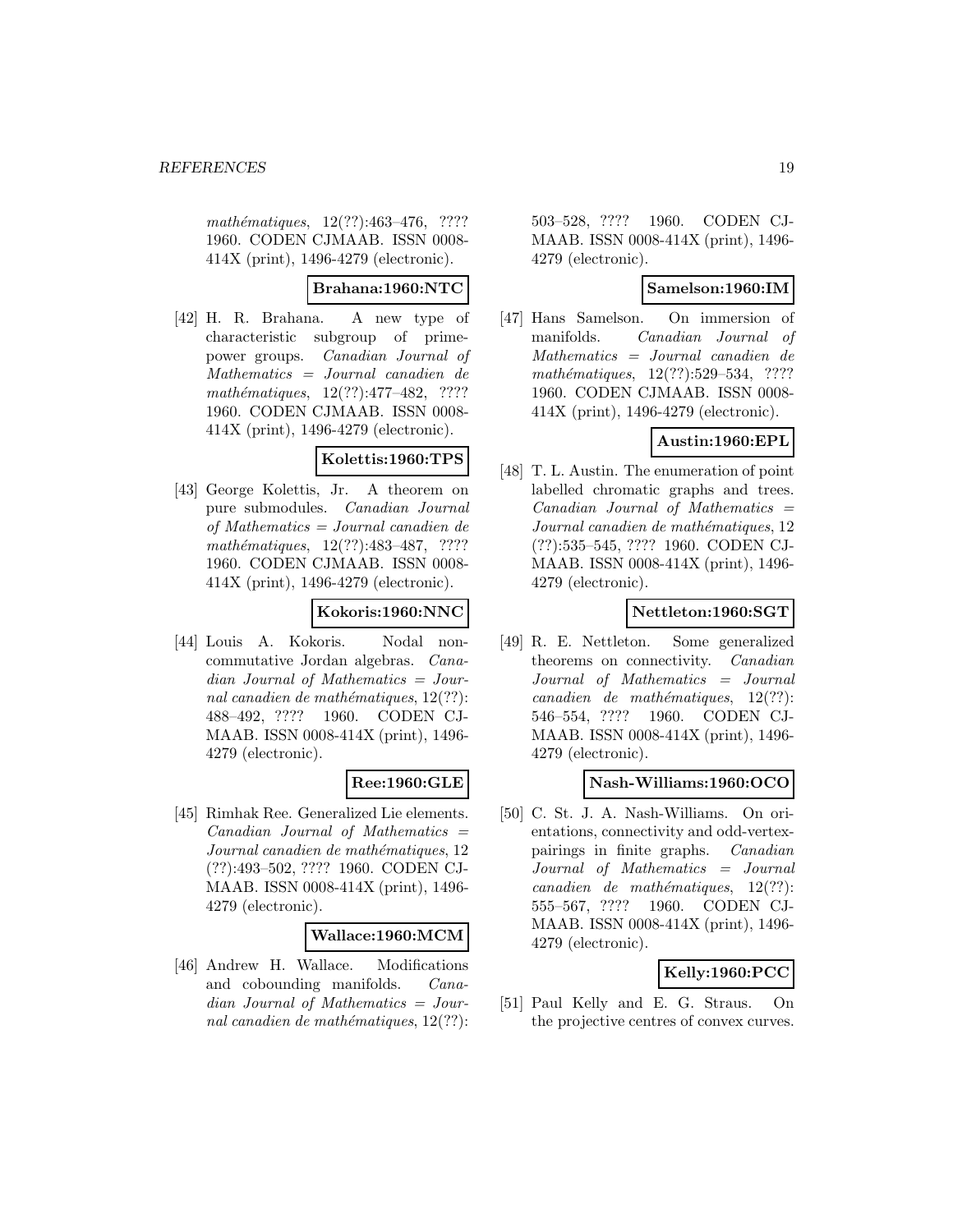$Canadian$  Journal of Mathematics  $=$ Journal canadien de mathématiques, 12 (??):568–581, ???? 1960. CODEN CJ-MAAB. ISSN 0008-414X (print), 1496- 4279 (electronic).

# **Finkbeiner:1960:SIL**

[52] D. T. Finkbeiner. A semimodular imbedding of lattices. Canadian Journal of Mathematics = Journal canadien de mathématiques,  $12(??):582-$ 591, ???? 1960. CODEN CJMAAB. ISSN 0008-414X (print), 1496-4279 (electronic).

# **Feller:1960:III**

[53] Edmund H. Feller. Intersection irreducible ideals of a non-commutative principal ideal domain. Canadian Journal of Mathematics = Journal canadien de mathématiques,  $12(??):592-$ 596, ???? 1960. CODEN CJMAAB. ISSN 0008-414X (print), 1496-4279 (electronic).

# **Utumi:1960:CRR**

[54] Yuzo Utumi. On continuous regular rings and semi-simple self injective rings. Canadian Journal of Mathematics = Journal canadien de  $mathématiques, 12(??): 597–605, ????$ 1960. CODEN CJMAAB. ISSN 0008- 414X (print), 1496-4279 (electronic).

#### **Steinberg:1960:AFL**

[55] Robert Steinberg. Automorphisms of finite linear groups. Canadian Journal of Mathematics = Journal canadien de  $mathématiques, 12(??):606–615, ????$ 1960. CODEN CJMAAB. ISSN 0008- 414X (print), 1496-4279 (electronic).

# **Steinberg:1960:IFR**

[56] Robert Steinberg. Invariants of finite reflection groups. Canadian Journal of Mathematics = Journal canadien de mathématiques,  $12(??):616-618$ , ???? 1960. CODEN CJMAAB. ISSN 0008- 414X (print), 1496-4279 (electronic).

# **Schmidt:1960:MTD**

[57] Wolfgang Schmidt. A metrical theorem in diophantine approximation. Canadian Journal of Mathematics = Journal canadien de mathématiques,  $12(??)$ : 619–631, ???? 1960. CODEN CJ-MAAB. ISSN 0008-414X (print), 1496- 4279 (electronic).

# **Eames:1960:LPM**

[58] W. Eames. A local property of measurable sets. Canadian Journal of Mathematics = Journal canadien de mathématiques, 12(??):632–640, ???? 1960. CODEN CJMAAB. ISSN 0008- 414X (print), 1496-4279 (electronic).

# **Kemp:1960:CNS**

[59] R. R. D. Kemp. On a class of non-selfadjoint differential operators. Canadian Journal of Mathematics = Journal canadien de mathématiques,  $12(??)$ : 641–659, ???? 1960. CODEN CJ-MAAB. ISSN 0008-414X (print), 1496- 4279 (electronic).

#### **Miracle:1960:GPT**

[60] Chester L. Miracle. The Gibbs phenomenon for Taylor means and for  $[F, d_n]$  means. *Canadian Journal of* Mathematics = Journal canadien de  $mathématiques, 12(??):660–673, ????$ 1960. CODEN CJMAAB. ISSN 0008- 414X (print), 1496-4279 (electronic).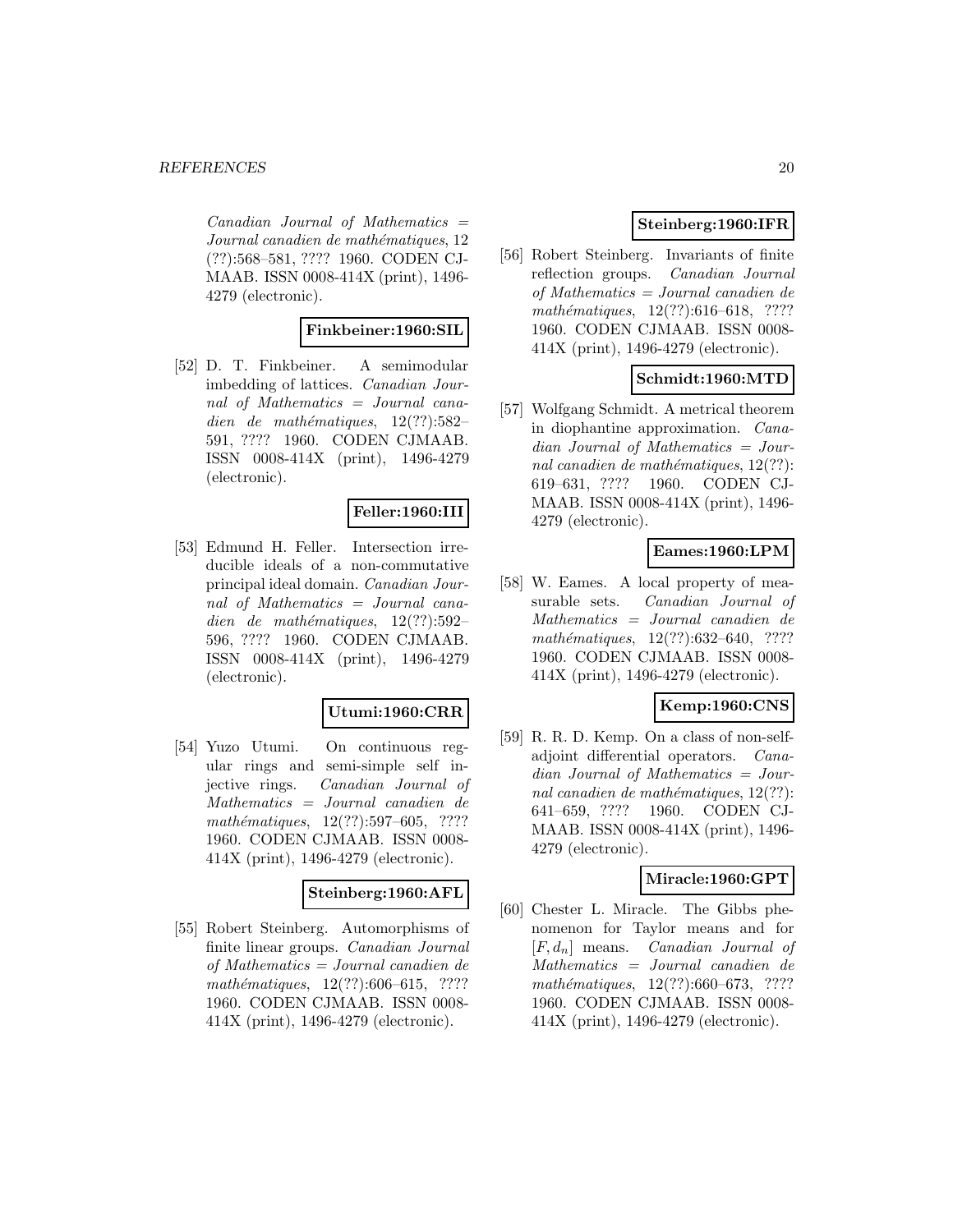# **Mirkil:1960:CTH**

[61] H. Mirkil. Continuous translation of Hölder and Lipschitz functions. *Cana*dian Journal of Mathematics = Journal canadien de mathématiques,  $12(??)$ : 674–685, ???? 1960. CODEN CJ-MAAB. ISSN 0008-414X (print), 1496- 4279 (electronic).

#### **Langlands:1960:LSG**

[62] R. P. Langlands. On Lie semi-groups.  $Canadian$  Journal of Mathematics  $=$ Journal canadien de mathématiques, 12 (??):686–693, ???? 1960. CODEN CJ-MAAB. ISSN 0008-414X (print), 1496- 4279 (electronic).

#### **Cross:1960:ETS**

[63] George Cross. The expression of trigonometrical series in Fourier form. Canadian Journal of Mathematics = Journal canadien de mathématiques, 12 (??):694–698, ???? 1960. CODEN CJ-MAAB. ISSN 0008-414X (print), 1496- 4279 (electronic).

#### **Mordell:1960:DI**

[64] L. J. Mordell. On a discriminant inequality. Canadian Journal of Mathematics = Journal canadien de mathématiques, 12(??):699-704, ???? 1960. CODEN CJMAAB. ISSN 0008- 414X (print), 1496-4279 (electronic).

#### **Segal:1961:FTD**

[65] I. E. Segal. Foundations of the theory of dynamical systems of infinitely many degrees of freedom. II. Canadian Journal of Mathematics = Journal canadien de mathématiques,  $13(??):1-18$ , ???? 1961. CODEN CJMAAB. ISSN 0008- 414X (print), 1496-4279 (electronic).

# **Guinand:1961:RCC**

[66] A. P. Guinand. Reciprocal convergence classes for Fourier series and integrals.  $Canadian$  Journal of Mathematics  $=$ Journal canadien de mathématiques, 13 (??):19–36, ???? 1961. CODEN CJ-MAAB. ISSN 0008-414X (print), 1496- 4279 (electronic).

#### **Riesz:1961:ACR**

[67] Marcel Riesz. The analytic continuation of the Riemann–Liouville integral in the hyperbolic case. Canadian Journal of Mathematics = Journal canadien de mathématiques,  $13(??):37-47, ????$ 1961. CODEN CJMAAB. ISSN 0008- 414X (print), 1496-4279 (electronic).

# **Bullen:1961:CPG**

[68] P. S. Bullen. Construction of primitives of generalized derivatives with applications to trigonometric series. Canadian Journal of Mathematics = Journal canadien de mathématiques,  $13(??)$ : 48–58, ???? 1961. CODEN CJ-MAAB. ISSN 0008-414X (print), 1496- 4279 (electronic).

#### **Putnam:1961:NNN**

[69] C. R. Putnam. A note on nonnegative matrices. Canadian Journal of Mathematics = Journal canadien de mathématiques,  $13(??):59–62, ????$ 1961. CODEN CJMAAB. ISSN 0008- 414X (print), 1496-4279 (electronic).

### **Mitchell:1961:SMM**

[70] Josephine Mitchell. Summability methods on matrix spaces. Canadian Journal of Mathematics = Journal canadien de mathématiques, 13(??):63-77, ???? 1961. CODEN CJMAAB. ISSN 0008- 414X (print), 1496-4279 (electronic).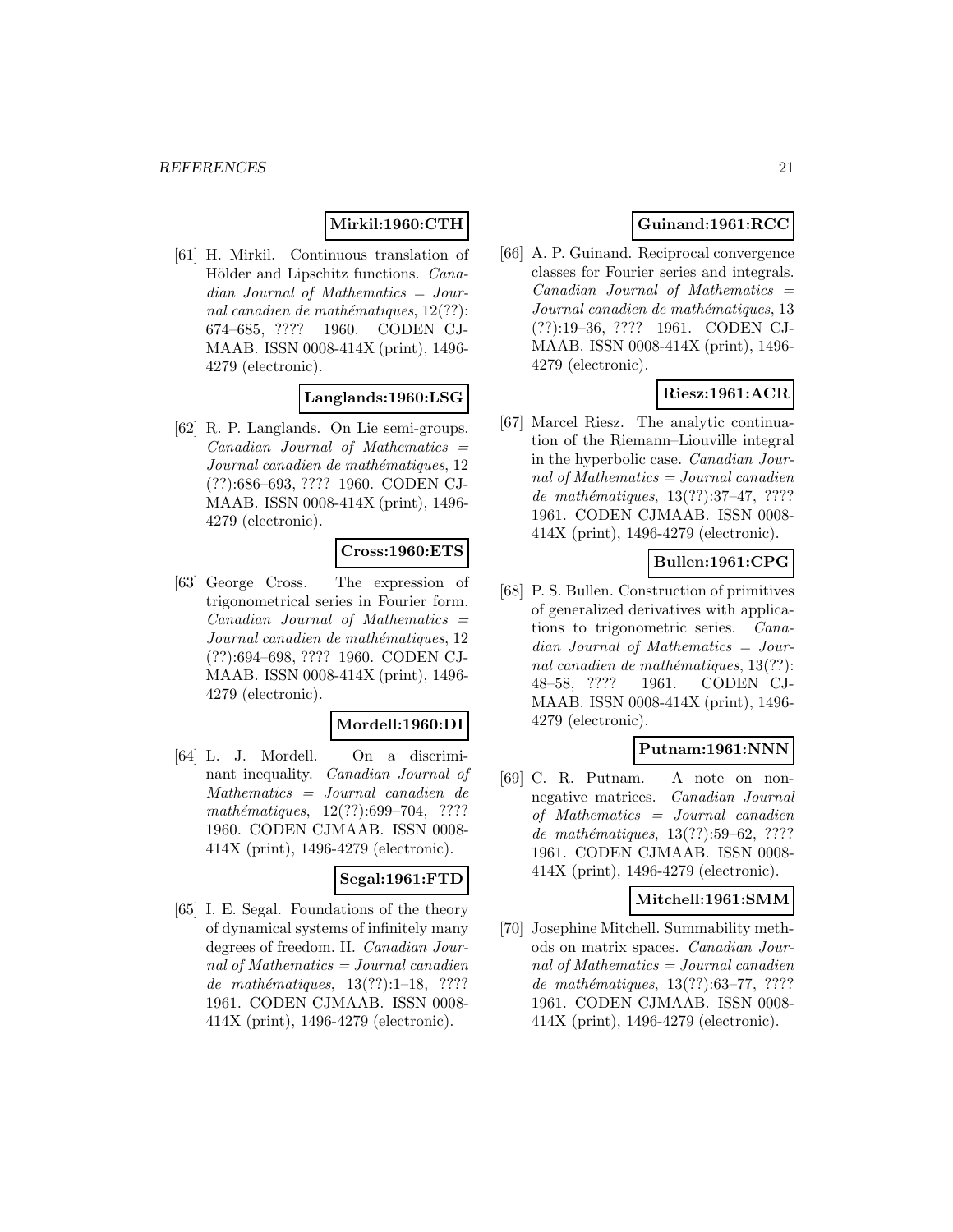# **Abian:1961:TPO**

[71] Smbat Abian and Arthur B. Brown. A theorem on partially ordered sets, with applications to fixed point theorems.  $Canadian$  Journal of Mathematics  $=$ Journal canadien de mathématiques, 13 (??):78–82, ???? 1961. CODEN CJ-MAAB. ISSN 0008-414X (print), 1496- 4279 (electronic).

# **Amitsur:1961:ALT**

[72] S. A. Amitsur. Arithmetic linear transformations and abstract prime number theorems. Canadian Journal of Mathematics = Journal canadien de mathématiques, 13(??):83-109, ???? 1961. CODEN CJMAAB. ISSN 0008- 414X (print), 1496-4279 (electronic). See correction [844].

# **Hoffman:1961:BDG**

[73] A. J. Hoffman and Moses Richardson. Block design games. Canadian Journal of Mathematics = Journal canadien de mathématiques, 13(??):110–128, ???? 1961. CODEN CJMAAB. ISSN 0008- 414X (print), 1496-4279 (electronic).

# **Kleinfeld:1961:SAT**

[74] Erwin Kleinfeld. Simple algebras of type  $(1, 1)$  are associative. *Cana*dian Journal of Mathematics = Journal canadien de mathématiques,  $13(??)$ : 129–148, ???? 1961. CODEN CJ-MAAB. ISSN 0008-414X (print), 1496- 4279 (electronic).

#### **Crowe:1961:GRC**

[75] D. W. Crowe. The groups of regular complex polygons. Canadian Journal of Mathematics = Journal canadien de mathématiques,  $13(??):149-156$ , ????

1961. CODEN CJMAAB. ISSN 0008- 414X (print), 1496-4279 (electronic).

#### **Nash-Williams:1961:DFG**

[76] C. St. J. A. Nash-Williams. Decomposition of finite graphs into open chains.  $Canadian$  Journal of Mathematics  $=$ Journal canadien de mathématiques, 13 (??):157–166, ???? 1961. CODEN CJ-MAAB. ISSN 0008-414X (print), 1496- 4279 (electronic).

# **Hu:1961:HIP**

[77] Sze tsen Hu. Homotopy and isotopy properties of topological spaces. Canadian Journal of Mathematics = Journal canadien de mathématiques,  $13(??)$ : 167–176, ???? 1961. CODEN CJ-MAAB. ISSN 0008-414X (print), 1496- 4279 (electronic).

# **Macbeath:1961:CFR**

[78] A. M. Macbeath. On convex fundamental regions for a lattice. Canadian Journal of Mathematics = Journal canadien de mathématiques,  $13(??)$ : 177–178, ???? 1961. CODEN CJ-MAAB. ISSN 0008-414X (print), 1496- 4279 (electronic).

#### **Schensted:1961:LID**

[79] C. Schensted. Longest increasing and decreasing subsequences. Canadian Journal of Mathematics = Journal canadien de mathématiques,  $13(??)$ : 179–191, ???? 1961. CODEN CJ-MAAB. ISSN 0008-414X (print), 1496- 4279 (electronic).

# **Ayoub:1961:STC**

[80] Christine W. Ayoub. Sylow theory for a certain class of operator groups. Canadian Journal of Mathematics = Jour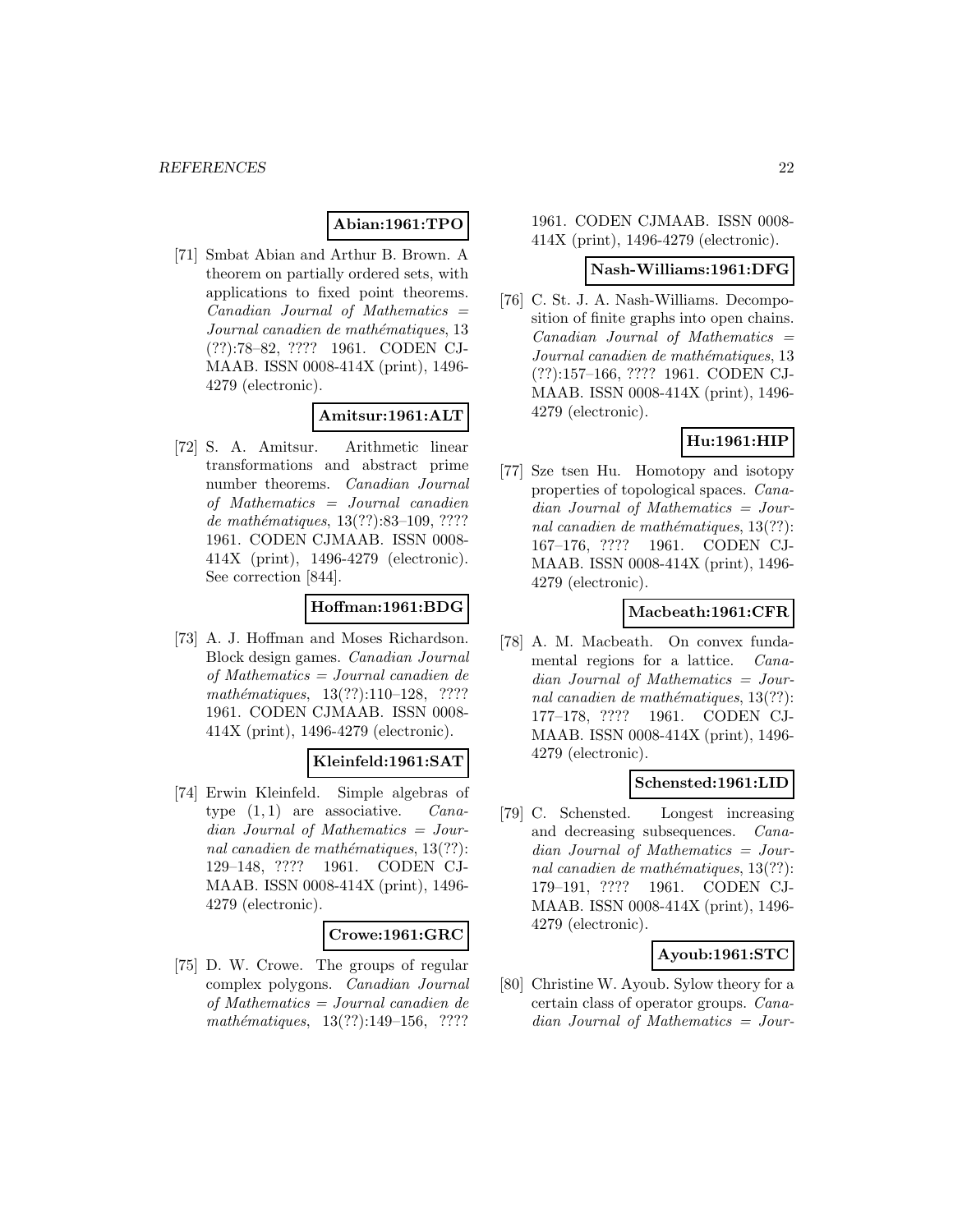nal canadien de mathématiques,  $13(??)$ : 192–200, ???? 1961. CODEN CJ-MAAB. ISSN 0008-414X (print), 1496- 4279 (electronic).

# **Togo:1961:DAL**

[81] Shigeaki Tôgô. On the derivation algebras of Lie algebras. Canadian Journal of Mathematics = Journal canadien de mathématiques, 13(??):201-216, ???? 1961. CODEN CJMAAB. ISSN 0008- 414X (print), 1496-4279 (electronic).

# **Lee:1961:EPR**

[82] C. Y. Lee. An enumeration problem related to the number of labelled bicoloured graphs. Canadian Journal of Mathematics = Journal canadien de mathématiques, 13(??):217-220, ???? 1961. CODEN CJMAAB. ISSN 0008- 414X (print), 1496-4279 (electronic).

# **Kretschmer:1961:PPS**

[83] K. S. Kretschmer. Programmes in paired spaces. Canadian Journal of Mathematics = Journal canadien de mathématiques, 13(??):221-238, ???? 1961. CODEN CJMAAB. ISSN 0008- 414X (print), 1496-4279 (electronic).

# **Fulkerson:1961:WHM**

[84] D. R. Fulkerson and H. J. Ryser. Widths and heights of  $(0, 1)$ -matrices.  $Canadian$  Journal of Mathematics  $=$ Journal canadien de mathématiques, 13 (??):239–255, ???? 1961. CODEN CJ-MAAB. ISSN 0008-414X (print), 1496- 4279 (electronic).

# **Jonsson:1961:SFL**

[85] Bjarni Jónsson. Sublattices of a free lattice. Canadian Journal of Mathematics = Journal canadien de

mathématiques, 13(??):256–264, ???? 1961. CODEN CJMAAB. ISSN 0008- 414X (print), 1496-4279 (electronic).

# **Galvin:1961:DSF**

[86] Fred Galvin and Bjarni Jónsson. Distributive sublattices of a free lattice.  $Canadian$  Journal of Mathematics  $=$ Journal canadien de mathématiques, 13 (??):265–272, ???? 1961. CODEN CJ-MAAB. ISSN 0008-414X (print), 1496- 4279 (electronic).

# **Kobayashi:1961:ISD**

[87] Edward T. Kobayashi. Integration of subspaces derived from a linear transformation field. Canadian Journal of Mathematics = Journal canadien de mathématiques, 13(??):273-282, ???? 1961. CODEN CJMAAB. ISSN 0008- 414X (print), 1496-4279 (electronic).

# **Lorch:1961:LCR**

[88] Lee Lorch and Donald J. Newman. The Lebesgue constants for regular Hausdorff methods. Canadian Journal of Mathematics = Journal canadien de mathématiques, 13(??):283-298, ???? 1961. CODEN CJMAAB. ISSN 0008- 414X (print), 1496-4279 (electronic).

# **Jenkins:1961:SPT**

[89] James A. Jenkins. Some problems for typically real functions. Canadian Journal of Mathematics = Journal canadien de mathématiques,  $13(??)$ : 299–304, ???? 1961. CODEN CJ-MAAB. ISSN 0008-414X (print), 1496- 4279 (electronic).

# **Bullen:1961:PCO**

[90] P. S. Bullen. Properties of the coefficients of orthonormal sequences. Cana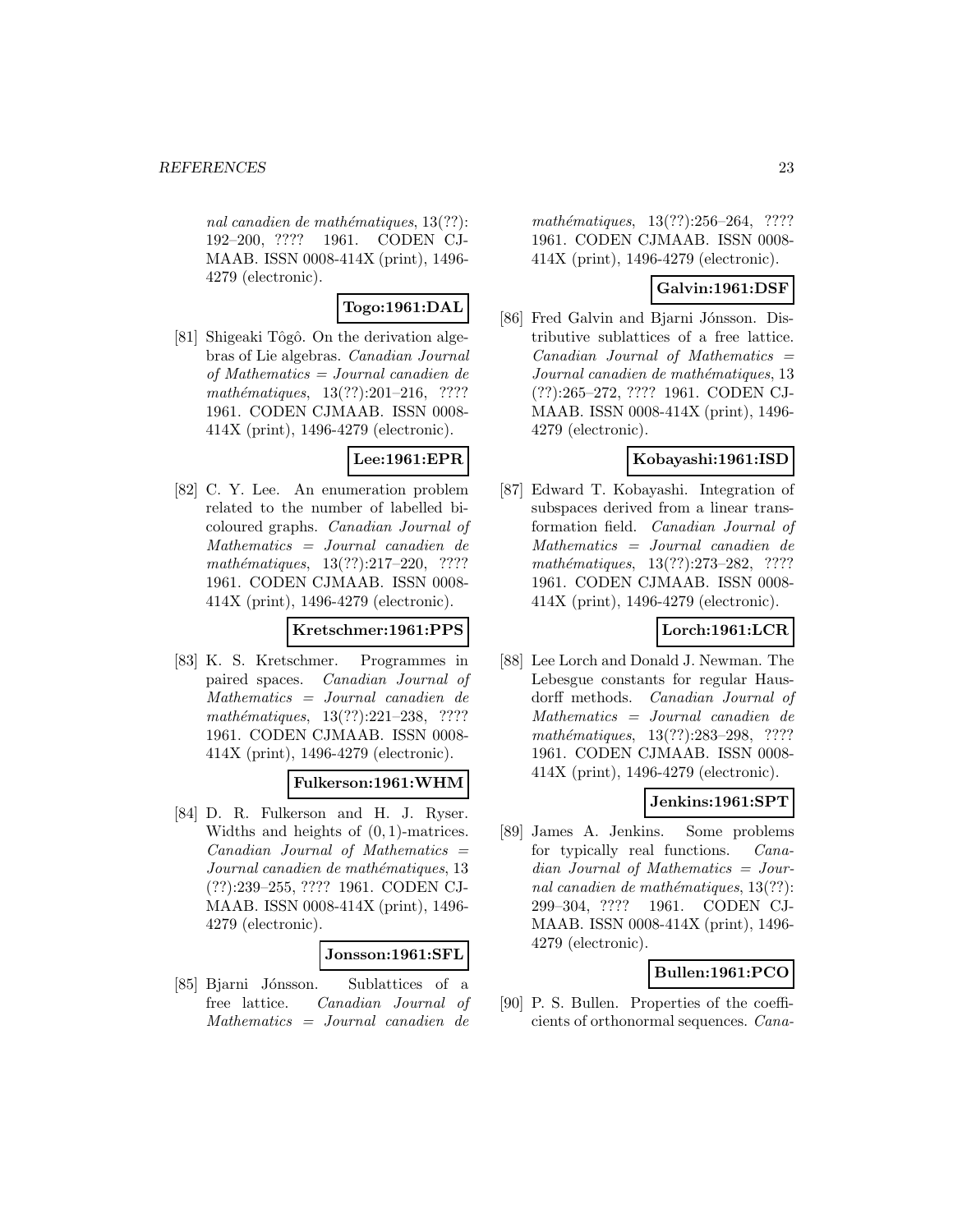dian Journal of Mathematics = Journal canadien de mathématiques,  $13(??)$ : 305–315, ???? 1961. CODEN CJ-MAAB. ISSN 0008-414X (print), 1496- 4279 (electronic).

# **Kemp:1961:CSD**

[91] R. R. D. Kemp. On a class of singular differential operators. Canadian Journal of Mathematics = Journal canadien de mathématiques,  $13(??)$ : 316–330, ???? 1961. CODEN CJ-MAAB. ISSN 0008-414X (print), 1496- 4279 (electronic).

# **Protter:1961:PSP**

[92] M. H. Protter. Properties of solutions of parabolic equations and inequalities.  $Canadian$  Journal of Mathematics  $=$ Journal canadien de mathématiques, 13 (??):331–345, ???? 1961. CODEN CJ-MAAB. ISSN 0008-414X (print), 1496- 4279 (electronic).

#### **Erdos:1961:GTP**

[93] P. Erdős. Graph theory and probability. II. Canadian Journal of Mathematics = Journal canadien de mathématiques, 13(??):346-352, ???? 1961. CODEN CJMAAB. ISSN 0008- 414X (print), 1496-4279 (electronic).

# **Smiley:1961:MC**

[94] M. F. Smiley. Matrix commutators.  $Canadian$  Journal of Mathematics  $=$ Journal canadien de mathématiques, 13 (??):353–355, ???? 1961. CODEN CJ-MAAB. ISSN 0008-414X (print), 1496- 4279 (electronic).

#### **Johnson:1961:OGO**

[95] Diane M. Johnson, A. L. Dulmage, and N. S. Mendelsohn. Orthomorphisms of groups and orthogonal latin squares. I. Canadian Journal of Mathematics  $=$ Journal canadien de mathématiques, 13 (??):356–372, ???? 1961. CODEN CJ-MAAB. ISSN 0008-414X (print), 1496- 4279 (electronic).

# **Appel:1961:PRC**

[96] K. I. Appel. Partition rings of cyclic groups of odd prime power order.  $Canadian$  Journal of Mathematics  $=$ Journal canadien de mathématiques, 13 (??):373–391, ???? 1961. CODEN CJ-MAAB. ISSN 0008-414X (print), 1496- 4279 (electronic).

# **Lambek:1961:SSP**

[97] Joachim Lambek. On the structure of semi-prime rings and their rings of quotients. Canadian Journal of Mathematics = Journal canadien de mathématiques, 13(??):392-417, ???? 1961. CODEN CJMAAB. ISSN 0008- 414X (print), 1496-4279 (electronic).

### **Crowe:1961:STD**

[98] D. W. Crowe. Some two-dimensional unitary groups generated by three reflections. Canadian Journal of Mathematics = Journal canadien de mathématiques, 13(??):418-426, ???? 1961. CODEN CJMAAB. ISSN 0008- 414X (print), 1496-4279 (electronic).

#### **Pierce:1961:MP**

[99] William A. Pierce. Moulton planes.  $Canadian$  Journal of Mathematics  $=$ Journal canadien de mathématiques, 13 (??):427–436, ???? 1961. CODEN CJ-MAAB. ISSN 0008-414X (print), 1496- 4279 (electronic).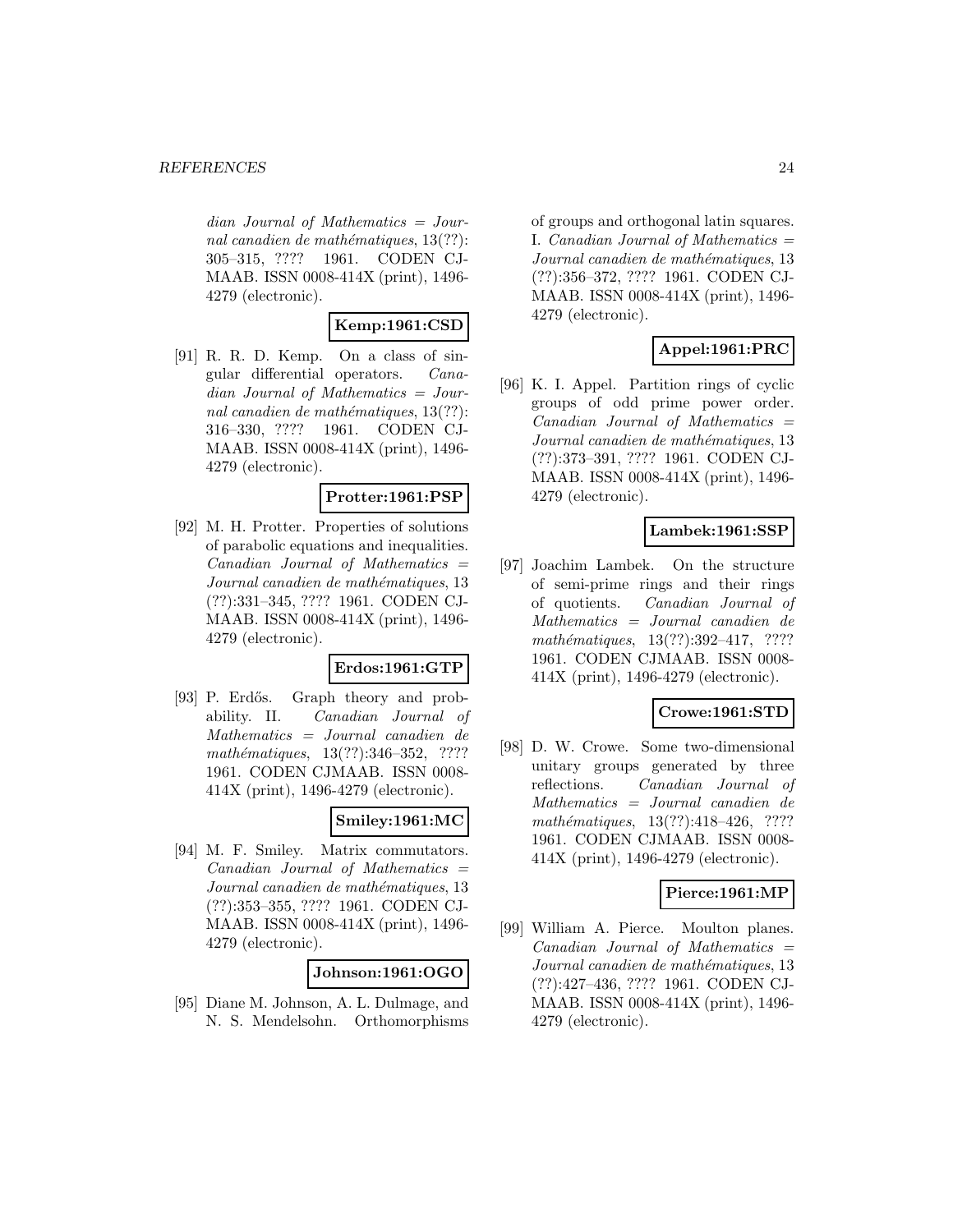# **deMajo:1961:T**

[100] A. de Majo. Tetraspheres. I. Canadian Journal of Mathematics = Journal canadien de mathématiques,  $13(??)$ : 437–443, ???? 1961. CODEN CJ-MAAB. ISSN 0008-414X (print), 1496- 4279 (electronic).

# **Firey:1961:PMC**

[101] William J. Firey. Polar means of convex bodies and a dual to the Brunn– Minkowski theorem. Canadian Journal of Mathematics = Journal canadien de mathématiques, 13(??):444-453, ???? 1961. CODEN CJMAAB. ISSN 0008- 414X (print), 1496-4279 (electronic).

### **Rooney:1961:HTM**

[102] P. G. Rooney. On the Hausdorff and trigonometric moment problems.  $Canadian$  Journal of Mathematics  $=$ Journal canadien de mathématiques, 13 (??):454–461, ???? 1961. CODEN CJ-MAAB. ISSN 0008-414X (print), 1496- 4279 (electronic).

#### **Cole:1961:EPB**

[103] Randal H. Cole. The expansion problem with boundary conditions at a finite set of points. Canadian Journal of Mathematics = Journal canadien de mathématiques,  $13(??):462-479$ , ???? 1961. CODEN CJMAAB. ISSN 0008- 414X (print), 1496-4279 (electronic).

#### **Hartman:1961:SLS**

[104] Philip Hartman. On stability in the large for systems of ordinary differential equations. Canadian Journal of Mathematics = Journal canadien de mathématiques, 13(??):480-492, ???? 1961. CODEN CJMAAB. ISSN 0008- 414X (print), 1496-4279 (electronic).

# **Swanson:1961:ASE**

[105] C. A. Swanson and M. Schulzer. Asymptotic solutions of equations in Banach space. Canadian Journal of Mathematics = Journal canadien de mathématiques, 13(??):493-504, ???? 1961. CODEN CJMAAB. ISSN 0008- 414X (print), 1496-4279 (electronic).

# **Krabbe:1961:NOB**

[106] Gregers L. Krabbe. Normal operators on the Banach space  $L^p(-\infty,\infty)$ . I.  $Canadian$  Journal of Mathematics  $=$  $Journal can a dieen de mathématiques, 13$ (??):505–518, ???? 1961. CODEN CJ-MAAB. ISSN 0008-414X (print), 1496- 4279 (electronic).

# **Burgess:1961:HCW**

[107] C. E. Burgess. Homogeneous continua which are almost chainable. *Cana*dian Journal of Mathematics = Journal canadien de mathématiques,  $13(??)$ : 519–528, ???? 1961. CODEN CJ-MAAB. ISSN 0008-414X (print), 1496- 4279 (electronic).

#### **Dinculeanu:1961:RIC**

[108] N. Dinculeanu and C. Foias. Sur la représentation intégrale des certaines opérations linéaires. IV. opérations linéaires sur l'espace  $L_a^p$ . (French) [On the integral representation of certain linear operations. IV. Linear operations on the space  $L_a^p$ . *Canadian Journal* of Mathematics = Journal canadien de mathématiques, 13(??):529–556, ???? 1961. CODEN CJMAAB. ISSN 0008- 414X (print), 1496-4279 (electronic).

# **Struik:1961:NPC**

[109] Ruth Rebekka Struik. On nilpotent products of cyclic groups. II. Cana-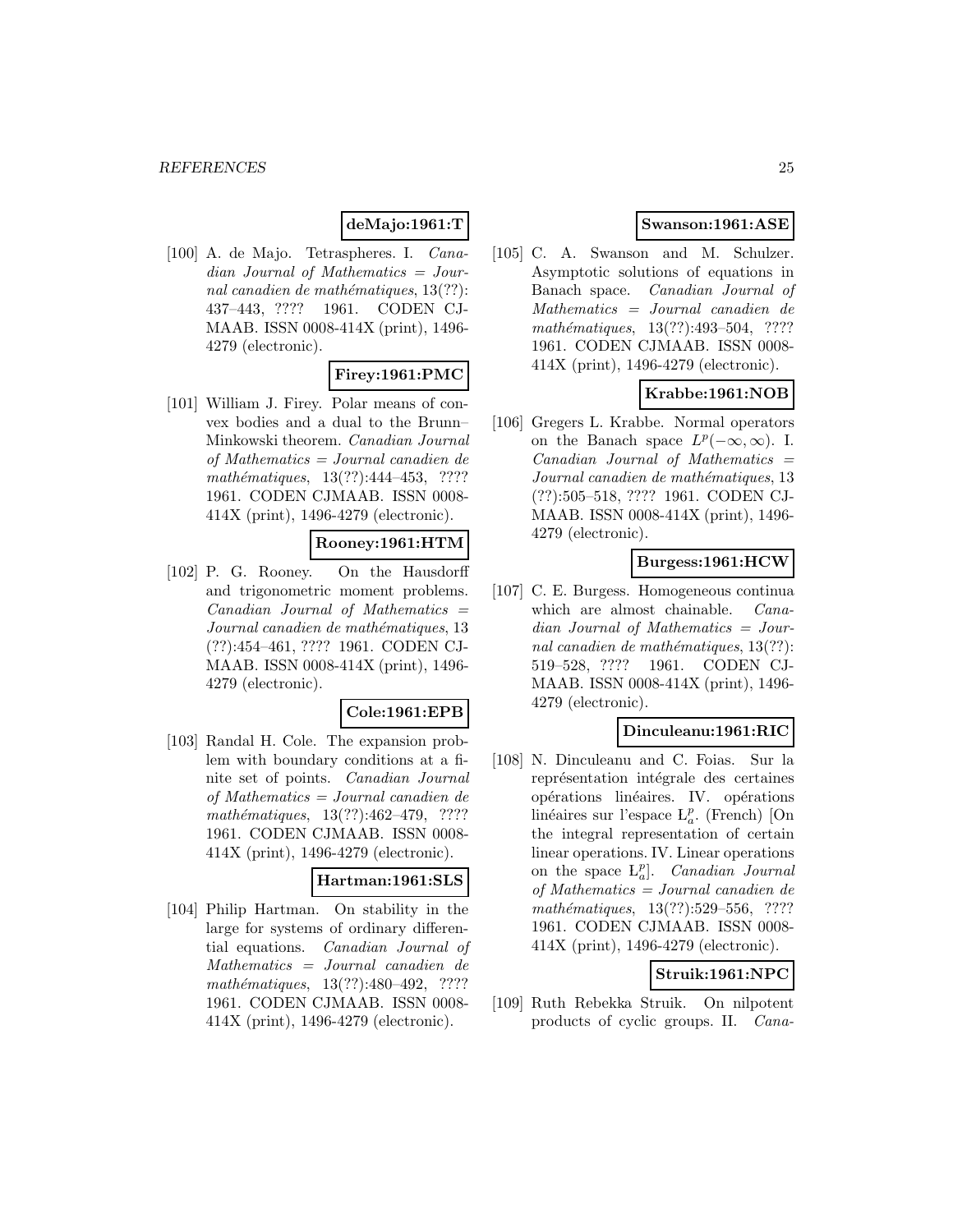$dian$  Journal of Mathematics = Journal canadien de mathématiques,  $13(??)$ : 557–568, ???? 1961. CODEN CJ-MAAB. ISSN 0008-414X (print), 1496- 4279 (electronic).

# **Matlis:1961:SPN**

[110] Eben Matlis. Some properties of Noetherian domains of dimension one.  $Canadian$  Journal of Mathematics  $=$ Journal canadien de mathématiques, 13 (??):569–586, ???? 1961. CODEN CJ-MAAB. ISSN 0008-414X (print), 1496- 4279 (electronic).

#### **Curtis:1961:NIM**

[111] Charles W. Curtis. A note on induced modules. Canadian Journal of Mathematics = Journal canadien de mathématiques, 13(??):587–592, ???? 1961. CODEN CJMAAB. ISSN 0008- 414X (print), 1496-4279 (electronic).

#### **Bilodeau:1961:IFW**

[112] G. G. Bilodeau. An inversion formula for the Weierstrass transform. Canadian Journal of Mathematics = Journal canadien de mathématiques,  $13(??)$ : 593–601, ???? 1961. CODEN CJ-MAAB. ISSN 0008-414X (print), 1496- 4279 (electronic).

# **LeBlanc:1961:TA**

[113] Léon LeBlanc. Transformation algebras. Canadian Journal of Mathematics = Journal canadien de mathématiques, 13(??):602–613, ???? 1961. CODEN CJMAAB. ISSN 0008- 414X (print), 1496-4279 (electronic).

#### **Kestelman:1961:ALT**

[114] H. Kestelman. Anticommuting linear transformations. Canadian Journal of

Mathematics = Journal canadien de mathématiques, 13(??):614–624, ???? 1961. CODEN CJMAAB. ISSN 0008- 414X (print), 1496-4279 (electronic).

### **Barrett:1961:FOB**

[115] John H. Barrett. Fourth order boundary value problems and comparison theorems. Canadian Journal of Mathematics = Journal canadien de mathématiques, 13(??):625–638, ???? 1961. CODEN CJMAAB. ISSN 0008- 414X (print), 1496-4279 (electronic).

#### **Divinsky:1961:GRC**

[116] N. Divinsky. General radicals that coincide with the classical radical on rings with D.C.C. Canadian Journal of Mathematics = Journal canadien de mathématiques, 13(??):639–644, ???? 1961. CODEN CJMAAB. ISSN 0008- 414X (print), 1496-4279 (electronic).

#### **Barros-Neto:1961:AK**

[117] J. Barros-Neto and F. E. Browder. The analyticity of kernels. Canadian Journal of Mathematics = Journal canadien de mathématiques,  $13(??)$ : 645–649, ???? 1961. CODEN CJ-MAAB. ISSN 0008-414X (print), 1496- 4279 (electronic).

# **Browder:1961:RAF**

[118] Felix E. Browder. Real analytic functions on product spaces and separate analyticity. Canadian Journal of Mathematics = Journal canadien de mathématiques,  $13(??):650-656$ , ???? 1961. CODEN CJMAAB. ISSN 0008- 414X (print), 1496-4279 (electronic).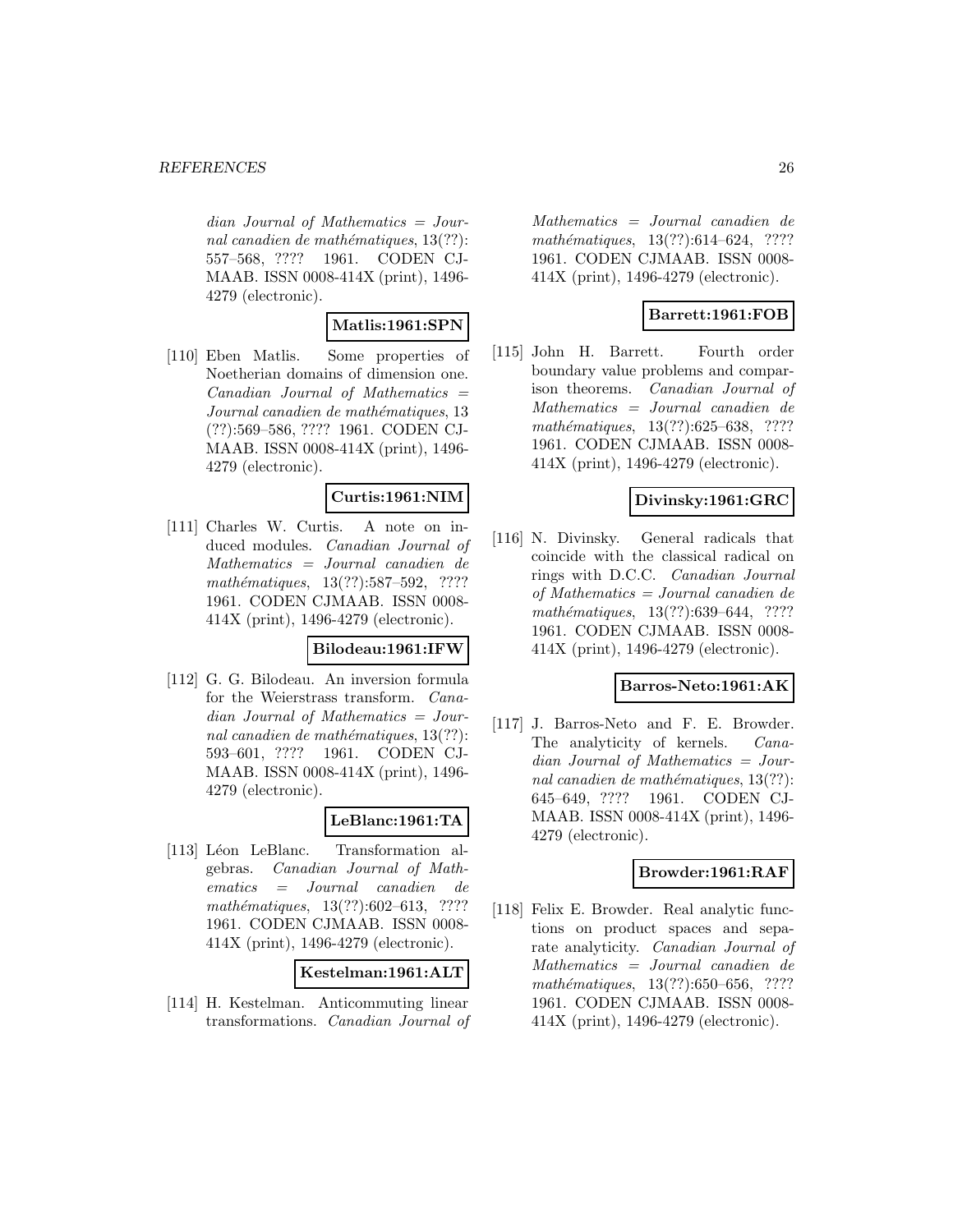# **Atsuji:1961:UCC**

[119] Masahiko Atsuji. Uniform continuity of continuous functions on uniform spaces. Canadian Journal of Mathematics = Journal canadien de mathématiques,  $13(??):657–663$ , ???? 1961. CODEN CJMAAB. ISSN 0008- 414X (print), 1496-4279 (electronic).

### **Aurora:1961:NAWa**

[120] Silvio Aurora. On normed algebras whose norms satisfy polynomial identities. Canadian Journal of Mathematics  $=$  Journal canadien de mathématiques, 13(??):664–674, ???? 1961. CODEN CJMAAB. ISSN 0008-414X (print), 1496-4279 (electronic).

# **Aurora:1961:NAWb**

[121] Silvio Aurora. On normed algebras which satisfy a reality condition. *Cana*dian Journal of Mathematics = Journal canadien de mathématiques,  $13(??)$ : 675–682, ???? 1961. CODEN CJ-MAAB. ISSN 0008-414X (print), 1496- 4279 (electronic).

#### **Wright:1961:CCG**

[122] E. M. Wright. Counting coloured graphs. Canadian Journal of Mathematics = Journal canadien de mathématiques, 13(??):683–693, ???? 1961. CODEN CJMAAB. ISSN 0008- 414X (print), 1496-4279 (electronic).

#### **Youla:1961:NFM**

[123] D. C. Youla. A normal form for a matrix under the unitary congruence group. Canadian Journal of Mathematics = Journal canadien de  $mathématiques, 13(??):694–704, ????$ 1961. CODEN CJMAAB. ISSN 0008- 414X (print), 1496-4279 (electronic).

# **Read:1962:CCG**

[124] R. C. Read. Contributions to the cell growth problem. Canadian Journal of Mathematics = Journal canadien de mathématiques,  $14(??):1-20$ , ???? 1962. CODEN CJMAAB. ISSN 0008- 414X (print), 1496-4279 (electronic).

# **Tutte:1962:CPT**

[125] W. T. Tutte. A census of planar triangulations. Canadian Journal of Mathematics = Journal canadien de mathématiques,  $14(??):21-38$ , ???? 1962. CODEN CJMAAB. ISSN 0008- 414X (print), 1496-4279 (electronic).

#### **Halperin:1962:TEC**

[126] Israel Halperin. Transcendental elements in continuous rings. *Cana*dian Journal of Mathematics = Journal canadien de mathématiques,  $14(??)$ : 39–44, ???? 1962. CODEN CJ-MAAB. ISSN 0008-414X (print), 1496- 4279 (electronic).

#### **Wonenburger:1962:CAG**

[127] María J. Wonenburger. The Clifford algebra and the group of similitudes.  $Canadian$  Journal of Mathematics  $=$ Journal canadien de mathématiques, 14 (??):45–59, ???? 1962. CODEN CJ-MAAB. ISSN 0008-414X (print), 1496- 4279 (electronic).

#### **Wonenburger:1962:SCS**

[128] María J. Wonenburger. Study of certain similitudes. Canadian Journal of Mathematics = Journal canadien de mathématiques,  $14(??):60-68$ , ???? 1962. CODEN CJMAAB. ISSN 0008- 414X (print), 1496-4279 (electronic).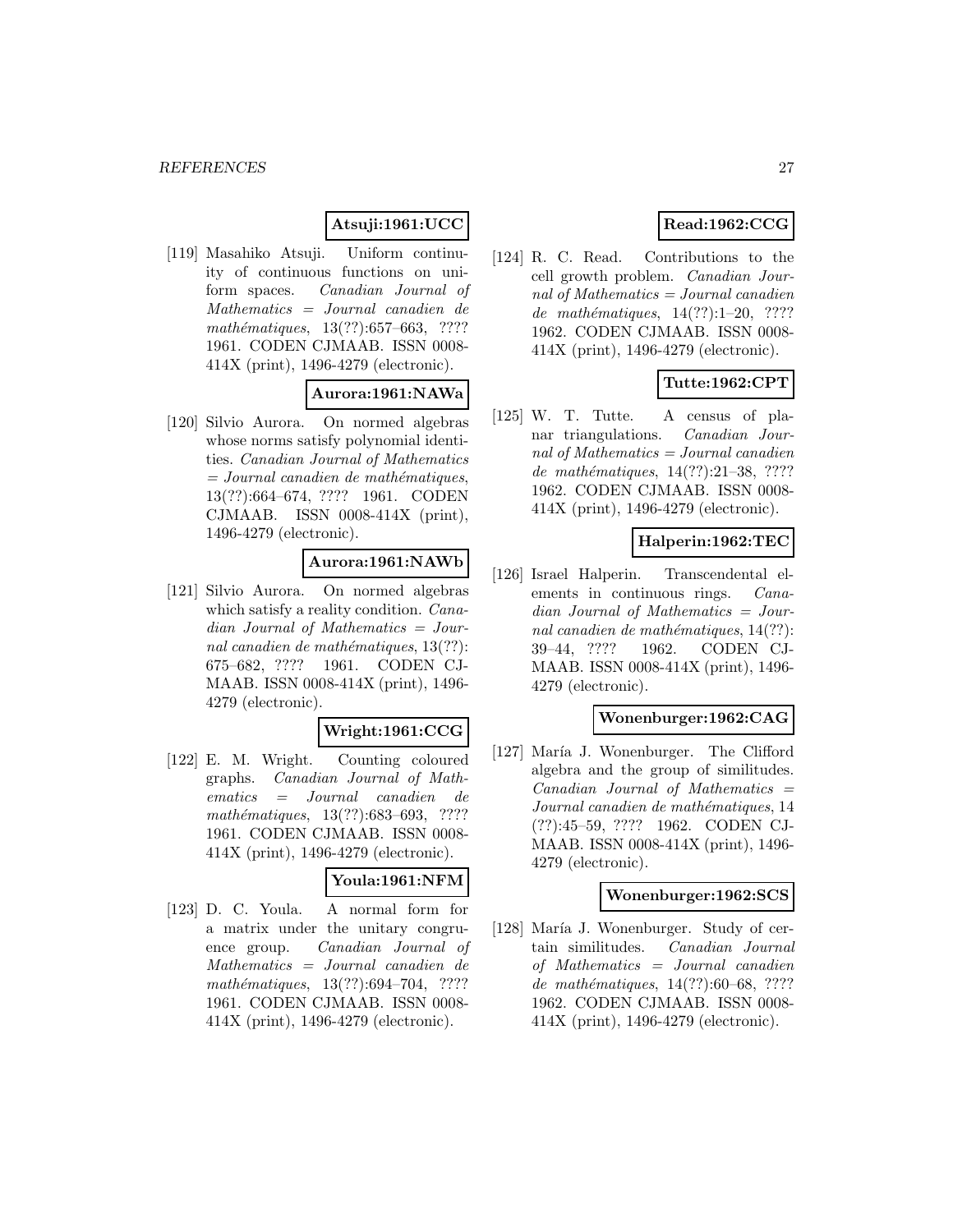# **Brown:1962:US**

[129] R. K. Brown. Univalent solutions of  $W'' + pW = 0$ . Canadian Journal of Mathematics = Journal canadien de mathématiques,  $14(??):69-78, ????$ 1962. CODEN CJMAAB. ISSN 0008- 414X (print), 1496-4279 (electronic).

# **Shapiro:1962:SED**

[130] Victor L. Shapiro. Symmetric exterior differentiation and flat forms. Canadian Journal of Mathematics = Journal canadien de mathématiques,  $14(??)$ : 79–86, ???? 1962. CODEN CJ-MAAB. ISSN 0008-414X (print), 1496- 4279 (electronic).

#### **Vanstone:1962:GFG**

[131] J. R. Vanstone. A generalization of Finsler geometry. Canadian Journal of Mathematics = Journal canadien de mathématiques,  $14(??):87-112, ????$ 1962. CODEN CJMAAB. ISSN 0008- 414X (print), 1496-4279 (electronic).

#### **Bing:1962:ECL**

[132] R. H. Bing. Embedding circle-like continua in the plane. Canadian Journal of Mathematics = Journal canadien de mathématiques, 14(??):113-128, ???? 1962. CODEN CJMAAB. ISSN 0008- 414X (print), 1496-4279 (electronic).

#### **Ray-Chaudhuri:1962:SRQ**

[133] D. K. Ray-Chaudhuri. Some results on quadrics in finite projective geometry based on Galois fields. Canadian Journal of Mathematics = Journal canadien de mathématiques,  $14(??)$ : 129–138, ???? 1962. CODEN CJ-MAAB. ISSN 0008-414X (print), 1496- 4279 (electronic).

# **Kleisli:1962:HTA**

[134] Heinrich Kleisli. Homotopy theory in abelian categories. Canadian Journal of Mathematics = Journal canadien de mathématiques,  $14(??):139-169$ , ???? 1962. CODEN CJMAAB. ISSN 0008- 414X (print), 1496-4279 (electronic).

# **Ando:1962:WCS**

[135] Tsuyoshi Andô. Weakly compact sets in Orlicz spaces. Canadian Journal of Mathematics = Journal canadien de mathématiques,  $14(??):170-176$ , ???? 1962. CODEN CJMAAB. ISSN 0008- 414X (print), 1496-4279 (electronic).

#### **Marcus:1962:PF**

[136] Marvin Marcus and F. C. May. The permanent function. Canadian Journal of Mathematics = Journal canadien de mathématiques,  $14(??):177-189$ , ???? 1962. CODEN CJMAAB. ISSN 0008- 414X (print), 1496-4279 (electronic).

# **Moyls:1962:PPS**

[137] B. N. Moyls, Marvin Marcus, and Henryk Minc. Permanent preservers on the space of doubly stochastic matrices. Canadian Journal of Mathematics  $=$  Journal canadien de mathématiques, 14(??):190–194, ???? 1962. CODEN CJMAAB. ISSN 0008-414X (print), 1496-4279 (electronic).

#### **Gorenstein:1962:FGF**

[138] Daniel Gorenstein. On finite groups of the form ABA. Canadian Journal of Mathematics = Journal canadien de mathématiques,  $14(??):195-236$ , ???? 1962. CODEN CJMAAB. ISSN 0008- 414X (print), 1496-4279 (electronic).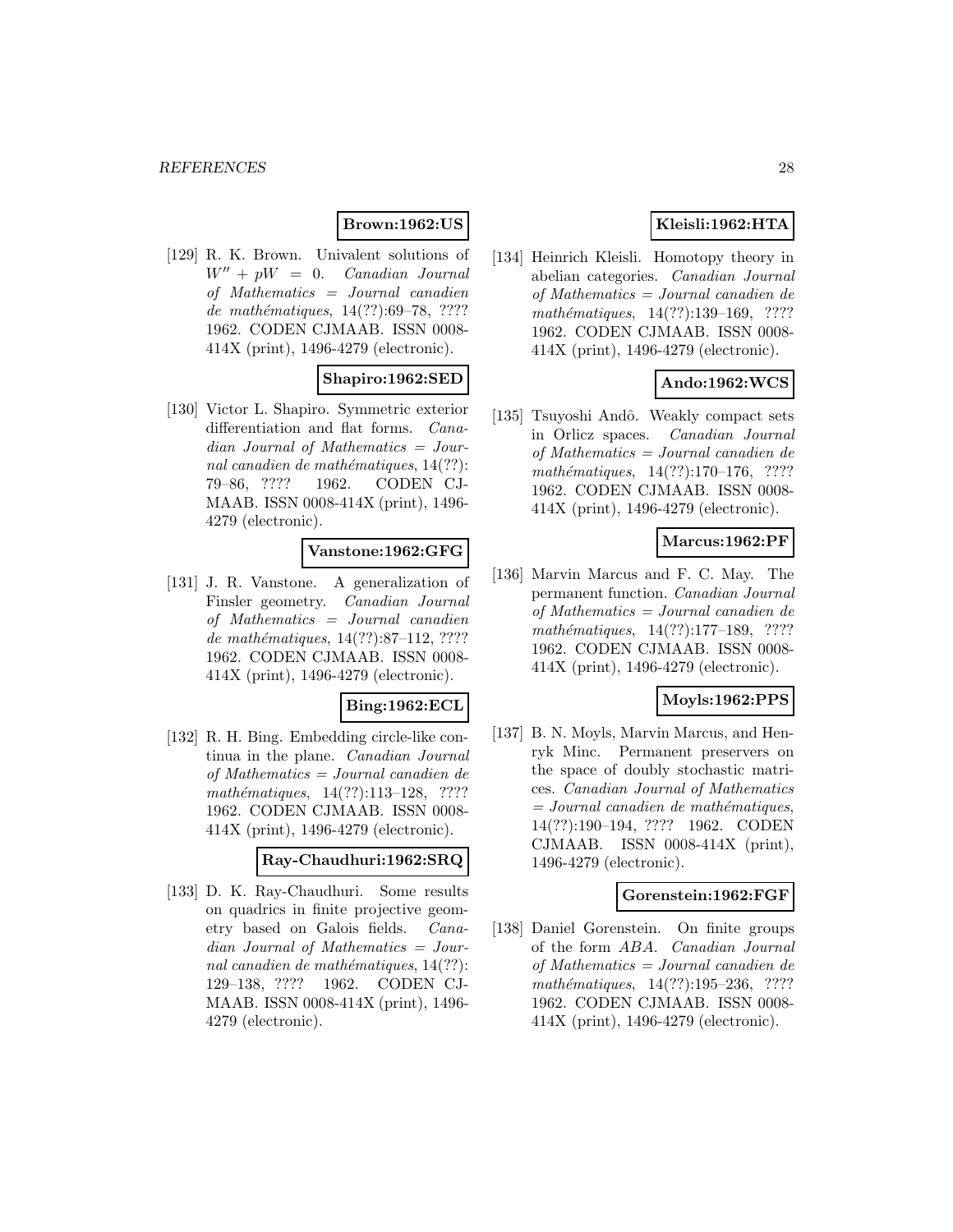# **Fell:1962:WCI**

[139] J. M. G. Fell. Weak containment and induced representations of groups.  $Canadian$  Journal of Mathematics  $=$ Journal canadien de mathématiques, 14 (??):237–268, ???? 1962. CODEN CJ-MAAB. ISSN 0008-414X (print), 1496- 4279 (electronic).

# **Glicksberg:1962:UBG**

[140] Irving Glicksberg. Uniform boundedness for groups. Canadian Journal of Mathematics = Journal canadien de mathématiques, 14(??):269–276, ???? 1962. CODEN CJMAAB. ISSN 0008- 414X (print), 1496-4279 (electronic).

#### **Steinberg:1962:GSG**

[141] Robert Steinberg. Generators for simple groups. Canadian Journal of Mathematics = Journal canadien de  $mathématiques, 14(??):277-283, ????$ 1962. CODEN CJMAAB. ISSN 0008- 414X (print), 1496-4279 (electronic).

#### **Nicol:1962:SFI**

[142] C. A. Nicol. Some formulas involving Ramanujan sums. Canadian Journal of Mathematics = Journal canadien de mathématiques,  $14(??):284-286$ , ???? 1962. CODEN CJMAAB. ISSN 0008- 414X (print), 1496-4279 (electronic).

#### **Laufer:1962:SLA**

[143] P. J. Laufer and M. L. Tomber. Some Lie admissible algebras. Canadian Journal of Mathematics = Journal canadien de mathématiques,  $14(??)$ : 287–292, ???? 1962. CODEN CJ-MAAB. ISSN 0008-414X (print), 1496- 4279 (electronic).

# **Noonan:1962:RSI**

[144] B. Noonan. Representations subduced on an ideal of a Lie algebra. Canadian Journal of Mathematics = Journal canadien de mathématiques,  $14(??)$ : 293–303, ???? 1962. CODEN CJ-MAAB. ISSN 0008-414X (print), 1496- 4279 (electronic).

# **Noonan:1962:CRL**

[145] B. Noonan. The construction of representations of Lie algebras of characteristic zero. Canadian Journal of Mathematics = Journal canadien de mathématiques,  $14(??):304-312$ , ???? 1962. CODEN CJMAAB. ISSN 0008- 414X (print), 1496-4279 (electronic).

# **Santalo:1962:MSP**

[146] L. A. Santaló. On the measure of sets of parallel linear subspaces in affine space.  $Canadian$  Journal of Mathematics  $=$ Journal canadien de mathématiques, 14 (??):313–319, ???? 1962. CODEN CJ-MAAB. ISSN 0008-414X (print), 1496- 4279 (electronic).

#### **Crittenden:1962:MCP**

[147] Richard J. Crittenden. Minimum and conjugate points in symmetric spaces.  $Canadian$  Journal of Mathematics  $=$ Journal canadien de mathématiques, 14 (??):320–328, ???? 1962. CODEN CJ-MAAB. ISSN 0008-414X (print), 1496- 4279 (electronic).

# **Helfenstein:1962:AHS**

[148] H. G. Helfenstein. Analytic Hopf surfaces. Canadian Journal of Mathematics = Journal canadien de mathématiques, 14(??):329-333, ???? 1962. CODEN CJMAAB. ISSN 0008- 414X (print), 1496-4279 (electronic).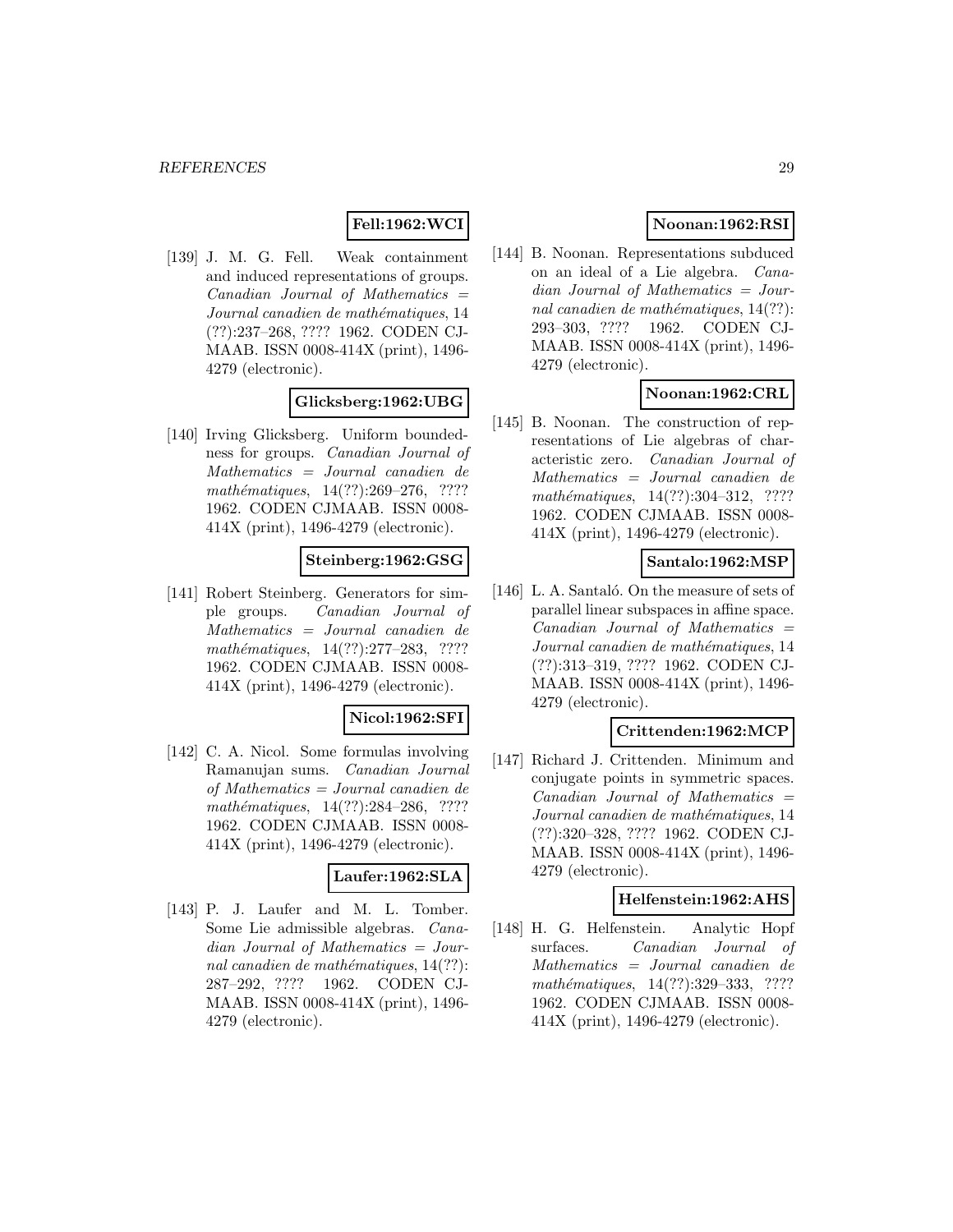#### **Cargo:1962:ATL**

[149] G. T. Cargo. Angular and tangential limits of Blaschke products and their successive derivatives. Canadian Journal of Mathematics = Journal canadien de mathématiques,  $14(??)$ : 334–348, ???? 1962. CODEN CJ-MAAB. ISSN 0008-414X (print), 1496- 4279 (electronic).

#### **Petty:1962:GAS**

[150] C. M. Petty and J. E. Barry. A geometrical approach to the second-order linear differential equation. Canadian Journal of Mathematics = Journal canadien de mathématiques,  $14(??)$ : 349–358, ???? 1962. CODEN CJ-MAAB. ISSN 0008-414X (print), 1496- 4279 (electronic).

# **Butler:1962:PCS**

[151] John B. Butler, Jr. Perturbation of the continuous spectrum of systems of ordinary differential operators. Canadian Journal of Mathematics = Journal canadien de mathématiques,  $14(??)$ : 359–378, ???? 1962. CODEN CJ-MAAB. ISSN 0008-414X (print), 1496- 4279 (electronic).

# **Eberlein:1962:IFS**

[152] W. F. Eberlein. An integral over function space. Canadian Journal of Mathematics = Journal canadien de mathématiques, 14(??):379-383, ???? 1962. CODEN CJMAAB. ISSN 0008- 414X (print), 1496-4279 (electronic).

#### **Goffman:1962:CPS**

[153] Casper Goffman and G. M. Petersen. Correction to the paper: "Submethods of regular matrix summability methods". Canadian Journal of

Mathematics = Journal canadien de mathématiques, 14(??):384, ???? 1962. CODEN CJMAAB. ISSN 0008-414X (print), 1496-4279 (electronic). See [1].

# **Dean:1962:PCC**

[154] David W. Dean. Projections in certain continuous function spaces  $C(H)$ and subspaces of  $C(H)$  isomorphic with  $C(H)$ . Canadian Journal of Mathematics = Journal canadien de mathématiques,  $14(??):385-401$ , ???? 1962. CODEN CJMAAB. ISSN 0008- 414X (print), 1496-4279 (electronic).

# **Tutte:1962:CHP**

[155] W. T. Tutte. A census of Hamiltonian polygons. Canadian Journal of Mathematics = Journal canadien de mathématiques,  $14(??):402-417$ , ???? 1962. CODEN CJMAAB. ISSN 0008- 414X (print), 1496-4279 (electronic).

### **Cowling:1962:SRG**

[156] V. F. Cowling and C. L. Miracle. Some results for the generalized Lototsky transform. Canadian Journal of Mathematics = Journal canadien de mathématiques,  $14(??):418-435$ , ???? 1962. CODEN CJMAAB. ISSN 0008- 414X (print), 1496-4279 (electronic). See corrections and remarks [303].

#### **Brauer:1962:FGA**

[157] Richard Brauer and Henry S. Leonard, Jr. On finite groups with an abelian Sylow group. Canadian Journal of Mathematics = Journal canadien de mathématiques,  $14(??):436-450$ , ???? 1962. CODEN CJMAAB. ISSN 0008- 414X (print), 1496-4279 (electronic).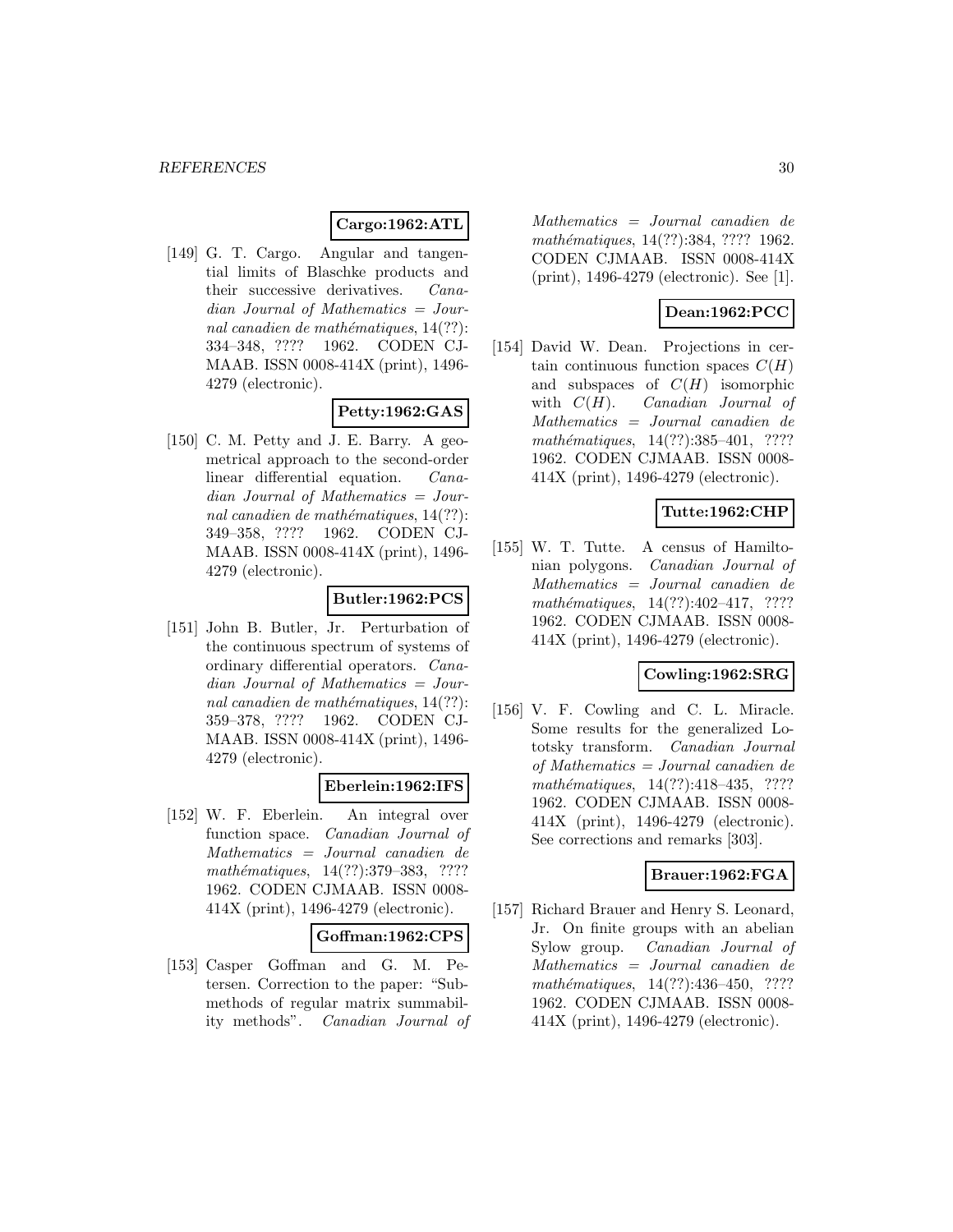#### **Sachs:1962:LSB**

[158] David Sachs. The lattice of subalgebras of a Boolean algebra. Canadian Journal of Mathematics = Journal canadien de mathématiques,  $14(??)$ : 451–460, ???? 1962. CODEN CJ-MAAB. ISSN 0008-414X (print), 1496- 4279 (electronic).

#### **Namioka:1962:CM**

[159] Isaac Namioka. On certain onto maps.  $Canadian$  Journal of Mathematics  $=$ Journal canadien de mathématiques, 14 (??):461–466, ???? 1962. CODEN CJ-MAAB. ISSN 0008-414X (print), 1496- 4279 (electronic).

# **Sion:1962:ACD**

[160] Maurice Sion. Approximate continuity and differentiation. Canadian Journal of Mathematics = Journal canadien de  $mathématiques, 14(??): 467-475, ????$ 1962. CODEN CJMAAB. ISSN 0008- 414X (print), 1496-4279 (electronic).

#### **Jonsson:1962:APF**

[161] Bjarni Jónsson. Arithmetic properties of freely  $\alpha$ -generated lattices. *Cana*dian Journal of Mathematics = Journal canadien de mathématiques,  $14(??)$ : 476–481, ???? 1962. CODEN CJ-MAAB. ISSN 0008-414X (print), 1496- 4279 (electronic).

#### **Read:1962:EGL**

[162] Ronald C. Read. Euler graphs on labelled nodes. Canadian Journal of Mathematics = Journal canadien de mathématiques, 14(??):482-486, ???? 1962. CODEN CJMAAB. ISSN 0008- 414X (print), 1496-4279 (electronic).

# **Jonsson:1962:FSF**

[163] Bjarni Jónsson and James E. Kiefer. Finite sublattices of a free lattice.  $Canadian$  Journal of Mathematics  $=$ Journal canadien de mathématiques, 14 (??):487–497, ???? 1962. CODEN CJ-MAAB. ISSN 0008-414X (print), 1496- 4279 (electronic).

#### **Fulkerson:1962:MMW**

[164] D. R. Fulkerson and H. J. Ryser. Multiplicities and minimal widths for (0, 1)-matrices. Canadian Journal of Mathematics = Journal canadien de mathématiques,  $14(??):498-508$ , ???? 1962. CODEN CJMAAB. ISSN 0008- 414X (print), 1496-4279 (electronic).

# **Mauldon:1962:SEI**

[165] J. G. Mauldon. Sets of equally inclined spheres. Canadian Journal of Mathematics = Journal canadien de mathématiques,  $14(??):509-516$ , ???? 1962. CODEN CJMAAB. ISSN 0008- 414X (print), 1496-4279 (electronic).

# **Johnson:1962:PIV**

[166] D. G. Johnson and J. E. Kist. Prime ideals in vector lattices. Canadian Journal of Mathematics = Journal  $cana dien de mathématiques, 14(??):$ 517–528, ???? 1962. CODEN CJ-MAAB. ISSN 0008-414X (print), 1496- 4279 (electronic).

#### **Johnson:1962:CRG**

[167] Diane M. Johnson, A. L. Dulmage, and N. S. Mendelsohn. Connectivity and reducibility of graphs. Canadian Journal of Mathematics = Journal canadien de mathématiques, 14(??):529–539, ???? 1962. CODEN CJMAAB. ISSN 0008- 414X (print), 1496-4279 (electronic).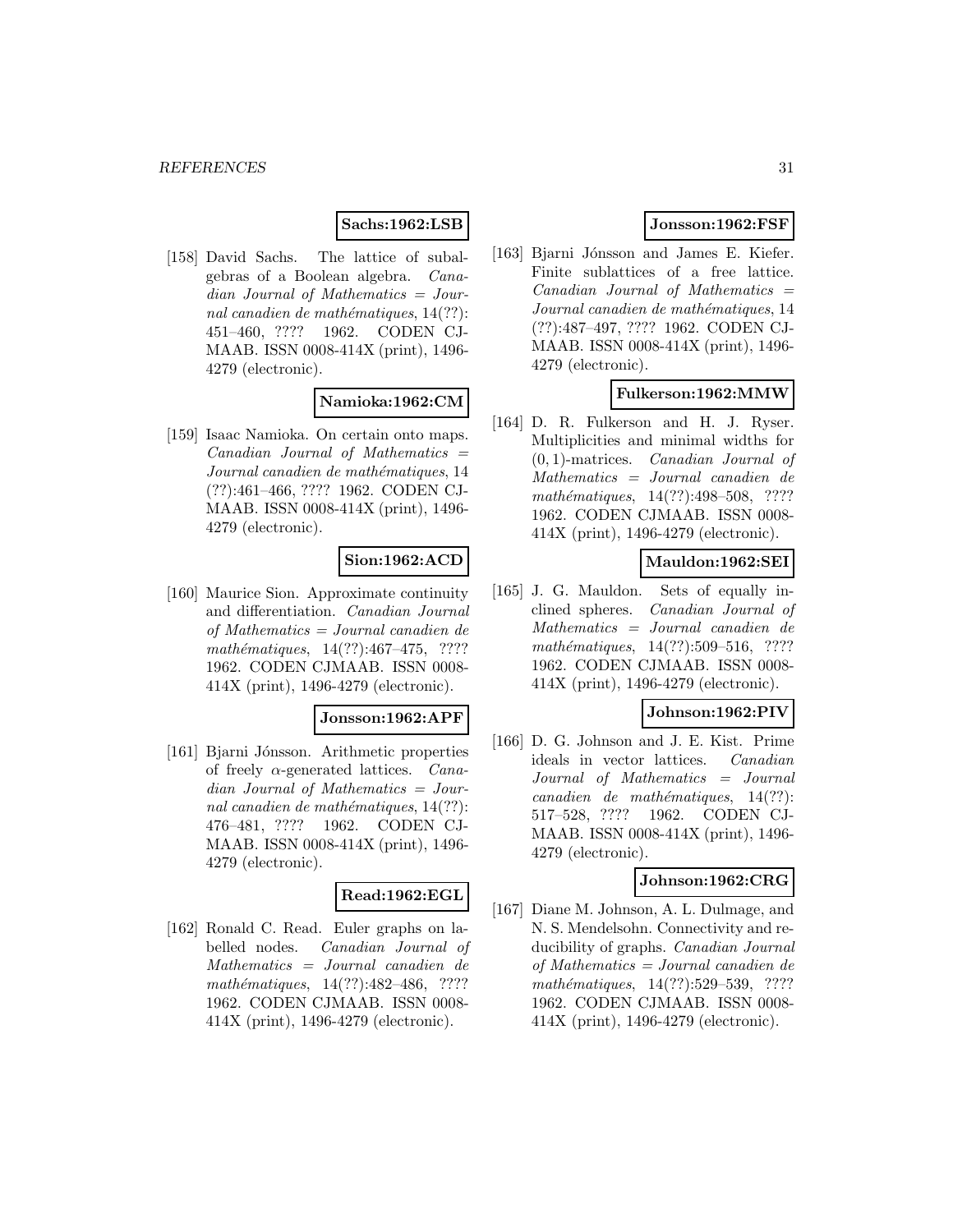#### **Royster:1962:EPF**

[168] W. C. Royster. Extremal problems for functions starlike in the exterior of the unit circle. Canadian Journal of Mathematics = Journal canadien de  $mathématiques, 14(??):540–552, ????$ 1962. CODEN CJMAAB. ISSN 0008- 414X (print), 1496-4279 (electronic).

# **Block:1962:TFL**

[169] Richard Block. Trace forms on Lie algebras. Canadian Journal of Mathematics = Journal canadien de  $mathématiques, 14(??): 553–564, ????$ 1962. CODEN CJMAAB. ISSN 0008- 414X (print), 1496-4279 (electronic).

# **McCarthy:1962:IBP**

[170] P. J. McCarthy. Irreducibility of Bernoulli polynomials of higher order.  $Canadian$  Journal of Mathematics  $=$ Journal canadien de mathématiques, 14 (??):565–567, ???? 1962. CODEN CJ-MAAB. ISSN 0008-414X (print), 1496- 4279 (electronic).

#### **Vanstone:1962:GSS**

[171] J. R. Vanstone. The general static spherically symmetric solution of the "weak" unified field equations. Canadian Journal of Mathematics = Journal canadien de mathématiques,  $14(??)$ : 568–576, ???? 1962. CODEN CJ-MAAB. ISSN 0008-414X (print), 1496- 4279 (electronic).

# **Hayes:1962:TI**

[172] Charles A. Hayes, Jr. A theory of integration. Canadian Journal of Mathematics = Journal canadien de  $mathématiques, 14(??):577–596, ????$ 1962. CODEN CJMAAB. ISSN 0008- 414X (print), 1496-4279 (electronic).

# **Kiefer:1962:ER**

[173] J. Kiefer. An extremum result. Canadian Journal of Mathematics = Journal canadien de mathématiques,  $14(??)$ : 597–601, ???? 1962. CODEN CJ-MAAB. ISSN 0008-414X (print), 1496- 4279 (electronic).

# **Macdonald:1962:CFP**

[174] I. D. Macdonald. On a class of finitely presented groups. Canadian Journal of Mathematics = Journal canadien de mathématiques,  $14(??):602-613$ , ???? 1962. CODEN CJMAAB. ISSN 0008- 414X (print), 1496-4279 (electronic).

#### **Gordon:1962:SND**

[175] Basil Gordon, W. H. Mills, and L. R. Welch. Some new difference sets. Canadian Journal of Mathematics = Journal canadien de mathématiques,  $14(??)$ : 614–625, ???? 1962. CODEN CJ-MAAB. ISSN 0008-414X (print), 1496- 4279 (electronic).

#### **Lees:1962:ABS**

[176] Milton Lees. Asymptotic behaviour of solutions of parabolic differential inequalities. Canadian Journal of Mathematics = Journal canadien de mathématiques,  $14(??):626-631$ , ???? 1962. CODEN CJMAAB. ISSN 0008- 414X (print), 1496-4279 (electronic).

#### **Bleicher:1962:LCS**

[177] M. N. Bleicher. Lattice coverings of n-space by spheres. Canadian Journal of Mathematics = Journal canadien de mathématiques,  $14(??):632-650$ , ???? 1962. CODEN CJMAAB. ISSN 0008- 414X (print), 1496-4279 (electronic).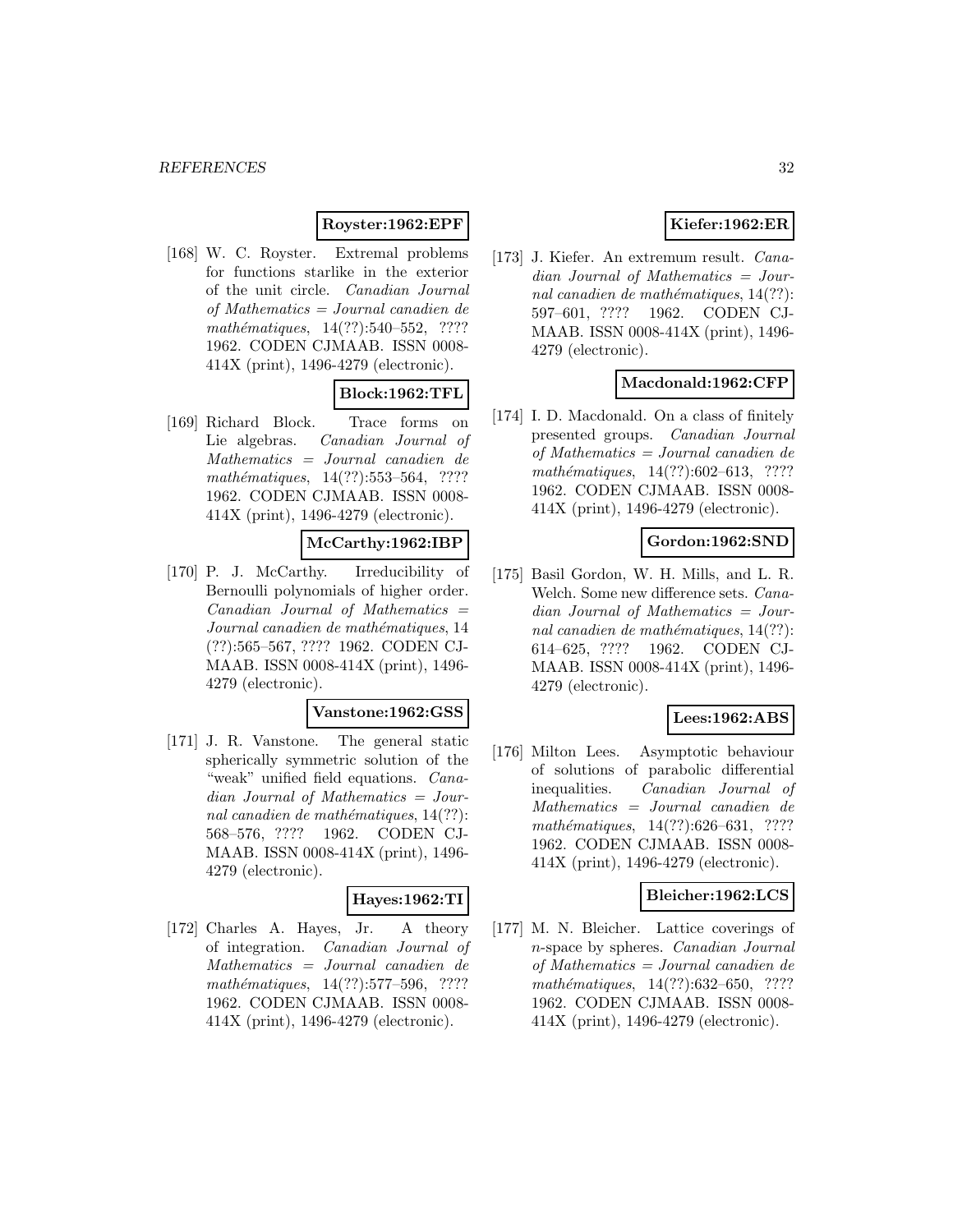# **Tomiuk:1962:STC**

[178] Bohdan J. Tomiuk. Structure theory of complemented Banach algebras. Canadian Journal of Mathematics = Journal canadien de mathématiques,  $14(??)$ : 651–659, ???? 1962. CODEN CJ-MAAB. ISSN 0008-414X (print), 1496- 4279 (electronic).

# **Yang:1962:NOC**

[179] C. T. Yang. On the non-orientable closed surfaces in Euclidean spaces.  $Canadian$  Journal of Mathematics  $=$ Journal canadien de mathématiques, 14 (??):660–668, ???? 1962. CODEN CJ-MAAB. ISSN 0008-414X (print), 1496- 4279 (electronic).

# **Scherk:1962:OS**

[180] Peter Scherk. Osculating spaces. Canadian Journal of Mathematics = Journal canadien de mathématiques,  $14(??)$ : 669–684, ???? 1962. CODEN CJ-MAAB. ISSN 0008-414X (print), 1496- 4279 (electronic).

### **Erdelyi:1962:FID**

[181] A. Erdélyi and I. N. Sneddon. Fractional integration and dual integral equations. Canadian Journal of Mathematics = Journal canadien de mathématiques, 14(??):685–693, ???? 1962. CODEN CJMAAB. ISSN 0008- 414X (print), 1496-4279 (electronic).

#### **Rudin:1962:SCW**

[182] Walter Rudin. A strong converse of the Wiener–Levy theorem. Canadian Journal of Mathematics = Journal canadien de mathématiques,  $14(??)$ : 694–701, ???? 1962. CODEN CJ-MAAB. ISSN 0008-414X (print), 1496- 4279 (electronic).

# **Erdos:1962:CCG**

[183] P. Erdős and C. A. Rogers. The construction of certain graphs. Canadian Journal of Mathematics = Journal canadien de mathématiques,  $14(??)$ : 702–707, ???? 1962. CODEN CJ-MAAB. ISSN 0008-414X (print), 1496- 4279 (electronic).

# **Tutte:1962:CS**

[184] W. T. Tutte. A census of slicings.  $Canadian$  Journal of Mathematics  $=$ Journal canadien de mathématiques, 14 (??):708–722, ???? 1962. CODEN CJ-MAAB. ISSN 0008-414X (print), 1496- 4279 (electronic).

# **Sledd:1962:GPL**

[185] W. T. Sledd. The Gibbs phenomenon and Lebesgue constants for regular Sonnenschein matrices. Canadian Journal of Mathematics = Journal canadien de mathématiques,  $14(??)$ : 723–728, ???? 1962. CODEN CJ-MAAB. ISSN 0008-414X (print), 1496- 4279 (electronic).

#### **Dowidar:1963:DSS**

[186] A. F. Dowidar and G. M. Peterson. The distribution of sequences and summability. Canadian Journal of Mathematics = Journal canadien de mathématiques,  $15(??):1-10$ , ???? 1963. CODEN CJMAAB. ISSN 0008- 414X (print), 1496-4279 (electronic).

# **Ray-Chaudhuri:1963:AMC**

[187] D. K. Ray-Chaudhuri. An algorithm for a minimum cover of an abstract complex. Canadian Journal of Mathematics = Journal canadien de mathématiques,  $15(??):11-24$ , ????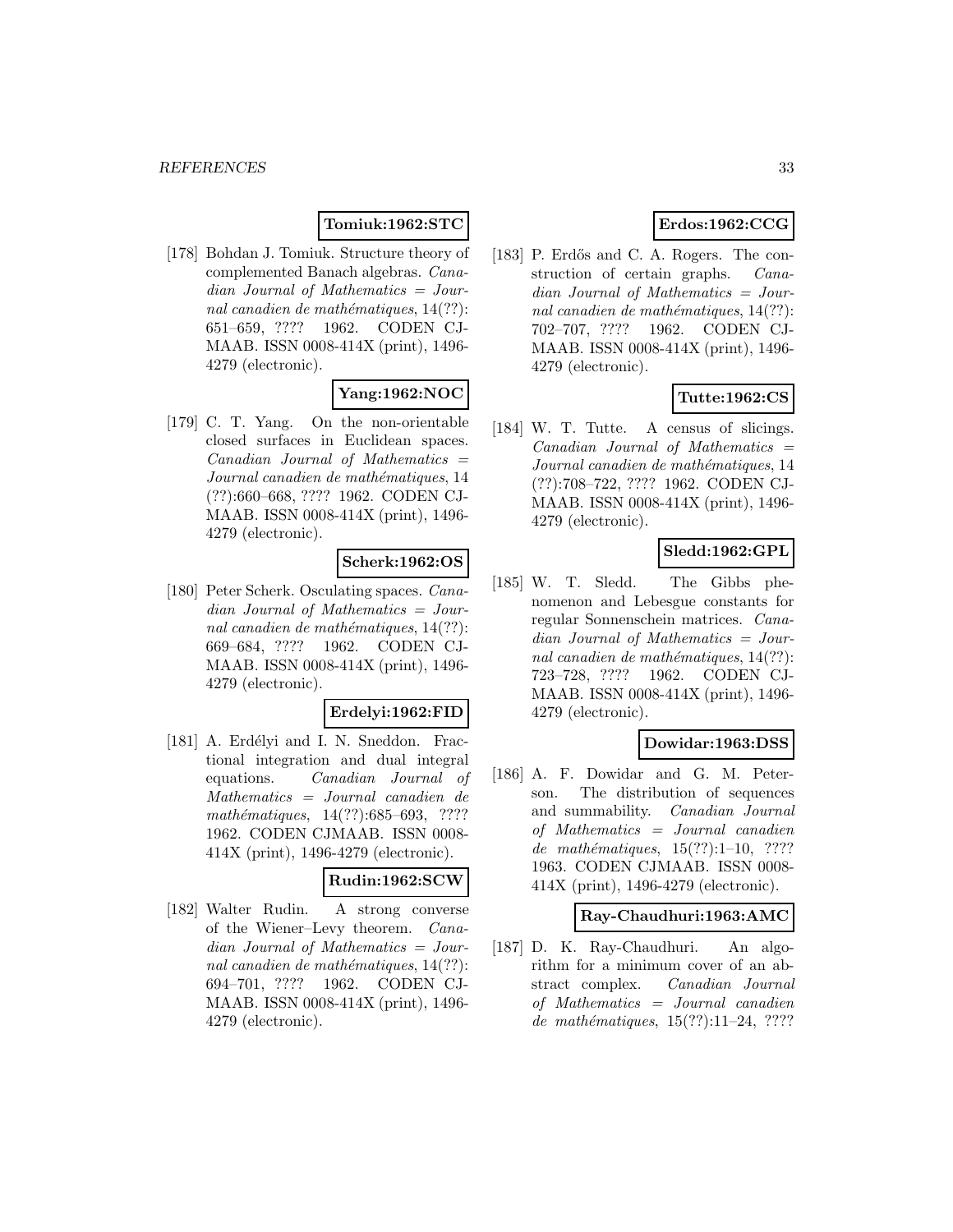1963. CODEN CJMAAB. ISSN 0008- 414X (print), 1496-4279 (electronic).

#### **Smith:1963:NPC**

[188] Marion B. Smith, Jr. A new proof of certain metrization theorems. Canadian Journal of Mathematics = Journal canadien de mathématiques,  $15(??)$ : 25–32, ???? 1963. CODEN CJ-MAAB. ISSN 0008-414X (print), 1496- 4279 (electronic).

# **Nordhaus:1963:TOG**

[189] E. A. Nordhaus and B. M. Stewart. Triangles in an ordinary graph. Canadian Journal of Mathematics = Journal canadien de mathématiques,  $15(??)$ : 33–41, ???? 1963. CODEN CJ-MAAB. ISSN 0008-414X (print), 1496- 4279 (electronic).

#### **Butson:1963:RAG**

[190] A. T. Butson. Relations among generalized Hadamard matrices, relative difference sets, and maximal length linear recurring sequences. Canadian Journal of Mathematics = Journal canadien de mathématiques,  $15(??):42-48$ , ???? 1963. CODEN CJMAAB. ISSN 0008- 414X (print), 1496-4279 (electronic).

#### **Bush:1963:ETM**

[191] George C. Bush. The embedding theorems of Malcev and Lambek. Canadian Journal of Mathematics = Journal canadien de mathématiques,  $15(??)$ : 49–58, ???? 1963. CODEN CJ-MAAB. ISSN 0008-414X (print), 1496- 4279 (electronic).

#### **Leicht:1963:CS**

[192] Johann B. Leicht. On commutative squares. Canadian Journal

of Mathematics = Journal canadien de mathématiques, 15(??):59–79, ???? 1963. CODEN CJMAAB. ISSN 0008- 414X (print), 1496-4279 (electronic).

#### **Herstein:1963:SSD**

[193] I. N. Herstein and W. R. Scott. Subnormal subgroups of division rings. Canadian Journal of Mathematics = Journal canadien de mathématiques,  $15(??)$ : 80–83, ???? 1963. CODEN CJ-MAAB. ISSN 0008-414X (print), 1496- 4279 (electronic).

#### **Dedecker:1963:CNA**

[194] Paul Dedecker. Sur la cohomologie non abélienne. II. (French) [On nonabelian cohomology. II]. Canadian Journal of Mathematics = Journal canadien de mathématiques,  $15(??):84-93, ????$ 1963. CODEN CJMAAB. ISSN 0008- 414X (print), 1496-4279 (electronic).

#### **Carlitz:1963:DCD**

[195] L. Carlitz and John Riordan. The divided central differences of zero. Canadian Journal of Mathematics = Journal canadien de mathématiques,  $15(??)$ : 94–100, ???? 1963. CODEN CJ-MAAB. ISSN 0008-414X (print), 1496- 4279 (electronic).

# **Singal:1963:UCS**

[196] M. K. Singal. Union curves in a subspace  $V_n$  of a Riemannian  $V_m$ . Canadian Journal of Mathematics = Journal canadien de mathématiques,  $15(??)$ : 101–105, ???? 1963. CODEN CJ-MAAB. ISSN 0008-414X (print), 1496- 4279 (electronic).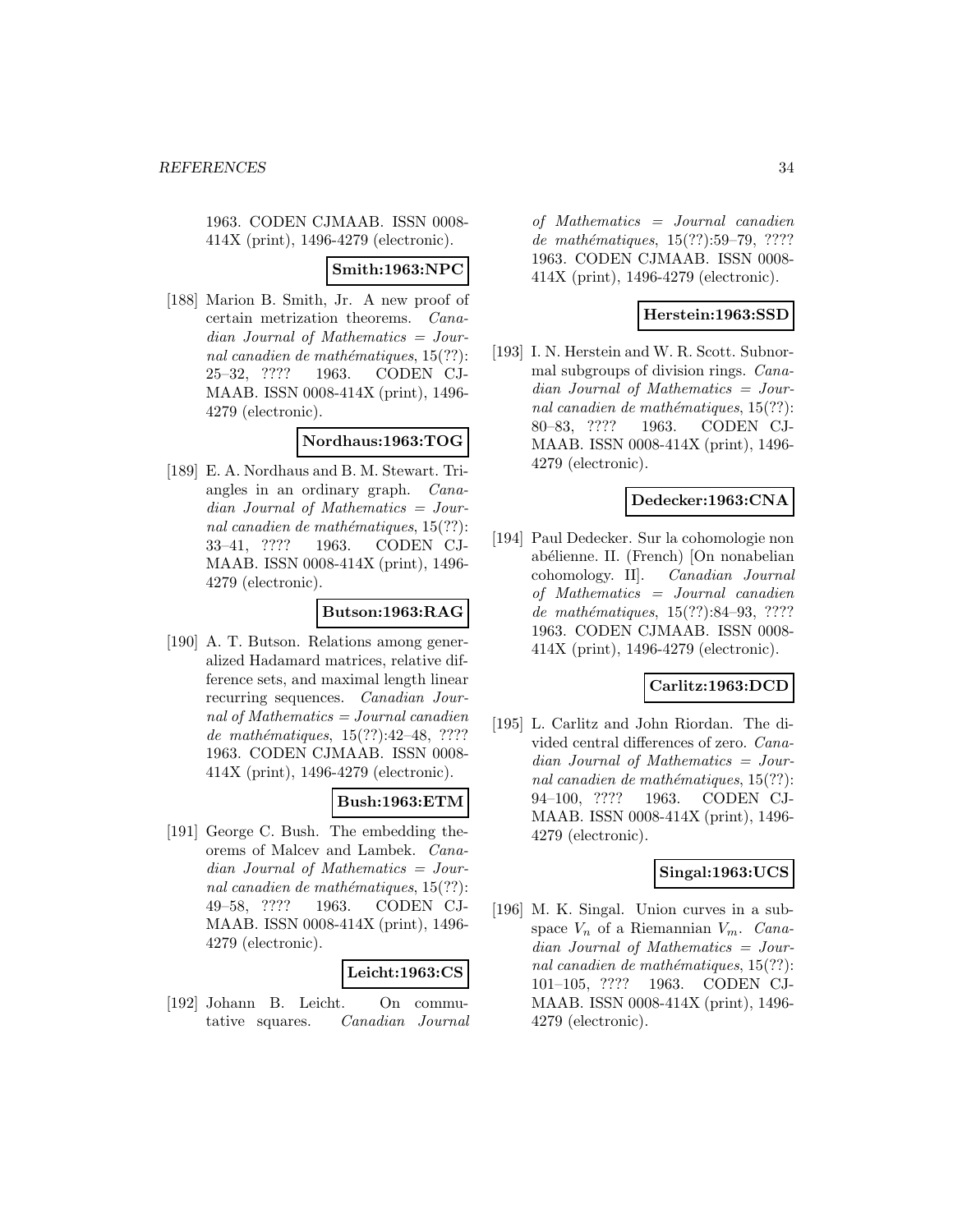#### **Weinstein:1963:NDE**

[197] Joseph M. Weinstein. On the number of disjoint edges in a graph. Canadian Journal of Mathematics = Journal canadien de mathématiques,  $15(??)$ : 106–111, ???? 1963. CODEN CJ-MAAB. ISSN 0008-414X (print), 1496- 4279 (electronic).

# **Church:1963:CSF**

[198] P. T. Church. Cluster sets of functions on an n-ball. Canadian Journal of Mathematics = Journal canadien de  $mathématiques, 15(??):112–120, ????$ 1963. CODEN CJMAAB. ISSN 0008- 414X (print), 1496-4279 (electronic).

#### **Newman:1963:MDS**

[199] Morris Newman. Multipliers of difference sets. Canadian Journal of Mathematics = Journal canadien de  $mathématiques, 15(??):121–124, ????$ 1963. CODEN CJMAAB. ISSN 0008- 414X (print), 1496-4279 (electronic).

#### **Browder:1963:EWT**

[200] Felix E. Browder. On the "edge of the wedge" theorem. Canadian Journal of Mathematics = Journal canadien de mathématiques,  $15(??):125-131$ , ???? 1963. CODEN CJMAAB. ISSN 0008- 414X (print), 1496-4279 (electronic).

#### **Levy:1963:TFD**

[201] Lawrence Levy. Torsion-free and divisible modules over non-integral-domains.  $Canadian$  Journal of Mathematics  $=$ Journal canadien de mathématiques, 15 (??):132–151, ???? 1963. CODEN CJ-MAAB. ISSN 0008-414X (print), 1496- 4279 (electronic).

# **Stamey:1963:UTC**

[202] William L. Stamey and J. M. Marr. Unions of two convex sets. *Cana*dian Journal of Mathematics = Journal canadien de mathématiques,  $15(??)$ : 152–156, ???? 1963. CODEN CJ-MAAB. ISSN 0008-414X (print), 1496- 4279 (electronic).

# **Mitchell:1963:PHF**

[203] Josephine Mitchell. Properties of harmonic functions of three real variables given by Bergman–Whittaker operators. Canadian Journal of Mathematics  $= Journal\; candidates,$ 15(??):157–168, ???? 1963. CODEN CJMAAB. ISSN 0008-414X (print), 1496-4279 (electronic).

# **Mills:1963:CPV**

[204] W. H. Mills. Characters with preassigned values. Canadian Journal of Mathematics = Journal canadien de mathématiques, 15(??):169-171, ???? 1963. CODEN CJMAAB. ISSN 0008- 414X (print), 1496-4279 (electronic).

#### **Lehmer:1963:PCP**

[205] D. H. Lehmer, Emma Lehmer, and W. H. Mills. Pairs of consecutive power residues. Canadian Journal of Mathematics = Journal canadien de mathématiques,  $15(??):172-177$ , ???? 1963. CODEN CJMAAB. ISSN 0008- 414X (print), 1496-4279 (electronic).

### **Jiggs:1963:RRC**

[206] B. H. Jiggs. Recent results in commafree codes. Canadian Journal of Mathematics = Journal canadien de  $mathématiques, 15(??):178–187, ????$ 1963. CODEN CJMAAB. ISSN 0008- 414X (print), 1496-4279 (electronic).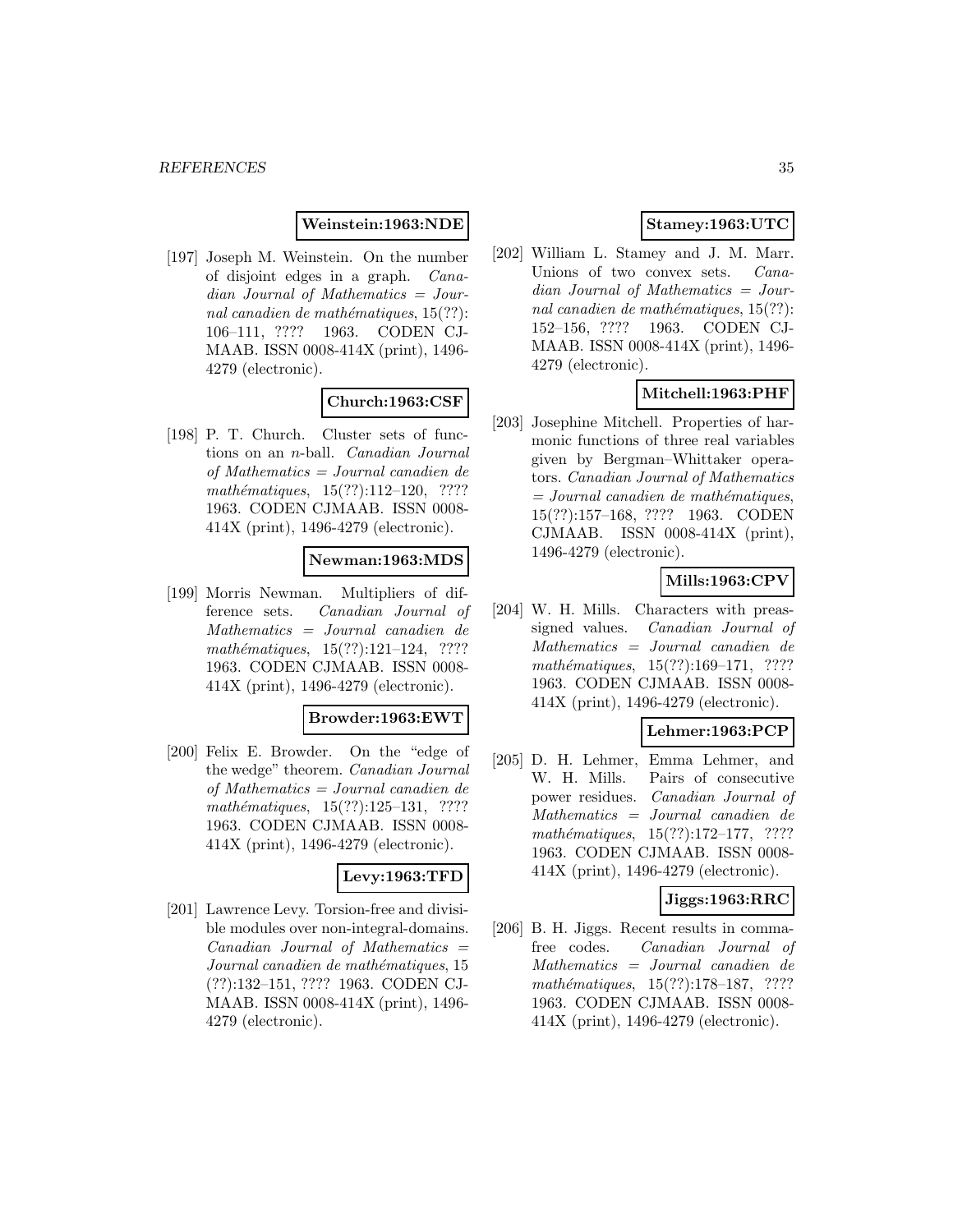# **Haber:1963:MTR**

[207] Robert M. Haber. Minimal term rank of a class of  $(0, 1)$ -matrices. *Cana*dian Journal of Mathematics = Journal canadien de mathématiques,  $15(??)$ : 188–192, ???? 1963. CODEN CJ-MAAB. ISSN 0008-414X (print), 1496- 4279 (electronic).

# **Wolf:1963:SFG**

[208] Joseph A. Wolf. Space forms of Grassmann manifolds. Canadian Journal of Mathematics = Journal canadien de mathématiques, 15(??):193-205, ???? 1963. CODEN CJMAAB. ISSN 0008- 414X (print), 1496-4279 (electronic).

#### **Motzkin:1963:RPL**

[209] T. S. Motzkin. Rational points on linear subspaces. representation of an integer as a sum of squares with accessory conditions. Canadian Journal of Mathematics = Journal canadien de  $mathématiques, 15(??):206-213, ????$ 1963. CODEN CJMAAB. ISSN 0008- 414X (print), 1496-4279 (electronic).

#### **Mahowald:1963:SF**

[210] Mark Mahowald. On singular fiberings.  $Canadian$  Journal of Mathematics  $=$ Journal canadien de mathématiques, 15 (??):214–219, ???? 1963. CODEN CJ-MAAB. ISSN 0008-414X (print), 1496- 4279 (electronic).

### **Thompson:1963:NNM**

[211] R. C. Thompson. A note on normal matrices. Canadian Journal of Mathematics = Journal canadien de  $mathématiques, 15(??):220-225, ????$ 1963. CODEN CJMAAB. ISSN 0008- 414X (print), 1496-4279 (electronic).

# **Ellis:1963:MFL**

[212] H. W. Ellis and Hidegorô Nakano. Monotone functions on linear lattices.  $Canadian$  Journal of Mathematics  $=$ Journal canadien de mathématiques, 15 (??):226–236, ???? 1963. CODEN CJ-MAAB. ISSN 0008-414X (print), 1496- 4279 (electronic).

# **Harary:1963:EBG**

[213] Frank Harary and Geert Prins. Enumeration of bicolourable graphs. Canadian Journal of Mathematics = Journal canadien de mathématiques,  $15(??)$ : 237–248, ???? 1963. CODEN CJ-MAAB. ISSN 0008-414X (print), 1496- 4279 (electronic).

#### **Tutte:1963:CPM**

[214] W. T. Tutte. A census of planar maps.  $Canadian$  Journal of Mathematics  $=$ Journal canadien de mathématiques, 15 (??):249–271, ???? 1963. CODEN CJ-MAAB. ISSN 0008-414X (print), 1496- 4279 (electronic).

#### **Foulkes:1963:RGR**

[215] H. O. Foulkes. On Redfield's group reduction functions. Canadian Journal of Mathematics = Journal canadien de mathématiques,  $15(??):272-284$ , ???? 1963. CODEN CJMAAB. ISSN 0008- 414X (print), 1496-4279 (electronic).

#### **Taft:1963:CSA**

[216] Earl J. Taft. Cayley symmetries in associative algebras. Canadian Journal of Mathematics = Journal canadien de  $mathématiques, 15(??):285-290, ????$ 1963. CODEN CJMAAB. ISSN 0008- 414X (print), 1496-4279 (electronic).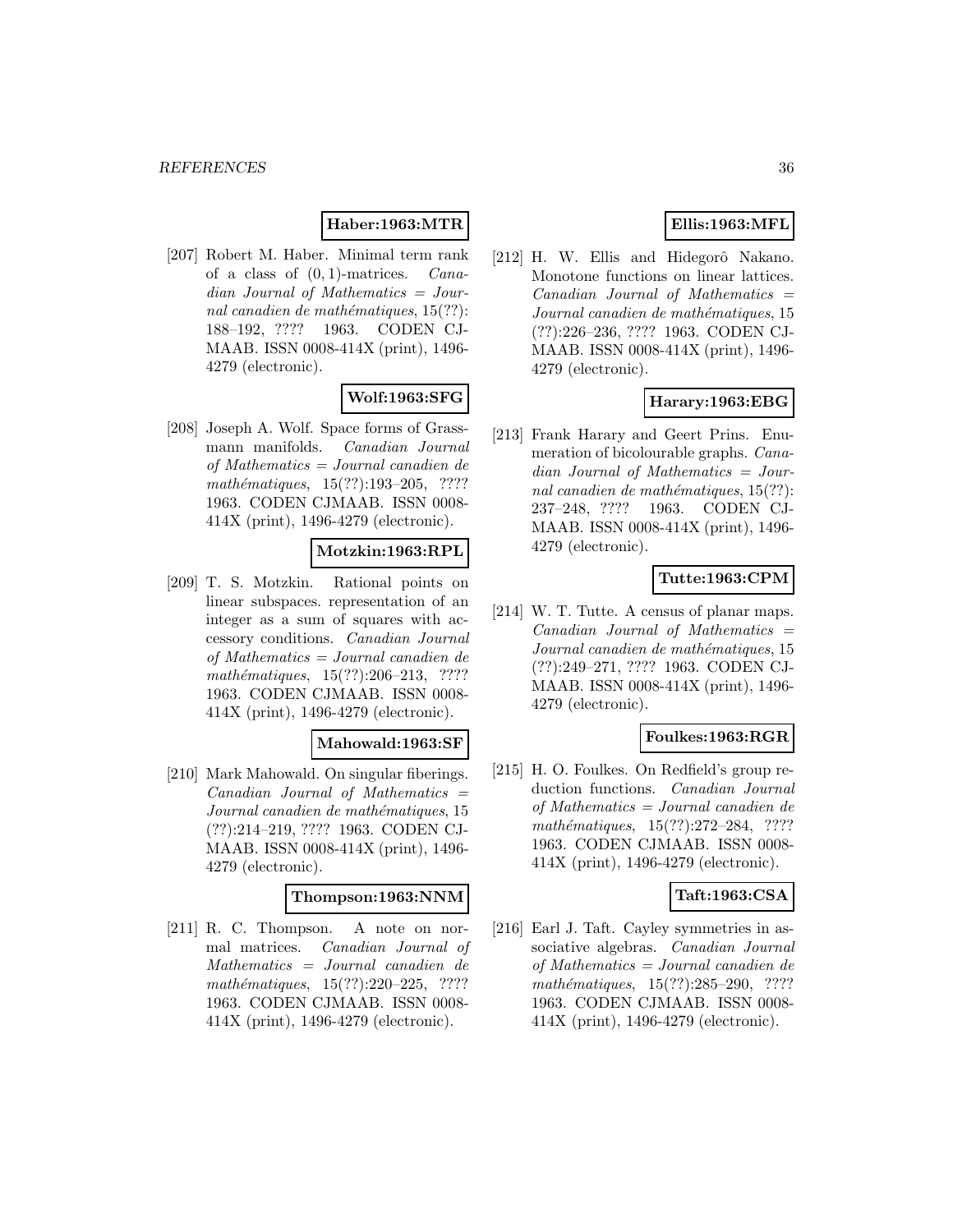## **Chalk:1963:NSC**

[217] J. H. H. Chalk. The number of solutions of congruences in incomplete residue systems. Canadian Journal of Mathematics = Journal canadien de  $mathématiques, 15(??):291–296, ????$ 1963. CODEN CJMAAB. ISSN 0008- 414X (print), 1496-4279 (electronic).

#### **Johnson:1963:PRI**

[218] R. E. Johnson. Principal right ideal rings. Canadian Journal of Mathematics = Journal canadien de  $mathématiques, 15(??):297-301, ????$ 1963. CODEN CJMAAB. ISSN 0008- 414X (print), 1496-4279 (electronic).

#### **Wonenburger:1963:AGR**

[219] María J. Wonenburger. The automorphisms of the group of rotations and its projective group corresponding to quadratic forms of any index. Canadian Journal of Mathematics = Journal canadien de mathématiques,  $15(??)$ : 302–303, ???? 1963. CODEN CJ-MAAB. ISSN 0008-414X (print), 1496- 4279 (electronic).

# **Carlitz:1963:NCG**

[220] L. Carlitz. The number of coloured graphs. Canadian Journal of Mathematics = Journal canadien de mathématiques,  $15(??):304-312$ , ???? 1963. CODEN CJMAAB. ISSN 0008- 414X (print), 1496-4279 (electronic).

### **Wigner:1963:WPM**

[221] Eugene P. Wigner. On weakly positive matrices. Canadian Journal of Mathematics = Journal canadien de  $mathématiques, 15(??):313-317, ????$ 1963. CODEN CJMAAB. ISSN 0008- 414X (print), 1496-4279 (electronic).

## **Bottema:1963:CRT**

[222] O. Bottema. On certain remarkable triangles. Canadian Journal of Mathematics = Journal canadien de mathématiques,  $15(??):318-322$ , ???? 1963. CODEN CJMAAB. ISSN 0008- 414X (print), 1496-4279 (electronic).

# **Pearcy:1963:UEM**

[223] Carl Pearcy. On unitary equivalence of matrices over the ring of continuous complex-valued functions on a Stonian space. Canadian Journal of Mathematics = Journal canadien de mathématiques, 15(??):323-331, ???? 1963. CODEN CJMAAB. ISSN 0008- 414X (print), 1496-4279 (electronic).

#### **Wyman:1963:ABH**

[224] Max Wyman. The asymptotic behaviour of the Hermite polynomials.  $Canadian$  Journal of Mathematics  $=$ Journal canadien de mathématiques, 15 (??):332–349, ???? 1963. CODEN CJ-MAAB. ISSN 0008-414X (print), 1496- 4279 (electronic).

#### **Federico:1963:NSL**

[225] P. J. Federico. Note on some low-order perfect squares. Canadian Journal of Mathematics = Journal canadien de  $mathématiques, 15(??):350–362, ????$ 1963. CODEN CJMAAB. ISSN 0008- 414X (print), 1496-4279 (electronic).

#### **Lambek:1963:URQ**

[226] Joachim Lambek. On Utumi's ring of quotients. Canadian Journal of Mathematics = Journal canadien de  $mathématiques, 15(??):363-370, ????$ 1963. CODEN CJMAAB. ISSN 0008- 414X (print), 1496-4279 (electronic).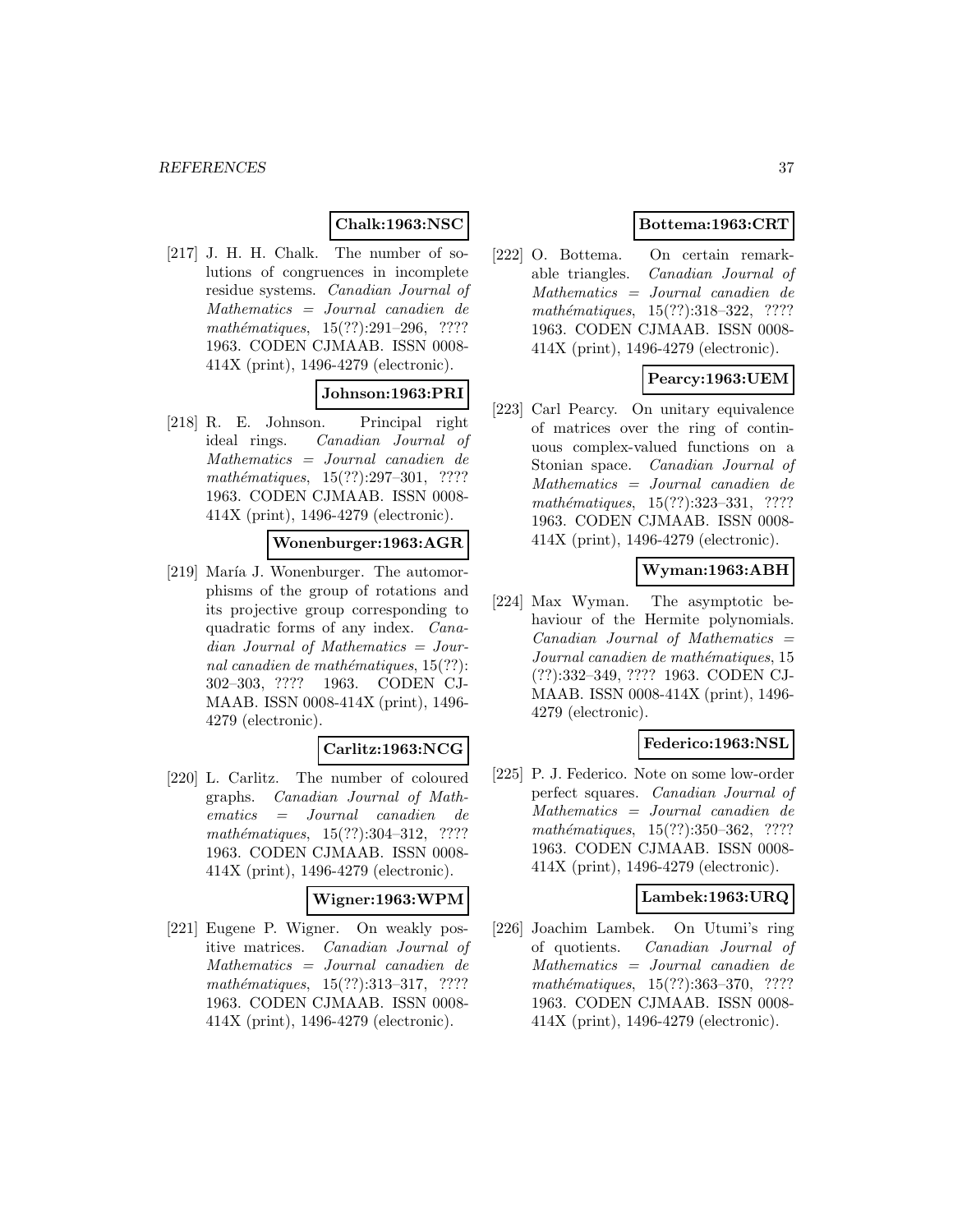### **Fulkerson:1963:WSS**

[227] D. R. Fulkerson and H. J. Ryser. Width sequences for special classes of (0, 1)-matrices. Canadian Journal of Mathematics = Journal canadien de mathématiques, 15(??):371-396, ???? 1963. CODEN CJMAAB. ISSN 0008- 414X (print), 1496-4279 (electronic).

## **LHeureux:1963:CCB**

[228] James E. L'Heureux. Characterization of certain binary relations on connected ordered spaces. Canadian Journal of Mathematics = Journal canadien de  $mathématiques, 15(??): 397-411, ????$ 1963. CODEN CJMAAB. ISSN 0008- 414X (print), 1496-4279 (electronic).

# **Chalk:1963:IBQ**

[229] J. H. H. Chalk. Integral bases for quadratic forms. Canadian Journal of Mathematics = Journal canadien de  $mathématiques, 15(??):412-421, ????$ 1963. CODEN CJMAAB. ISSN 0008- 414X (print), 1496-4279 (electronic).

#### **Clements:1963:ESF**

[230] G. F. Clements. Entropies of sets of functions of bounded variation. Canadian Journal of Mathematics = Journal canadien de mathématiques,  $15(??)$ : 422–432, ???? 1963. CODEN CJ-MAAB. ISSN 0008-414X (print), 1496- 4279 (electronic).

#### **Henstock:1963:TTI**

[231] Ralph Henstock. Tauberian theorems for integrals. Canadian Journal of Mathematics = Journal canadien de mathématiques, 15(??):433-439, ???? 1963. CODEN CJMAAB. ISSN 0008- 414X (print), 1496-4279 (electronic).

# **Wright:1963:BA**

[232] Fred B. Wright. Boolean averages.  $Canadian$  Journal of Mathematics  $=$ Journal canadien de mathématiques, 15 (??):440–455, ???? 1963. CODEN CJ-MAAB. ISSN 0008-414X (print), 1496- 4279 (electronic).

# **Cullen:1963:IFM**

[233] C. G. Cullen. Intrinsic functions on matrices of real quaternions. Canadian Journal of Mathematics = Journal canadien de mathématiques,  $15(??)$ : 456–466, ???? 1963. CODEN CJ-MAAB. ISSN 0008-414X (print), 1496- 4279 (electronic).

## **Yen:1963:ISR**

[234] Ti Yen. Isomorphisms of simple rings.  $Canadian$  Journal of Mathematics  $=$ Journal canadien de mathématiques, 15 (??):467–470, ???? 1963. CODEN CJ-MAAB. ISSN 0008-414X (print), 1496- 4279 (electronic).

## **Cargo:1963:RAL**

[235] G. T. Cargo. Radial and angular limits of meromorphic functions. Canadian Journal of Mathematics = Journal canadien de mathématiques,  $15(??)$ : 471–474, ???? 1963. CODEN CJ-MAAB. ISSN 0008-414X (print), 1496- 4279 (electronic).

# **Golomb:1963:SRF**

[236] Solomon W. Golomb. On the sum of the reciprocals of the Fermat numbers and related irrationalities. Canadian Journal of Mathematics = Journal canadien de mathématiques,  $15(??)$ : 475–478, ???? 1963. CODEN CJ-MAAB. ISSN 0008-414X (print), 1496- 4279 (electronic).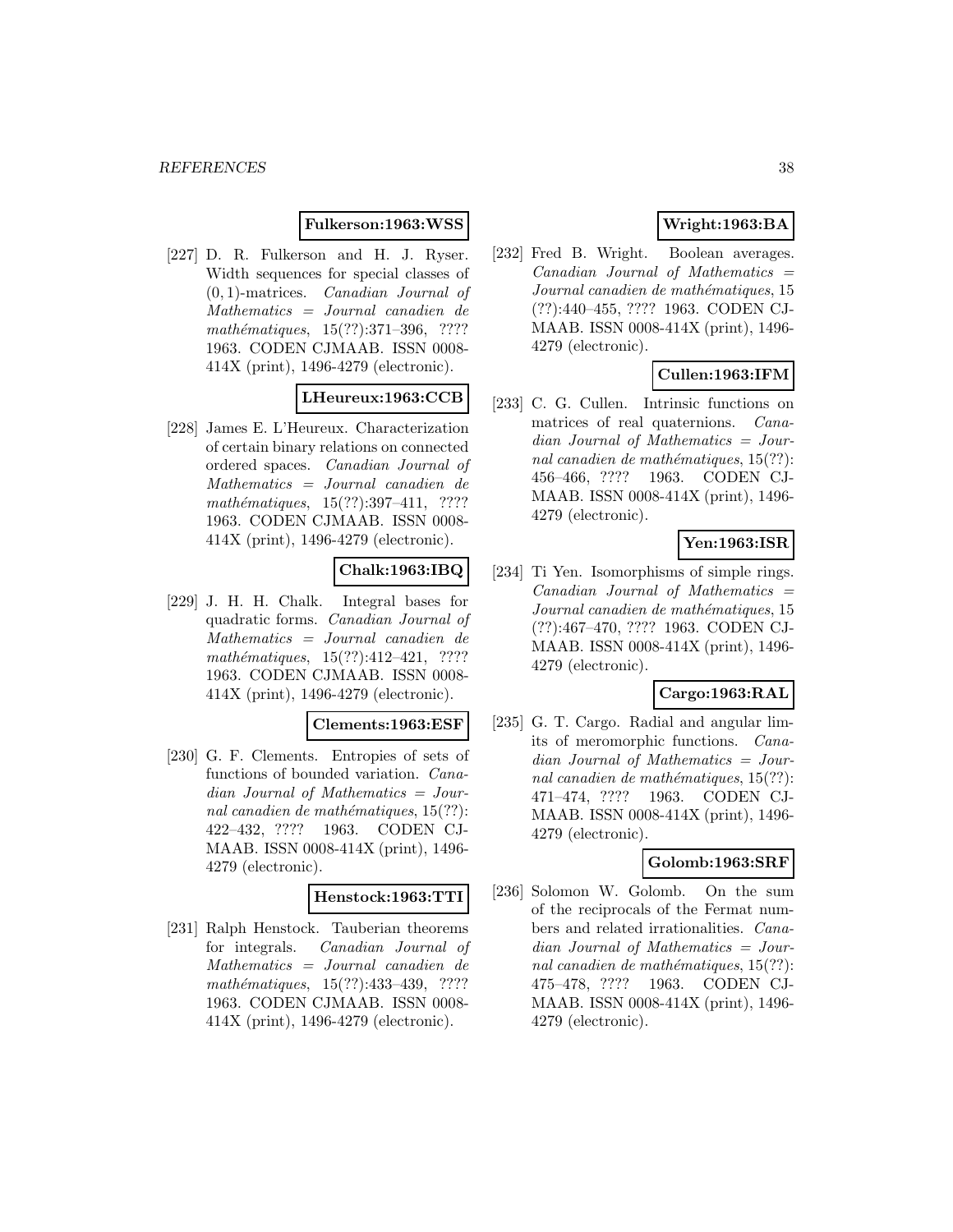#### **Nash-Williams:1963:DGT**

[237] C. St. J. A. Nash-Williams. Decomposition of graphs into two-way infinite paths. Canadian Journal of Mathematics = Journal canadien de mathématiques,  $15(??):479-485$ , ???? 1963. CODEN CJMAAB. ISSN 0008- 414X (print), 1496-4279 (electronic).

# **Chen:1963:CF**

[238] Yung-Ming Chen. On conjugate functions. Canadian Journal of Mathematics = Journal canadien de mathématiques, 15(??):486-494, ???? 1963. CODEN CJMAAB. ISSN 0008- 414X (print), 1496-4279 (electronic).

# **Alexiewicz:1963:SAS**

[239] A. Alexiewicz and M. G. Arsove. Simultaneous automorphisms in spaces of analytic functions. Canadian Journal of Mathematics = Journal canadien de mathématiques, 15(??):495–502, ???? 1963. CODEN CJMAAB. ISSN 0008- 414X (print), 1496-4279 (electronic).

#### **Miracle:1963:SRM**

[240] Chester L. Miracle. Some regular  $[F, d_n]$  matrices with complex elements.  $Canadian$  Journal of Mathematics  $=$ Journal canadien de mathématiques, 15 (??):503–525, ???? 1963. CODEN CJ-MAAB. ISSN 0008-414X (print), 1496- 4279 (electronic).

#### **Brown:1963:ENS**

[241] William G. Brown. Enumeration of non-separable planar maps. Canadian Journal of Mathematics = Journal canadien de mathématiques,  $15(??)$ : 526–545, ???? 1963. CODEN CJ-MAAB. ISSN 0008-414X (print), 1496- 4279 (electronic).

# **Lane:1963:PD**

[242] N. D. Lane. Parabolic differentiation.  $Canadian$  Journal of Mathematics  $=$ Journal canadien de mathématiques, 15 (??):546–562, ???? 1963. CODEN CJ-MAAB. ISSN 0008-414X (print), 1496- 4279 (electronic).

## **deBranges:1963:SAS**

[243] Louis de Branges. Some applications of spaces of entire functions. Canadian Journal of Mathematics = Journal canadien de mathématiques,  $15(??)$ : 563–583, ???? 1963. CODEN CJ-MAAB. ISSN 0008-414X (print), 1496- 4279 (electronic).

# **Evans:1963:DPT**

[244] Trevor Evans. A decision problem for transformations of trees. Canadian Journal of Mathematics = Journal canadien de mathématiques,  $15(??)$ : 584–590, ???? 1963. CODEN CJ-MAAB. ISSN 0008-414X (print), 1496- 4279 (electronic).

## **Finney:1963:PLS**

[245] Ross Finney. Point-like, simplicial mappings of a 3-sphere. Canadian Journal of Mathematics = Journal  $cana dien de mathématiques, 15(??):$ 591–604, ???? 1963. CODEN CJ-MAAB. ISSN 0008-414X (print), 1496- 4279 (electronic).

#### **Banaschewski:1963:CRF**

[246] B. Banaschewski. On the character rings of finite groups. Canadian Journal of Mathematics = Journal canadien de mathématiques,  $15(??)$ : 605–612, ???? 1963. CODEN CJ-MAAB. ISSN 0008-414X (print), 1496- 4279 (electronic).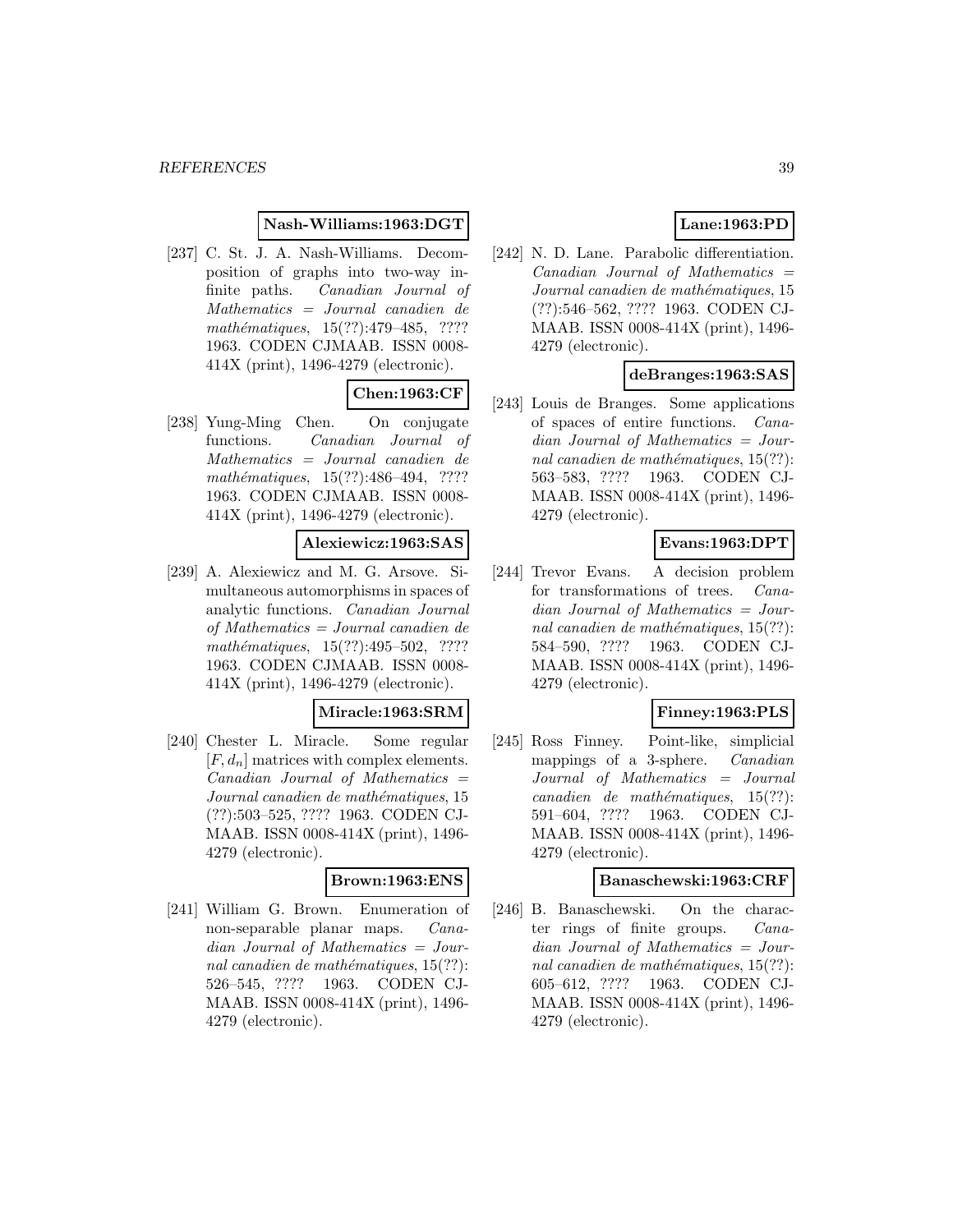# **Snow:1963:MVV**

[247] D. O. Snow. On measurability for vector-valued functions. Canadian Journal of Mathematics = Journal  $cana dien de mathématiques, 15(??):$ 613–621, ???? 1963. CODEN CJ-MAAB. ISSN 0008-414X (print), 1496- 4279 (electronic).

## **Cohn:1963:GO**

[248] James A. Cohn and Donald Livingstone. On groups of order  $p^3$ . Canadian Journal of Mathematics = Journal canadien de mathématiques,  $15(??)$ : 622–624, ???? 1963. CODEN CJ-MAAB. ISSN 0008-414X (print), 1496- 4279 (electronic).

#### **Jones:1963:IRD**

[249] Alfredo Jones. Integral representations of the direct product of groups. Canadian Journal of Mathematics = Journal canadien de mathématiques,  $15(??)$ : 625–630, ???? 1963. CODEN CJ-MAAB. ISSN 0008-414X (print), 1496- 4279 (electronic).

#### **Love:1963:DIE**

[250] E. R. Love. Dual integral equations.  $Canadian$  Journal of Mathematics  $=$ Journal canadien de mathématiques, 15 (??):631–640, ???? 1963. CODEN CJ-MAAB. ISSN 0008-414X (print), 1496- 4279 (electronic).

#### **Davies:1963:BFA**

[251] I. J. Davies. A bipartitional function arising in Hall's algebra. Canadian Journal of Mathematics = Journal canadien de mathématiques,  $15(??)$ : 641–649, ???? 1963. CODEN CJ-MAAB. ISSN 0008-414X (print), 1496- 4279 (electronic).

# **Connell:1963:GR**

[252] Ian G. Connell. On the group ring.  $Canadian$  Journal of Mathematics  $=$ Journal canadien de mathématiques, 15 (??):650–685, ???? 1963. CODEN CJ-MAAB. ISSN 0008-414X (print), 1496- 4279 (electronic).

#### **Shrikhande:1963:NES**

[253] S. S. Shrikhande, D. Raghavarao, and S. K. Tharthare. Non-existence of some unsymmetrical partially balanced incomplete block designs. Canadian Journal of Mathematics = Journal  $cana dien de mathématiques, 15(??):$ 686–701, ???? 1963. CODEN CJ-MAAB. ISSN 0008-414X (print), 1496- 4279 (electronic). See corrigendum [1012].

#### **Hanani:1963:STC**

[254] Haim Hanani. On some tactical configurations. Canadian Journal of Mathematics = Journal canadien de mathématiques,  $15(??):702-722$ , ???? 1963. CODEN CJMAAB. ISSN 0008- 414X (print), 1496-4279 (electronic).

#### **Murdoch:1963:SMR**

[255] D. C. Murdoch. Subrings of the maximal ring of quotients associated with closure operations. Canadian Journal of Mathematics = Journal canadien de mathématiques,  $15(??):723-743$ , ???? 1963. CODEN CJMAAB. ISSN 0008- 414X (print), 1496-4279 (electronic).

#### **Grunbaum:1963:NHS**

[256] B. Grünbaum and T. S. Motzkin. The number of hexagons and the simplicity of geodesics on certain polyhedra.  $Canadian$  Journal of Mathematics  $=$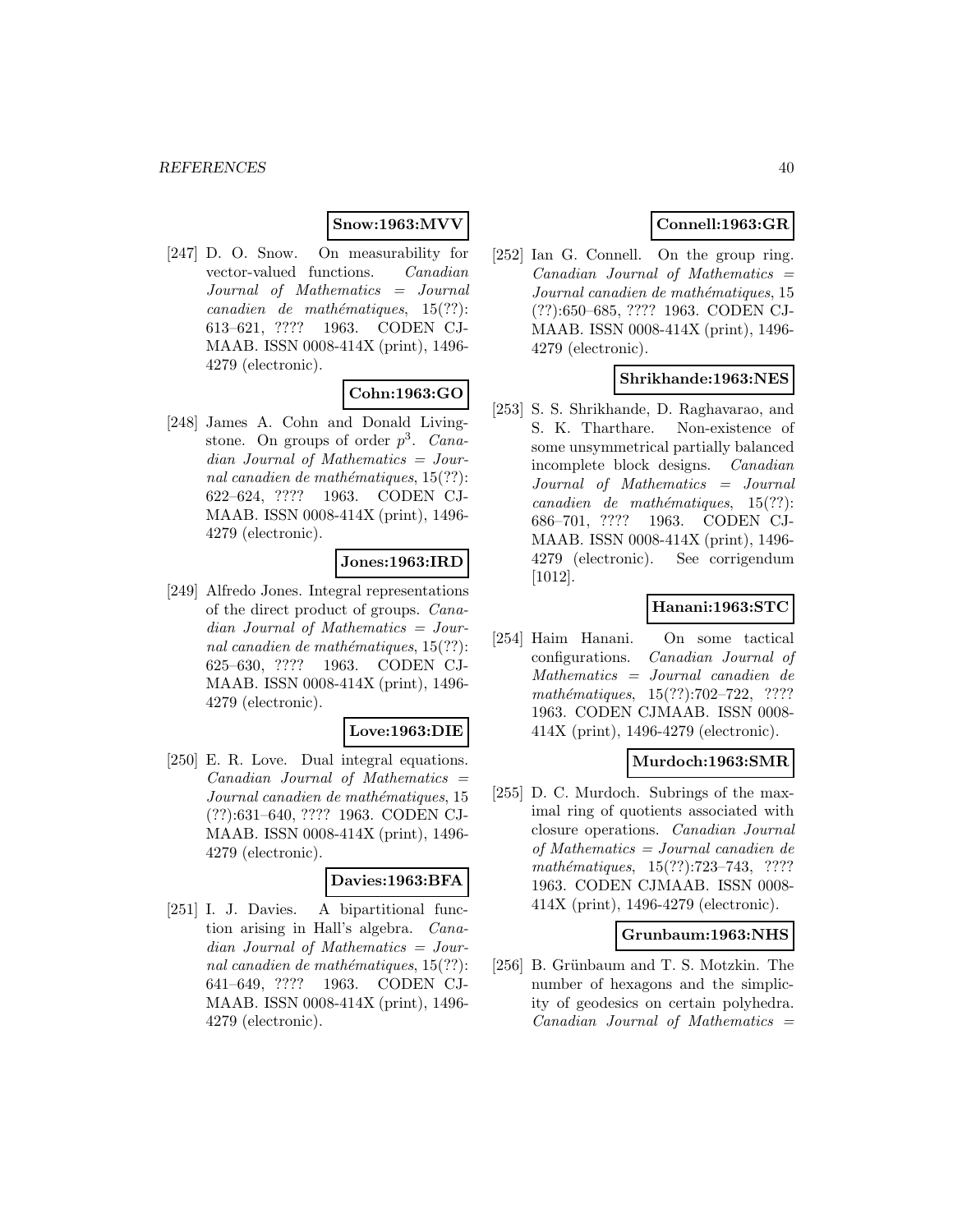Journal canadien de mathématiques, 15 (??):744–751, ???? 1963. CODEN CJ-MAAB. ISSN 0008-414X (print), 1496- 4279 (electronic).

## **Appling:1963:IFN**

[257] William D. L. Appling. Interval functions and non-decreasing functions.  $Canadian$  Journal of Mathematics  $=$ Journal canadien de mathématiques, 15 (??):752–754, ???? 1963. CODEN CJ-MAAB. ISSN 0008-414X (print), 1496- 4279 (electronic).

### **McCulloh:1963:IBK**

[258] Leon R. McCulloh. Integral bases in Kummer extensions of Dedekind fields.  $Canadian$  Journal of Mathematics  $=$ Journal canadien de mathématiques, 15 (??):755–765, ???? 1963. CODEN CJ-MAAB. ISSN 0008-414X (print), 1496- 4279 (electronic).

## **Chehata:1963:ETA**

[259] C. G. Chehata. Embedding theorems for abelian groups. Canadian Journal of Mathematics = Journal canadien de mathématiques,  $15(??):766-770$ , ???? 1963. CODEN CJMAAB. ISSN 0008- 414X (print), 1496-4279 (electronic).

## **Ceder:1964:OSL**

[260] Jack Ceder. On outwardly simple line families. Canadian Journal of Mathematics = Journal canadien de mathématiques,  $16(??):1-11$ , ???? 1964. CODEN CJMAAB. ISSN 0008- 414X (print), 1496-4279 (electronic).

## **Gale:1964:NFC**

[261] David Gale. On the number of faces of a convex polytope. Canadian Journal of Mathematics = Journal canadien

de mathématiques,  $16(??):12-17, ????$ 1964. CODEN CJMAAB. ISSN 0008- 414X (print), 1496-4279 (electronic).

## **Mallory:1964:CS**

[262] Donald J. Mallory and Maurice Sion. On covering systems. Canadian Journal of Mathematics  $=$  Journal canadien de mathématiques,  $16(??):18-27, ????$ 1964. CODEN CJMAAB. ISSN 0008- 414X (print), 1496-4279 (electronic).

# **Yood:1964:ITR**

[263] Bertram Yood. Ideals in topological rings. Canadian Journal of Mathematics = Journal canadien de mathématiques,  $16(??):28-45, ????$ 1964. CODEN CJMAAB. ISSN 0008- 414X (print), 1496-4279 (electronic).

# **Pierce:1964:CAM**

[264] William A. Pierce. Collineations of affine Moulton planes. Canadian Journal of Mathematics  $=$  Journal canadien de mathématiques, 16(??):46–62, ???? 1964. CODEN CJMAAB. ISSN 0008- 414X (print), 1496-4279 (electronic).

# **Killgrove:1964:CQP**

[265] R. B. Killgrove. Completions of quadrangles in projective planes. Canadian Journal of Mathematics = Journal canadien de mathématiques,  $16(??)$ : 63–76, ???? 1964. CODEN CJ-MAAB. ISSN 0008-414X (print), 1496- 4279 (electronic).

## **Ginzburg:1964:NCL**

[266] A. Ginzburg. A note on Cayley loops.  $Canadian$  Journal of Mathematics  $=$ Journal canadien de mathématiques, 16 (??):77–81, ???? 1964. CODEN CJ-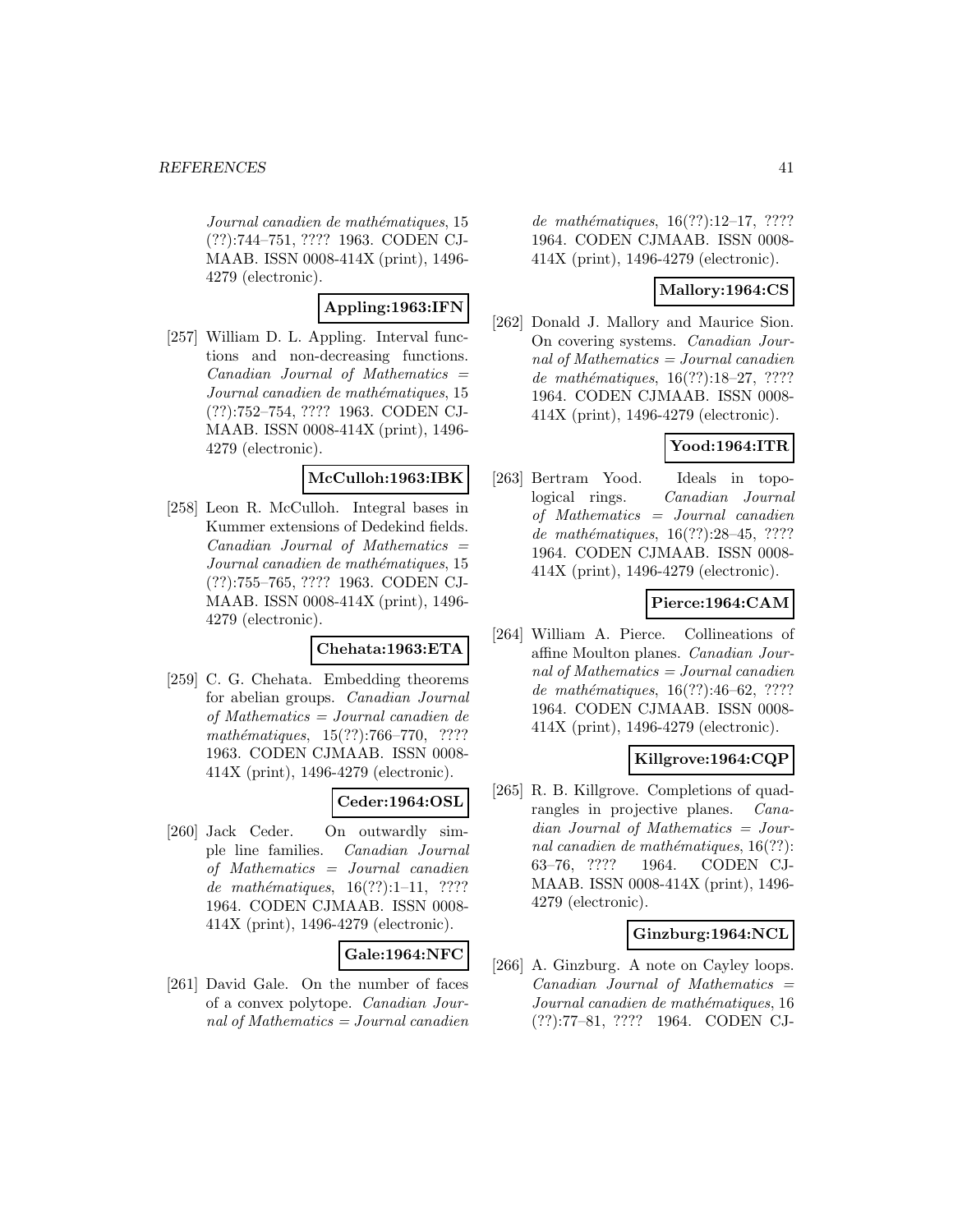MAAB. ISSN 0008-414X (print), 1496- 4279 (electronic).

#### **Mesner:1964:TCM**

[267] Dale M. Mesner. Traces of a class of (0, 1)-matrices. Canadian Journal of Mathematics = Journal canadien de mathématiques,  $16(??):82-93, ????$ 1964. CODEN CJMAAB. ISSN 0008- 414X (print), 1496-4279 (electronic).

# **Cantor:1964:DSC**

[268] David G. Cantor. Determining a set from the cardinalities of its intersections with other sets. Canadian Journal of Mathematics  $=$  Journal canadien de mathématiques,  $16(??):94-97, ????$ 1964. CODEN CJMAAB. ISSN 0008- 414X (print), 1496-4279 (electronic).

# **Hirschman:1964:VDT**

[269] I. I. Hirschman, Jr. Variationdiminishing transformations and general orthogonal polynomials. Canadian Journal of Mathematics = Journal canadien de mathématiques,  $16(??)$ : 98–107, ???? 1964. CODEN CJ-MAAB. ISSN 0008-414X (print), 1496- 4279 (electronic).

#### **Tutte:1964:MG**

[270] W. T. Tutte. From matrices to graphs. Canadian Journal of Mathematics = Journal canadien de mathématiques, 16 (??):108–127, ???? 1964. CODEN CJ-MAAB. ISSN 0008-414X (print), 1496- 4279 (electronic).

## **Wright:1964:CCG**

[271] E. M. Wright. Counting coloured graphs. II. Canadian Journal of Mathematics = Journal canadien de mathématiques,  $16(??):128-135$ , ????

1964. CODEN CJMAAB. ISSN 0008- 414X (print), 1496-4279 (electronic).

## **Dean:1964:FLG**

[272] R. A. Dean. Free lattices generated by partially ordered sets and preserving bounds. Canadian Journal of Mathematics = Journal canadien de mathématiques,  $16(??):136-148$ , ???? 1964. CODEN CJMAAB. ISSN 0008- 414X (print), 1496-4279 (electronic).

### **Olubummo:1964:CBA**

[273] A. Olubummo. Complemented Banach algebras. Canadian Journal of Mathematics = Journal canadien de mathématiques,  $16(??):149-150$ , ???? 1964. CODEN CJMAAB. ISSN 0008- 414X (print), 1496-4279 (electronic).

## **Gordon:1964:SDF**

[274] B. Gordon and K. Rogers. Sums of the divisor function. Canadian Journal of Mathematics = Journal canadien de mathématiques,  $16(??):151-158$ , ???? 1964. CODEN CJMAAB. ISSN 0008- 414X (print), 1496-4279 (electronic).

## **Keller:1964:MMR**

[275] Roy F. Keller. Motions of matrix rings.  $Canadian$  Journal of Mathematics  $=$ Journal canadien de mathématiques, 16 (??):159–165, ???? 1964. CODEN CJ-MAAB. ISSN 0008-414X (print), 1496- 4279 (electronic).

## **Kostant:1964:HEA**

[276] B. Kostant and A. Novikoff. A homomorphism in exterior algebra. Canadian Journal of Mathematics = Journal canadien de mathématiques,  $16(??)$ : 166–168, ???? 1964. CODEN CJ-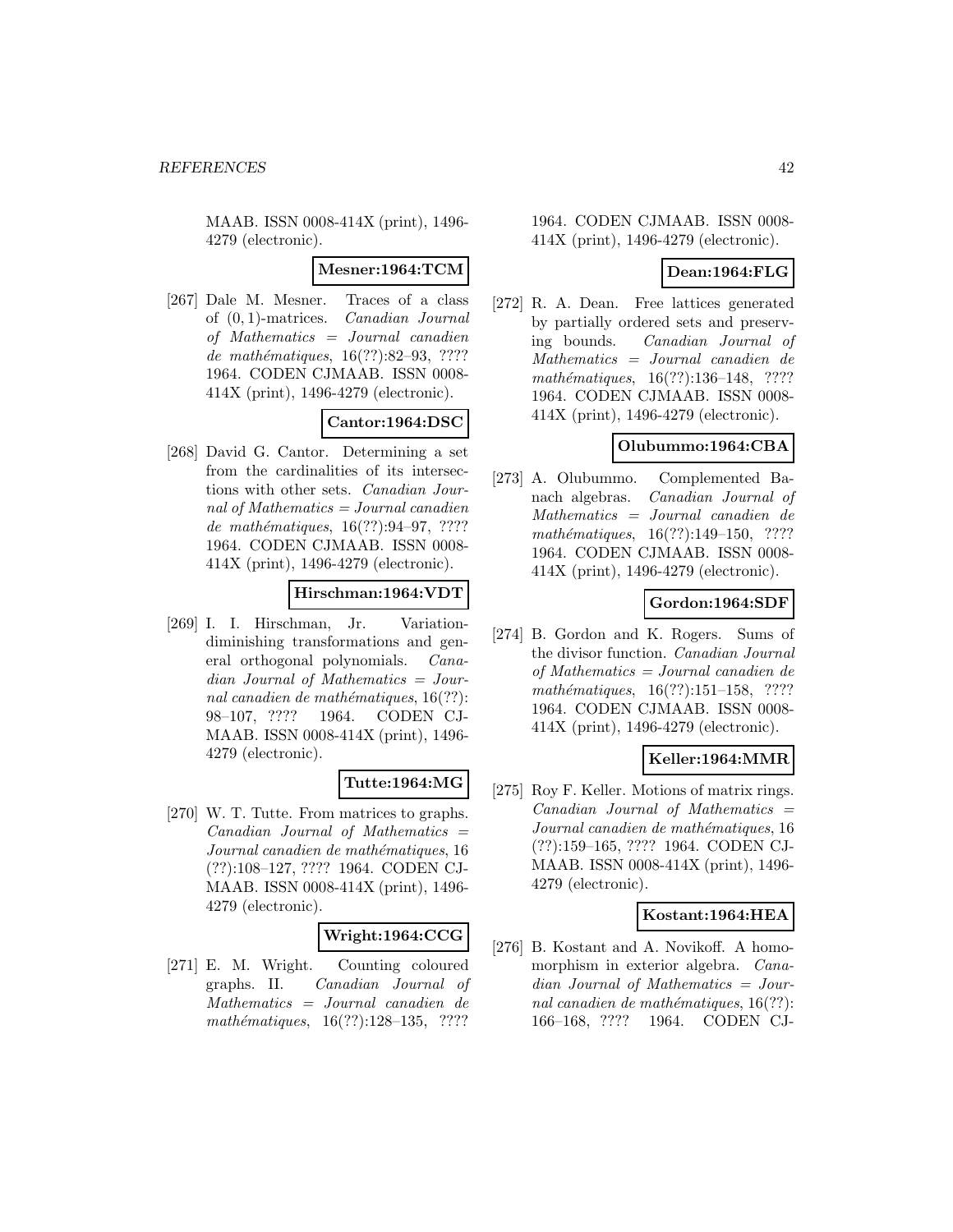MAAB. ISSN 0008-414X (print), 1496- 4279 (electronic).

## **Lane:1964:CD**

[277] N. D. Lane and K. D. Singh. Conical differentiation. Canadian Journal of Mathematics = Journal canadien de mathématiques,  $16(??):169-190, ????$ 1964. CODEN CJMAAB. ISSN 0008- 414X (print), 1496-4279 (electronic).

## **Robinson:1964:MR**

[278] G. de B. Robinson. Modular representations of sn. Canadian Journal of Mathematics = Journal canadien de  $mathématiques, 16(??):191–203, ????$ 1964. CODEN CJMAAB. ISSN 0008- 414X (print), 1496-4279 (electronic).

## **James:1964:WCS**

[279] Robert C. James. Weak compactness and separation. Canadian Journal of Mathematics = Journal canadien de mathématiques,  $16(??):204-206$ , ???? 1964. CODEN CJMAAB. ISSN 0008- 414X (print), 1496-4279 (electronic).

#### **Bressler:1964:CTA**

[280] D. W. Bressler and M. Sion. The current theory of analytic sets. Canadian Journal of Mathematics = Journal canadien de mathématiques,  $16(??)$ : 207–230, ???? 1964. CODEN CJ-MAAB. ISSN 0008-414X (print), 1496- 4279 (electronic).

## **Cargo:1964:ABH**

[281] G. T. Cargo. Almost-bounded holomorphic functions with prescribed ambiguous points. Canadian Journal of Mathematics = Journal canadien de mathématiques,  $16(??):231-240$ , ????

#### 1964. CODEN CJMAAB. ISSN 0008- 414X (print), 1496-4279 (electronic).

### **Cheney:1964:BPS**

[282] E. W. Cheney and A. Sharma. Bernstein power series. Canadian Journal of Mathematics = Journal canadien de mathématiques,  $16(??):241-252$ , ???? 1964. CODEN CJMAAB. ISSN 0008- 414X (print), 1496-4279 (electronic).

# **Cohen:1964:EDS**

[283] Henry B. Cohen. The k-extremally disconnected spaces as projectives. Canadian Journal of Mathematics = Journal canadien de mathématiques,  $16(??)$ : 253–260, ???? 1964. CODEN CJ-MAAB. ISSN 0008-414X (print), 1496- 4279 (electronic).

#### **Craig:1964:EFP**

[284] Robert T. Craig. Extension of finite projective planes. I. uniform Hjelmslev planes. Canadian Journal of Mathematics = Journal canadien de mathématiques,  $16(??):261-266$ , ???? 1964. CODEN CJMAAB. ISSN 0008- 414X (print), 1496-4279 (electronic).

## **Dixon:1964:CRI**

[285] John D. Dixon. Complete reducibility of infinite groups. Canadian Journal of Mathematics = Journal canadien de mathématiques,  $16(??):267-274$ , ???? 1964. CODEN CJMAAB. ISSN 0008- 414X (print), 1496-4279 (electronic).

#### **Edwards:1964:CBL**

[286] R. E. Edwards. Convolutions as bilinear and linear operators. Canadian Journal of Mathematics = Journal canadien de mathématiques,  $16(??)$ :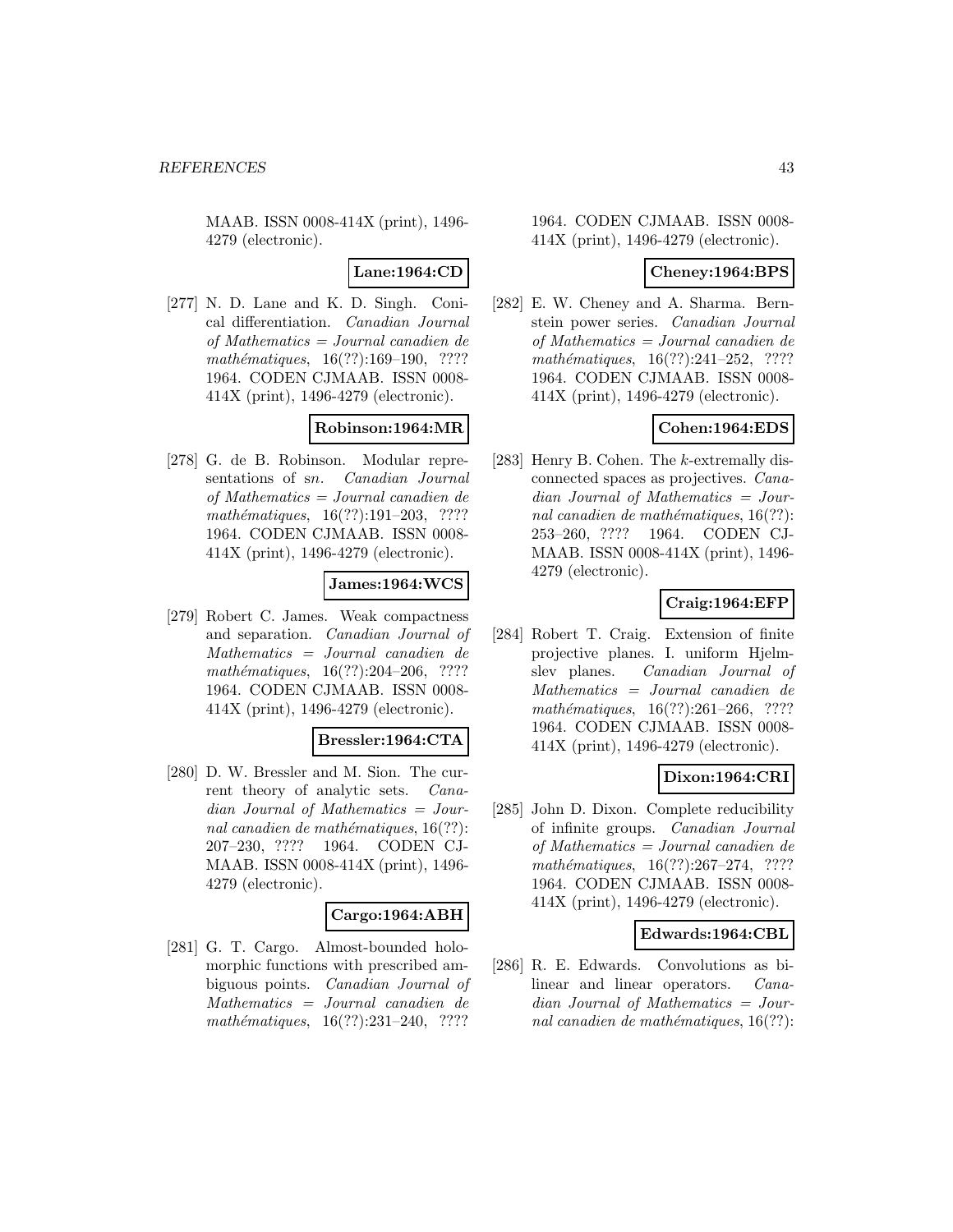275–285, ???? 1964. CODEN CJ-MAAB. ISSN 0008-414X (print), 1496- 4279 (electronic).

### **Gilbert:1964:RPS**

[287] E. N. Gilbert. Randomly packed and solidly packed spheres. Canadian Journal of Mathematics = Journal canadien de mathématiques,  $16(??)$ : 286–298, ???? 1964. CODEN CJ-MAAB. ISSN 0008-414X (print), 1496- 4279 (electronic).

## **Isaacs:1964:GRB**

[288] I. M. Isaacs and D. S. Passman. Groups with representations of bounded degree. Canadian Journal of Mathematics = Journal canadien de  $mathématiques, 16(??):299-309, ????$ 1964. CODEN CJMAAB. ISSN 0008- 414X (print), 1496-4279 (electronic).

#### **Jordan:1964:PCP**

[289] J. H. Jordan. Pairs of consecutive power residues or non-residues. Canadian Journal of Mathematics = Journal canadien de mathématiques,  $16(??)$ : 310–314, ???? 1964. CODEN CJ-MAAB. ISSN 0008-414X (print), 1496- 4279 (electronic).

#### **Khan:1964:LRB**

[290] Nisar A. Khan. Linear relations between higher matrix commutators.  $Canadian$  Journal of Mathematics  $=$ Journal canadien de mathématiques, 16 (??):315–320, ???? 1964. CODEN CJ-MAAB. ISSN 0008-414X (print), 1496- 4279 (electronic).

#### **Lane:1964:APO**

[291] N. D. Lane. Arcs of parabolic order four. Canadian Journal of Mathematics

 $=$  Journal canadien de mathématiques, 16(??):321–338, ???? 1964. CODEN CJMAAB. ISSN 0008-414X (print), 1496-4279 (electronic).

# **Meir:1964:TPC**

[292] Amram Meir. On two problems concerning the generalized Lototsky transforms. Canadian Journal of Mathematics = Journal canadien de mathématiques,  $16(??):339-342$ , ???? 1964. CODEN CJMAAB. ISSN 0008- 414X (print), 1496-4279 (electronic).

### **Muskat:1964:CSC**

[293] Joseph B. Muskat. Criteria for solvability of certain congruences. Canadian Journal of Mathematics = Journal canadien de mathématiques,  $16(??)$ : 343–352, ???? 1964. CODEN CJ-MAAB. ISSN 0008-414X (print), 1496- 4279 (electronic).

# **Quintas:1964:ODC**

[294] Louis V. Quintas. One-dimensional cell complexes with homeotopy group equal to zero. Canadian Journal of Mathematics = Journal canadien de mathématiques,  $16(??):353-357, ????$ 1964. CODEN CJMAAB. ISSN 0008- 414X (print), 1496-4279 (electronic).

## **Rooney:1964:GHS**

[295] P. G. Rooney. A generalization of the Hardy spaces. Canadian Journal of Mathematics = Journal canadien de mathématiques,  $16(??):358-369, ????$ 1964. CODEN CJMAAB. ISSN 0008- 414X (print), 1496-4279 (electronic).

## **Sagle:1964:ACA**

[296] Arthur A. Sagle. On anti-commutative algebras with an invariant form. Cana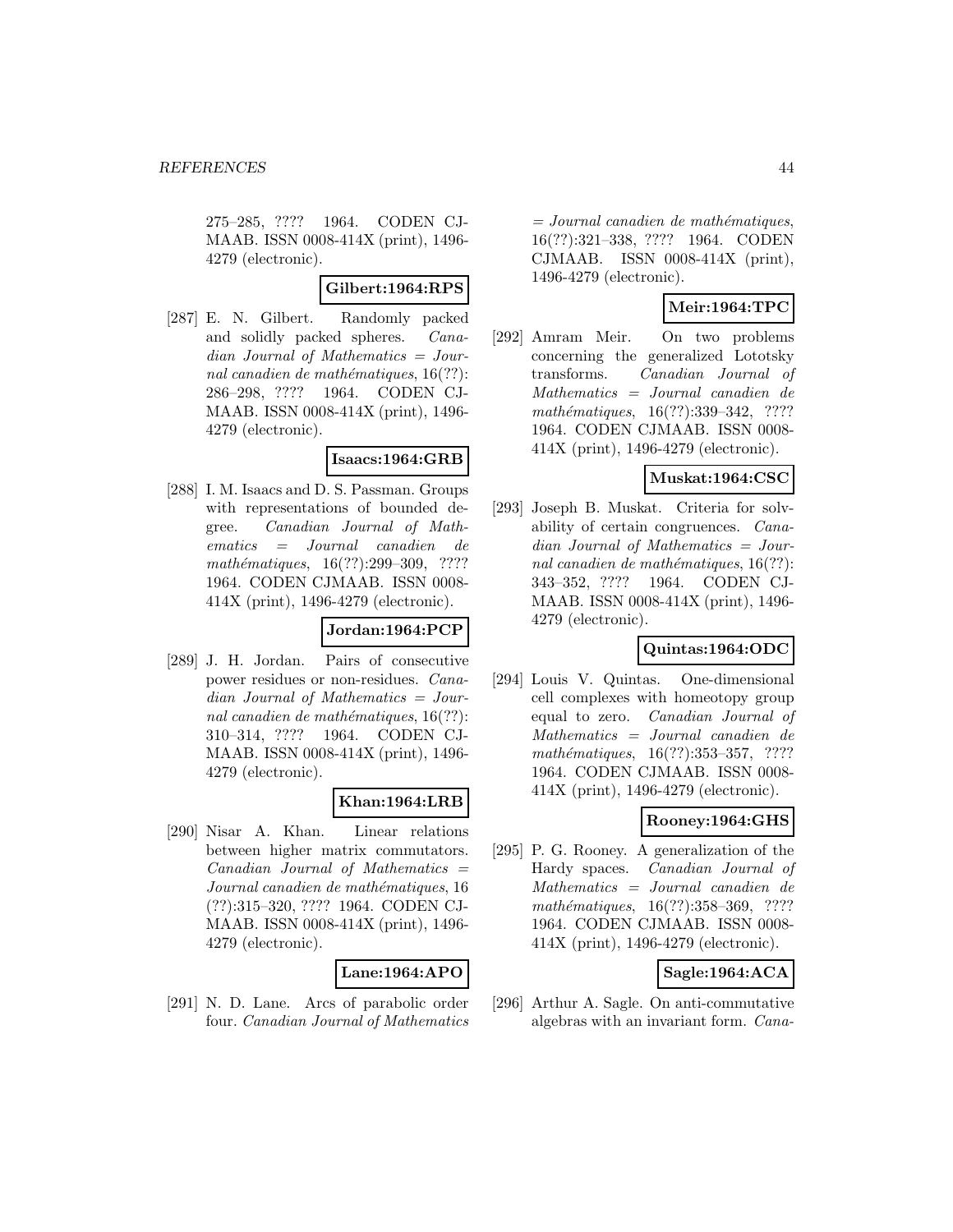$dian$  Journal of Mathematics = Journal canadien de mathématiques,  $16(??)$ : 370–378, ???? 1964. CODEN CJ-MAAB. ISSN 0008-414X (print), 1496- 4279 (electronic).

# **Sandler:1964:SFP**

[297] Reuben Sandler. On subplanes of free planes. Canadian Journal of Mathematics = Journal canadien de mathématiques,  $16(??):379-385$ , ???? 1964. CODEN CJMAAB. ISSN 0008- 414X (print), 1496-4279 (electronic).

#### **Turyn:1964:MTD**

[298] Richard J. Turyn. The multiplier theorem for difference sets. Canadian Journal of Mathematics = Journal canadien de mathématiques,  $16(??)$ : 386–388, ???? 1964. CODEN CJ-MAAB. ISSN 0008-414X (print), 1496- 4279 (electronic).

#### **White:1964:LT**

[299] G. K. White. Lattice tetrahedra. Canadian Journal of Mathematics = Journal canadien de mathématiques,  $16(??)$ : 389–396, ???? 1964. CODEN CJ-MAAB. ISSN 0008-414X (print), 1496- 4279 (electronic).

#### **Wigner:1964:PSN**

[300] Eugene P. Wigner and Mutsuo M. Yanase. On the positive semidefinite nature of a certain matrix expression.  $Canadian$  Journal of Mathematics  $=$ Journal canadien de mathématiques, 16 (??):397–406, ???? 1964. CODEN CJ-MAAB. ISSN 0008-414X (print), 1496- 4279 (electronic).

# **Traylor:1964:CMP**

[301] D. R. Traylor. Concerning metrizability of pointwise paracompact Moore spaces. Canadian Journal of Mathematics = Journal canadien de mathématiques,  $16(??):407-411$ , ???? 1964. CODEN CJMAAB. ISSN 0008- 414X (print), 1496-4279 (electronic).

# **Gilbert:1964:TFP**

[302] Richard C. Gilbert and Vernon A. Kramer. Trace formulas for powers of a Sturm–Liouville operator. Canadian Journal of Mathematics = Journal canadien de mathématiques,  $16(??)$ : 412–422, ???? 1964. CODEN CJ-MAAB. ISSN 0008-414X (print), 1496- 4279 (electronic).

# **Cowling:1964:CRS**

[303] V. F. Cowling and C. L. Miracle. Corrections to and remarks on "Some results for the generalized Lototsky transform". Canadian Journal of Mathematics = Journal canadien de mathématiques,  $16(??):423-428$ , ???? 1964. CODEN CJMAAB. ISSN 0008- 414X (print), 1496-4279 (electronic). See [156].

## **Mott:1964:ECR**

[304] Joe Leonard Mott. Equivalent conditions for a ring to be a multiplication ring. Canadian Journal of Mathematics  $= Journal\; can a dien\; de\; mathématiques,$ 16(??):429–434, ???? 1964. CODEN CJMAAB. ISSN 0008-414X (print), 1496-4279 (electronic).

## **Kohler:1964:FGA**

[305] Joseph Kohler. Finite groups with all maximal subgroups of prime or prime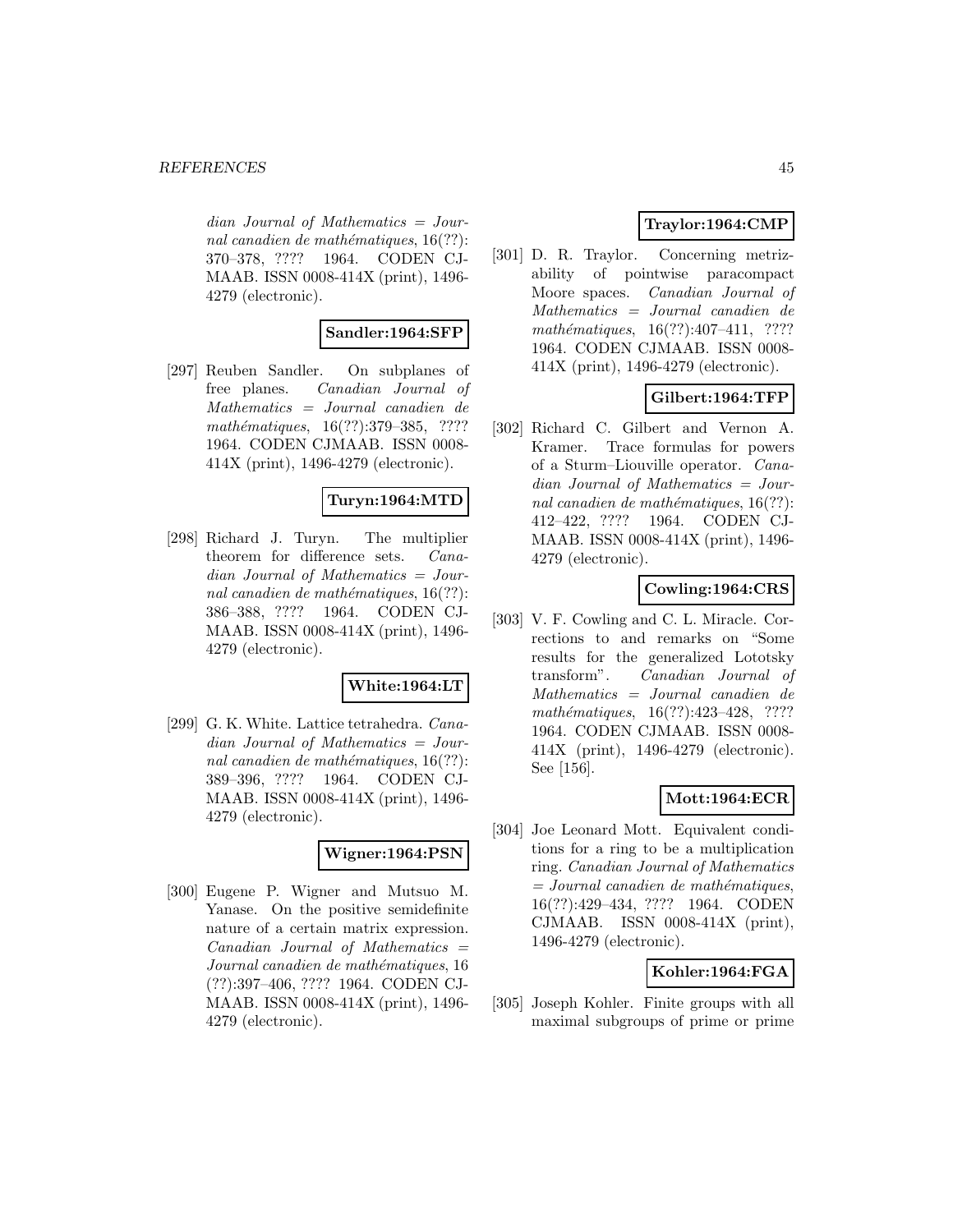square index. Canadian Journal of Mathematics = Journal canadien de  $mathématiques, 16(??): 435–442, ????$ 1964. CODEN CJMAAB. ISSN 0008- 414X (print), 1496-4279 (electronic).

#### **Foulser:1964:FTC**

[306] David A. Foulser. The flag-transitive collineation groups of the finite Desarguesian affine planes. Canadian Journal of Mathematics = Journal  $cana dien de mathématiques, 16(??):$ 443–472, ???? 1964. CODEN CJ-MAAB. ISSN 0008-414X (print), 1496- 4279 (electronic).

#### **Marcus:1964:CSS**

[307] Marvin Marcus and Adil Yaqub. Compounds of skew-symmetric matrices. Canadian Journal of Mathematics = Journal canadien de mathématiques, 16 (??):473–478, ???? 1964. CODEN CJ-MAAB. ISSN 0008-414X (print), 1496- 4279 (electronic).

#### **Laha:1964:DCF**

[308] R. G. Laha. On the decomposition of a class of functions of bounded variation.  $Canadian$  Journal of Mathematics  $=$ Journal canadien de mathématiques, 16 (??):479–484, ???? 1964. CODEN CJ-MAAB. ISSN 0008-414X (print), 1496- 4279 (electronic).

#### **Moon:1964:TGA**

[309] J. W. Moon. Tournaments with a given automorphism group. Canadian Journal of Mathematics = Journal canadien de mathématiques,  $16(??)$ : 485–489, ???? 1964. CODEN CJ-MAAB. ISSN 0008-414X (print), 1496- 4279 (electronic).

## **Ree:1964:CCS**

[310] Rimhak Ree. Construction of certain semi-simple groups. Canadian Journal of Mathematics = Journal canadien de mathématiques,  $16(??):490-508$ , ???? 1964. CODEN CJMAAB. ISSN 0008- 414X (print), 1496-4279 (electronic).

#### **Mendelsohn:1964:ASW**

[311] N. S. Mendelsohn. An algorithmic solution for a word problem in group theory. Canadian Journal of Mathematics  $=$  Journal canadien de mathématiques, 16(??):509–516, ???? 1964. CODEN CJMAAB. ISSN 0008-414X (print), 1496-4279 (electronic).

# **Klee:1964:CAP**

[312] Victor Klee. A combinatorial analogue of Poincaré's duality theorem. Canadian Journal of Mathematics = Journal canadien de mathématiques,  $16(??)$ : 517–531, ???? 1964. CODEN CJ-MAAB. ISSN 0008-414X (print), 1496- 4279 (electronic).

#### **Stevens:1964:LHE**

[313] Harlan Stevens. Linear homogeneous equations over finite rings. Canadian Journal of Mathematics = Journal canadien de mathématiques,  $16(??)$ : 532–538, ???? 1964. CODEN CJ-MAAB. ISSN 0008-414X (print), 1496- 4279 (electronic).

#### **Gilmore:1964:CCG**

[314] P. C. Gilmore and A. J. Hoffman. A characterization of comparability graphs and of interval graphs. Canadian Journal of Mathematics = Journal canadien de mathématiques,  $16(??)$ :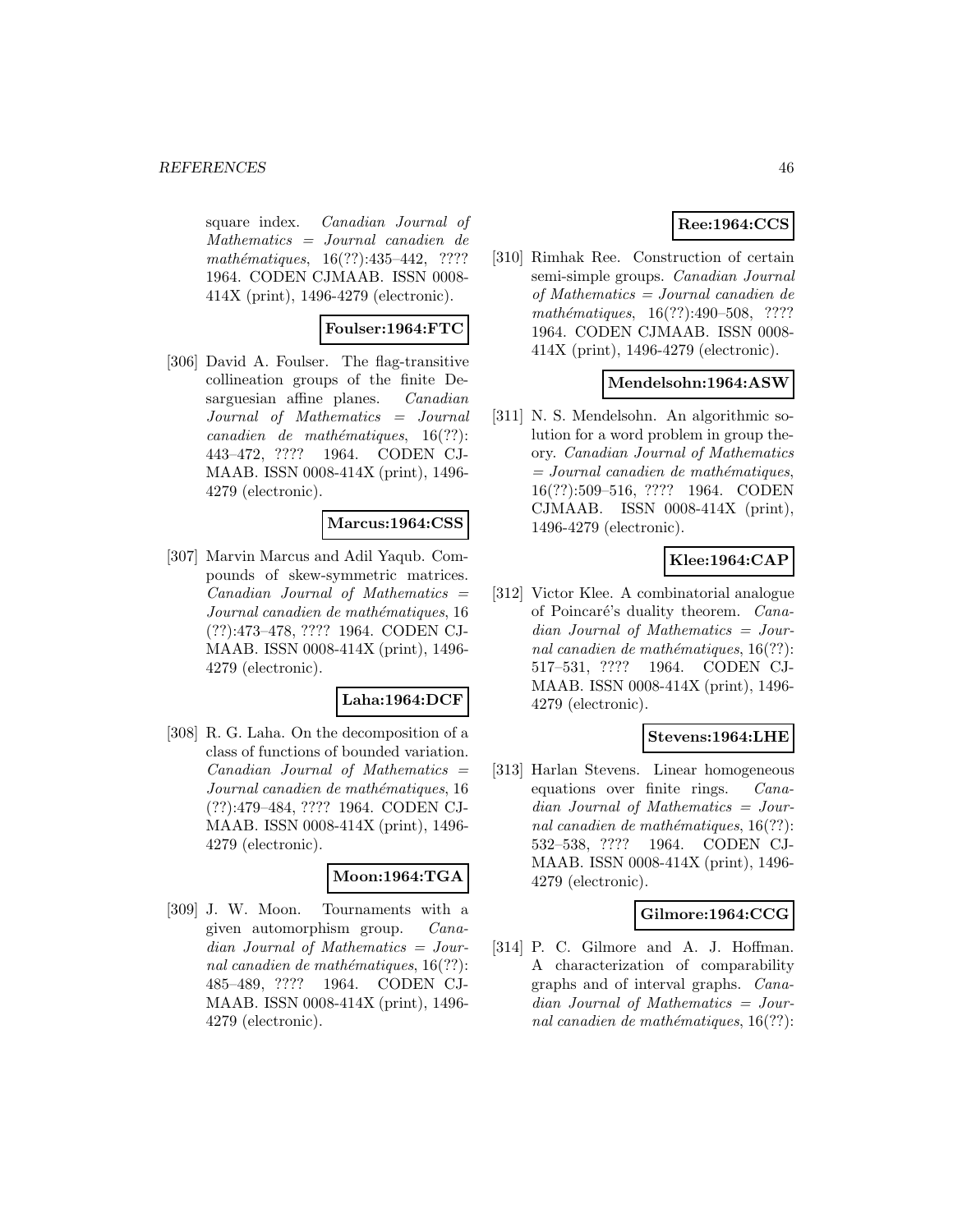539–548, ???? 1964. CODEN CJ-MAAB. ISSN 0008-414X (print), 1496- 4279 (electronic).

#### **Vanstone:1964:CSG**

[315] J. R. Vanstone. Connections satisfying a generalized Ricci lemma. Canadian Journal of Mathematics = Journal canadien de mathématiques,  $16(??)$ : 549–560, ???? 1964. CODEN CJ-MAAB. ISSN 0008-414X (print), 1496- 4279 (electronic).

#### **Gottlieb:1964:HIP**

[316] Daniel H. Gottlieb. Homotopy and isotopy properties of topological spaces.  $Canadian Journal of Mathematics =$ Journal canadien de mathématiques, 16 (??):561–571, ???? 1964. CODEN CJ-MAAB. ISSN 0008-414X (print), 1496- 4279 (electronic).

## **Brown:1964:ERN**

[317] W. G. Brown and W. T. Tutte. On the enumeration of rooted non-separable planar maps. Canadian Journal of Mathematics = Journal canadien de  $mathématiques, 16(??):572–577, ????$ 1964. CODEN CJMAAB. ISSN 0008- 414X (print), 1496-4279 (electronic).

## **Fox:1964:SIE**

[318] Charles Fox. The solution of an integral equation. Canadian Journal of Mathematics = Journal canadien de mathématiques, 16(??):578-586, ???? 1964. CODEN CJMAAB. ISSN 0008- 414X (print), 1496-4279 (electronic).

#### **Puttaswamaiah:1964:IRA**

[319] B. M. Puttaswamaiah and G. de B. Robinson. Induced representations and alternating groups. Canadian Journal of

Mathematics = Journal canadien de  $mathématiques, 16(??):587–601, ????$ 1964. CODEN CJMAAB. ISSN 0008- 414X (print), 1496-4279 (electronic).

# **Klee:1964:DPG**

[320] Victor Klee. Diameters of polyhedral graphs. Canadian Journal of Mathematics = Journal canadien de mathématiques,  $16(??):602-614$ , ???? 1964. CODEN CJMAAB. ISSN 0008- 414X (print), 1496-4279 (electronic).

#### **Hanani:1964:CBI**

[321] Haim Hanani. On covering of balanced incomplete block designs. Canadian Journal of Mathematics = Journal canadien de mathématiques,  $16(??)$ : 615–625, ???? 1964. CODEN CJ-MAAB. ISSN 0008-414X (print), 1496- 4279 (electronic).

# **Roberts:1964:RBD**

[322] J. B. Roberts. Relations between the digits of numbers and equal sums of like powers. Canadian Journal of Mathematics = Journal canadien de mathématiques, 16(??):626–636, ???? 1964. CODEN CJMAAB. ISSN 0008- 414X (print), 1496-4279 (electronic).

## **Pierce:1964:CPM**

[323] William A. Pierce. Collineations of projective Moulton planes. Canadian Journal of Mathematics = Journal canadien de mathématiques,  $16(??)$ : 637–656, ???? 1964. CODEN CJ-MAAB. ISSN 0008-414X (print), 1496- 4279 (electronic).

#### **Leech:1964:SSP**

[324] John Leech. Some sphere packings in higher space. Canadian Journal of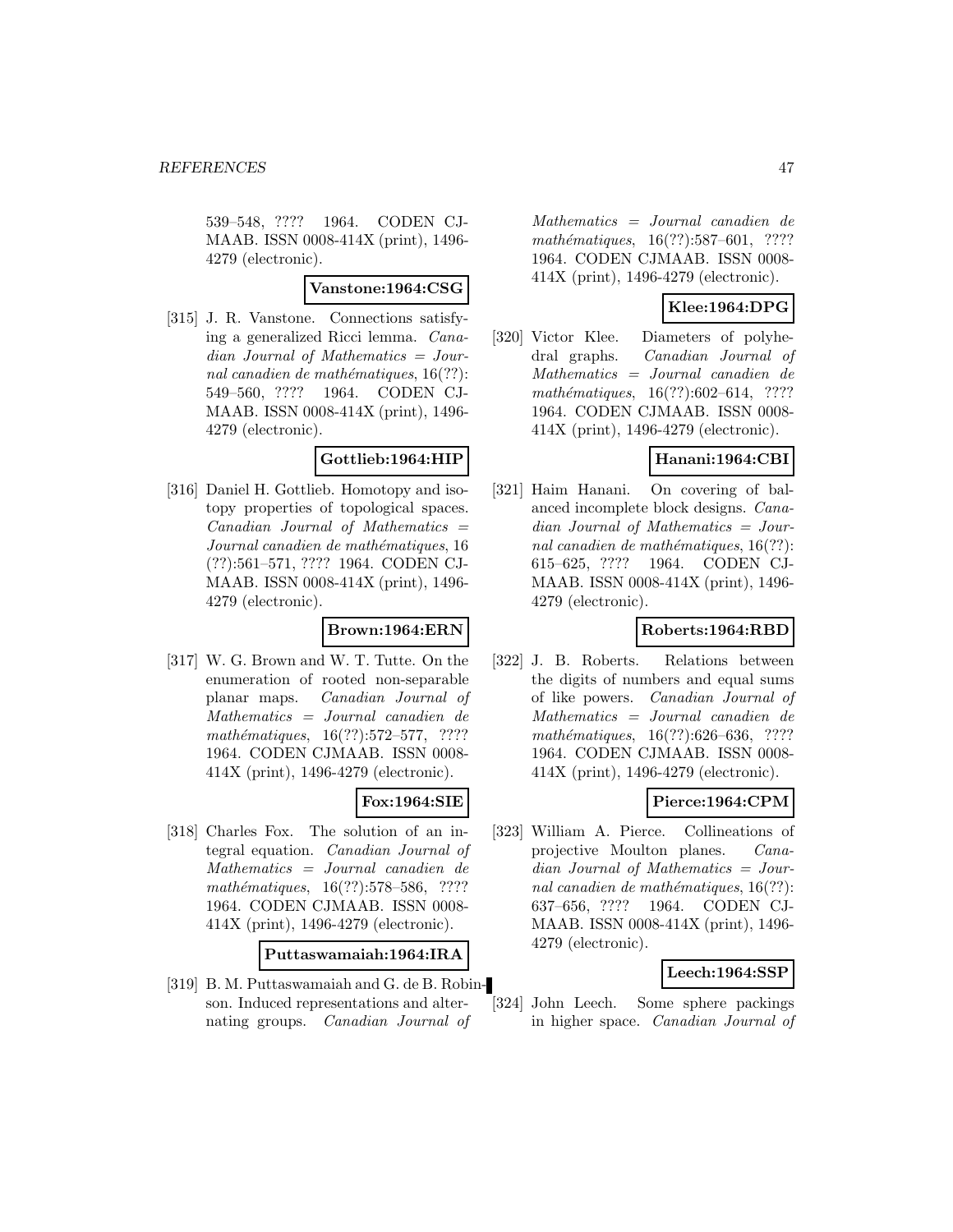Mathematics = Journal canadien de  $mathématiques, 16(??):657–682, ????$ 1964. CODEN CJMAAB. ISSN 0008- 414X (print), 1496-4279 (electronic).

# **Schwerdtfeger:1964:PGO**

[325] Hans Schwerdtfeger. Projective geometry in the one-dimensional affine group.  $Canadian$  Journal of Mathematics  $=$ Journal canadien de mathématiques, 16 (??):683–700, ???? 1964. CODEN CJ-MAAB. ISSN 0008-414X (print), 1496- 4279 (electronic).

#### **Klee:1964:NVC**

[326] Victor Klee. On the number of vertices of a convex polytope. Canadian Journal of Mathematics = Journal canadien de mathématiques,  $16(??)$ : 701–720, ???? 1964. CODEN CJ-MAAB. ISSN 0008-414X (print), 1496- 4279 (electronic).

## **Forelli:1964:I**

[327] Frank Forelli. The isometries of  $H^p$ .  $Canadian$  Journal of Mathematics  $=$ Journal canadien de mathématiques, 16 (??):721–728, ???? 1964. CODEN CJ-MAAB. ISSN 0008-414X (print), 1496- 4279 (electronic).

#### **Fulkerson:1964:MND**

[328] D. R. Fulkerson. The maximum number of disjoint permutations contained in a matrix of zeros and ones. Canadian Journal of Mathematics = Journal canadien de mathématiques,  $16(??)$ : 729–735, ???? 1964. CODEN CJ-MAAB. ISSN 0008-414X (print), 1496- 4279 (electronic).

### **Shrikhande:1964:GHM**

[329] S. S. Shrikhande. Generalized Hadamard matrices and orthogonal arrays of strength two. Canadian Journal of Mathematics = Journal canadien de mathématiques,  $16(??):736–740$ , ???? 1964. CODEN CJMAAB. ISSN 0008- 414X (print), 1496-4279 (electronic).

# **Hill:1964:SSP**

[330] J. D. Hill and W. T. Sledd. Summability- $(Z, p)$  and sequences of periodic type. Canadian Journal of Mathematics = Journal canadien de mathématiques,  $16(??):741-754$ , ???? 1964. CODEN CJMAAB. ISSN 0008- 414X (print), 1496-4279 (electronic).

## **Raney:1964:FS**

[331] George N. Raney. A formal solution of  $sum_{i=1}^{\infty} A_i e^{B_i} X = X$ . Canadian Journal of Mathematics = Journal canadien de mathématiques,  $16(??)$ : 755–762, ???? 1964. CODEN CJ-MAAB. ISSN 0008-414X (print), 1496- 4279 (electronic).

#### **Heath:1964:SPP**

[332] R. W. Heath. Screenability, pointwise paracompactness, and metrization of Moore spaces. Canadian Journal of Mathematics = Journal canadien de  $mathématiques, 16(??): 763–770, ????$ 1964. CODEN CJMAAB. ISSN 0008- 414X (print), 1496-4279 (electronic).

#### **Herstein:1964:NRS**

[333] I. N. Herstein and L. Small. Nil rings satisfying certain chain conditions.  $Canadian$  Journal of Mathematics  $=$ Journal canadien de mathématiques, 16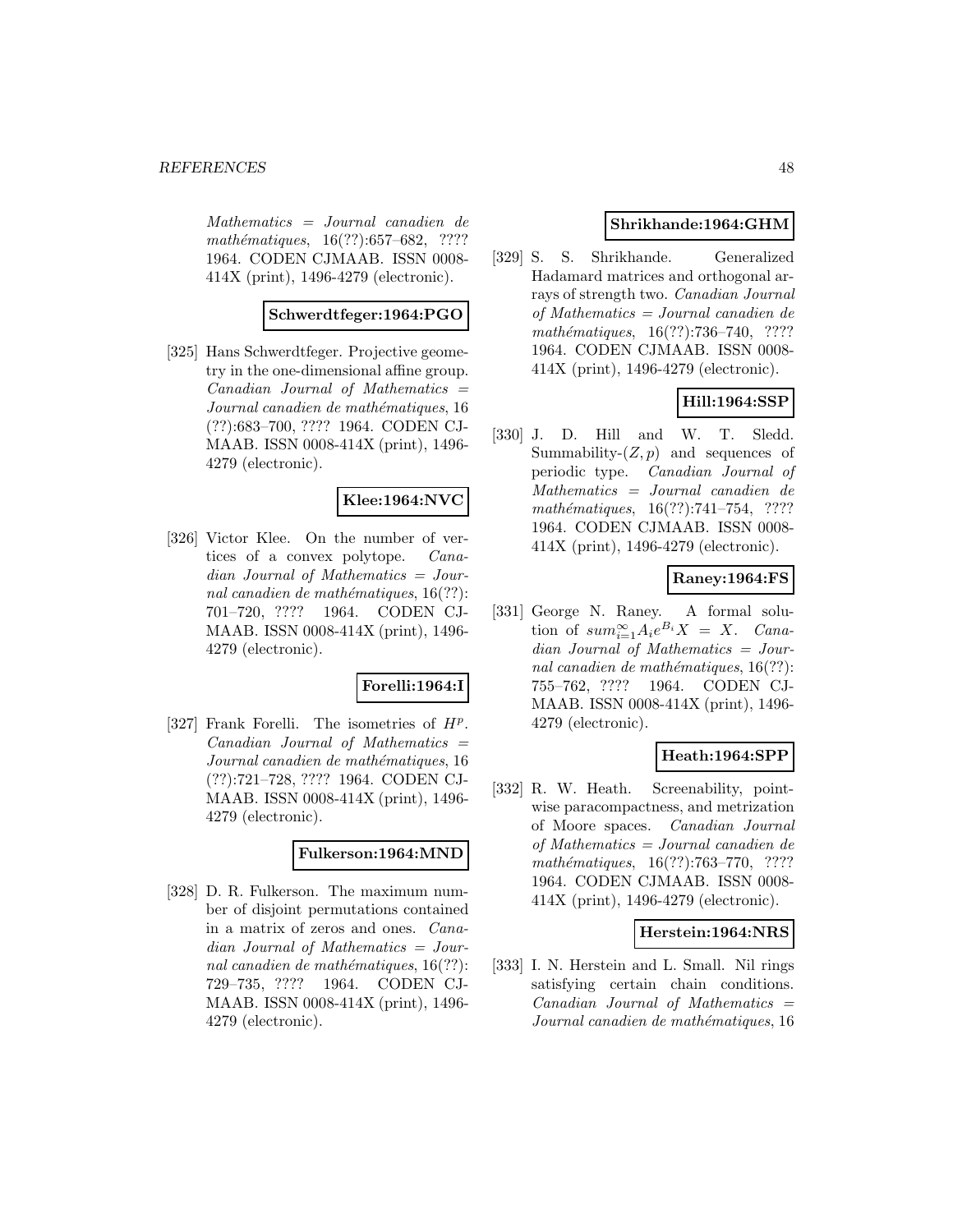(??):771–776, ???? 1964. CODEN CJ-MAAB. ISSN 0008-414X (print), 1496- 4279 (electronic).

#### **Zirakzadeh:1964:PTI**

[334] A. Zirakzadeh. A property of a triangle inscribed in a convex curve. Canadian Journal of Mathematics = Journal canadien de mathématiques,  $16(??)$ : 777–786, ???? 1964. CODEN CJ-MAAB. ISSN 0008-414X (print), 1496- 4279 (electronic).

#### **Johnsen:1964:IMA**

[335] E. C. Johnsen. The inverse multiplier for abelian group difference sets. Canadian Journal of Mathematics = Journal canadien de mathématiques,  $16(??)$ : 787–796, ???? 1964. CODEN CJ-MAAB. ISSN 0008-414X (print), 1496- 4279 (electronic).

#### **Ree:1964:FGP**

[336] Rimhak Ree. Sur une famille de groupes de permutations doublement transitifs. Canadian Journal of Mathematics = Journal canadien de  $mathématiques, 16(??):797–820, ????$ 1964. CODEN CJMAAB. ISSN 0008- 414X (print), 1496-4279 (electronic).

## **Sabidussi:1964:IEG**

[337] Gert Sabidussi. Infinite Euler graphs.  $Canadian$  Journal of Mathematics  $=$ Journal canadien de mathématiques, 16 (??):821–838, ???? 1964. CODEN CJ-MAAB. ISSN 0008-414X (print), 1496- 4279 (electronic).

#### **Johnsen:1965:MRC**

[338] E. C. Johnsen. Matrix rational completions satisfying generalized incidence equations. Canadian Journal

of Mathematics = Journal canadien de mathématiques,  $17(??):1-12$ , ???? 1965. CODEN CJMAAB. ISSN 0008- 414X (print), 1496-4279 (electronic).

## **Anvari:1965:DSS**

[339] Morteza Anvari. Derivative of singular set-functions. Canadian Journal of Mathematics  $=$  Journal canadien de mathématiques,  $17(??):13-16, ????$ 1965. CODEN CJMAAB. ISSN 0008- 414X (print), 1496-4279 (electronic).

## **Bullen:1965:GPI**

[340] P. S. Bullen. A general Perron integral. Canadian Journal of Mathematics  $= Journal\; candidate\; the\; mathématiques,$ 17(??):17–30, ???? 1965. CODEN CJ-MAAB. ISSN 0008-414X (print), 1496- 4279 (electronic).

## **Taylor:1965:CTL**

[341] John C. Taylor. A class of translation lattices. Canadian Journal of Mathematics = Journal canadien de mathématiques,  $17(??):31-39, ????$ 1965. CODEN CJMAAB. ISSN 0008- 414X (print), 1496-4279 (electronic).

## **Foulis:1965:SCO**

[342] D. J. Foulis. Semigroups coordinatizing orthomodular geometries.  $Canadian$  Journal of Mathematics  $=$ Journal canadien de mathématiques, 17 (??):40–51, ???? 1965. CODEN CJ-MAAB. ISSN 0008-414X (print), 1496- 4279 (electronic).

#### **Kimura:1965:SWA**

[343] Naoki Kimura, Takayuki Tamura, and Rudolph Merkel. Semigroups in which all subsemigroups are left ideals. Canadian Journal of Mathematics = Jour-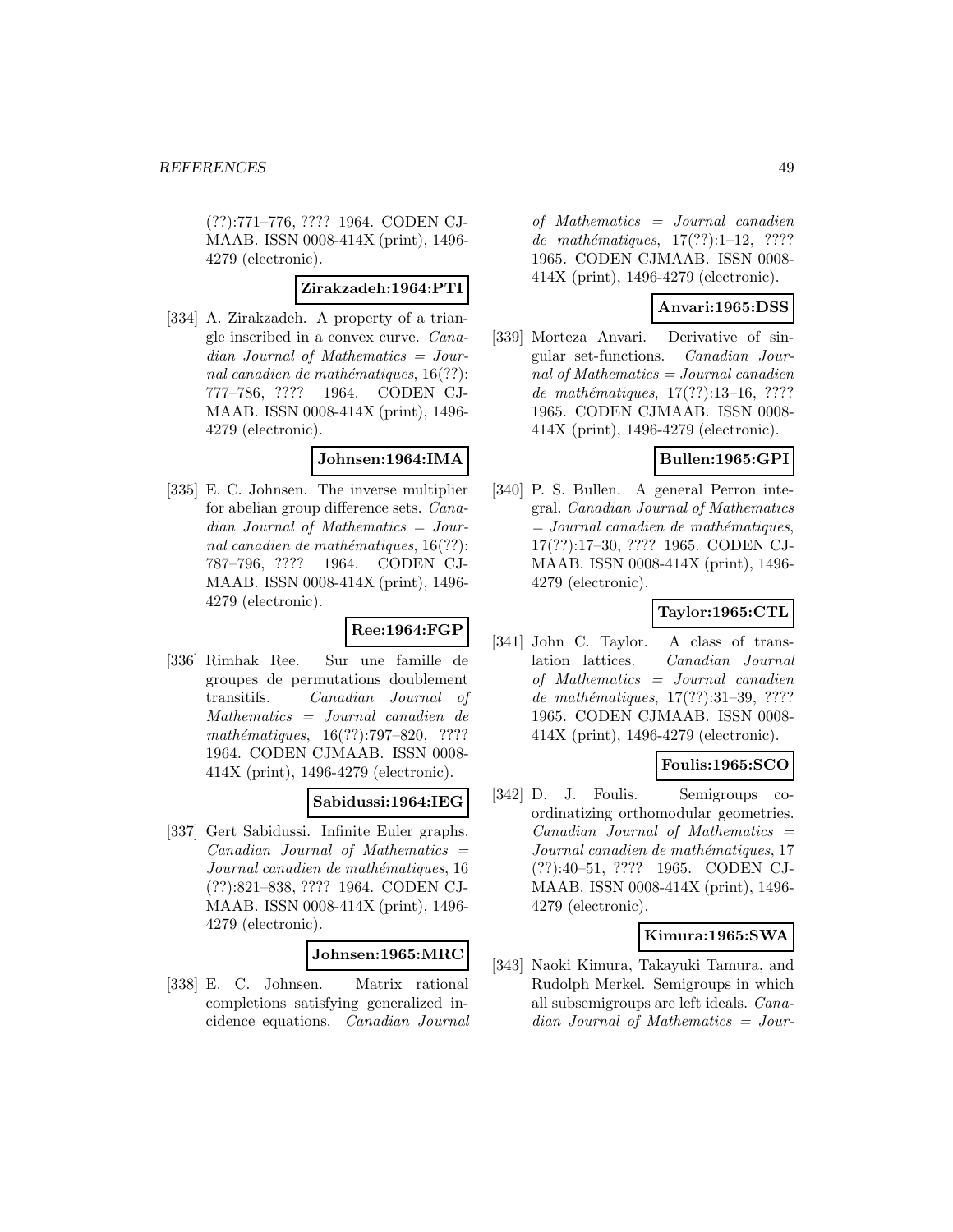nal canadien de mathématiques,  $17(??)$ : 52–62, ???? 1965. CODEN CJ-MAAB. ISSN 0008-414X (print), 1496- 4279 (electronic).

## **Eggleston:1965:PTC**

[344] H. G. Eggleston and A. Zirakzadeh. A property of two chords which divide a convex curve into four arcs of equal length. Canadian Journal of Mathematics = Journal canadien de mathématiques,  $17(??):63-77, ????$ 1965. CODEN CJMAAB. ISSN 0008- 414X (print), 1496-4279 (electronic).

#### **Osborn:1965:INA**

[345] J. Marshall Osborn. Identities of nonassociative algebras. Canadian Journal of Mathematics = Journal canadien de mathématiques,  $17(??):78-92, ????$ 1965. CODEN CJMAAB. ISSN 0008- 414X (print), 1496-4279 (electronic).

### **Toth:1965:TAF**

[346] L. Fejes Tóth. On the total area of the faces of a four-dimensional polytope.  $Canadian$  Journal of Mathematics  $=$ Journal canadien de mathématiques, 17 (??):93–99, ???? 1965. CODEN CJ-MAAB. ISSN 0008-414X (print), 1496- 4279 (electronic).

## **Harrison:1965:CFA**

[347] Michael A. Harrison. A census of finite automata. Canadian Journal of Mathematics = Journal canadien de mathématiques,  $17(??):100-113$ , ???? 1965. CODEN CJMAAB. ISSN 0008- 414X (print), 1496-4279 (electronic).

| Ray-Chaudhuri:1965:SCF |
|------------------------|
|------------------------|

[348] D. K. Ray-Chaudhuri. Some configurations in finite projective spaces

and partially balanced incomplete block designs. Canadian Journal of Mathematics = Journal canadien de  $mathématiques, 17(??):114–123, ????$ 1965. CODEN CJMAAB. ISSN 0008- 414X (print), 1496-4279 (electronic).

# **Unni:1965:GPD**

[349] K. R. Unni. On generalized powers of the difference operator. Canadian Journal of Mathematics = Journal canadien de mathématiques,  $17(??)$ : 124–129, ???? 1965. CODEN CJ-MAAB. ISSN 0008-414X (print), 1496- 4279 (electronic).

# **Outcalt:1965:ECA**

[350] D. L. Outcalt. An extension of the class of alternative rings. Canadian Journal of Mathematics = Journal canadien de mathématiques,  $17(??):130-141$ , ???? 1965. CODEN CJMAAB. ISSN 0008- 414X (print), 1496-4279 (electronic).

# **Hayes:1965:FTC**

[351] Charles A. Hayes, Jr. Fubini theorem for a certain type of integral. Canadian Journal of Mathematics = Journal canadien de mathématiques,  $17(??)$ : 142–154, ???? 1965. CODEN CJ-MAAB. ISSN 0008-414X (print), 1496- 4279 (electronic).

## **Killgrove:1965:CQP**

[352] Raymond B. Killgrove. Completions of quadrangles in projective planes. II.  $Canadian$  Journal of Mathematics  $=$ Journal canadien de mathématiques, 17 (??):155–165, ???? 1965. CODEN CJ-MAAB. ISSN 0008-414X (print), 1496- 4279 (electronic).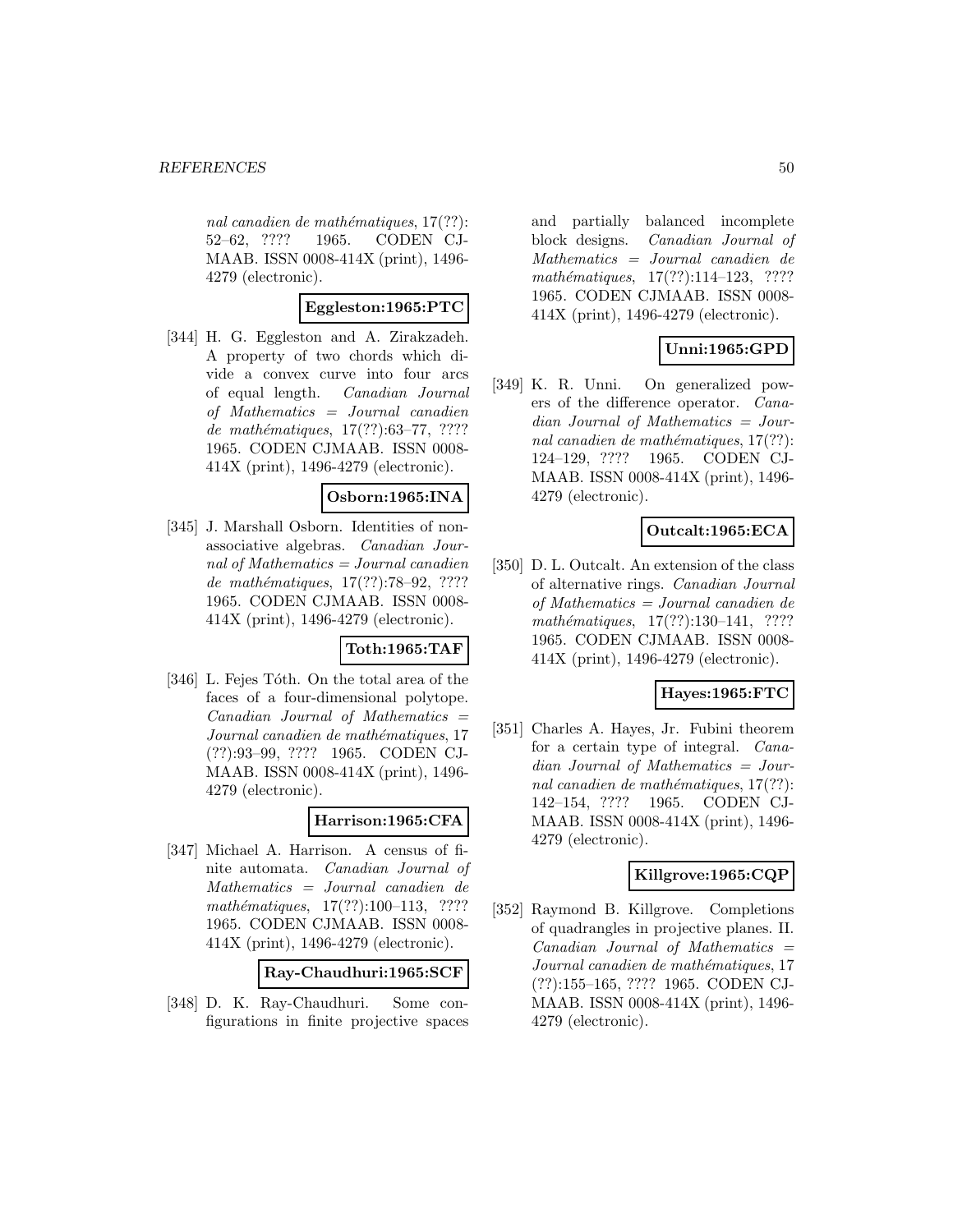#### **Fulkerson:1965:SPG**

[353] D. R. Fulkerson, A. J. Hoffman, and M. H. McAndrew. Some properties of graphs with multiple edges. Canadian Journal of Mathematics = Journal canadien de mathématiques,  $17(??)$ : 166–177, ???? 1965. CODEN CJ-MAAB. ISSN 0008-414X (print), 1496- 4279 (electronic).

# **Barnes:1965:IDN**

[354] Wilfred E. Barnes and William M. Cunnea. Ideal decompositions in Noetherian rings. Canadian Journal of Mathematics = Journal canadien de mathématiques, 17(??):178-184, ???? 1965. CODEN CJMAAB. ISSN 0008- 414X (print), 1496-4279 (electronic).

#### **Castonguay:1965:DTA**

[355] C. E. Castonguay and H. G. Helfenstein. A distortion theorem for analytic maps of annuli. Canadian Journal of Mathematics = Journal canadien de mathématiques, 17(??):185-198, ???? 1965. CODEN CJMAAB. ISSN 0008- 414X (print), 1496-4279 (electronic).

## **Thierrin:1965:AMF**

[356] G. Thierrin. Anneaux métaprimitifs. (French) [Metaprimitive rings]. Cana $dian$  Journal of Mathematics = Journal canadien de mathématiques,  $17(??)$ : 199–206, ???? 1965. CODEN CJ-MAAB. ISSN 0008-414X (print), 1496- 4279 (electronic).

#### **McArthur:1965:UES**

[357] Charles W. McArthur and James R. Retherford. Uniform and equicontinuous Schauder bases of subspaces. Canadian Journal of Mathematics = Journal canadien de mathématiques,  $17(??)$ : 207–212, ???? 1965. CODEN CJ-MAAB. ISSN 0008-414X (print), 1496- 4279 (electronic).

## **L:1965:VFI**

[358] Hilt Arthur L. and Chuan chih Hsiung. Vector fields and infinitesimal transformations on almost-Hermitian manifolds with boundary. Canadian Journal of Mathematics = Journal canadien de mathématiques,  $17(??):213-238$ , ???? 1965. CODEN CJMAAB. ISSN 0008- 414X (print), 1496-4279 (electronic).

# **Peleg:1965:KQG**

[359] Bezalel Peleg. The kernel of mquota games. Canadian Journal of Mathematics = Journal canadien de  $mathématiques, 17(??):239-244, ????$ 1965. CODEN CJMAAB. ISSN 0008- 414X (print), 1496-4279 (electronic).

## **Carroll:1965:DCP**

[360] R. W. Carroll and C. L. Wang. On the degenerate Cauchy problem. Canadian Journal of Mathematics = Journal canadien de mathématiques,  $17(??)$ : 245–256, ???? 1965. CODEN CJ-MAAB. ISSN 0008-414X (print), 1496- 4279 (electronic).

## **Appling:1965:RUI**

[361] William D. L. Appling. Refinementunbounded interval functions and absolute continuity. Canadian Journal of Mathematics = Journal canadien de mathématiques,  $17(??):257-260$ , ???? 1965. CODEN CJMAAB. ISSN 0008- 414X (print), 1496-4279 (electronic).

#### **Carlitz:1965:DIP**

[362] L. Carlitz. The distribution of irreducible polynomials in several inde-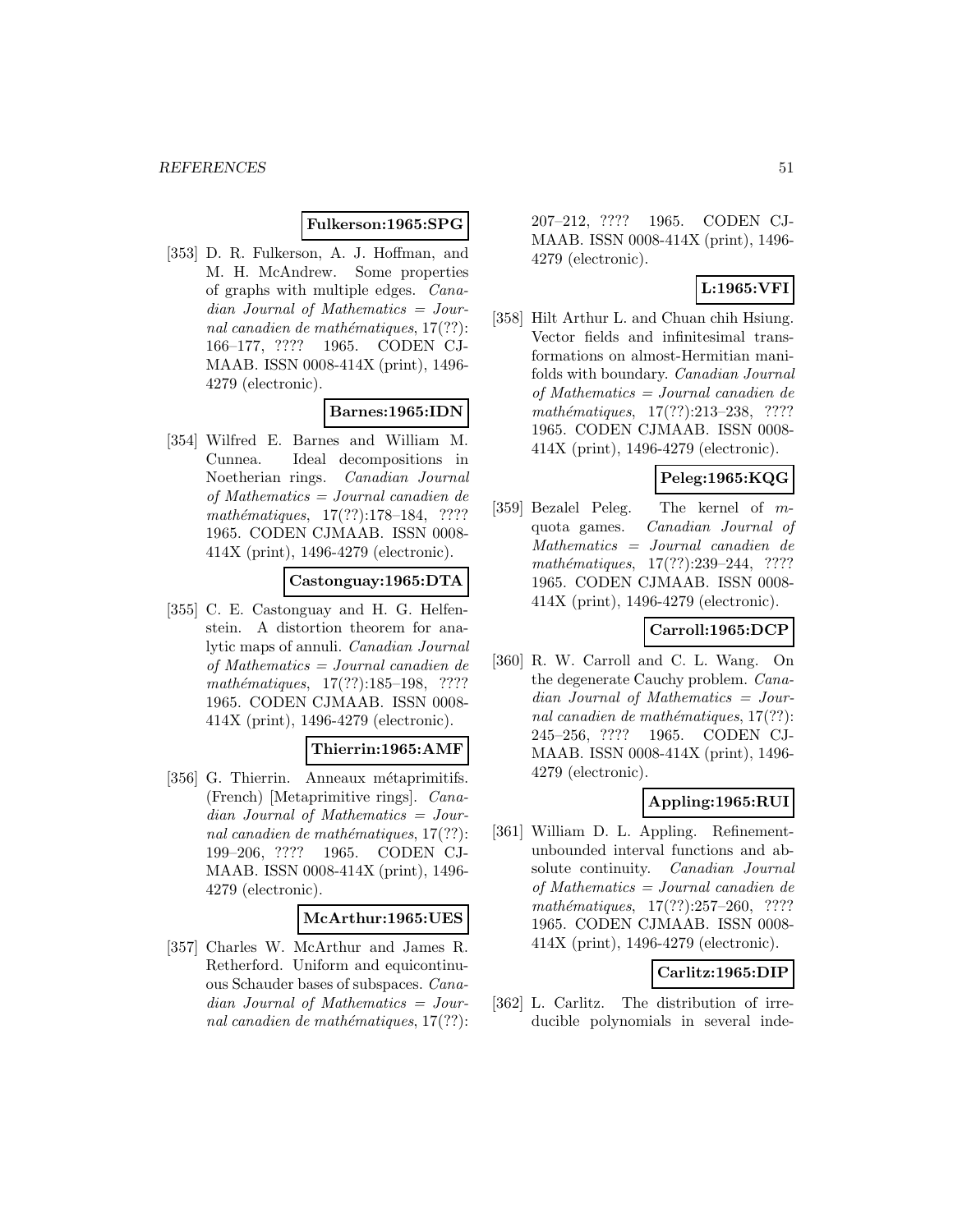terminates. II. Canadian Journal of Mathematics = Journal canadien de mathématiques,  $17(??):261-266$ , ???? 1965. CODEN CJMAAB. ISSN 0008- 414X (print), 1496-4279 (electronic).

## **Butts:1965:AMR**

[363] H. S. Butts and R. C. Phillips. Almost multiplication rings. Canadian Journal of Mathematics = Journal canadien de  $mathématiques, 17(??): 267-277, ????$ 1965. CODEN CJMAAB. ISSN 0008- 414X (print), 1496-4279 (electronic).

#### **Divinsky:1965:KRR**

[364] N. Divinsky and A. Suliński. Kurosh radicals of rings with operators. Canadian Journal of Mathematics = Journal canadien de mathématiques,  $17(??)$ : 278–280, ???? 1965. CODEN CJ-MAAB. ISSN 0008-414X (print), 1496- 4279 (electronic).

## **Gilmer:1965:CLI**

[365] Robert W. Gilmer, Jr. The cancellation law for ideals in a commutative ring.  $Canadian$  Journal of Mathematics  $=$ Journal canadien de mathématiques, 17 (??):281–287, ???? 1965. CODEN CJ-MAAB. ISSN 0008-414X (print), 1496- 4279 (electronic).

## **Meir:1965:TEC**

[366] A. Meir. Tauberian estimates concerning the regular Hausdorff and  $[J, f(x)]$ transformations. Canadian Journal of Mathematics = Journal canadien de  $mathématiques, 17(??):288-301, ????$ 1965. CODEN CJMAAB. ISSN 0008- 414X (print), 1496-4279 (electronic).

## **Brown:1965:EQD**

[367] William G. Brown. Enumeration of quadrangular dissections of the disk.  $Canadian$  Journal of Mathematics  $=$ Journal canadien de mathématiques, 17 (??):302–317, ???? 1965. CODEN CJ-MAAB. ISSN 0008-414X (print), 1496- 4279 (electronic).

#### **Dulmage:1965:SPN**

[368] A. L. Dulmage and N. S. Mendelsohn. The structure of powers of nonnegative matrices. Canadian Journal of Mathematics = Journal canadien de mathématiques, 17(??):318-330, ???? 1965. CODEN CJMAAB. ISSN 0008- 414X (print), 1496-4279 (electronic).

#### **Jonsson:1965:HPP**

[369] W. Jónsson.  $(C, \gamma, \mu)$ -homogeneity of projective planes and polarities. Canadian Journal of Mathematics = Journal canadien de mathématiques,  $17(??)$ : 331–334, ???? 1965. CODEN CJ-MAAB. ISSN 0008-414X (print), 1496- 4279 (electronic).

#### **Netanyahu:1965:EPS**

[370] E. Netanyahu. Extremal problems for Schlicht functions in the exterior of the unit circle. Canadian Journal of Mathematics = Journal canadien de mathématiques,  $17(??):335-341$ , ???? 1965. CODEN CJMAAB. ISSN 0008- 414X (print), 1496-4279 (electronic).

## **Kay:1965:CCP**

[371] David C. Kay and Gary Chartrand. A characterization of certain Ptolemaic graphs. Canadian Journal of Mathematics = Journal canadien de mathématiques,  $17(??):342-346$ , ????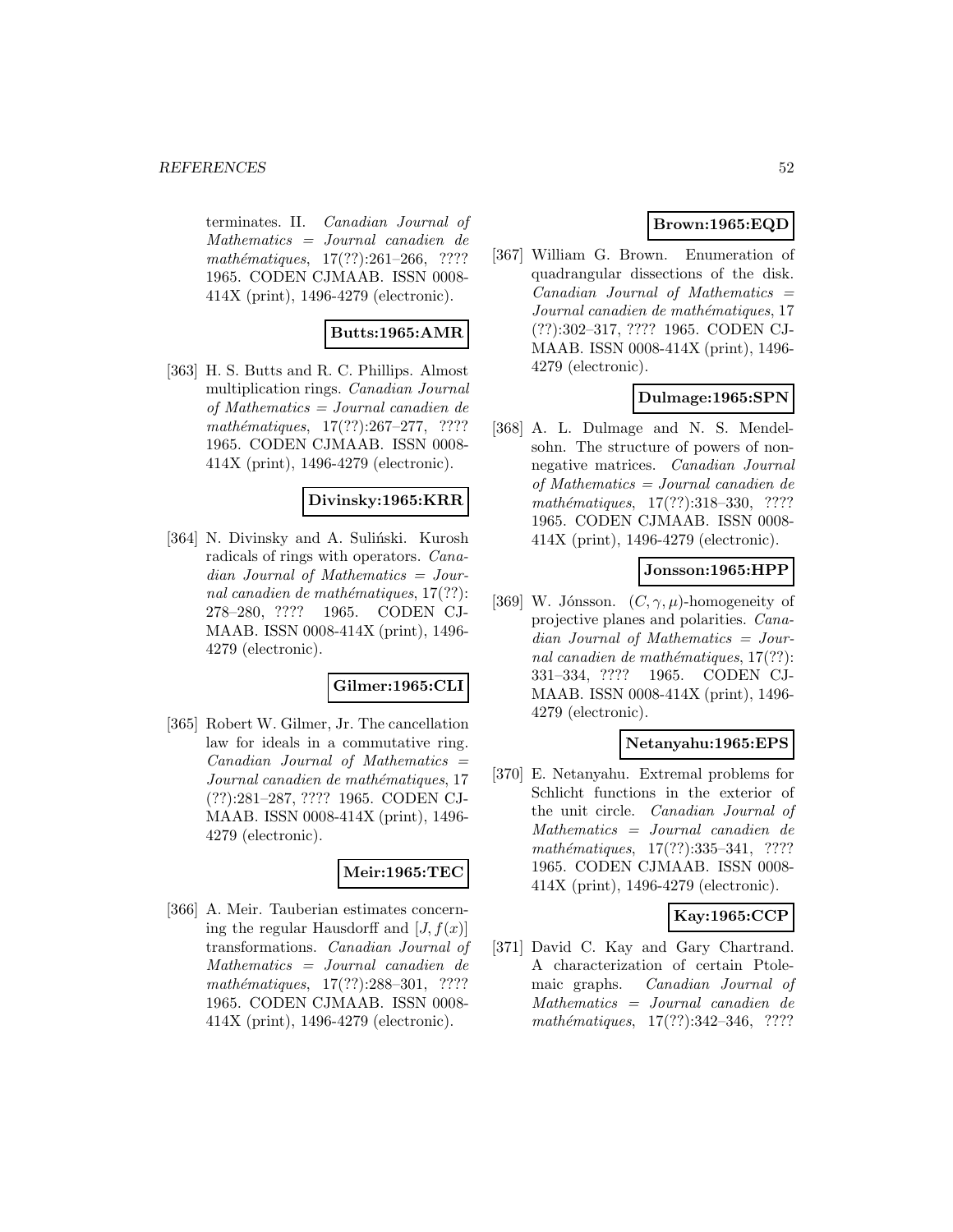1965. CODEN CJMAAB. ISSN 0008- 414X (print), 1496-4279 (electronic).

### **Erdos:1965:ICC**

[372] P. Erdős and L. Pósa. On independent circuits contained in a graph. Canadian Journal of Mathematics = Journal canadien de mathématiques,  $17(??)$ : 347–352, ???? 1965. CODEN CJ-MAAB. ISSN 0008-414X (print), 1496- 4279 (electronic).

#### **Lorimer:1965:GCF**

[373] P. J. Lorimer.  $T_2$ -groups and a characterization of the finite groups of Moebius transformations. Canadian Journal of Mathematics = Journal canadien de mathématiques,  $17(??)$ : 353–366, ???? 1965. CODEN CJ-MAAB. ISSN 0008-414X (print), 1496- 4279 (electronic).

#### **Browder:1965:TBL**

[374] Felix E. Browder. On a theorem of Beurling and Livingston. Canadian Journal of Mathematics = Journal canadien de mathématiques,  $17(??)$ : 367–372, ???? 1965. CODEN CJ-MAAB. ISSN 0008-414X (print), 1496- 4279 (electronic).

# **Mullin:1965:CRT**

[375] R. C. Mullin. On counting rooted triangular maps. Canadian Journal of Mathematics = Journal canadien de mathématiques, 17(??):373-382, ???? 1965. CODEN CJMAAB. ISSN 0008- 414X (print), 1496-4279 (electronic).

## **Edrei:1965:EMF**

[376] Albert Edrei and Wolfgang H. J. Fuchs. Entire and meromorphic functions with

asymptotically prescribed characteristic. Canadian Journal of Mathematics  $=$  Journal canadien de mathématiques, 17(??):383–395, ???? 1965. CODEN CJMAAB. ISSN 0008-414X (print), 1496-4279 (electronic).

# **Clunie:1965:IFH**

[377] J. Clunie. On integral functions having prescribed asymptotic growth. Canadian Journal of Mathematics = Journal canadien de mathématiques,  $17(??)$ : 396–404, ???? 1965. CODEN CJ-MAAB. ISSN 0008-414X (print), 1496- 4279 (electronic).

## **Gallagher:1965:GLC**

[378] P. X. Gallagher. The generation of the lower central series. Canadian Journal of Mathematics = Journal canadien de mathématiques,  $17(??):405-410$ , ???? 1965. CODEN CJMAAB. ISSN 0008- 414X (print), 1496-4279 (electronic).

#### **Topping:1965:SHP**

[379] David M. Topping. Some homological pathology in vector lattices. Canadian Journal of Mathematics = Journal canadien de mathématiques,  $17(??)$ : 411–428, ???? 1965. CODEN CJ-MAAB. ISSN 0008-414X (print), 1496- 4279 (electronic).

#### **Chehata:1965:CCP**

[380] C. G. Chehata. On commutative continuation of partial endomorphisms of groups. Canadian Journal of Mathematics = Journal canadien de mathématiques, 17(??):429-433, ???? 1965. CODEN CJMAAB. ISSN 0008- 414X (print), 1496-4279 (electronic).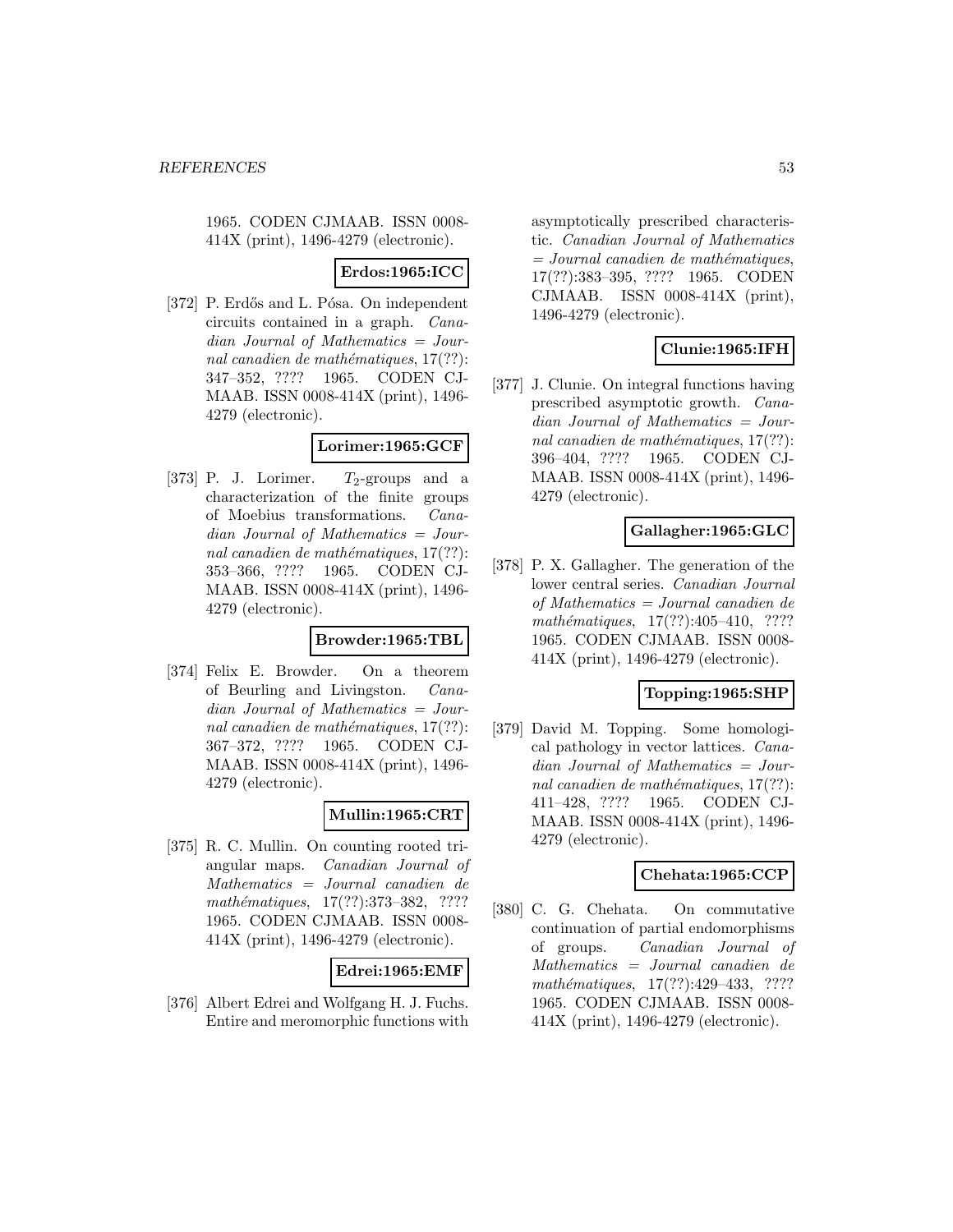## **Anderson:1965:LOR**

[381] F. W. Anderson. Lattice-ordered rings of quotients. Canadian Journal of Mathematics = Journal canadien de mathématiques,  $17(??):434-448$ , ???? 1965. CODEN CJMAAB. ISSN 0008- 414X (print), 1496-4279 (electronic).

## **Edmonds:1965:PTF**

[382] Jack Edmonds. Paths, trees, and flowers. Canadian Journal of Mathematics  $= Journal\; can a dien\; de\; mathématiques,$ 17(??):449–467, ???? 1965. CODEN CJMAAB. ISSN 0008-414X (print), 1496-4279 (electronic).

#### **Rothschild:1965:DGF**

[383] Bruce Rothschild. The decomposition of graphs into a finite number of paths.  $Canadian$  Journal of Mathematics  $=$ Journal canadien de mathématiques, 17 (??):468–479, ???? 1965. CODEN CJ-MAAB. ISSN 0008-414X (print), 1496- 4279 (electronic).

#### **Bercov:1965:DTC**

[384] Ronald D. Bercov. The double transitivity of a class of permutation groups.  $Canadian$  Journal of Mathematics  $=$ Journal canadien de mathématiques, 17 (??):480–493, ???? 1965. CODEN CJ-MAAB. ISSN 0008-414X (print), 1496- 4279 (electronic).

#### **Beineke:1965:GC**

[385] Lowell W. Beineke and Frank Harary. The genus of the n-cube. Canadian Journal of Mathematics = Journal canadien de mathématiques,  $17(??)$ : 494–496, ???? 1965. CODEN CJ-MAAB. ISSN 0008-414X (print), 1496- 4279 (electronic).

### **Chakerian:1965:MSC**

[386] G. D. Chakerian and S. K. Stein. On measures of symmetry of convex bodies. Canadian Journal of Mathematics  $=$  Journal canadien de mathématiques, 17(??):497–504, ???? 1965. CODEN CJMAAB. ISSN 0008-414X (print), 1496-4279 (electronic).

#### **Mendelsohn:1965:CAS**

[387] N. S. Mendelsohn. Correction to: "An algorithmic solution for a word problem in group theory". Canadian Journal of Mathematics = Journal canadien de mathématiques, 17(??):505, ???? 1965. CODEN CJMAAB. ISSN 0008-414X (print), 1496-4279 (electronic).

## **Smith:1965:MS**

[388] Gaston Smith. On the  $(f, d_n)$ -method of summability. Canadian Journal of Mathematics = Journal canadien de mathématiques,  $17(??):506-526$ , ???? 1965. CODEN CJMAAB. ISSN 0008- 414X (print), 1496-4279 (electronic).

#### **Robinson:1965:MCH**

[389] D. W. Robinson. On matrix commutators of higher order. Canadian Journal of Mathematics = Journal canadien de  $mathématiques, 17(??):527–532, ????$ 1965. CODEN CJMAAB. ISSN 0008- 414X (print), 1496-4279 (electronic).

#### **Motzkin:1965:MGN**

[390] T. S. Motzkin and E. G. Straus. Maxima for graphs and a new proof of a theorem of Turán. Canadian Journal of Mathematics = Journal canadien de  $mathématiques, 17(??): 533–540, ????$ 1965. CODEN CJMAAB. ISSN 0008- 414X (print), 1496-4279 (electronic).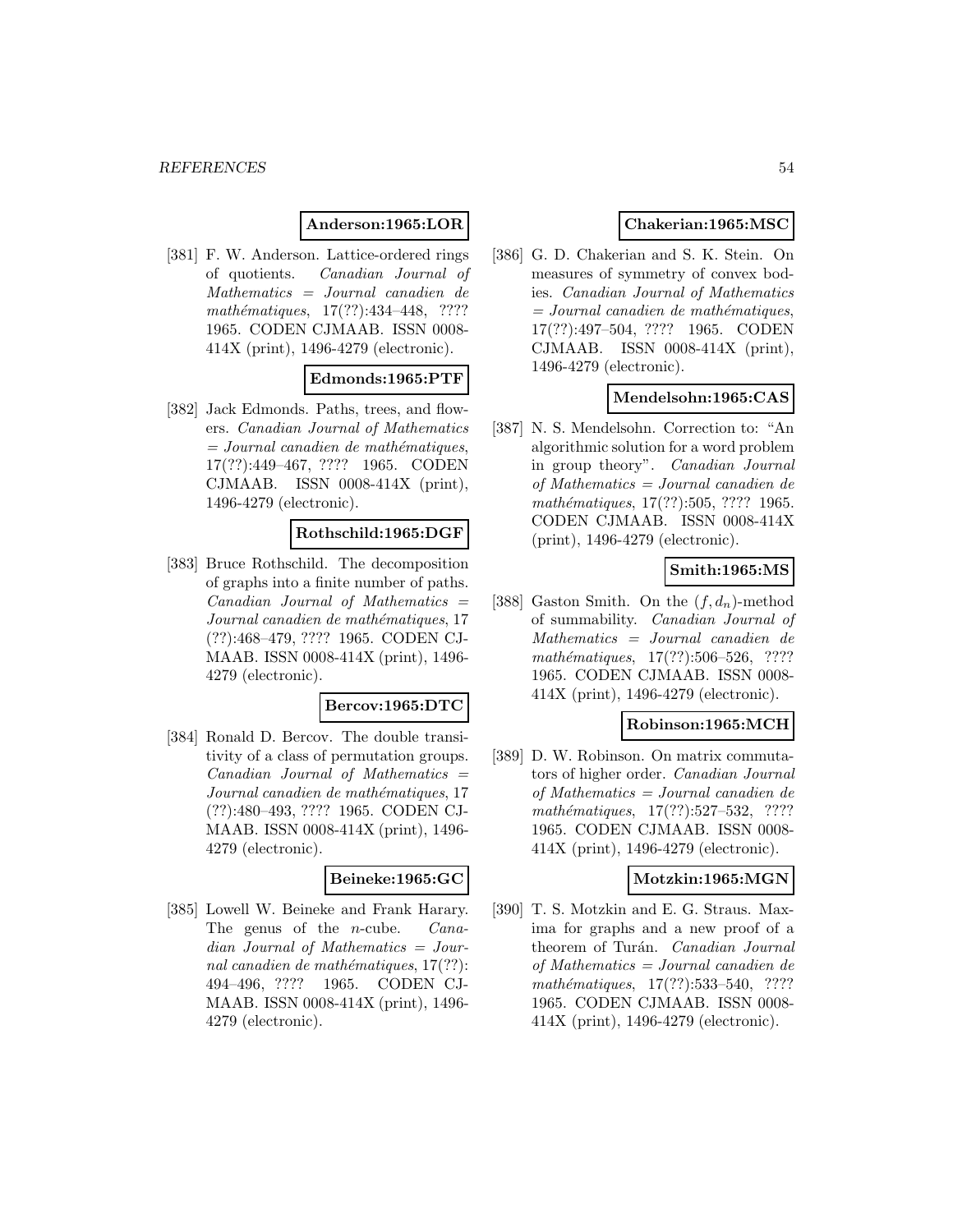# **McFarland:1965:MDS**

[391] Robert McFarland and H. B. Mann. On multipliers of difference sets. Canadian Journal of Mathematics = Journal canadien de mathématiques,  $17(??)$ : 541–542, ???? 1965. CODEN CJ-MAAB. ISSN 0008-414X (print), 1496- 4279 (electronic).

# **Morris:1965:SRS**

[392] A. O. Morris. The spin representation of the symmetric group. Canadian Journal of Mathematics = Journal canadien de mathématiques,  $17(??)$ : 543–549, ???? 1965. CODEN CJ-MAAB. ISSN 0008-414X (print), 1496- 4279 (electronic).

# **Sagle:1965:ACA**

[393] Arthur A. Sagle. On anti-commutative algebras and analytic loops. Canadian Journal of Mathematics = Journal canadien de mathématiques,  $17(??)$ : 550–558, ???? 1965. CODEN CJ-MAAB. ISSN 0008-414X (print), 1496- 4279 (electronic).

#### **Kakita:1965:HCO**

[394] Takao Kakita. Hyperbolic convolution operators. Canadian Journal of Mathematics = Journal canadien de mathématiques, 17(??):559–582, ???? 1965. CODEN CJMAAB. ISSN 0008- 414X (print), 1496-4279 (electronic).

#### **Cohn:1965:SGA**

[395] James A. Cohn and Donald Livingstone. On the structure of group algebras. I. Canadian Journal of Mathematics = Journal canadien de mathématiques, 17(??):583-593, ???? 1965. CODEN CJMAAB. ISSN 0008- 414X (print), 1496-4279 (electronic).

# **Anderson:1965:HRA**

[396] T. Anderson, N. Divinsky, and A. Suliński. Hereditary radicals in associative and alternative rings. *Cana*dian Journal of Mathematics = Journal canadien de mathématiques,  $17(??)$ : 594–603, ???? 1965. CODEN CJ-MAAB. ISSN 0008-414X (print), 1496- 4279 (electronic).

# **Ernest:1965:NGA**

[397] John Ernest. A new group algebra for locally compact groups. II. Canadian Journal of Mathematics = Journal canadien de mathématiques,  $17(??)$ : 604–615, ???? 1965. CODEN CJ-MAAB. ISSN 0008-414X (print), 1496- 4279 (electronic).

## **Baker:1965:SDI**

[398] A. Baker. On some Diophantine inequalities involving the exponential function. Canadian Journal of Mathematics = Journal canadien de mathématiques,  $17(??):616-626$ , ???? 1965. CODEN CJMAAB. ISSN 0008- 414X (print), 1496-4279 (electronic).

## **Caldwell:1965:SRB**

[399] W. V. Caldwell. Some relationships between Bers and Beltrami systems and linear elliptic systems of partial differential equations. Canadian Journal of Mathematics = Journal canadien de  $mathématiques, 17(??):627–642, ????$ 1965. CODEN CJMAAB. ISSN 0008- 414X (print), 1496-4279 (electronic).

#### **Hasumi:1965:ISC**

[400] Morisuke Hasumi and T. P. Srinivasan. Invariant subspaces of continuous functions. Canadian Journal of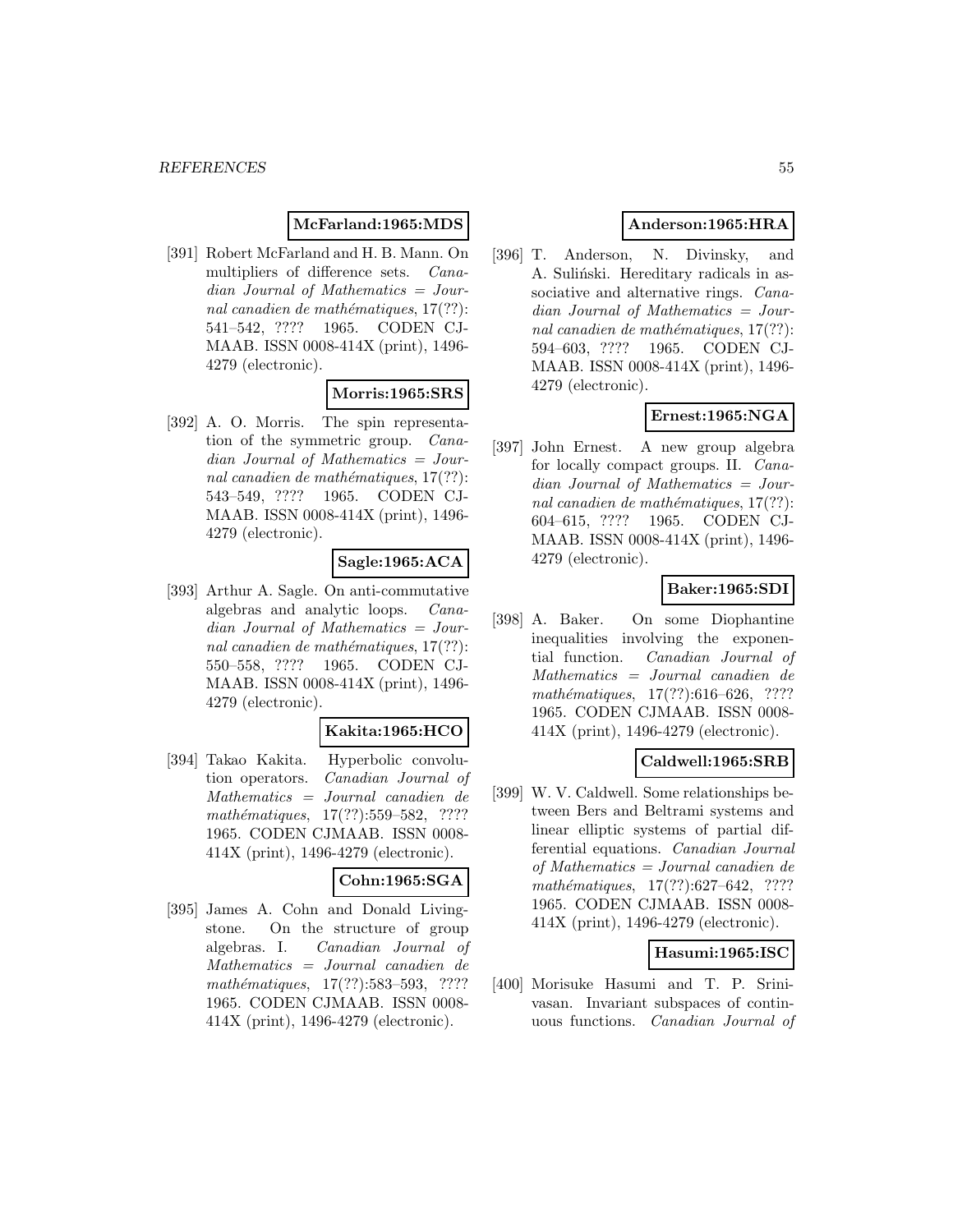Mathematics = Journal canadien de mathématiques,  $17(??):643–651$ , ???? 1965. CODEN CJMAAB. ISSN 0008- 414X (print), 1496-4279 (electronic).

**Erdos:1965:TQ**

[401] Paul Erdős and A. Sharma. On Tchebycheff quadrature. Canadian Journal of Mathematics = Journal  $cana dien de mathématiques, 17(??):$ 652–658, ???? 1965. CODEN CJ-MAAB. ISSN 0008-414X (print), 1496- 4279 (electronic).

## **Kotzig:1965:CTP**

[402] Anton Kotzig. Colouring of trivalent polyhedra. Canadian Journal of Mathematics = Journal canadien de  $mathématiques, 17(??):659–664, ????$ 1965. CODEN CJMAAB. ISSN 0008- 414X (print), 1496-4279 (electronic).

## **Kuyk:1965:CFI**

[403] Willem Kuyk. The construction of fields with infinite cyclic automorphism group. Canadian Journal of Mathematics = Journal canadien de mathématiques,  $17(??):665–668$ , ???? 1965. CODEN CJMAAB. ISSN 0008- 414X (print), 1496-4279 (electronic).

## **Cohen:1965:NCF**

[404] Henry B. Cohen. The k-normal completion of function lattices. Canadian Journal of Mathematics = Journal canadien de mathématiques,  $17(??)$ : 669–675, ???? 1965. CODEN CJ-MAAB. ISSN 0008-414X (print), 1496- 4279 (electronic).

## **Gilbert:1965:LSC**

[405] R. P. Gilbert. On the location of singularities of a class of elliptic partial differential equations in four variables.  $Canadian$  Journal of Mathematics  $=$ Journal canadien de mathématiques, 17 (??):676–686, ???? 1965. CODEN CJ-MAAB. ISSN 0008-414X (print), 1496- 4279 (electronic).

# **Hoffman:1965:LGF**

[406] A. J. Hoffman and D. K. Ray-Chaudhuri. On the line graph of a finite affine plane. Canadian Journal of Mathematics = Journal canadien de mathématiques,  $17(??):687-694$ , ???? 1965. CODEN CJMAAB. ISSN 0008- 414X (print), 1496-4279 (electronic).

# **Brown:1965:COH**

[407] Arlen Brown, P. R. Halmos, and Carl Pearcy. Commutators of operators on Hilbert space. Canadian Journal of Mathematics = Journal canadien de  $mathématiques, 17(??):695–708, ????$ 1965. CODEN CJMAAB. ISSN 0008- 414X (print), 1496-4279 (electronic).

## **Halperin:1965:RRR**

[408] Israel Halperin. Regular rank rings.  $Canadian$  Journal of Mathematics  $=$ Journal canadien de mathématiques, 17 (??):709–719, ???? 1965. CODEN CJ-MAAB. ISSN 0008-414X (print), 1496- 4279 (electronic).

## **Hajnal:1965:TSG**

 $[409]$  A. Hajnal. A theorem on  $k$ saturated graphs. Canadian Journal of Mathematics = Journal canadien de  $mathématiques, 17(??):720–724, ????$ 1965. CODEN CJMAAB. ISSN 0008- 414X (print), 1496-4279 (electronic).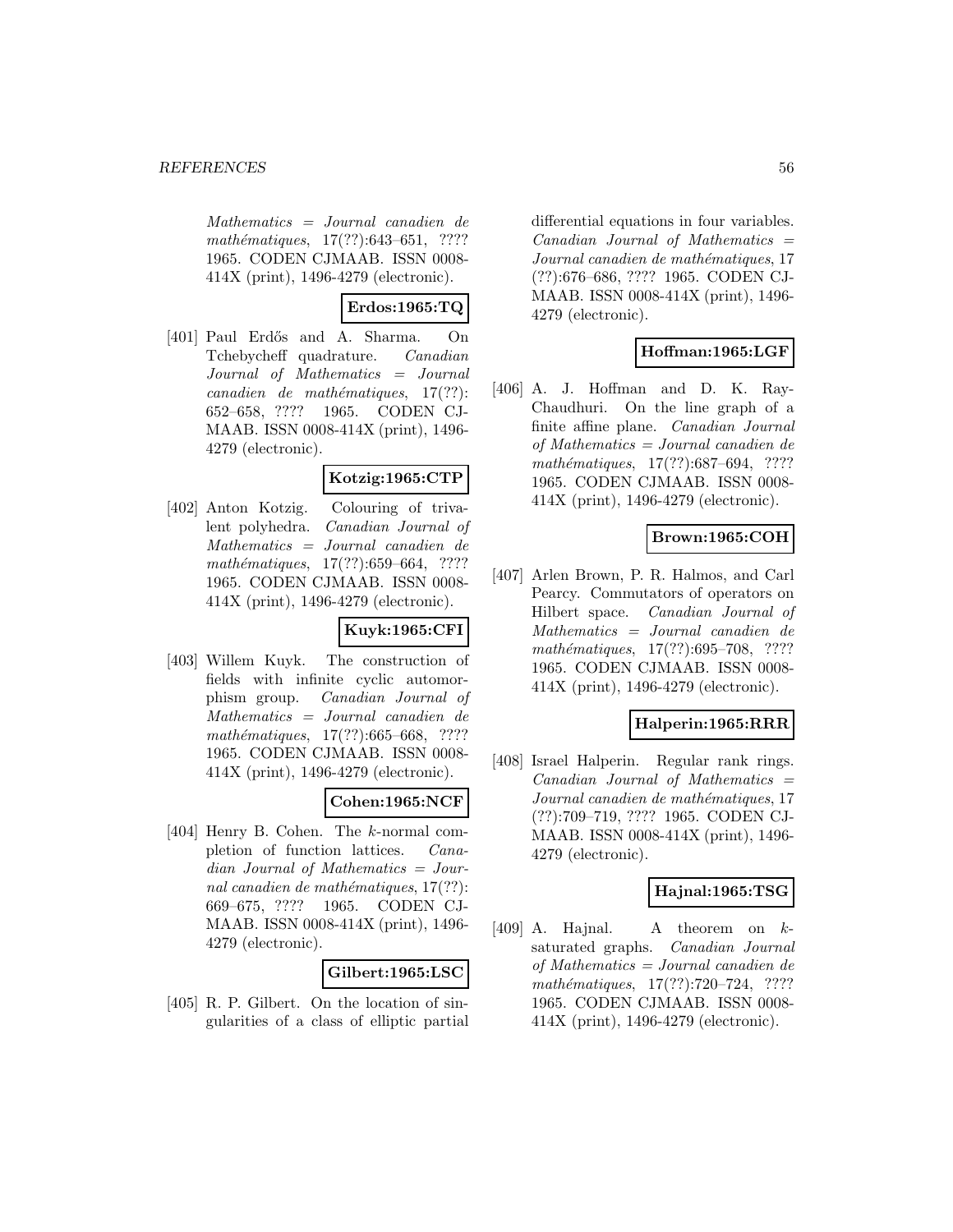#### **Bantegnie:1965:ICR**

[410] Robert Bantegnie. Sur l'indice de certains réseaux de  $R^4$  permis pour un octaèdre. (French) [On the index of certain networks of  $R^4$  permitted for an octahedron]. Canadian Journal of Mathematics = Journal canadien de  $mathématiques, 17(??):725–730, ????$ 1965. CODEN CJMAAB. ISSN 0008- 414X (print), 1496-4279 (electronic).

#### **Ramanujacharyulu:1965:TTE**

[411] C. Ramanujacharyulu. Trees and treeequivalent graphs. Canadian Journal of Mathematics = Journal canadien de mathématiques, 17(??):731–733, ???? 1965. CODEN CJMAAB. ISSN 0008- 414X (print), 1496-4279 (electronic).

## **Kerr-Lawson:1965:FDH**

[412] A. Kerr-Lawson. A filter description of the homomorphisms of  $H^{\infty}$ . Cana $dian$  Journal of Mathematics = Journal canadien de mathématiques,  $17(??)$ : 734–757, ???? 1965. CODEN CJ-MAAB. ISSN 0008-414X (print), 1496- 4279 (electronic).

#### **Maranda:1965:FC**

[413] J.-M. Maranda. Formal categories.  $Canadian$  Journal of Mathematics  $=$ Journal canadien de mathématiques, 17 (??):758–801, ???? 1965. CODEN CJ-MAAB. ISSN 0008-414X (print), 1496- 4279 (electronic).

#### **Zaidman:1965:CPW**

[414] S. Zaidman. Convexity properties for weak solutions of some differential equations in Hilbert spaces. Canadian Journal of Mathematics = Journal canadien de mathématiques,  $17(??)$ : 802–807, ???? 1965. CODEN CJ-MAAB. ISSN 0008-414X (print), 1496- 4279 (electronic).

#### **Murdoch:1965:NWD**

[415] B. H. Murdoch. A note on welldistributed sequences. Canadian Journal of Mathematics = Journal canadien de mathématiques,  $17(??):808-$ 810, ???? 1965. CODEN CJMAAB. ISSN 0008-414X (print), 1496-4279 (electronic).

#### **Brauer:1965:SRL**

[416] Fred Brauer. Some refinements of Lyapunov's second method. Canadian Journal of Mathematics = Journal canadien de mathématiques,  $17(??)$ : 811–819, ???? 1965. CODEN CJ-MAAB. ISSN 0008-414X (print), 1496- 4279 (electronic).

## **Worrell:1965:CDT**

[417] J. M. Worrell, Jr. and H. H. Wicke. Characterizations of developable topological spaces. Canadian Journal of Mathematics = Journal canadien de mathématiques, 17(??):820–830, ???? 1965. CODEN CJMAAB. ISSN 0008- 414X (print), 1496-4279 (electronic).

#### **Walkup:1965:MIM**

[418] David W. Walkup. Minimal interchanges of (0, 1)-matrices and disjoint circuits in a graph. Canadian Journal of Mathematics = Journal canadien de mathématiques, 17(??):831–838, ???? 1965. CODEN CJMAAB. ISSN 0008- 414X (print), 1496-4279 (electronic).

#### **Edwards:1965:BII**

[419] R. E. Edwards. Bipositive and isometric isomorphisms of some convolu-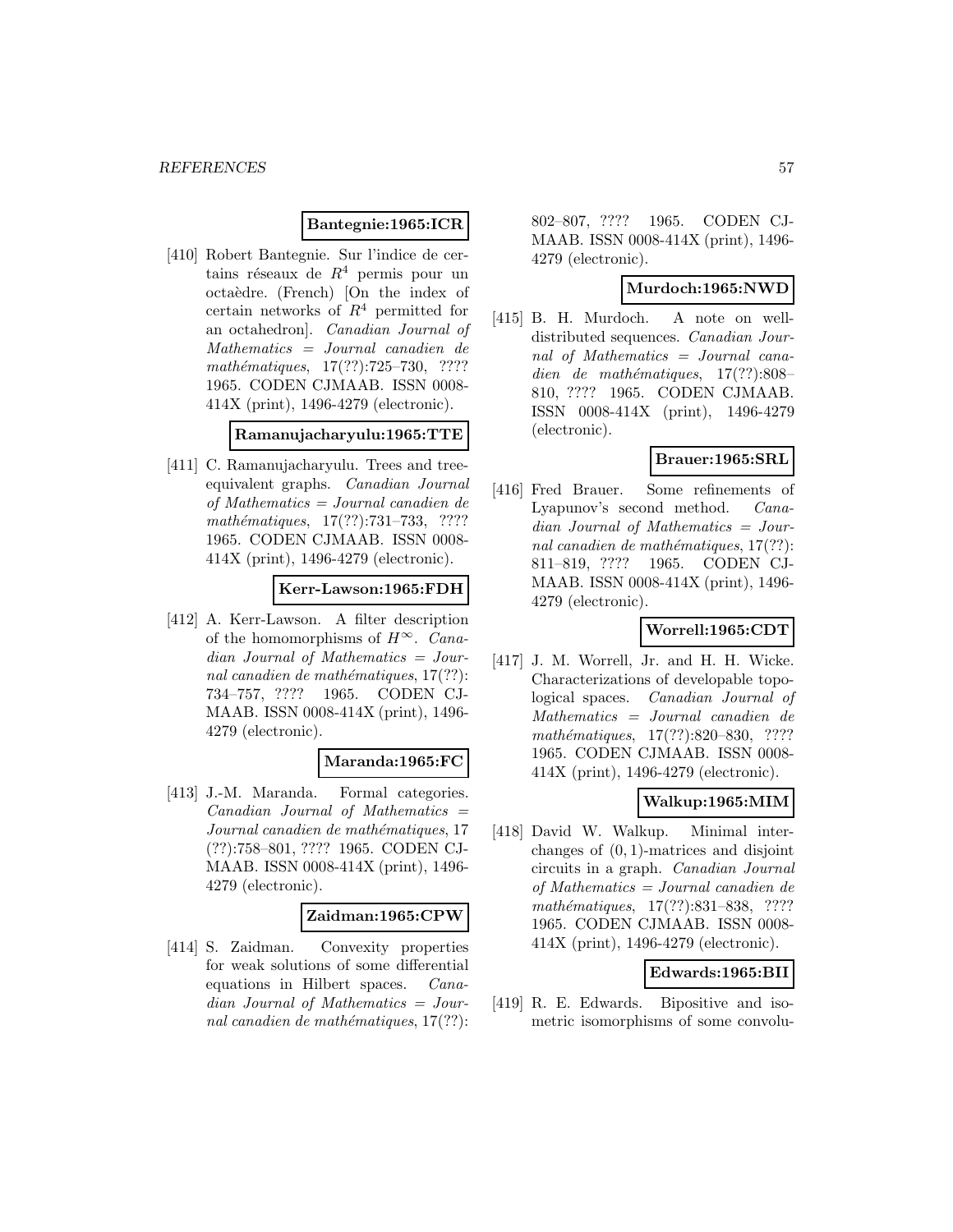tion algebras. Canadian Journal of Mathematics = Journal canadien de mathématiques, 17(??):839–846, ???? 1965. CODEN CJMAAB. ISSN 0008- 414X (print), 1496-4279 (electronic).

## **Helfenstein:1965:TS**

[420] H. G. Helfenstein. Topological H-surfaces. Canadian Journal of Mathematics = Journal canadien de mathématiques,  $17(??):847–849$ , ???? 1965. CODEN CJMAAB. ISSN 0008- 414X (print), 1496-4279 (electronic).

#### **Beineke:1965:TCG**

[421] Lowell W. Beineke and Frank Harary. The thickness of the complete graph.  $Canadian$  Journal of Mathematics  $=$ Journal canadien de mathématiques, 17 (??):850–859, ???? 1965. CODEN CJ-MAAB. ISSN 0008-414X (print), 1496- 4279 (electronic).

#### **Gorenstein:1965:FGW**

[422] Daniel Gorenstein. Finite groups in which Sylow 2-subgroups are abelian and centralizers of involutions are solvable. Canadian Journal of Mathematics = Journal canadien de mathématiques,  $17(??)$ :860–906, ???? 1965. CODEN CJMAAB. ISSN 0008- 414X (print), 1496-4279 (electronic).

# **ONeill:1965:IKI**

[423] Barrett O'Neill. Isotropic and Kähler immersions. Canadian Journal of Mathematics = Journal canadien de  $mathématiques, 17(??): 907-915, ????$ 1965. CODEN CJMAAB. ISSN 0008- 414X (print), 1496-4279 (electronic).

# **Ostrom:1965:CHP**

[424] T. G. Ostrom. A characterization of the Hughes planes. Canadian Journal of Mathematics = Journal canadien de mathématiques,  $17(??):916-922$ , ???? 1965. CODEN CJMAAB. ISSN 0008- 414X (print), 1496-4279 (electronic).

## **Alvarez:1965:UGR**

[425] Laurence R. Alvarez. Undirected graphs realizable as graphs of modular lattices. Canadian Journal of Mathematics = Journal canadien de mathématiques, 17(??):923-932, ???? 1965. CODEN CJMAAB. ISSN 0008- 414X (print), 1496-4279 (electronic).

#### **Bernstein:1965:PJP**

[426] Leon Bernstein. A periodic Jacobi– Perron algorithm. Canadian Journal of Mathematics = Journal canadien de mathématiques, 17(??):933-945, ???? 1965. CODEN CJMAAB. ISSN 0008- 414X (print), 1496-4279 (electronic).

#### **Cunningham:1965:KC**

[427] F. Cunningham, Jr. and I. J. Schoenberg. On the Kakeya constant. Canadian Journal of Mathematics = Journal canadien de mathématiques,  $17(??)$ : 946–956, ???? 1965. CODEN CJ-MAAB. ISSN 0008-414X (print), 1496- 4279 (electronic).

#### **Fulkerson:1965:URR**

[428] D. R. Fulkerson. Upsets in round robin tournaments. Canadian Journal of Mathematics = Journal canadien de mathématiques, 17(??):957-969, ???? 1965. CODEN CJMAAB. ISSN 0008- 414X (print), 1496-4279 (electronic).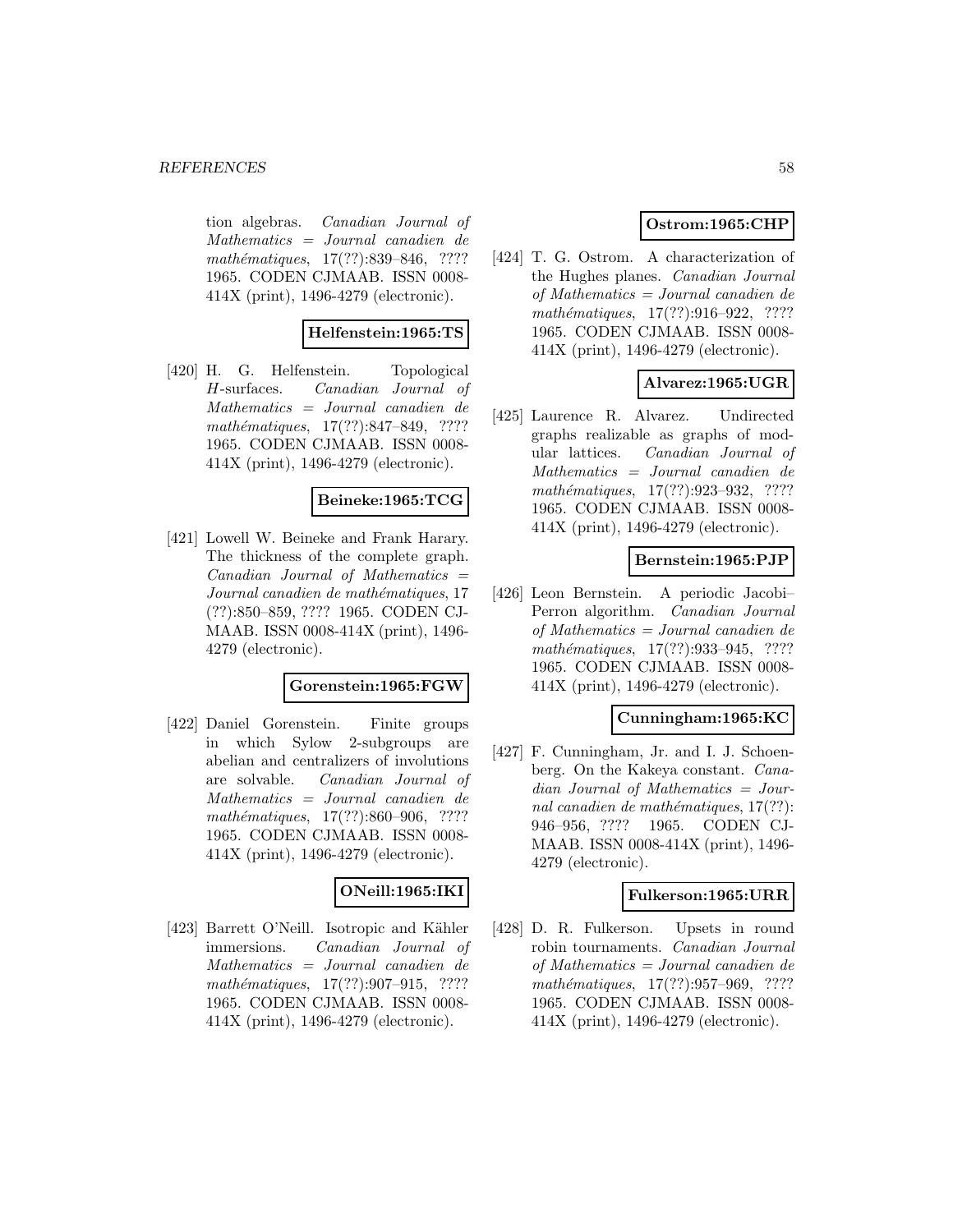## **Gioia:1965:PAF**

[429] A. A. Gioia. The K-product of arithmetic functions. Canadian Journal of Mathematics = Journal canadien de mathématiques,  $17(??):970-976$ , ???? 1965. CODEN CJMAAB. ISSN 0008- 414X (print), 1496-4279 (electronic).

## **Rigby:1965:ASF**

[430] J. F. Rigby. Affine subplanes of finite projective planes. Canadian Journal of Mathematics = Journal canadien de mathématiques,  $17(??):977-1009$ , ???? 1965. CODEN CJMAAB. ISSN 0008- 414X (print), 1496-4279 (electronic).

## **Gordon:1965:TTM**

[431] B. Gordon and M. M. Robertson. Two theorems on mosaics. Canadian Journal of Mathematics = Journal canadien de mathématiques,  $17(??):1010-$ 1014, ???? 1965. CODEN CJ-MAAB. ISSN 0008-414X (print), 1496- 4279 (electronic).

#### **Akasaki:1965:IMS**

[432] Takeo Akasaki. Immersions of metric spaces into Euclidean spaces. Canadian Journal of Mathematics = Journal canadien de mathématiques,  $17(??)$ : 1015–1018, ???? 1965. CODEN CJ-MAAB. ISSN 0008-414X (print), 1496- 4279 (electronic).

## **Webb:1965:SRN**

[433] W. A. Webb. Sums of rational numbers. Canadian Journal of Mathematics = Journal canadien de mathématiques, 17(??):1019-1024, ???? 1965. CODEN CJMAAB. ISSN 0008- 414X (print), 1496-4279 (electronic).

# **Albert:1965:NFR**

[434] A. A. Albert. A normal form for Riemann matrices. Canadian Journal of Mathematics = Journal canadien de mathématiques, 17(??):1025-1029, ???? 1965. CODEN CJMAAB. ISSN 0008- 414X (print), 1496-4279 (electronic).

## **Coddington:1965:FNO**

[435] Earl A. Coddington. Formally normal operators having no normal extensions.  $Canadian$  Journal of Mathematics  $=$ Journal canadien de mathématiques, 17 (??):1030–1040, ???? 1965. CODEN CJMAAB. ISSN 0008-414X (print), 1496-4279 (electronic).

# **Feller:1965:PM**

[436] E. H. Feller and E. W. Swokowski. Prime modules. Canadian Journal of Mathematics = Journal canadien de mathématiques,  $17(??):1041-1052, ????$ 1965. CODEN CJMAAB. ISSN 0008- 414X (print), 1496-4279 (electronic).

#### **Swanson:1965:DPB**

[437] C. A. Swanson. Domain perturbations of the biharmonic operator. Canadian Journal of Mathematics = Journal canadien de mathématiques,  $17(??)$ : 1053–1063, ???? 1965. CODEN CJ-MAAB. ISSN 0008-414X (print), 1496- 4279 (electronic).

# **Majindar:1966:IMIa**

[438] Kulendra N. Majindar. On integer matrices and incidence matrices of certain combinatorial configurations. I. square matrices. Canadian Journal of Mathematics = Journal canadien de mathématiques, 18(??):1–5, ???? 1966. CODEN CJMAAB. ISSN 0008-414X (print), 1496-4279 (electronic).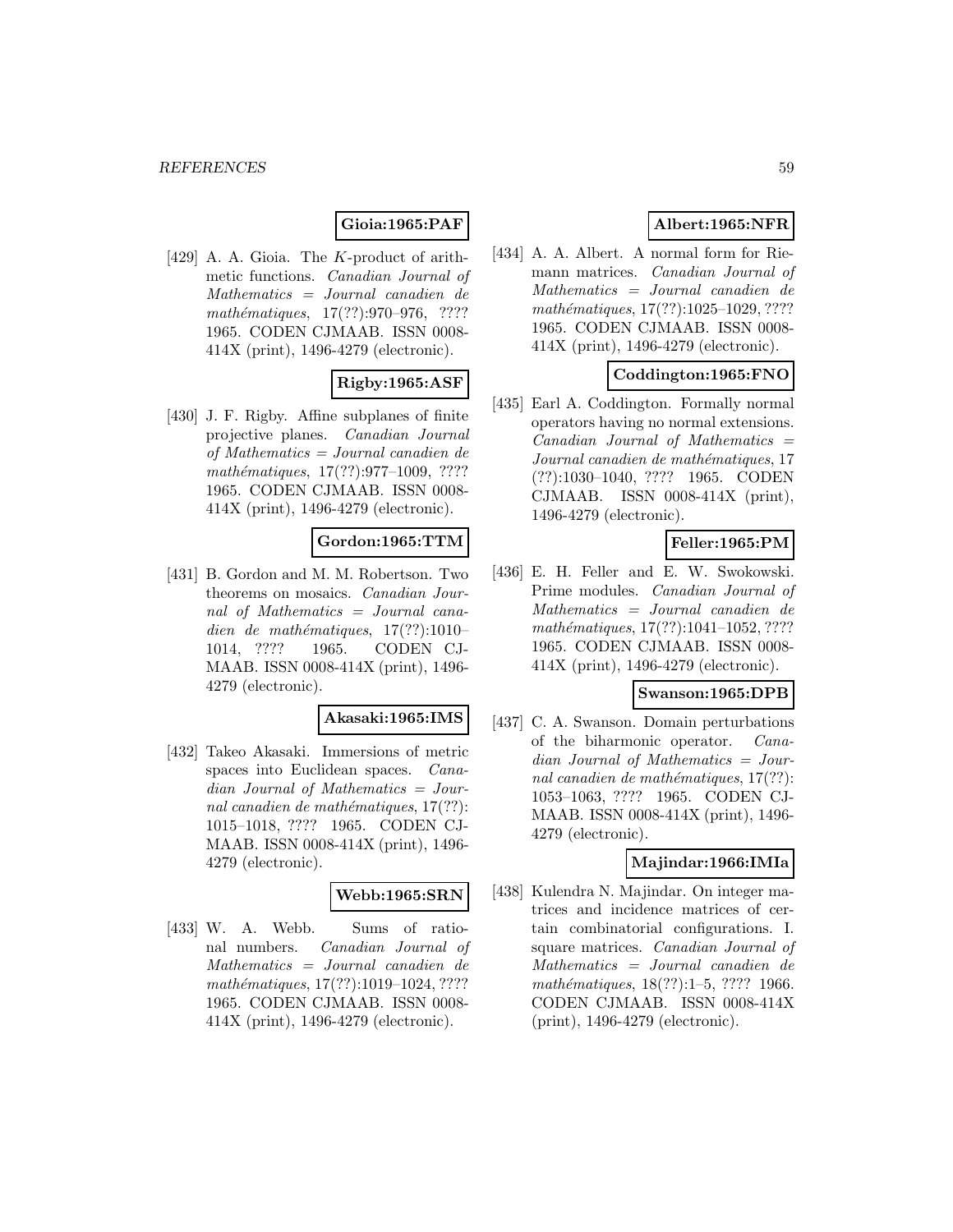### **Majindar:1966:IMIb**

[439] Kulendra N. Majindar. On integer matrices and incidence matrices of certain combinatorial configurations. II. rectangular matrices. Canadian Journal of Mathematics = Journal canadien de mathématiques, 18(??):6–8, ???? 1966. CODEN CJMAAB. ISSN 0008-414X (print), 1496-4279 (electronic).

# **Majindar:1966:IMIc**

[440] Kulendra N. Majindar. On integer matrices and incidence matrices of certain combinatorial configurations. III. rectangular matrices. Canadian Journal of Mathematics = Journal canadien de mathématiques,  $18(??):9-17, ????$ 1966. CODEN CJMAAB. ISSN 0008- 414X (print), 1496-4279 (electronic).

# **Lewin:1966:SFG**

[441] Jacques Lewin. Some finitely generated analogues of a group of A. H. Clifford. Canadian Journal of Mathematics  $=$  Journal canadien de mathématiques, 18(??):18–26, ???? 1966. CODEN CJ-MAAB. ISSN 0008-414X (print), 1496- 4279 (electronic).

#### **Cross:1966:FFS**

[442] George Cross. A Fourier formula for series summable  $(C, 1)$ . *Canadian Jour*nal of Mathematics = Journal canadien de mathématiques,  $18(??):27-32$ , ???? 1966. CODEN CJMAAB. ISSN 0008- 414X (print), 1496-4279 (electronic).

#### **Mullin:1966:ANT**

[443] R. C. Mullin. On the average number of trees in certain maps. Canadian Journal of Mathematics  $=$  Journal canadien de mathématiques, 18(??):33-41, ????

#### 1966. CODEN CJMAAB. ISSN 0008- 414X (print), 1496-4279 (electronic).

### **Cantor:1966:DSC**

[444] David G. Cantor and W. H. Mills. Determination of a subset from certain combinatorial properties. Canadian Journal of Mathematics = Journal canadien de mathématiques,  $18(??)$ : 42–48, ???? 1966. CODEN CJ-MAAB. ISSN 0008-414X (print), 1496- 4279 (electronic).

## **Henstock:1966:MVI**

[445] Ralph Henstock. Majorants in variational integration. Canadian Journal of Mathematics = Journal canadien de mathématiques,  $18(??):49–74, ????$ 1966. CODEN CJMAAB. ISSN 0008- 414X (print), 1496-4279 (electronic).

# **Tang:1966:ETG**

[446] C. Y. Tang. An existence theorem for generalized direct products with amalgamated subgroups. Canadian Journal of Mathematics = Journal canadien de mathématiques, 18(??):75–82, ???? 1966. CODEN CJMAAB. ISSN 0008- 414X (print), 1496-4279 (electronic).

## **Gaifman:1966:RCL**

[447] Haim Gaifman. Remarks on complementation in the lattice of all topologies. Canadian Journal of Mathematics  $= Journal\; can a dien\; de\; mathématiques,$ 18(??):83–88, ???? 1966. CODEN CJ-MAAB. ISSN 0008-414X (print), 1496- 4279 (electronic).

## **King:1966:LTB**

[448] J. P. King. The Lototsky transform and Bernstein polynomials. Canadian Journal of Mathematics = Jour-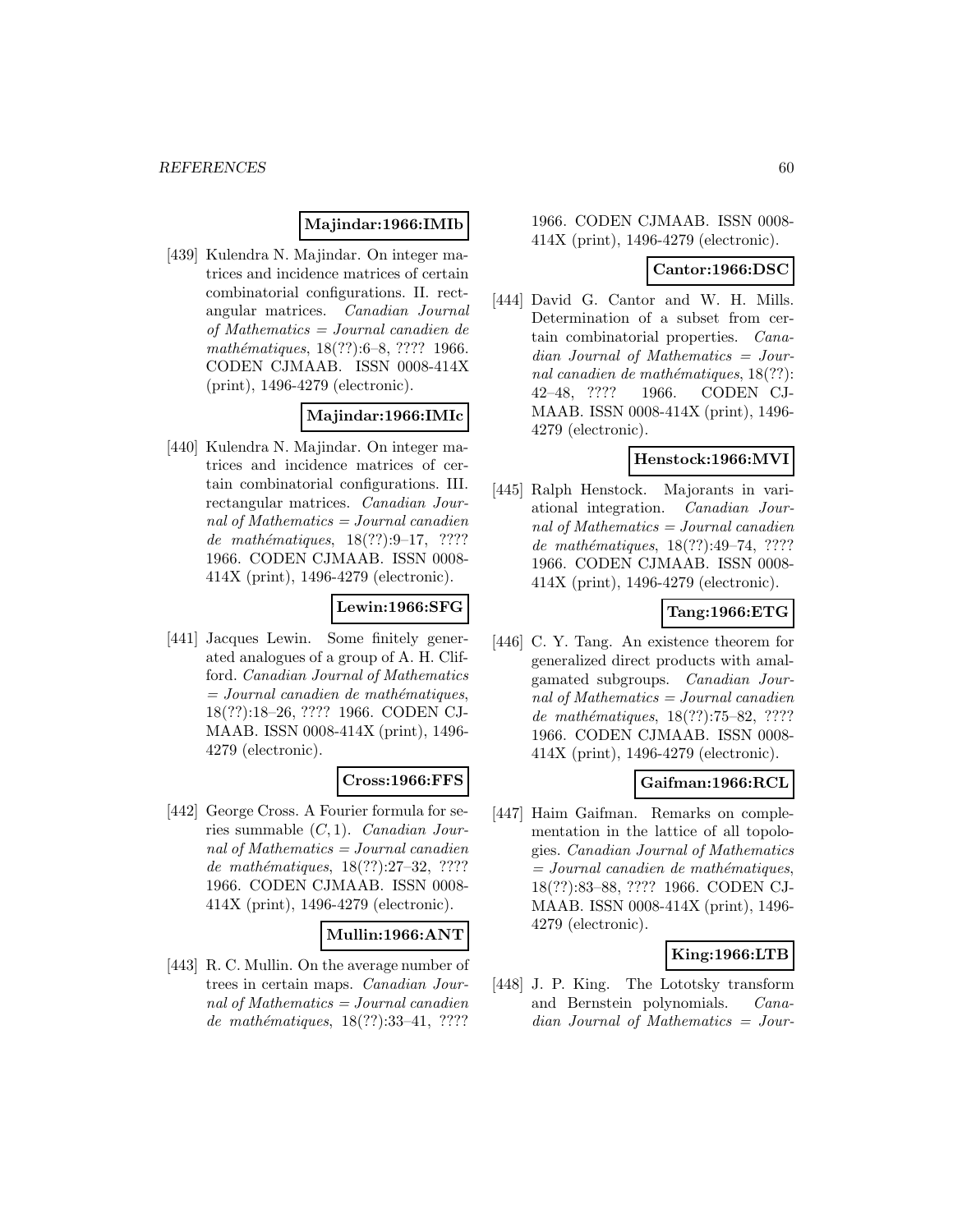nal canadien de mathématiques,  $18(??)$ : 89–91, ???? 1966. CODEN CJ-MAAB. ISSN 0008-414X (print), 1496- 4279 (electronic).

# **Wall:1966:AIS**

[449] C. T. C. Wall. Arithmetic invariants of subdivision of complexes. Canadian Journal of Mathematics = Journal canadien de mathématiques,  $18(??)$ : 92–96, ???? 1966. CODEN CJ-MAAB. ISSN 0008-414X (print), 1496- 4279 (electronic).

## **Segal:1966:ISM**

[450] S. L. Segal. On Ingham's summation method. Canadian Journal of Mathematics = Journal canadien de mathématiques, 18(??):97-105, ???? 1966. CODEN CJMAAB. ISSN 0008- 414X (print), 1496-4279 (electronic).

## **Erdos:1966:RGS**

[451] Paul Erdős, A. W. Goodman, and Lajos Pósa. The representation of a graph by set intersections. Canadian Journal of Mathematics = Journal canadien de mathématiques, 18(??):106–112, ???? 1966. CODEN CJMAAB. ISSN 0008- 414X (print), 1496-4279 (electronic).

#### **Horadam:1966:GAC**

[452] A. F. Horadam. Groups associated with certain loci in [5]. *Canadian* Journal of Mathematics = Journal  $cana dien de mathématiques, 18(??):$ 113–119, ???? 1966. CODEN CJ-MAAB. ISSN 0008-414X (print), 1496- 4279 (electronic).

# **Bryant:1966:PLI**

[453] B. F. Bryant and Hans Schneider. Principal loop-isotopes of quasigroups.

 $Canadian$  Journal of Mathematics  $=$ Journal canadien de mathématiques, 18 (??):120–125, ???? 1966. CODEN CJ-MAAB. ISSN 0008-414X (print), 1496- 4279 (electronic).

# **Brualdi:1966:TRD**

[454] Richard A. Brualdi. Term rank of the direct product of matrices. Canadian Journal of Mathematics = Journal canadien de mathématiques,  $18(??)$ : 126–138, ???? 1966. CODEN CJ-MAAB. ISSN 0008-414X (print), 1496- 4279 (electronic).

# **Cullen:1966:CFA**

[455] C. G. Cullen and C. A. Hall. Classes of functions on algebras. Canadian Journal of Mathematics = Journal canadien de mathématiques,  $18(??)$ : 139–146, ???? 1966. CODEN CJ-MAAB. ISSN 0008-414X (print), 1496- 4279 (electronic).

## **Scott:1966:CPE**

[456] P. R. Scott. The construction of perfect and extreme forms. Canadian Journal of Mathematics = Journal canadien de mathématiques,  $18(??):147-158$ , ???? 1966. CODEN CJMAAB. ISSN 0008- 414X (print), 1496-4279 (electronic).

## **Sherman:1966:WTU**

[457] Thomas Sherman. A weight theory for unitary representations. Canadian Journal of Mathematics = Journal canadien de mathématiques,  $18(??)$ : 159–168, ???? 1966. CODEN CJ-MAAB. ISSN 0008-414X (print), 1496- 4279 (electronic).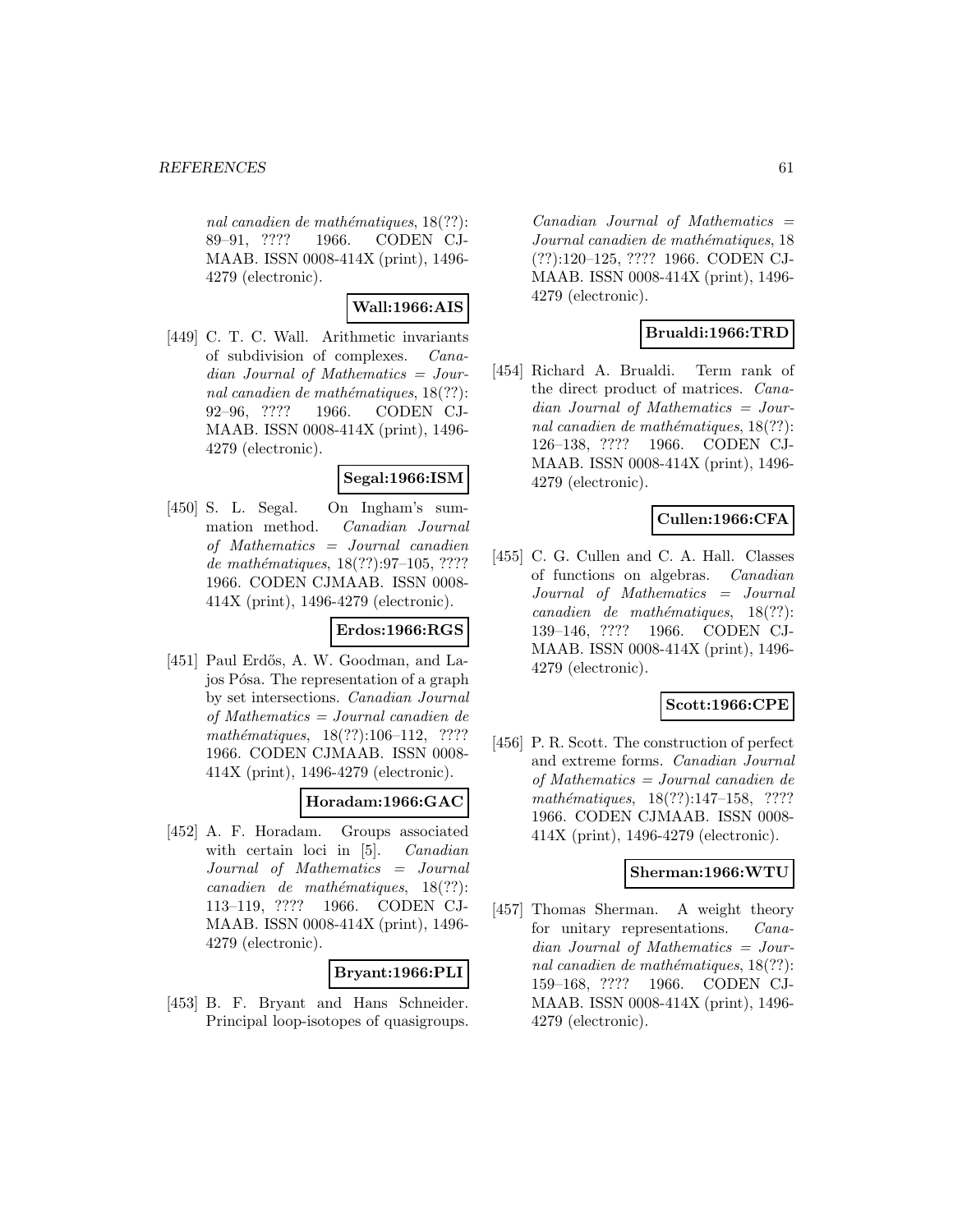### **Johnson:1966:CPR**

[458] Norman W. Johnson. Convex polyhedra with regular faces. *Cana*dian Journal of Mathematics = Journal canadien de mathématiques,  $18(??)$ : 169–200, ???? 1966. CODEN CJ-MAAB. ISSN 0008-414X (print), 1496- 4279 (electronic).

## **Copeland:1966:IDC**

[459] Arthur H. Copeland, Jr. Isotopy of 2 dimensional cones. Canadian Journal of Mathematics = Journal canadien de  $mathématiques, 18(??):201-210, ????$ 1966. CODEN CJMAAB. ISSN 0008- 414X (print), 1496-4279 (electronic).

#### **Hemminger:1966:GDG**

[460] Robert L. Hemminger. On the group of a directed graph. Canadian Journal of Mathematics = Journal canadien de mathématiques, 18(??):211-220, ???? 1966. CODEN CJMAAB. ISSN 0008- 414X (print), 1496-4279 (electronic).

#### **Meir:1966:FNL**

[461] A. Meir. A further note on lototskytype transformations. Canadian Journal of Mathematics = Journal canadien de mathématiques,  $18(??):221-$ 224, ???? 1966. CODEN CJMAAB. ISSN 0008-414X (print), 1496-4279 (electronic).

#### **DiPaola:1966:RCB**

[462] Jane W. Di Paola. On a restricted class of block design games. Canadian Journal of Mathematics = Journal canadien de mathématiques,  $18(??)$ : 225–236, ???? 1966. CODEN CJ-MAAB. ISSN 0008-414X (print), 1496- 4279 (electronic).

## **Baum:1966:NCP**

[463] L. E. Baum and J. A. Eagon. The number of circular patterns compatible with a pseudo-symmetric connected graph. Canadian Journal of Mathematics = Journal canadien de mathématiques, 18(??):237–239, ???? 1966. CODEN CJMAAB. ISSN 0008- 414X (print), 1496-4279 (electronic).

# **Hasumi:1966:IST**

[464] Morisuke Hasumi. Invariant subspace theorems for finite Riemann surfaces.  $Canadian$  Journal of Mathematics  $=$ Journal canadien de mathématiques, 18 (??):240–255, ???? 1966. CODEN CJ-MAAB. ISSN 0008-414X (print), 1496- 4279 (electronic).

# **Lappan:1966:NFN**

[465] P. Lappan and D. C. Rung. Normal functions and non-tangential boundary arcs. Canadian Journal of Mathematics  $= Journal\; can a dien\; de\; mathématiques,$ 18(??):256–264, ???? 1966. CODEN CJMAAB. ISSN 0008-414X (print), 1496-4279 (electronic).

# **Hu:1966:DEQ**

[466] Tah kai Hu. Distributive extensions and quasi-framal algebras. Canadian Journal of Mathematics = Journal canadien de mathématiques,  $18(??)$ : 265–281, ???? 1966. CODEN CJ-MAAB. ISSN 0008-414X (print), 1496- 4279 (electronic).

#### **Sagle:1966:SAG**

[467] Arthur A. Sagle. Simple algebras that generalize the Jordan algebra  $M_3^8$ .  $Canadian$  Journal of Mathematics  $=$ Journal canadien de mathématiques, 18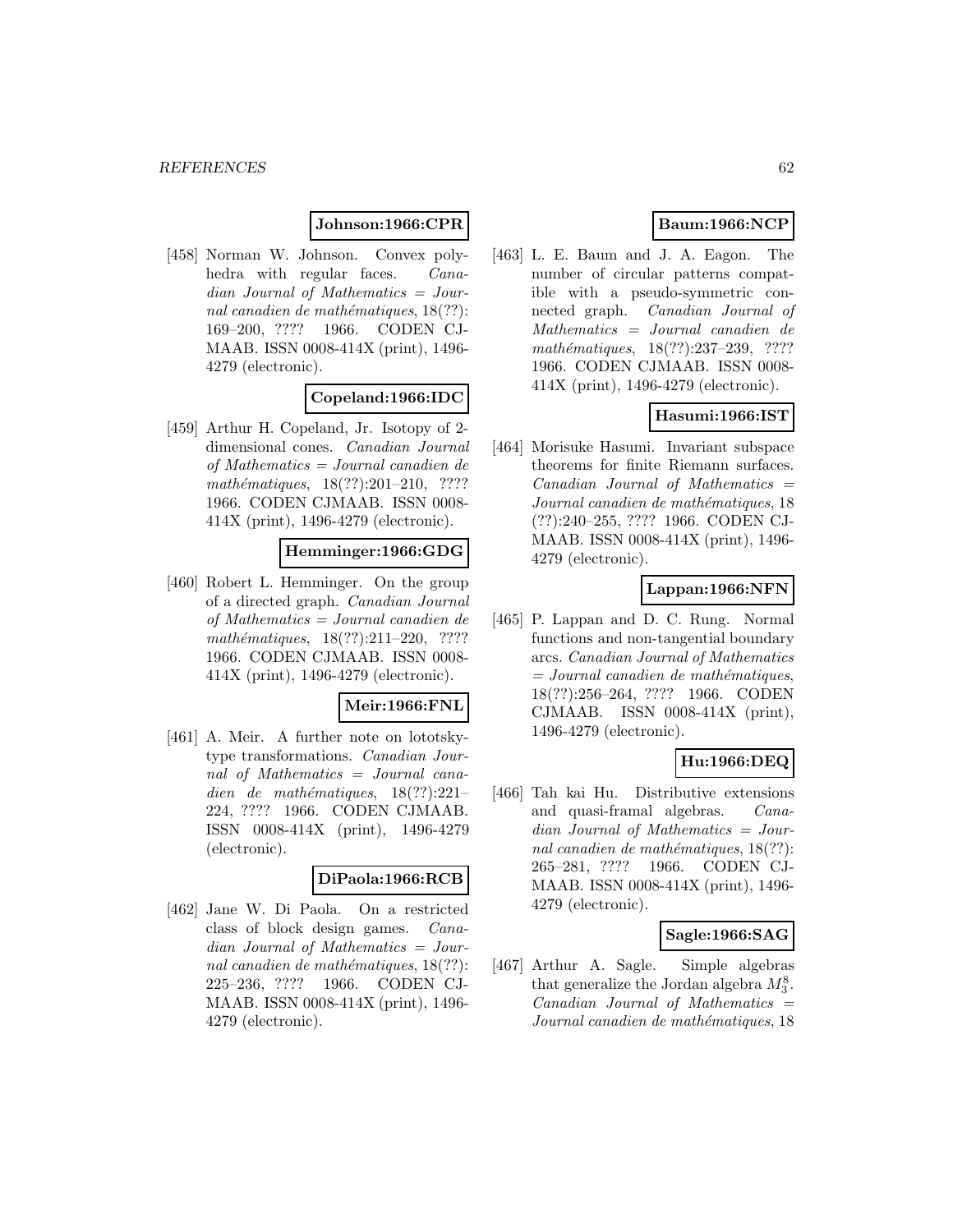(??):282–290, ???? 1966. CODEN CJ-MAAB. ISSN 0008-414X (print), 1496- 4279 (electronic).

#### **Wunderlich:1966:SGS**

[468] M. C. Wunderlich. Sieve-generated sequences. Canadian Journal of Mathematics = Journal canadien de  $mathématiques, 18(??):291–299, ????$ 1966. CODEN CJMAAB. ISSN 0008- 414X (print), 1496-4279 (electronic).

#### **Herstein:1966:NRS**

[469] I. N. Herstein and Lance Small. Nil rings satisfying certain chain conditions: An addendum. Canadian Journal of Mathematics = Journal canadien de mathématiques,  $18(??):300-$ 302, ???? 1966. CODEN CJMAAB. ISSN 0008-414X (print), 1496-4279 (electronic).

#### **Sinkhorn:1966:RBA**

[470] Richard Sinkhorn. A relationship between arbitrary positive matrices and stochastic matrices. Canadian Journal of Mathematics = Journal canadien de mathématiques, 18(??):303-306, ???? 1966. CODEN CJMAAB. ISSN 0008- 414X (print), 1496-4279 (electronic).

#### **Steger:1966:EFR**

[471] Arthur Steger. Elementary factorization in  $\pi$ -regular rings. *Cana*dian Journal of Mathematics = Journal canadien de mathématiques,  $18(??)$ : 307–313, ???? 1966. CODEN CJ-MAAB. ISSN 0008-414X (print), 1496- 4279 (electronic).

#### **Hinton:1966:SVI**

[472] D. B. Hinton. A Stieltjes–Volterra integral equation theory. Canadian Journal

of Mathematics = Journal canadien de mathématiques, 18(??):314-331, ???? 1966. CODEN CJMAAB. ISSN 0008- 414X (print), 1496-4279 (electronic).

# **Raney:1966:GFS**

[473] George N. Raney. Generalization of the Fibonacci sequence to  $n$  dimensions.  $Canadian$  Journal of Mathematics  $=$ Journal canadien de mathématiques, 18 (??):332–349, ???? 1966. CODEN CJ-MAAB. ISSN 0008-414X (print), 1496- 4279 (electronic).

## **Hurd:1966:BRS**

[474] A. E. Hurd. Boundary regularity in the Sobolev imbedding theorems. *Cana*dian Journal of Mathematics = Journal canadien de mathématiques,  $18(??)$ : 350–356, ???? 1966. CODEN CJ-MAAB. ISSN 0008-414X (print), 1496- 4279 (electronic).

#### **Benedetto:1966:LTG**

[475] John Benedetto. The Laplace transform of generalized functions. Canadian Journal of Mathematics = Journal canadien de mathématiques,  $18(??)$ : 357–374, ???? 1966. CODEN CJ-MAAB. ISSN 0008-414X (print), 1496- 4279 (electronic).

# **Edelstein:1966:BFC**

[476] M. Edelstein and L. M. Kelly. Bisecants of finite collections of sets in linear spaces. Canadian Journal of Mathematics = Journal canadien de mathématiques, 18(??):375-380, ???? 1966. CODEN CJMAAB. ISSN 0008- 414X (print), 1496-4279 (electronic).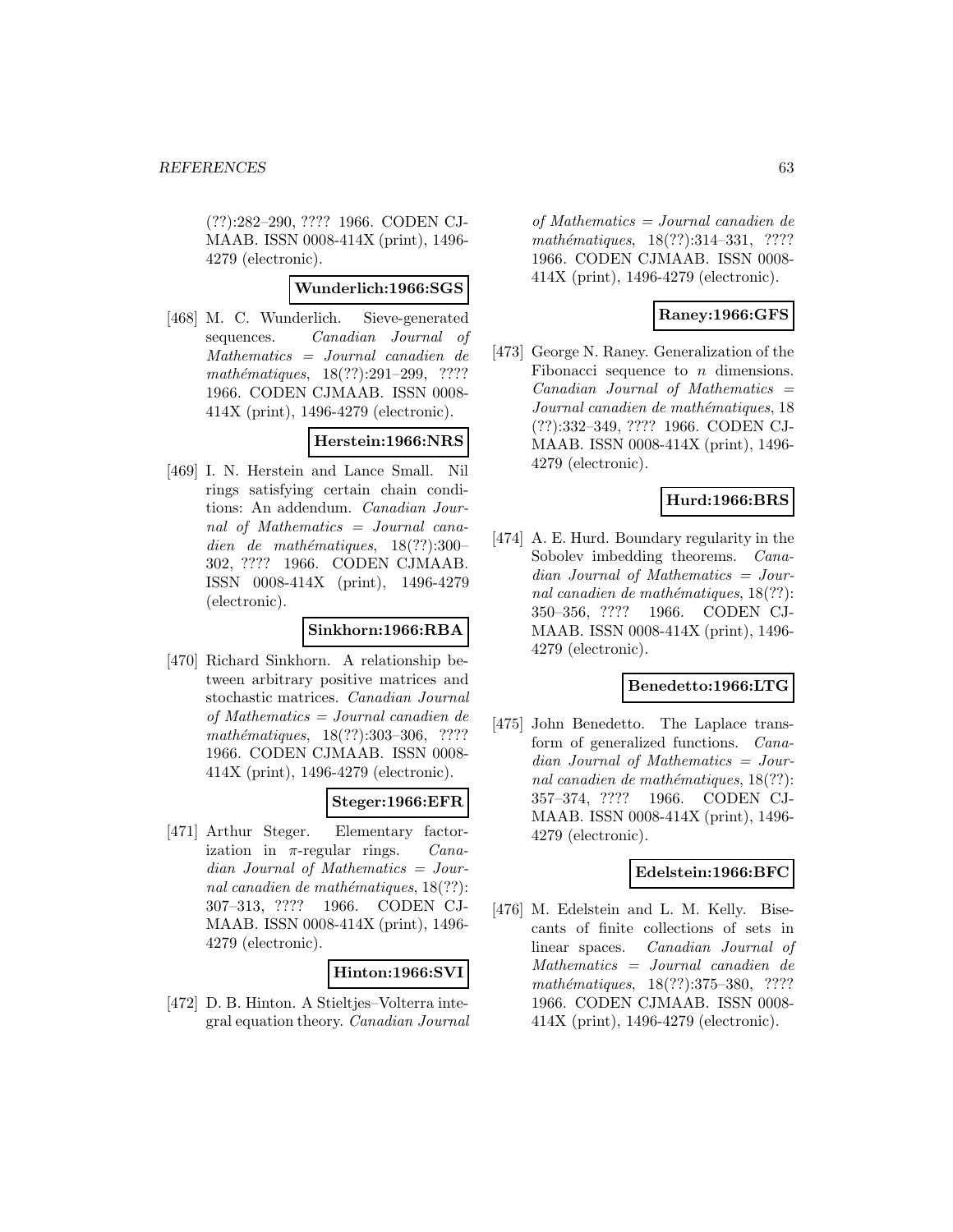### **Ginsburg:1966:CMM**

[477] Seymour Ginsburg and Gene F. Rose. A characterization of machine mappings. Canadian Journal of Mathematics = Journal canadien de mathématiques, 18(??):381–388, ???? 1966. CODEN CJMAAB. ISSN 0008- 414X (print), 1496-4279 (electronic).

# **Rider:1966:GSG**

[478] Daniel Rider. Gap series on groups and spheres. Canadian Journal of Mathematics = Journal canadien de mathématiques, 18(??):389-398, ???? 1966. CODEN CJMAAB. ISSN 0008- 414X (print), 1496-4279 (electronic).

#### **Voichick:1966:ISR**

[479] Michael Voichick. Invariant subspaces on Riemann surfaces. Canadian Journal of Mathematics = Journal canadien de mathématiques,  $18(??):399-$ 403, ???? 1966. CODEN CJMAAB. ISSN 0008-414X (print), 1496-4279 (electronic).

#### **Utumi:1966:CSI**

[480] Yuzo Utumi. On the continuity and self-injectivity of a complete regular ring. Canadian Journal of Mathematics  $=$  Journal canadien de mathématiques, 18(??):404–412, ???? 1966. CODEN CJMAAB. ISSN 0008-414X (print), 1496-4279 (electronic).

#### **Stamm:1966:SHC**

[481] Emil Stamm. Simplicial and homotopical cohomology of polyhedra. Canadian Journal of Mathematics = Journal canadien de mathématiques,  $18(??)$ : 413–423, ???? 1966. CODEN CJ-MAAB. ISSN 0008-414X (print), 1496- 4279 (electronic).

## **DeMarr:1966:MCT**

[482] Ralph DeMarr. A martingale convergence theorem in vector lattices. Canadian Journal of Mathematics = Journal canadien de mathématiques,  $18(??)$ : 424–432, ???? 1966. CODEN CJ-MAAB. ISSN 0008-414X (print), 1496- 4279 (electronic).

# **Clark:1966:WSS**

[483] W. Edwin Clark. Weakly semi-simple finite-dimensional algebras. Canadian Journal of Mathematics = Journal canadien de mathématiques,  $18(??)$ : 433–442, ???? 1966. CODEN CJ-MAAB. ISSN 0008-414X (print), 1496- 4279 (electronic).

#### **Barros-Neto:1966:SGK**

[484] José Barros-Neto. On the smoothness of general kernels. Canadian Journal of Mathematics = Journal canadien de mathématiques, 18(??):443-448, ???? 1966. CODEN CJMAAB. ISSN 0008- 414X (print), 1496-4279 (electronic).

#### **Hoehnke:1966:SS**

[485] Hans-Jürgen Hoehnke. Structure of semigroups. Canadian Journal of Mathematics = Journal canadien de  $mathématiques, 18(??):449-491, ????$ 1966. CODEN CJMAAB. ISSN 0008- 414X (print), 1496-4279 (electronic).

#### **Bacon:1966:EFB**

[486] Philip Bacon. Equivalent formulations of the Borsuk–Ulam theorem. Canadian Journal of Mathematics = Journal canadien de mathématiques,  $18(??)$ : 492–502, ???? 1966. CODEN CJ-MAAB. ISSN 0008-414X (print), 1496- 4279 (electronic).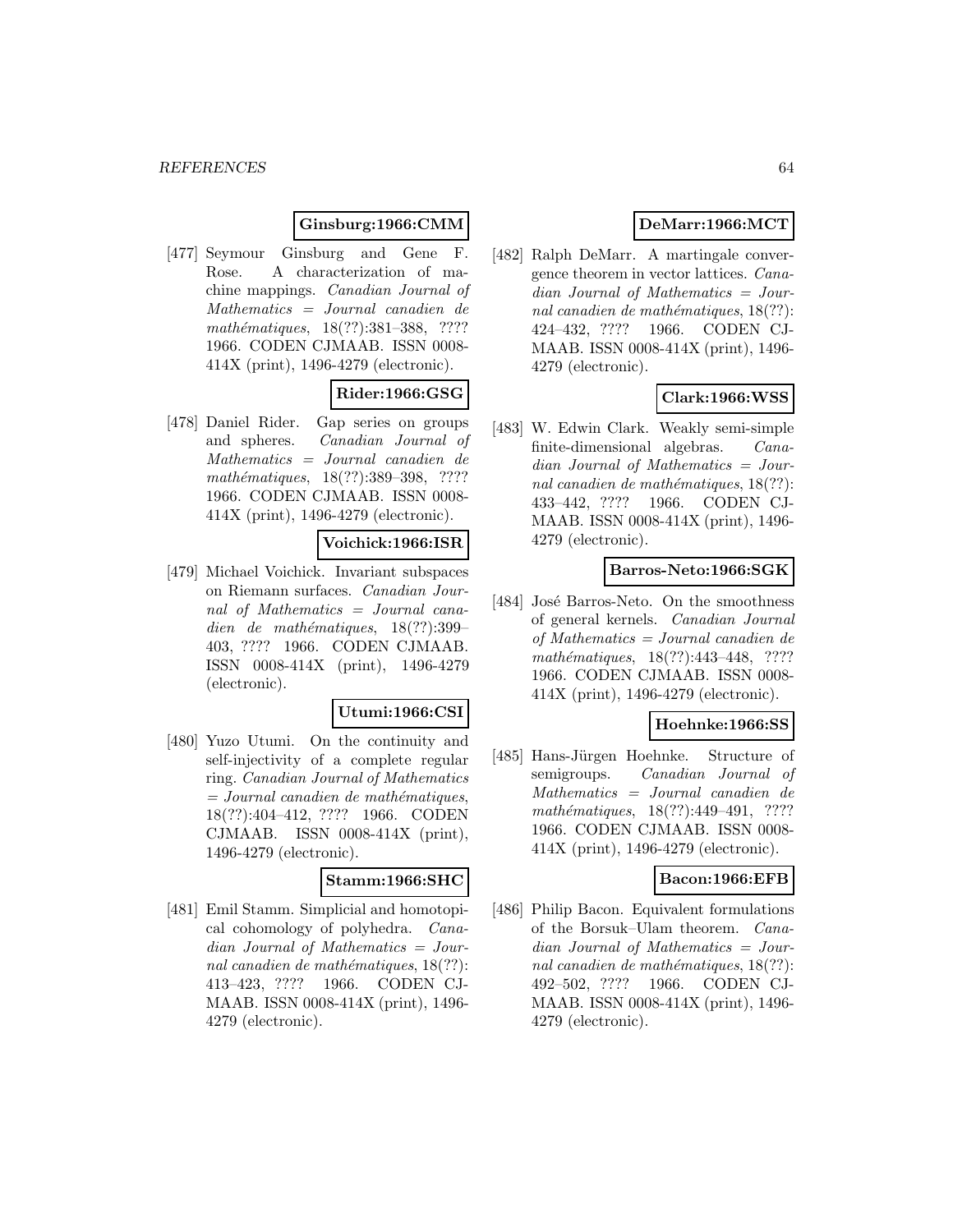### **Ditzian:1966:ITL**

[487] Z. Ditzian and A. Jakimovski. Inversion theorems for the Laplace– Stieltjes transform. Canadian Journal of Mathematics = Journal canadien de mathématiques,  $18(??):503-516$ , ???? 1966. CODEN CJMAAB. ISSN 0008- 414X (print), 1496-4279 (electronic).

# **McMillan:1966:LPE**

[488] D. R. McMillan, Jr. Local properties of the embedding of a graph in a three-manifold. Canadian Journal of Mathematics = Journal canadien de  $mathématiques, 18(??):517-528, ????$ 1966. CODEN CJMAAB. ISSN 0008- 414X (print), 1496-4279 (electronic).

## **Grunbaum:1966:CFC**

[489] Branko Grünbaum. Continuous families of curves. Canadian Journal of Mathematics = Journal canadien de mathématiques, 18(??):529–537, ???? 1966. CODEN CJMAAB. ISSN 0008- 414X (print), 1496-4279 (electronic).

#### **Hirschman:1966:SPC**

[490] I. I. Hirschman, Jr. Szegő polynomials on a compact group with ordered dual.  $Canadian$  Journal of Mathematics  $=$ Journal canadien de mathématiques, 18 (??):538–560, ???? 1966. CODEN CJ-MAAB. ISSN 0008-414X (print), 1496- 4279 (electronic).

## **Porter:1966:PBE**

[491] A. Duane Porter. Pairs of bilinear equations in a finite field. Canadian Journal of Mathematics = Journal canadien de  $mathématiques, 18(??):561–565, ????$ 1966. CODEN CJMAAB. ISSN 0008- 414X (print), 1496-4279 (electronic).

# **Barnes:1966:MAA**

[492] Bruce A. Barnes. Modular annihilator algebras. Canadian Journal of Mathematics = Journal canadien de mathématiques, 18(??):566–578, ???? 1966. CODEN CJMAAB. ISSN 0008- 414X (print), 1496-4279 (electronic).

## **Glauberman:1966:ECG**

[493] George Glauberman, Eugene F. Krause, and Ruth Rebekka Struik. Engel congruences in groups of primepower exponent. Canadian Journal of Mathematics = Journal canadien de mathématiques, 18(??):579–588, ???? 1966. CODEN CJMAAB. ISSN 0008- 414X (print), 1496-4279 (electronic).

## **Wilson:1966:CLI**

[494] Eric L. Wilson. A class of loops with the isotopy-isomorphy property. Canadian Journal of Mathematics = Journal canadien de mathématiques,  $18(??)$ : 589–592, ???? 1966. CODEN CJ-MAAB. ISSN 0008-414X (print), 1496- 4279 (electronic).

#### **DeMar:1966:UCD**

[495] Richard F. DeMar. Uniqueness classes for difference functionals. Canadian Journal of Mathematics = Journal canadien de mathématiques,  $18(??)$ : 593–607, ???? 1966. CODEN CJ-MAAB. ISSN 0008-414X (print), 1496- 4279 (electronic).

## **Brualdi:1966:IPM**

[496] R. A. Brualdi and M. Newman. Inequalities for the permanental minors of non-negative matrices. Canadian Journal of Mathematics = Journal canadien de mathématiques,  $18(??)$ :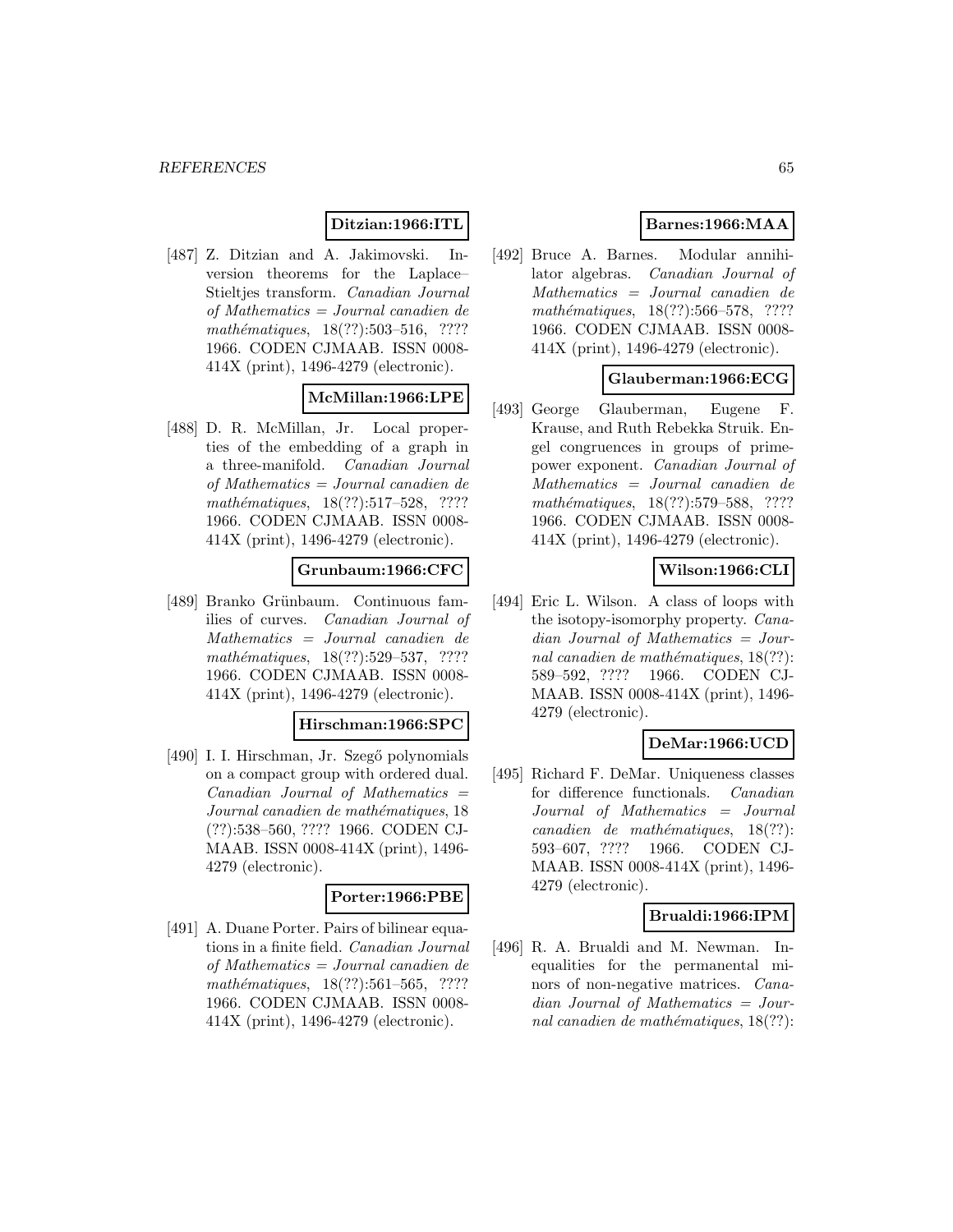608–615, ???? 1966. CODEN CJ-MAAB. ISSN 0008-414X (print), 1496- 4279 (electronic).

**Magill:1966:CC**

[497] Kenneth D. Magill, Jr. Countable compactifications. Canadian Journal of Mathematics = Journal canadien de mathématiques,  $18(??):616-620$ , ???? 1966. CODEN CJMAAB. ISSN 0008- 414X (print), 1496-4279 (electronic).

# **Danicic:1966:IPL**

[498] I. Danicic. On the integral part of a linear form with prime variables. Canadian Journal of Mathematics = Journal canadien de mathématiques,  $18(??)$ : 621–628, ???? 1966. CODEN CJ-MAAB. ISSN 0008-414X (print), 1496- 4279 (electronic).

# **Tondeur:1966:ISB**

[499] Philippe Tondeur. Invariant subbundles of the tangent bundle of a homogeneous space. Canadian Journal of Mathematics = Journal canadien de mathématiques, 18(??):629–634, ???? 1966. CODEN CJMAAB. ISSN 0008- 414X (print), 1496-4279 (electronic).

## **Berg:1966:NCF**

[500] I. D. Berg. A note on convergence fields. Canadian Journal of Mathematics = Journal canadien de mathématiques, 18(??):635–638, ???? 1966. CODEN CJMAAB. ISSN 0008- 414X (print), 1496-4279 (electronic).

## **Shatz:1966:NDT**

[501] Stephen S. Shatz. Note on the descendent theorem of Slepian, Moore, and Prange. Canadian Journal of Mathematics = Journal canadien de

mathématiques, 18(??):639–642, ???? 1966. CODEN CJMAAB. ISSN 0008- 414X (print), 1496-4279 (electronic).

### **Folkman:1966:RIS**

[502] Jon Folkman. On the representation of integers as sums of distinct terms from a fixed sequence. Canadian Journal of Mathematics = Journal canadien de  $mathématiques, 18(??):643–655, ????$ 1966. CODEN CJMAAB. ISSN 0008- 414X (print), 1496-4279 (electronic).

# **Heyde:1966:SRS**

[503] C. C. Heyde. Some results on small-deviation probability convergence rates for sums of independent random variables. Canadian Journal of Mathematics = Journal canadien de mathématiques, 18(??):656–665, ???? 1966. CODEN CJMAAB. ISSN 0008- 414X (print), 1496-4279 (electronic).

# **Ostrom:1966:RNN**

[504] T. G. Ostrom. Replaceable nets, net collineations, and net extensions.  $Canadian$  Journal of Mathematics  $=$ Journal canadien de mathématiques, 18 (??):666–672, ???? 1966. CODEN CJ-MAAB. ISSN 0008-414X (print), 1496- 4279 (electronic).

# **Peleg:1966:KGS**

[505] B. Peleg. The kernel of the general-sum four-person game. Canadian Journal of Mathematics = Journal canadien de mathématiques, 18(??):673–677, ???? 1966. CODEN CJMAAB. ISSN 0008- 414X (print), 1496-4279 (electronic).

## **Quintas:1966:EST**

[506] Louis V. Quintas and Fred Supnick. Extrema in space-time. Canadian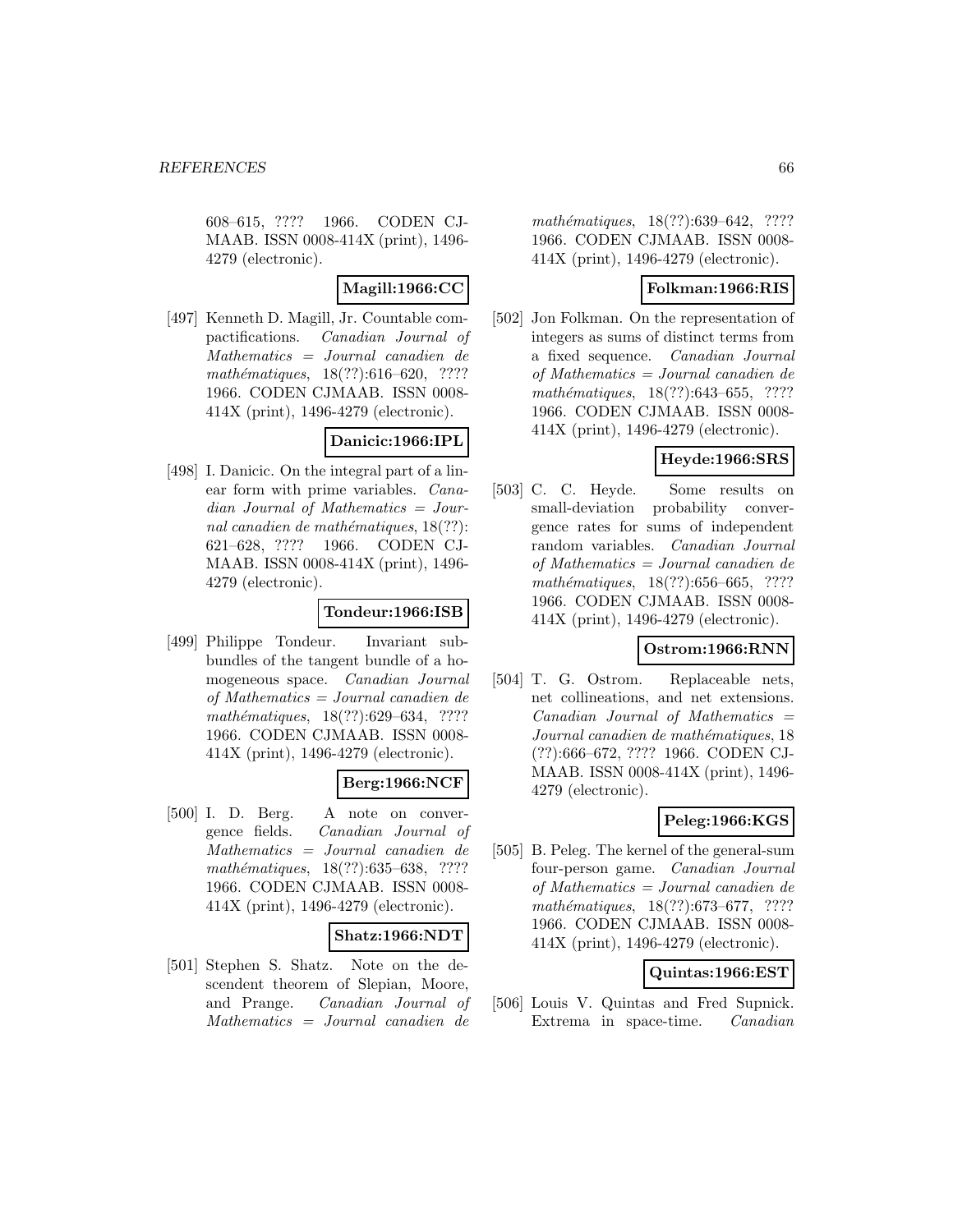Journal of Mathematics = Journal  $cana dien de mathématiques, 18(??):$ 678–691, ???? 1966. CODEN CJ-MAAB. ISSN 0008-414X (print), 1496- 4279 (electronic).

## **Nash-Williams:1966:ELI**

[507] C. St. J. A. Nash-Williams. Euler lines in infinite directed graphs. Canadian Journal of Mathematics = Journal canadien de mathématiques,  $18(??)$ : 692–714, ???? 1966. CODEN CJ-MAAB. ISSN 0008-414X (print), 1496- 4279 (electronic).

#### **Fearnley:1966:ETP**

[508] L. Fearnley. Embeddings of topological products of circularly chainable continua. Canadian Journal of Mathematics = Journal canadien de mathématiques, 18(??):715–723, ???? 1966. CODEN CJMAAB. ISSN 0008- 414X (print), 1496-4279 (electronic).

#### **Gross:1966:PCE**

[509] Fred Gross. On the periodicity of compositions of entire functions. Canadian Journal of Mathematics = Journal canadien de mathématiques,  $18(??)$ : 724–730, ???? 1966. CODEN CJ-MAAB. ISSN 0008-414X (print), 1496- 4279 (electronic).

## **Barnette:1966:TPG**

[510] David Barnette. Trees in polyhedral graphs. Canadian Journal of Mathematics = Journal canadien de mathématiques, 18(??):731-736, ???? 1966. CODEN CJMAAB. ISSN 0008- 414X (print), 1496-4279 (electronic).

# **Brown:1966:MCO**

[511] Arlen Brown and Carl Pearcy. Multiplicative commutators of operators.  $Canadian$  Journal of Mathematics  $=$ Journal canadien de mathématiques, 18 (??):737–749, ???? 1966. CODEN CJ-MAAB. ISSN 0008-414X (print), 1496- 4279 (electronic).

## **Rolfsen:1966:AMP**

[512] Dale Rolfsen. Alternative metrization proofs. Canadian Journal of Mathematics = Journal canadien de  $mathématiques, 18(??): 750–757, ????$ 1966. CODEN CJMAAB. ISSN 0008- 414X (print), 1496-4279 (electronic).

# **Wilf:1966:PDS**

[513] Herbert S. Wilf. On the permanent of a doubly stochastic matrix. Canadian Journal of Mathematics = Journal canadien de mathématiques,  $18(??)$ : 758–761, ???? 1966. CODEN CJ-MAAB. ISSN 0008-414X (print), 1496- 4279 (electronic).

#### **deLamadrid:1966:MTI**

[514] Jesús Gil de Lamadrid. Measures and tensors. II. Canadian Journal of Mathematics = Journal canadien de mathématiques, 18(??):762–793, ???? 1966. CODEN CJMAAB. ISSN 0008- 414X (print), 1496-4279 (electronic).

## **Haimo:1966:SEG**

[515] Deborah Tepper Haimo. Series expansions of generalized temperature functions in N dimensions. Canadian Journal of Mathematics = Journal canadien de mathématiques,  $18(??)$ : 794–802, ???? 1966. CODEN CJ-MAAB. ISSN 0008-414X (print), 1496- 4279 (electronic).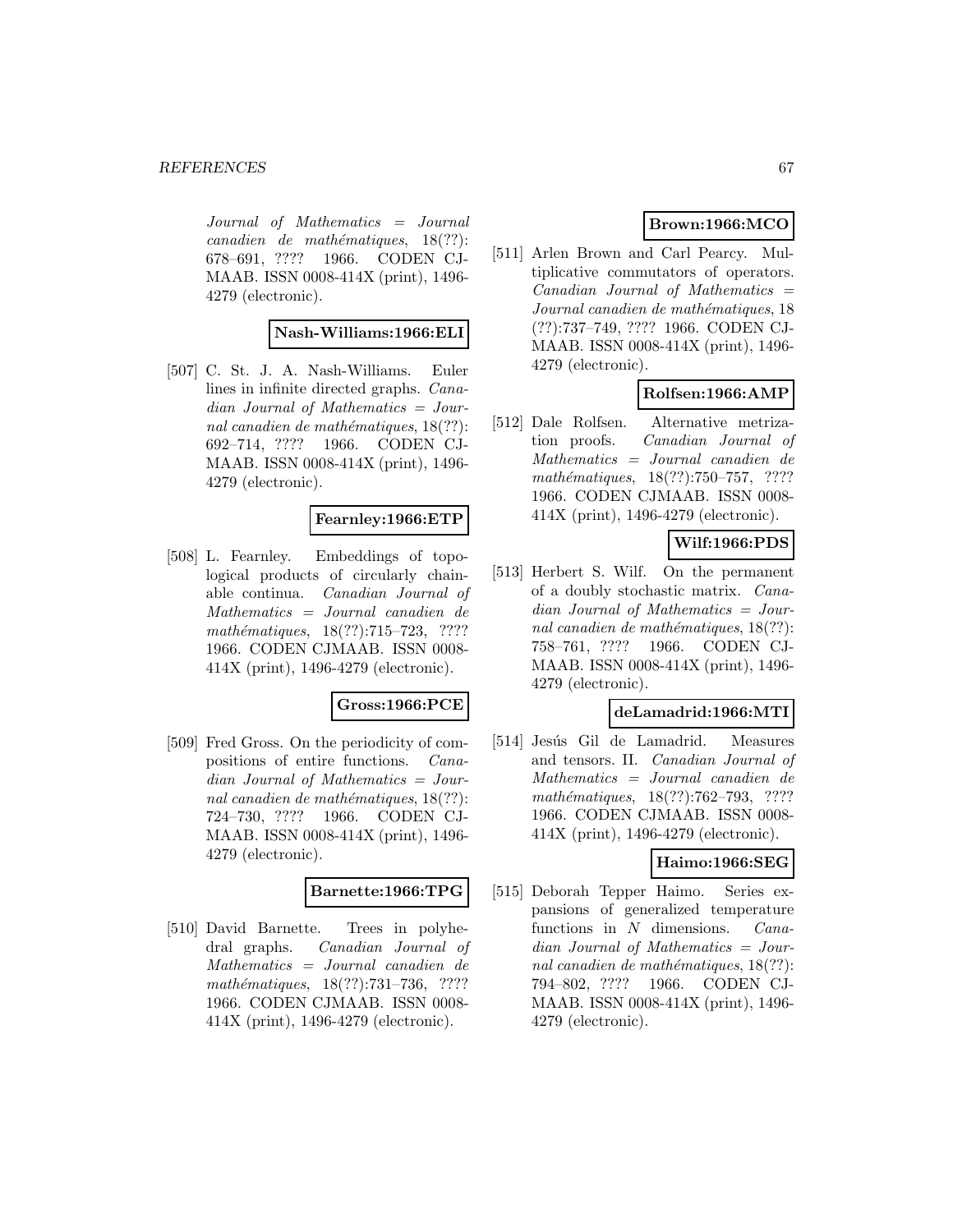#### **Harary:1966:RTM**

[516] Frank Harary and Ed Palmer. The reconstruction of a tree from its maximal subtrees. Canadian Journal of Mathematics = Journal canadien de mathématiques, 18(??):803-810, ???? 1966. CODEN CJMAAB. ISSN 0008- 414X (print), 1496-4279 (electronic).

# **Robkin:1966:PLA**

[517] Eugene Robkin and F. A. Valentine. Parallel lines associated with two sets.  $Canadian$  Journal of Mathematics  $=$ Journal canadien de mathématiques, 18 (??):811–816, ???? 1966. CODEN CJ-MAAB. ISSN 0008-414X (print), 1496- 4279 (electronic).

## **Duke:1966:GRN**

[518] Richard A. Duke. The genus, regional number, and Betti number of a graph.  $Canadian$  Journal of Mathematics  $=$ Journal canadien de mathématiques, 18 (??):817–822, ???? 1966. CODEN CJ-MAAB. ISSN 0008-414X (print), 1496- 4279 (electronic).

#### **Feller:1966:SPM**

[519] E. H. Feller and E. W. Swokowski. Semi-prime modules. Canadian Journal of Mathematics = Journal canadien de mathématiques,  $18(??):823-$ 831, ???? 1966. CODEN CJMAAB. ISSN 0008-414X (print), 1496-4279 (electronic).

#### **Rinehart:1966:MF**

[520] R. F. Rinehart. P and D in  $P^{-1}XP =$  $dg(\lambda_1, \dots, \lambda_n) = D$  as matrix func-<br>tions of X. Canadian Journal of Canadian Journal of Mathematics = Journal canadien de mathématiques, 18(??):832–837, ????

1966. CODEN CJMAAB. ISSN 0008- 414X (print), 1496-4279 (electronic).

#### **Melzak:1966:IPD**

[521] Z. A. Melzak. Infinite packings of disks.  $Canadian$  Journal of Mathematics  $=$ Journal canadien de mathématiques, 18 (??):838–852, ???? 1966. CODEN CJ-MAAB. ISSN 0008-414X (print), 1496- 4279 (electronic).

#### **Harary:1966:ELR**

[522] Frank Harary and Ed Palmer. Enumeration of locally restricted digraphs.  $Canadian$  Journal of Mathematics  $=$ Journal canadien de mathématiques, 18 (??):853–860, ???? 1966. CODEN CJ-MAAB. ISSN 0008-414X (print), 1496- 4279 (electronic).

## **Ton:1966:SPN**

[523] Bui An Ton. Singular perturbations of nonlinear elliptic and parabolic variational boundary-value problems. Canadian Journal of Mathematics = Journal canadien de mathématiques,  $18(??)$ : 861–872, ???? 1966. CODEN CJ-MAAB. ISSN 0008-414X (print), 1496- 4279 (electronic).

#### **Whittaker:1966:MCP**

[524] James V. Whittaker. A mountainclimbing problem. Canadian Journal of Mathematics = Journal canadien de mathématiques, 18(??):873–882, ???? 1966. CODEN CJMAAB. ISSN 0008- 414X (print), 1496-4279 (electronic).

#### **McKinney:1966:UTC**

[525] Richard L. McKinney. On unions of two convex sets. Canadian Journal of Mathematics = Journal canadien de mathématiques, 18(??):883–886, ????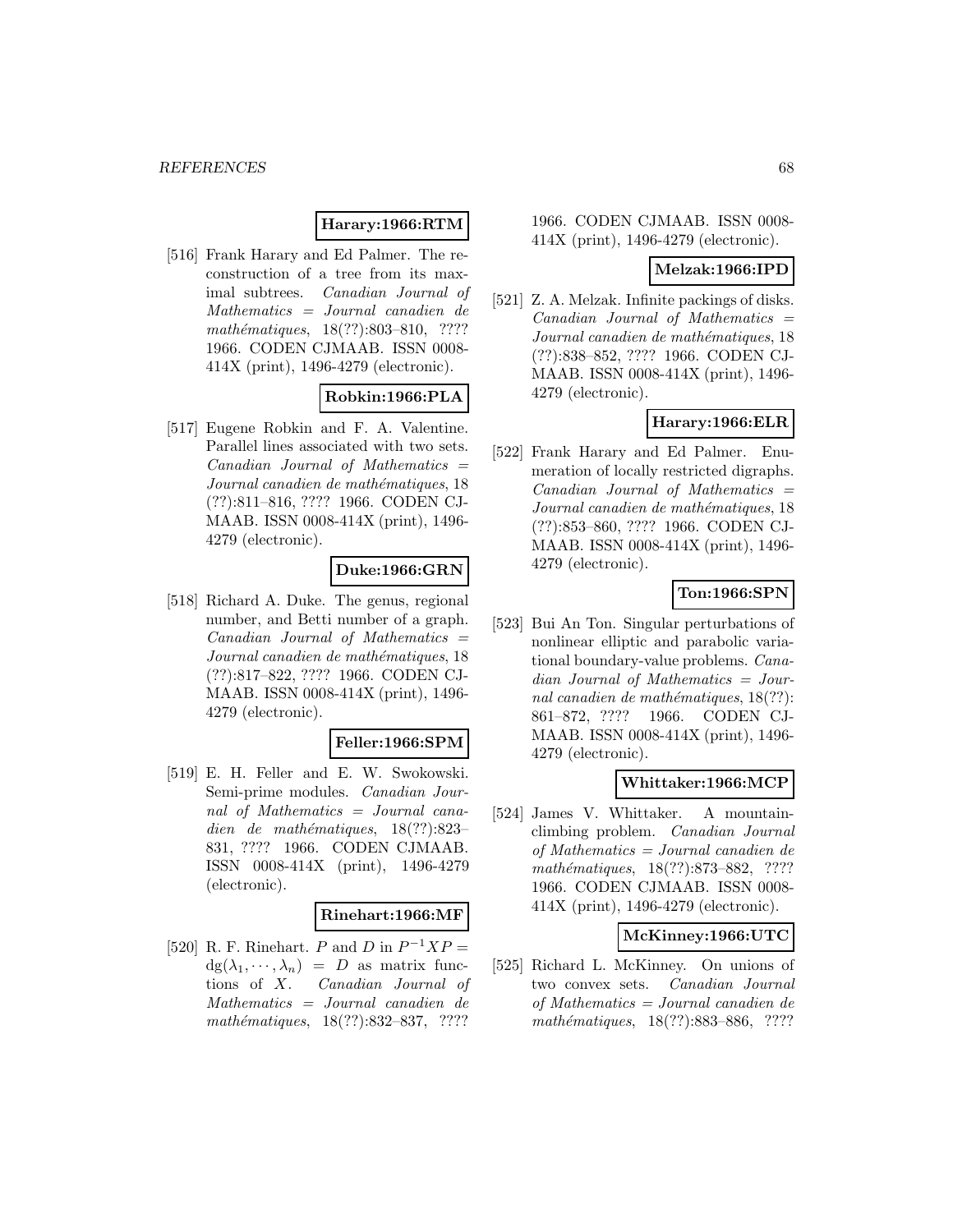1966. CODEN CJMAAB. ISSN 0008- 414X (print), 1496-4279 (electronic).

#### **Nakai:1966:CPF**

[526] Mitsuru Nakai and Leo Sario. Construction of principal functions by orthogonal projection. Canadian Journal of Mathematics = Journal canadien de mathématiques, 18(??):887–896, ???? 1966. CODEN CJMAAB. ISSN 0008- 414X (print), 1496-4279 (electronic).

# **Fillmore:1966:PS**

[527] Peter A. Fillmore. On products of symmetries. Canadian Journal of Mathematics = Journal canadien de mathématiques, 18(??):897–900, ???? 1966. CODEN CJMAAB. ISSN 0008- 414X (print), 1496-4279 (electronic).

# **Helzer:1966:DI**

[528] Garry Helzer. On divisibility and injectivity. Canadian Journal of Mathematics = Journal canadien de mathématiques, 18(??):901-919, ???? 1966. CODEN CJMAAB. ISSN 0008- 414X (print), 1496-4279 (electronic).

## **Trojan:1966:IEI**

[529] Allan Trojan. The integral extension of isometries of quadratic forms over local fields. Canadian Journal of Mathematics = Journal canadien de mathématiques, 18(??):920-942, ???? 1966. CODEN CJMAAB. ISSN 0008- 414X (print), 1496-4279 (electronic).

#### **Jensen:1966:RFP**

[530] Chr. U. Jensen. A remark on flat and projective modules. Canadian Journal of Mathematics = Journal canadien de mathématiques, 18(??):943–949, ????

1966. CODEN CJMAAB. ISSN 0008- 414X (print), 1496-4279 (electronic).

#### **McCarthy:1966:NPI**

[531] P. J. McCarthy. Note on primary ideal decompositions. Canadian Journal of Mathematics = Journal canadien de mathématiques,  $18(??):950-952$ , ???? 1966. CODEN CJMAAB. ISSN 0008- 414X (print), 1496-4279 (electronic).

#### **Courter:1966:MCR**

[532] R. C. Courter. The maximal corational extension by a module. Canadian Journal of Mathematics = Journal canadien de mathématiques,  $18(??)$ : 953–962, ???? 1966. CODEN CJ-MAAB. ISSN 0008-414X (print), 1496- 4279 (electronic).

## **Freese:1966:CBM**

[533] Raymond W. Freese and Edward Z. Andalafte. A characterization of 2 betweenness in 2-metric spaces. Canadian Journal of Mathematics = Journal canadien de mathématiques,  $18(??)$ : 963–968, ???? 1966. CODEN CJ-MAAB. ISSN 0008-414X (print), 1496- 4279 (electronic).

## **Everett:1966:BCN**

[534] C. J. Everett. On the basis and chromatic number of a graph. Canadian Journal of Mathematics = Journal canadien de mathématiques,  $18(??)$ : 969–973, ???? 1966. CODEN CJ-MAAB. ISSN 0008-414X (print), 1496- 4279 (electronic).

#### **Kestelman:1966:SCS**

[535] H. Kestelman. Self-centered sets.  $Canadian$  Journal of Mathematics  $=$ Journal canadien de mathématiques, 18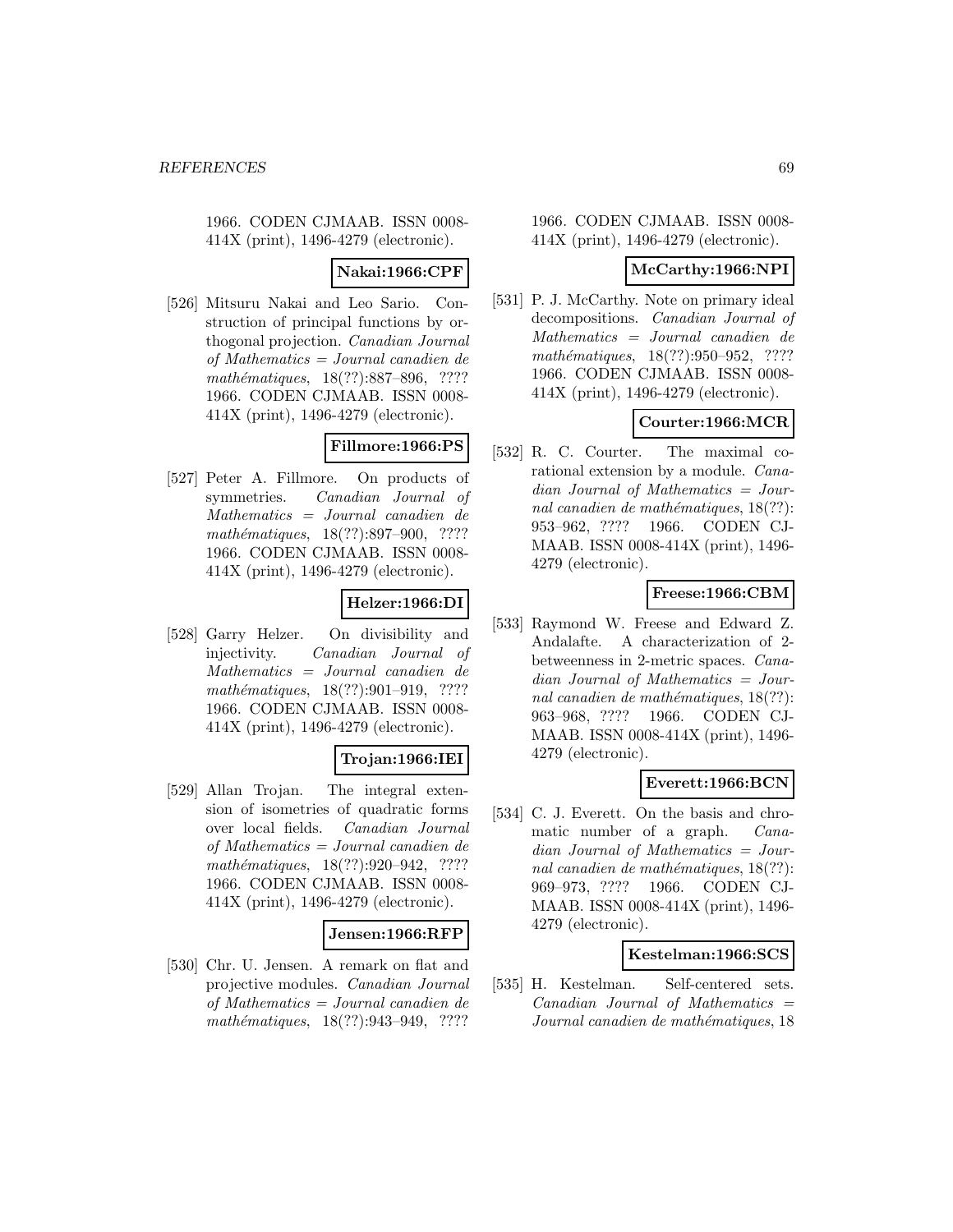(??):974–980, ???? 1966. CODEN CJ-MAAB. ISSN 0008-414X (print), 1496- 4279 (electronic).

## **Shapiro:1966:EP**

[536] H. L. Shapiro. Extensions of pseudometrics. Canadian Journal of Mathematics = Journal canadien de mathématiques, 18(??):981-998, ???? 1966. CODEN CJMAAB. ISSN 0008- 414X (print), 1496-4279 (electronic).

## **Stewart:1966:SFB**

[537] B. M. Stewart and W. A. Webb. Sums of fractions with bounded numerators.  $Canadian$  Journal of Mathematics  $=$ Journal canadien de mathématiques, 18 (??):999–1003, ???? 1966. CODEN CJ-MAAB. ISSN 0008-414X (print), 1496- 4279 (electronic).

# **Alo:1966:TLP**

[538] Richard A. Alò and Orrin Frink. Topologies of lattice products. Canadian Journal of Mathematics = Journal canadien de mathématiques,  $18(??)$ : 1004–1014, ???? 1966. CODEN CJ-MAAB. ISSN 0008-414X (print), 1496- 4279 (electronic).

# **Hayes:1966:CHT**

[539] C. A. Hayes, Jr. A condition of halo type for the differentiation of classes of integrals. Canadian Journal of Mathematics = Journal canadien de  $mathématiques, 18(??): 1015-1023, ????$ 1966. CODEN CJMAAB. ISSN 0008- 414X (print), 1496-4279 (electronic).

## **Ohm:1966:PIP**

[540] Jack Ohm. Primary ideals in Prüfer domains. Canadian Journal of Mathematics = Journal canadien de

mathématiques, 18(??):1024-1030, ???? 1966. CODEN CJMAAB. ISSN 0008- 414X (print), 1496-4279 (electronic).

#### **Stewart:1966:MG**

[541] B. M. Stewart. Magic graphs. Canadian Journal of Mathematics = Journal canadien de mathématiques,  $18(??)$ : 1031–1059, ???? 1966. CODEN CJ-MAAB. ISSN 0008-414X (print), 1496- 4279 (electronic).

# **Foulkes:1966:RRC**

[542] H. O. Foulkes. On Redfield's rangecorrespondences. Canadian Journal of Mathematics = Journal canadien de mathématiques, 18(??):1060-1071, ???? 1966. CODEN CJMAAB. ISSN 0008- 414X (print), 1496-4279 (electronic).

## **Linden:1966:ZTB**

[543] C. N. Linden and H. Somadasa. Zero tracts of Blaschke products. Canadian Journal of Mathematics = Journal canadien de mathématiques,  $18(??)$ : 1072–1078, ???? 1966. CODEN CJ-MAAB. ISSN 0008-414X (print), 1496- 4279 (electronic).

# **Clark:1966:HSP**

[544] Colin Clark. The Hilbert–Schmidt property for embedding maps between Sobolev spaces. Canadian Journal of Mathematics = Journal canadien de mathématiques, 18(??):1079–1084, ???? 1966. CODEN CJMAAB. ISSN 0008- 414X (print), 1496-4279 (electronic).

## **Marcus:1966:PIC**

[545] Marvin Marcus and Henryk Minc. A permanental inequality—the case of equality. Canadian Journal of Mathematics = Journal canadien de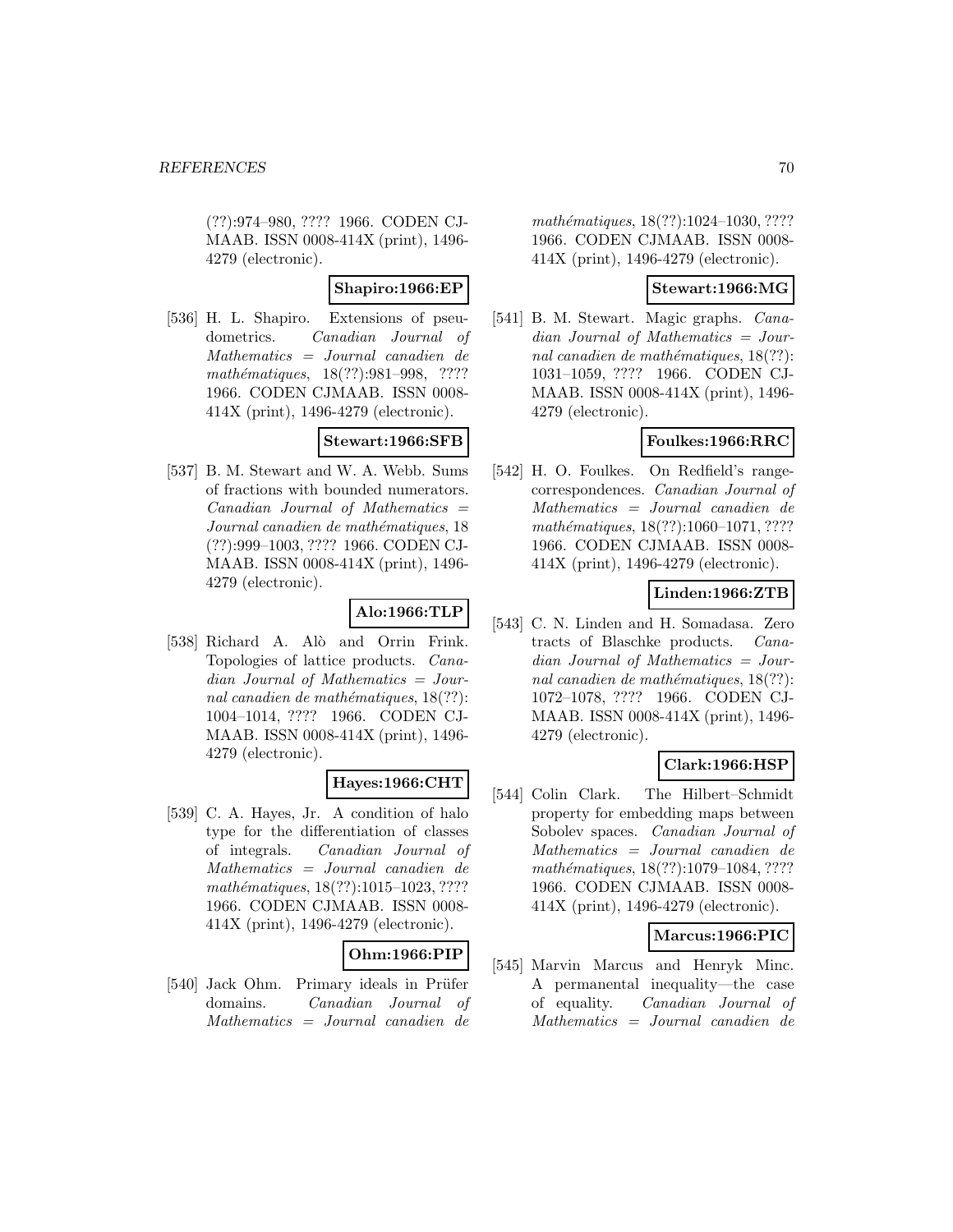mathématiques, 18(??):1085–1090, ???? 1966. CODEN CJMAAB. ISSN 0008- 414X (print), 1496-4279 (electronic).

#### **Benson:1966:MRG**

[546] Clark T. Benson. Minimal regular graphs of girths eight and twelve.  $Canadian$  Journal of Mathematics  $=$ Journal canadien de mathématiques, 18 (??):1091–1094, ???? 1966. CODEN CJMAAB. ISSN 0008-414X (print), 1496-4279 (electronic).

#### **Wong:1966:GCC**

[547] James S. W. Wong. Generalizations of the converse of the contraction mapping principle. Canadian Journal of Mathematics = Journal canadien de mathématiques, 18(??):1095-1104, ???? 1966. CODEN CJMAAB. ISSN 0008- 414X (print), 1496-4279 (electronic).

## **Adams:1966:QLE**

[548] R. A. Adams. A quasi-linear elliptic boundary value problem. Canadian Journal of Mathematics = Journal canadien de mathématiques,  $18(??)$ : 1105–1112, ???? 1966. CODEN CJ-MAAB. ISSN 0008-414X (print), 1496- 4279 (electronic).

## **Rahman:1966:SMV**

[549] Q. I. Rahman. The second mean values of entire functions. Canadian Journal of Mathematics = Journal canadien de mathématiques, 18(??):1113-1120, ???? 1966. CODEN CJMAAB. ISSN 0008- 414X (print), 1496-4279 (electronic).

## **Eisen:1966:PAS**

[550] M. Eisen. Piecewise analytic solutions of mixed boundary value problems.  $Canadian$  Journal of Mathematics  $=$ 

Journal canadien de mathématiques, 18 (??):1121–1147, ???? 1966. CODEN CJMAAB. ISSN 0008-414X (print), 1496-4279 (electronic).

# **Wu:1966:BIB**

[551] Ling erl E. T. Wu. Bicontinuous isomorphisms between two closed left ideals of a compact dual ring. Canadian Journal of Mathematics = Journal canadien de mathématiques,  $18(??)$ : 1148–1151, ???? 1966. CODEN CJ-MAAB. ISSN 0008-414X (print), 1496- 4279 (electronic).

## **Brown:1966:CFT**

[552] Arlen Brown and Carl Pearcy. Commutators in factors of type III. Canadian Journal of Mathematics = Journal canadien de mathématiques,  $18(??)$ : 1152–1160, ???? 1966. CODEN CJ-MAAB. ISSN 0008-414X (print), 1496- 4279 (electronic).

## **Bose:1966:HVF**

[553] R. C. Bose and I. M. Chakravarti. Hermitian varieties in a finite projective space  $PG(N, q^2)$ . Canadian Journal of Mathematics = Journal canadien de mathématiques, 18(??):1161-1182, ???? 1966. CODEN CJMAAB. ISSN 0008- 414X (print), 1496-4279 (electronic).

## **Butts:1966:PIP**

[554] H. S. Butts and Robert W. Gilmer, Jr. Primary ideals and prime power ideals. Canadian Journal of Mathematics  $= Journal\; candidates,$ 18(??):1183–1195, ???? 1966. CODEN CJMAAB. ISSN 0008-414X (print), 1496-4279 (electronic).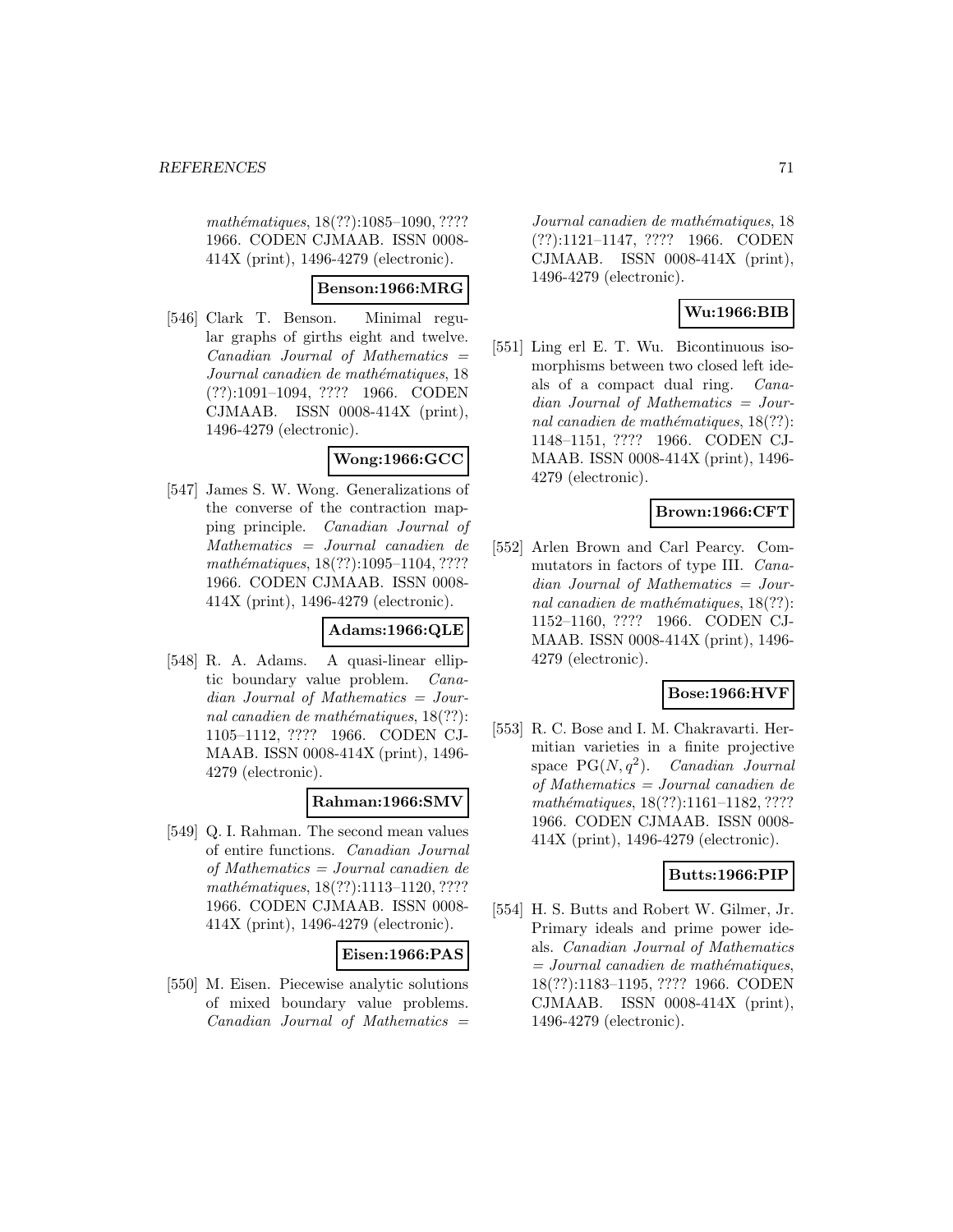### **Motzkin:1966:NIA**

[555] T. S. Motzkin and A. Sharma. Nextto-interpolatory approximation on sets with multiplicities. Canadian Journal of Mathematics = Journal canadien de mathématiques, 18(??):1196-1211, ???? 1966. CODEN CJMAAB. ISSN 0008- 414X (print), 1496-4279 (electronic).

## **Janowitz:1966:SAL**

[556] M. F. Janowitz. A semigroup approach to lattices. Canadian Journal of Mathematics = Journal canadien de mathématiques, 18(??):1212-1223, ???? 1966. CODEN CJMAAB. ISSN 0008- 414X (print), 1496-4279 (electronic).

#### **Zakon:1966:EMU**

[557] Elias Zakon. On the "essential metrization" of uniform spaces. Canadian Journal of Mathematics = Journal  $cana dien de mathématiques, 18(??):$ 1224–1236, ???? 1966. CODEN CJ-MAAB. ISSN 0008-414X (print), 1496- 4279 (electronic).

## **Hedrlin:1966:RUG**

[558] Z. Hedrlín and A. Pultr. On rigid undirected graphs. Canadian Journal of Mathematics = Journal canadien de mathématiques, 18(??):1237-1242, ???? 1966. CODEN CJMAAB. ISSN 0008- 414X (print), 1496-4279 (electronic).

#### **Isaacs:1966:HTA**

[559] I. M. Isaacs and D. S. Passman. Half-transitive automorphism groups.  $Canadian$  Journal of Mathematics  $=$ Journal canadien de mathématiques, 18 (??):1243–1250, ???? 1966. CODEN CJMAAB. ISSN 0008-414X (print), 1496-4279 (electronic).

# **Powell:1966:ST**

[560] Robert E. Powell. The  $L(r, t)$  summability transform. Canadian Journal of Mathematics = Journal canadien de mathématiques,  $18(??):1251-1260, ????$ 1966. CODEN CJMAAB. ISSN 0008- 414X (print), 1496-4279 (electronic).

#### **Jakimovski:1966:SHN**

[561] Amnon Jakimovski. Summability of the Heine and Neumann series of Legendre polynomials. Canadian Journal of Mathematics = Journal canadien de mathématiques, 18(??):1261-1263, ???? 1966. CODEN CJMAAB. ISSN 0008- 414X (print), 1496-4279 (electronic).

#### **Friedman:1966:AFS**

[562] N. Friedman and M. Katz. Additive functionals of  $L_p$  spaces. Canadian Journal of Mathematics = Journal canadien de mathématiques,  $18(??)$ : 1264–1271, ???? 1966. CODEN CJ-MAAB. ISSN 0008-414X (print), 1496- 4279 (electronic).

## **Mitchell:1966:BSS**

[563] Josephine Mitchell. Bounds for solutions of a system of linear partial differential equations on domains with Bergman–Silov boundary. *Cana*dian Journal of Mathematics = Journal canadien de mathématiques,  $18(??)$ : 1272–1280, ???? 1966. CODEN CJ-MAAB. ISSN 0008-414X (print), 1496- 4279 (electronic).

#### **Ruckle:1966:CSS**

[564] William Ruckle. On the construction of sequence spaces that have Schauder bases. Canadian Journal of Mathematics = Journal canadien de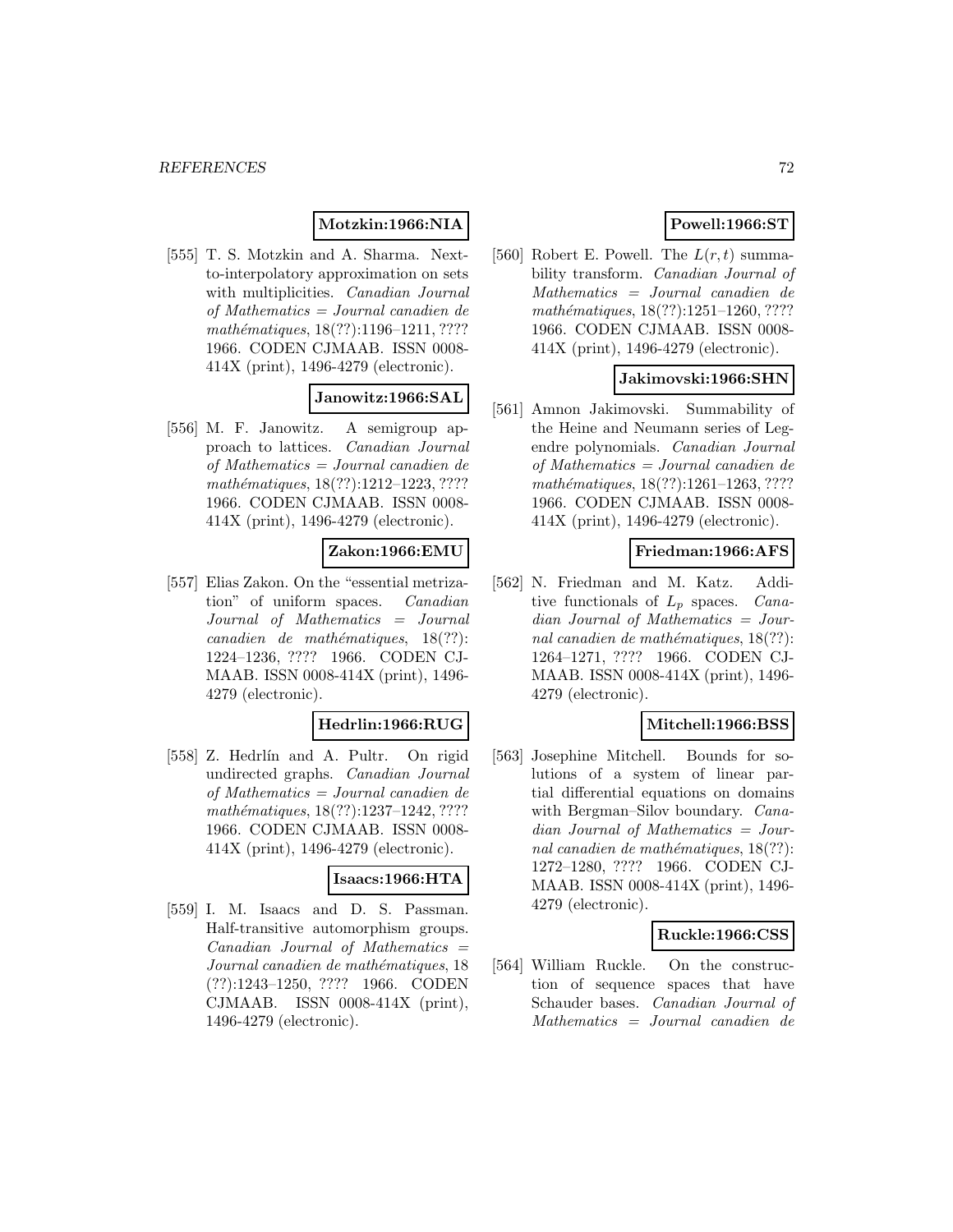mathématiques, 18(??):1281-1293, ???? 1966. CODEN CJMAAB. ISSN 0008- 414X (print), 1496-4279 (electronic).

### **Shephard:1966:SPC**

[565] G. C. Shephard. The Steiner point of a convex polytope. Canadian Journal of Mathematics = Journal canadien de mathématiques, 18(??):1294-1300, ???? 1966. CODEN CJMAAB. ISSN 0008- 414X (print), 1496-4279 (electronic).

# **Tutte:1966:CM**

[566] W. T. Tutte. Connectivity in matroids.  $Canadian$  Journal of Mathematics  $=$ Journal canadien de mathématiques, 18 (??):1301–1324, ???? 1966. CODEN CJMAAB. ISSN 0008-414X (print), 1496-4279 (electronic).

# **Cooper:1966:LTD**

[567] J. L. B. Cooper. Laplace transformations of distributions. Canadian Journal of Mathematics = Journal canadien de mathématiques,  $18(??):1325-$ 1332, ???? 1966. CODEN CJ-MAAB. ISSN 0008-414X (print), 1496- 4279 (electronic).

# **Dawkins:1966:ICC**

[568] Brian P. Dawkins and Israel Halperin. The isomorphism of certain continuous rings. Canadian Journal of Mathematics = Journal canadien de mathématiques, 18(??):1333-1344, ???? 1966. CODEN CJMAAB. ISSN 0008- 414X (print), 1496-4279 (electronic).

# **Barback:1967:DSI**

[569] Joseph Barback. Double series of isols.  $Canadian$  Journal of Mathematics  $=$ Journal canadien de mathématiques, 19

(??):1–15, ???? 1967. CODEN CJ-MAAB. ISSN 0008-414X (print), 1496- 4279 (electronic).

# **Sharma:1967:IPR**

[570] A. Sharma. Interpolation by polynomials in z and  $z^{-1}$  in the roots of unity.  $Canadian$  Journal of Mathematics  $=$ Journal canadien de mathématiques, 19 (??):16–23, ???? 1967. CODEN CJ-MAAB. ISSN 0008-414X (print), 1496- 4279 (electronic).

# **Aubert:1967:TAG**

[571] K. E. Aubert. Un théorème sur l'arithmétique des groupes ordonnés. (French) [A theorem on the arithmetic of ordered groups]. Canadian Journal of Mathematics = Journal canadien de mathématiques,  $19(??):24-27, ????$ 1967. CODEN CJMAAB. ISSN 0008- 414X (print), 1496-4279 (electronic).

# **Darsow:1967:SM**

[572] William F. Darsow. Signal metrics.  $Canadian$  Journal of Mathematics  $=$ Journal canadien de mathématiques, 19 (??):28–39, ???? 1967. CODEN CJ-MAAB. ISSN 0008-414X (print), 1496- 4279 (electronic).

# **Tewari:1967:CCA**

[573] Krishna Tewari. Complexes over a complete algebra of quotients. Canadian Journal of Mathematics = Journal canadien de mathématiques,  $19(??)$ : 40–57, ???? 1967. CODEN CJ-MAAB. ISSN 0008-414X (print), 1496- 4279 (electronic).

# **Finlayson:1967:NAW**

[574] Henry C. Finlayson. New approximations for Wiener integrals, with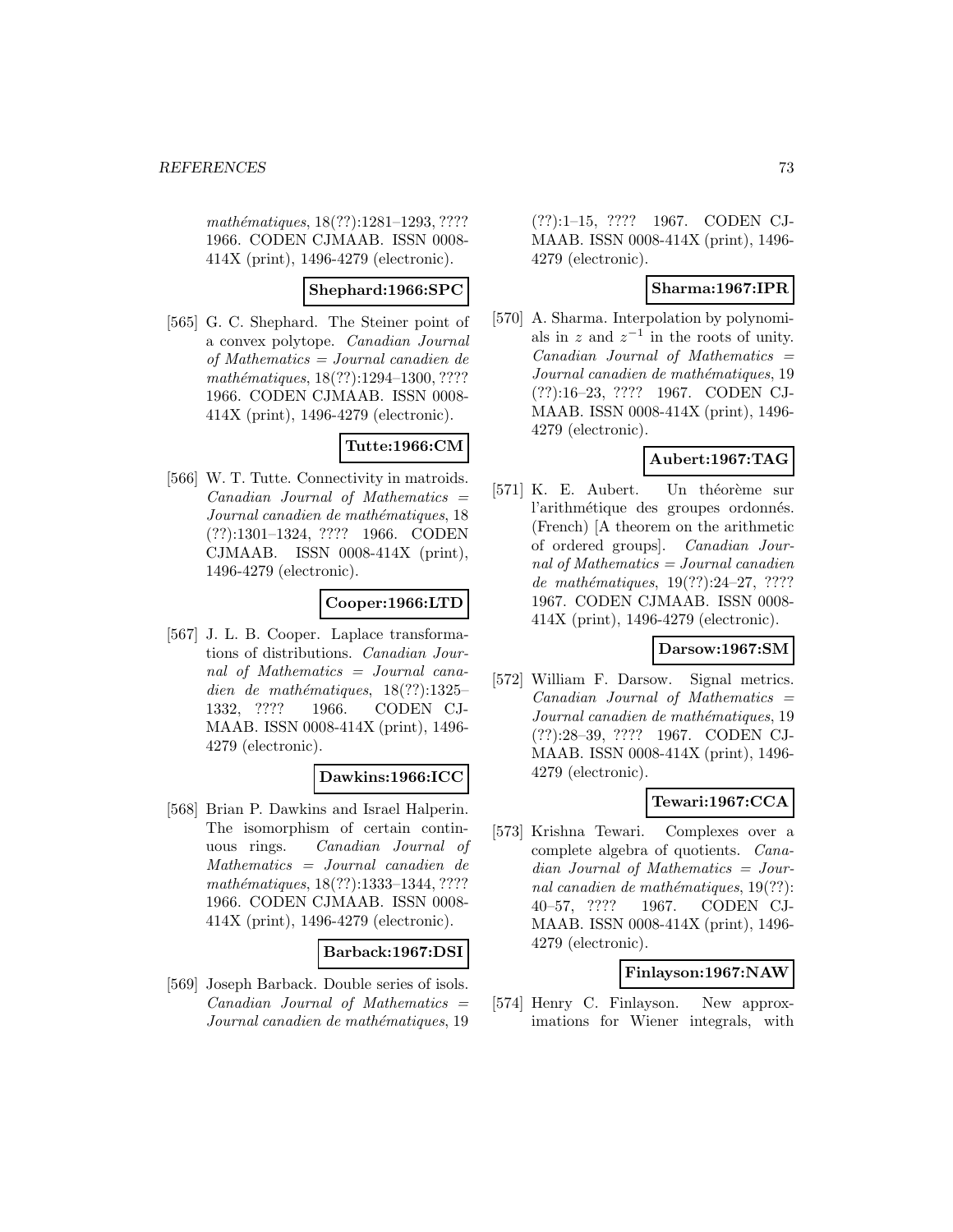error estimates. Canadian Journal of Mathematics = Journal canadien de mathématiques,  $19(??):58-105, ????$ 1967. CODEN CJMAAB. ISSN 0008- 414X (print), 1496-4279 (electronic).

# **Labute:1967:CDG**

[575] John P. Labute. Classification of Demushkin groups. Canadian Journal of Mathematics = Journal canadien de  $mathématiques, 19(??):106–132, ????$ 1967. CODEN CJMAAB. ISSN 0008- 414X (print), 1496-4279 (electronic).

### **Gulick:1967:GAMa**

[576] S. L. Gulick, T. S. Liu, and A. C. M. van Rooij. Group algebra modules. I.  $Canadian$  Journal of Mathematics  $=$ Journal canadien de mathématiques, 19 (??):133–150, ???? 1967. CODEN CJ-MAAB. ISSN 0008-414X (print), 1496- 4279 (electronic).

### **Gulick:1967:GAMb**

[577] S. L. Gulick, T. S. Liu, and A. C. M. van Rooij. Group algebra modules. II.  $Canadian$  Journal of Mathematics  $=$ Journal canadien de mathématiques, 19 (??):151–173, ???? 1967. CODEN CJ-MAAB. ISSN 0008-414X (print), 1496- 4279 (electronic).

# **Mullin:1967:ETR**

[578] R. C. Mullin. On the enumeration of tree-rooted maps. Canadian Journal of Mathematics = Journal canadien de mathématiques,  $19(??):174-183$ , ???? 1967. CODEN CJMAAB. ISSN 0008- 414X (print), 1496-4279 (electronic).

# **Howard:1967:OCM**

[579] H. C. Howard. Oscillation criteria for matrix differential equations. Cana-

dian Journal of Mathematics = Journal canadien de mathématiques,  $19(??)$ : 184–199, ???? 1967. CODEN CJ-MAAB. ISSN 0008-414X (print), 1496- 4279 (electronic). See corrigendum [983].

# **Rockafellar:1967:CLT**

[580] R. T. Rockafellar. Conjugates and Legendre transforms of convex functions. Canadian Journal of Mathematics = Journal canadien de mathématiques, 19 (??):200–205, ???? 1967. CODEN CJ-MAAB. ISSN 0008-414X (print), 1496- 4279 (electronic).

### **McEliece:1967:GDS**

[581] Robert J. McEliece. A generalization of difference sets. Canadian Journal of Mathematics = Journal canadien de mathématiques,  $19(??):206-211$ , ???? 1967. CODEN CJMAAB. ISSN 0008- 414X (print), 1496-4279 (electronic).

### **Barbeau:1967:SPS**

[582] Edward J. Barbeau. Subordinate and pseudo-subordinate semi-algebras. Canadian Journal of Mathematics = Journal canadien de mathématiques, 19 (??):212–224, ???? 1967. CODEN CJ-MAAB. ISSN 0008-414X (print), 1496- 4279 (electronic).

### **Ellis:1967:DIR**

[583] H. W. Ellis and R. L. Jeffery. Derivatives and integrals with respect to a base function of generalized bounded variation. Canadian Journal of Mathematics = Journal canadien de  $mathématiques, 19(??):225-241, ????$ 1967. CODEN CJMAAB. ISSN 0008- 414X (print), 1496-4279 (electronic).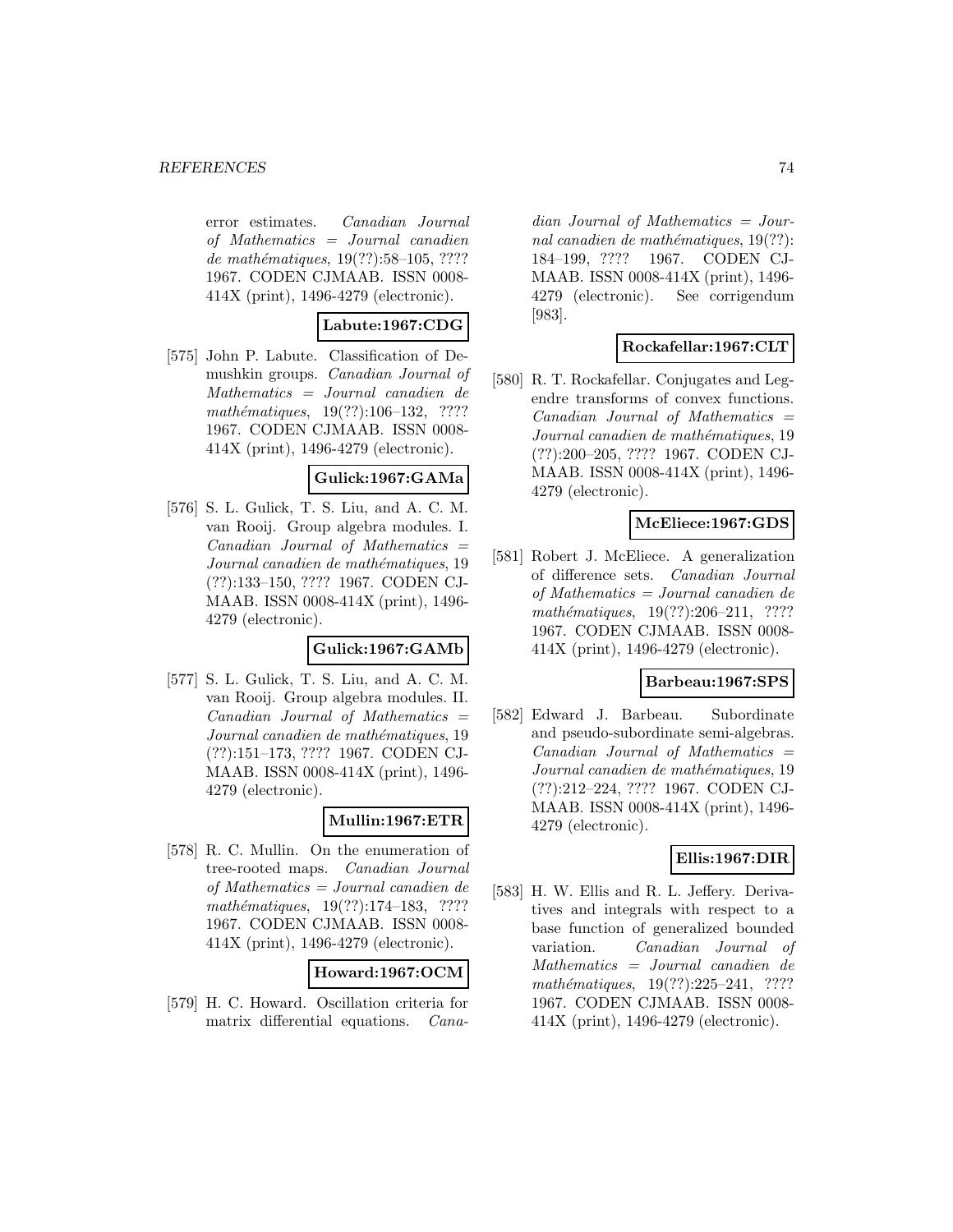# **Ingram:1967:CNP**

[584] W. T. Ingram. Concerning non-planar circle-like continua. Canadian Journal of Mathematics = Journal canadien de mathématiques,  $19(??):242-250$ , ???? 1967. CODEN CJMAAB. ISSN 0008- 414X (print), 1496-4279 (electronic).

# **Leech:1967:NSP**

[585] John Leech. Notes on sphere packings. Canadian Journal of Mathematics = Journal canadien de mathématiques, 19 (??):251–267, ???? 1967. CODEN CJ-MAAB. ISSN 0008-414X (print), 1496- 4279 (electronic).

### **McQuillan:1967:NWP**

[586] Donald L. McQuillan. A note on Weierstrass points. Canadian Journal of Mathematics = Journal canadien de  $mathématiques, 19(??):268-272, ????$ 1967. CODEN CJMAAB. ISSN 0008- 414X (print), 1496-4279 (electronic).

### **Mesner:1967:SDL**

[587] Dale M. Mesner. Sets of disjoint lines in  $PG(3, q)$ . *Canadian Journal* of Mathematics = Journal canadien de mathématiques, 19(??):273-280, ???? 1967. CODEN CJMAAB. ISSN 0008- 414X (print), 1496-4279 (electronic).

# **Botta:1967:LTM**

[588] P. Botta. Linear transformations on matrices: The invariance of a class of general matrix functions. Canadian Journal of Mathematics = Journal canadien de mathématiques,  $19(??)$ : 281–290, ???? 1967. CODEN CJ-MAAB. ISSN 0008-414X (print), 1496- 4279 (electronic).

### **McLaughlin:1967:SDR**

[589] T. G. McLaughlin. Splitting and decomposition by regressive sets. II.  $Canadian$  Journal of Mathematics  $=$ Journal canadien de mathématiques, 19 (??):291–311, ???? 1967. CODEN CJ-MAAB. ISSN 0008-414X (print), 1496- 4279 (electronic).

# **Forelli:1967:EP**

[590] Frank Forelli. Extreme points in  $H^1(R)$ . Canadian Journal of Mathematics = Journal canadien de mathématiques, 19(??):312–320, ???? 1967. CODEN CJMAAB. ISSN 0008- 414X (print), 1496-4279 (electronic).

### **McCord:1967:ELC**

[591] Michael C. McCord. Embedding  $\mathcal{P}$ -<br>like compacta in manifolds. *Cana*like compacta in manifolds. dian Journal of Mathematics = Journal canadien de mathématiques,  $19(??)$ : 321–332, ???? 1967. CODEN CJ-MAAB. ISSN 0008-414X (print), 1496- 4279 (electronic).

### **Barrar:1967:PFP**

[592] Richard B. Barrar. Proof of the fixed point theorems of Poincaré and Birkhoff. Canadian Journal of Mathematics = Journal canadien de mathématiques, 19(??):333-343, ???? 1967. CODEN CJMAAB. ISSN 0008- 414X (print), 1496-4279 (electronic).

### **Pearl:1967:DTM**

[593] Martin H. Pearl. A decomposition theorem for matrices. Canadian Journal of Mathematics = Journal canadien de mathématiques, 19(??):344-349, ???? 1967. CODEN CJMAAB. ISSN 0008- 414X (print), 1496-4279 (electronic).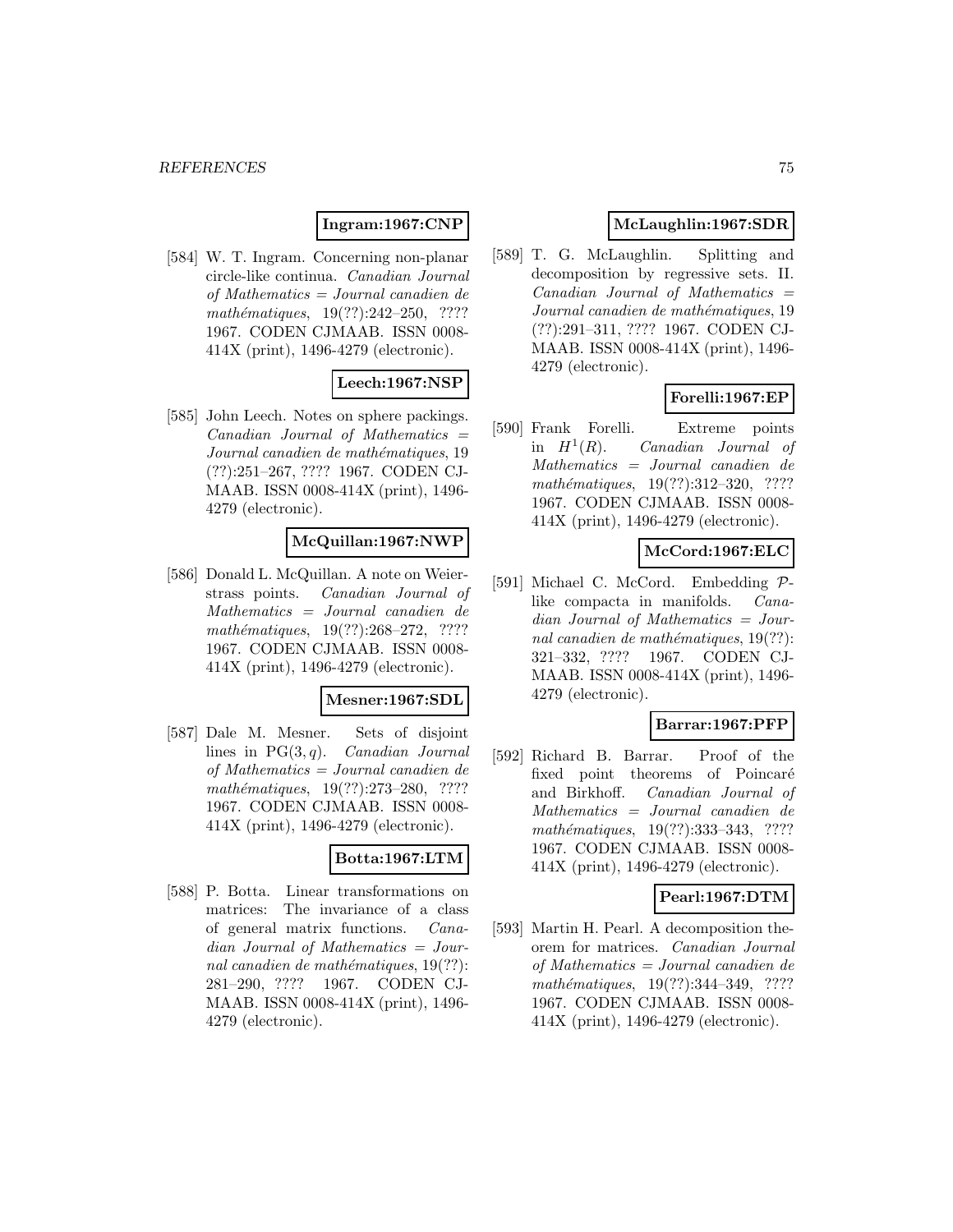# **Larson:1967:CHA**

[594] Richard G. Larson. Cocommutative Hopf algebras. Canadian Journal of Mathematics = Journal canadien de mathématiques,  $19(??):350-360, ????$ 1967. CODEN CJMAAB. ISSN 0008- 414X (print), 1496-4279 (electronic).

# **Akasaki:1967:KHM**

[595] T. Akasaki. On a kind of homotopy manifold. Canadian Journal of Mathematics = Journal canadien de mathématiques,  $19(??):361-365$ , ???? 1967. CODEN CJMAAB. ISSN 0008- 414X (print), 1496-4279 (electronic).

### **Peleg:1967:EPO**

[596] Bezalel Peleg. Equilibrium points for open acyclic relations. Canadian Journal of Mathematics = Journal canadien de mathématiques,  $19(??)$ : 366–369, ???? 1967. CODEN CJ-MAAB. ISSN 0008-414X (print), 1496- 4279 (electronic).

### **Fujiwara:1967:PSC**

[597] Tsuyoshi Fujiwara. Permutability of semilattice congruences of lattices.  $Canadian$  Journal of Mathematics  $=$ Journal canadien de mathématiques, 19 (??):370–375, ???? 1967. CODEN CJ-MAAB. ISSN 0008-414X (print), 1496- 4279 (electronic).

### **Martin:1967:AFP**

[598] G. E. Martin. On arcs in a finite projective plane. Canadian Journal of Mathematics = Journal canadien de mathématiques, 19(??):376-393, ???? 1967. CODEN CJMAAB. ISSN 0008- 414X (print), 1496-4279 (electronic).

# **Graham:1967:PET**

[599] R. L. Graham. On partitions of an equilateral triangle. Canadian Journal of Mathematics = Journal canadien de mathématiques,  $19(??):394-409$ , ???? 1967. CODEN CJMAAB. ISSN 0008- 414X (print), 1496-4279 (electronic).

### **Wehrfritz:1967:NG**

[600] B. A. F. Wehrfritz. A note on  $d$ -groups. Canadian Journal of Mathematics = Journal canadien de mathématiques, 19 (??):410–412, ???? 1967. CODEN CJ-MAAB. ISSN 0008-414X (print), 1496- 4279 (electronic).

### **Heppes:1967:NSW**

[601] Aladár Heppes. On the number of spheres which can hide a given sphere.  $Canadian$  Journal of Mathematics  $=$ Journal canadien de mathématiques, 19 (??):413–418, ???? 1967. CODEN CJ-MAAB. ISSN 0008-414X (print), 1496- 4279 (electronic).

### **Warne:1967:EBS**

[602] R. J. Warne. Extensions of I-bisimple semigroups. *Canadian Journal of* Mathematics = Journal canadien de mathématiques,  $19(??):419-426$ , ???? 1967. CODEN CJMAAB. ISSN 0008- 414X (print), 1496-4279 (electronic). See errata [741].

### **Stewart:1967:SCG**

[603] B. M. Stewart. Supermagic complete graphs. Canadian Journal of Mathematics = Journal canadien de  $mathématiques, 19(??):427–438, ????$ 1967. CODEN CJMAAB. ISSN 0008- 414X (print), 1496-4279 (electronic).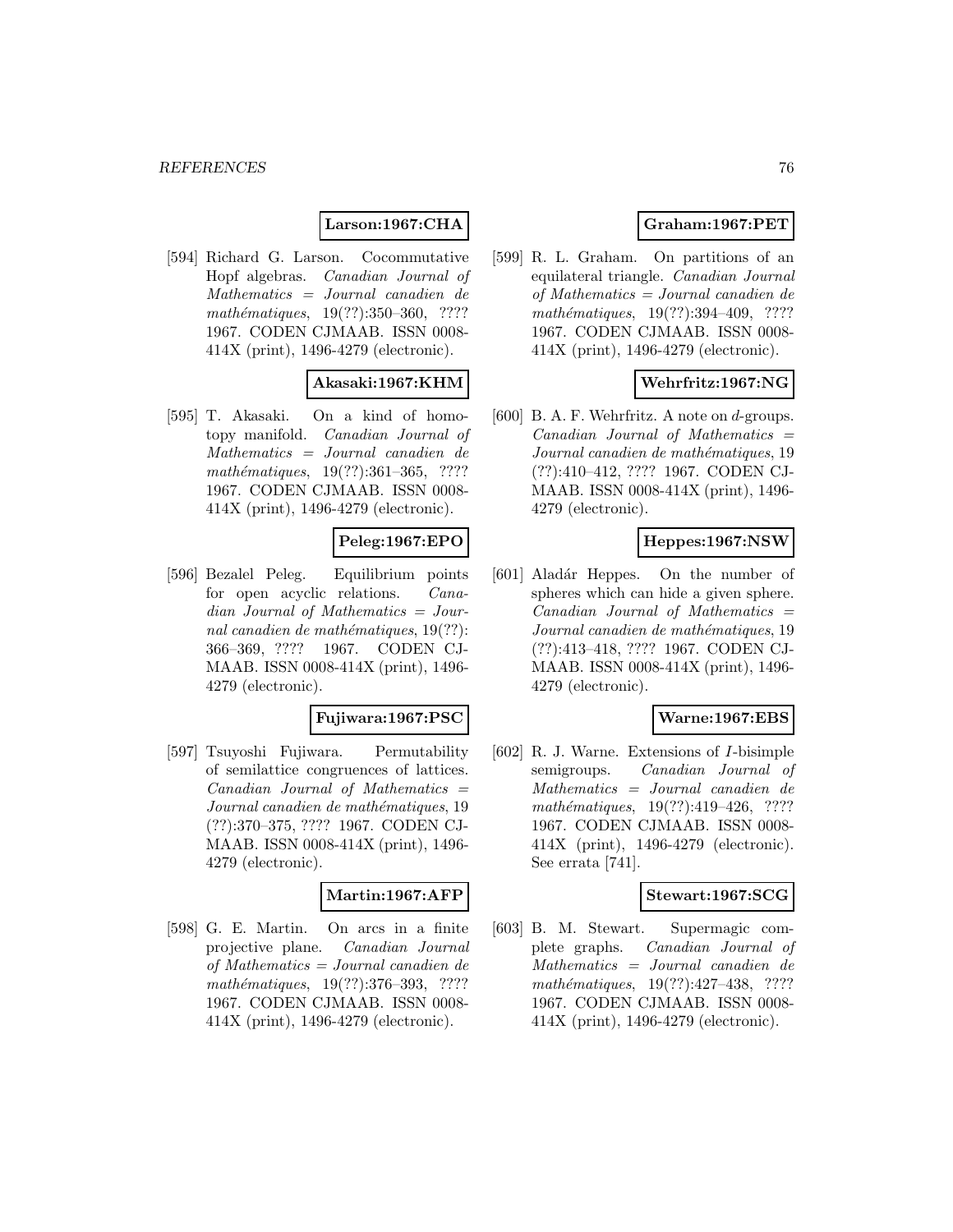### **Yano:1967:NHR**

[604] Kentaro Yano. Notes on hypersurfaces in a Riemannian manifold. Canadian Journal of Mathematics = Journal canadien de mathématiques,  $19(??)$ : 439–446, ???? 1967. CODEN CJ-MAAB. ISSN 0008-414X (print), 1496- 4279 (electronic).

# **Dickson:1967:NHR**

[605] S. E. Dickson. A note on hypernilpotent radical properties for associative rings. Canadian Journal of Mathematics = Journal canadien de  $mathématiques, 19(??): 447–448, ????$ 1967. CODEN CJMAAB. ISSN 0008- 414X (print), 1496-4279 (electronic).

### **Libera:1967:USF**

[606] Richard J. Libera. Univalent  $\alpha$ spiral functions. Canadian Journal of Mathematics = Journal canadien de mathématiques,  $19(??):449-456$ , ???? 1967. CODEN CJMAAB. ISSN 0008- 414X (print), 1496-4279 (electronic).

### **Bullen:1967:GPI**

[607] P. S. Bullen. A general Perron integral. II. Canadian Journal of Mathematics  $=$  Journal canadien de mathématiques, 19(??):457–473, ???? 1967. CODEN CJMAAB. ISSN 0008-414X (print), 1496-4279 (electronic).

### **Borges:1967:ET**

[608] Carlos J. R. Borges. On extensions of topologies. Canadian Journal of Mathematics = Journal canadien de  $mathématiques, 19(??):474-487, ????$ 1967. CODEN CJMAAB. ISSN 0008- 414X (print), 1496-4279 (electronic).

# **Luxemburg:1967:ECO**

[609] W. A. J. Luxemburg and J. J. Masterson. An extension of the concept of the order dual of a Riesz space. Canadian Journal of Mathematics = Journal canadien de mathématiques,  $19(??)$ : 488–498, ???? 1967. CODEN CJ-MAAB. ISSN 0008-414X (print), 1496- 4279 (electronic).

# **Putz:1967:TFB**

[610] H. Putz. Triangulation of fibre bundles.  $Canadian$  Journal of Mathematics  $=$ Journal canadien de mathématiques, 19 (??):499–513, ???? 1967. CODEN CJ-MAAB. ISSN 0008-414X (print), 1496- 4279 (electronic).

# **Jordan:1967:CCR**

[611] James H. Jordan. Covering classes of residues. Canadian Journal of Mathematics = Journal canadien de mathématiques, 19(??):514-519, ???? 1967. CODEN CJMAAB. ISSN 0008- 414X (print), 1496-4279 (electronic).

# **Hobby:1967:NRG**

[612] C. R. Hobby. Nearly regular *p*-groups.  $Canadian$  Journal of Mathematics  $=$ Journal canadien de mathématiques, 19 (??):520–522, ???? 1967. CODEN CJ-MAAB. ISSN 0008-414X (print), 1496- 4279 (electronic).

### **Bollobas:1967:EPP**

[613] Béla Bollobás. An extremal problem for polygons inscribed in a convex curve.  $Canadian$  Journal of Mathematics  $=$ Journal canadien de mathématiques, 19 (??):523–528, ???? 1967. CODEN CJ-MAAB. ISSN 0008-414X (print), 1496- 4279 (electronic).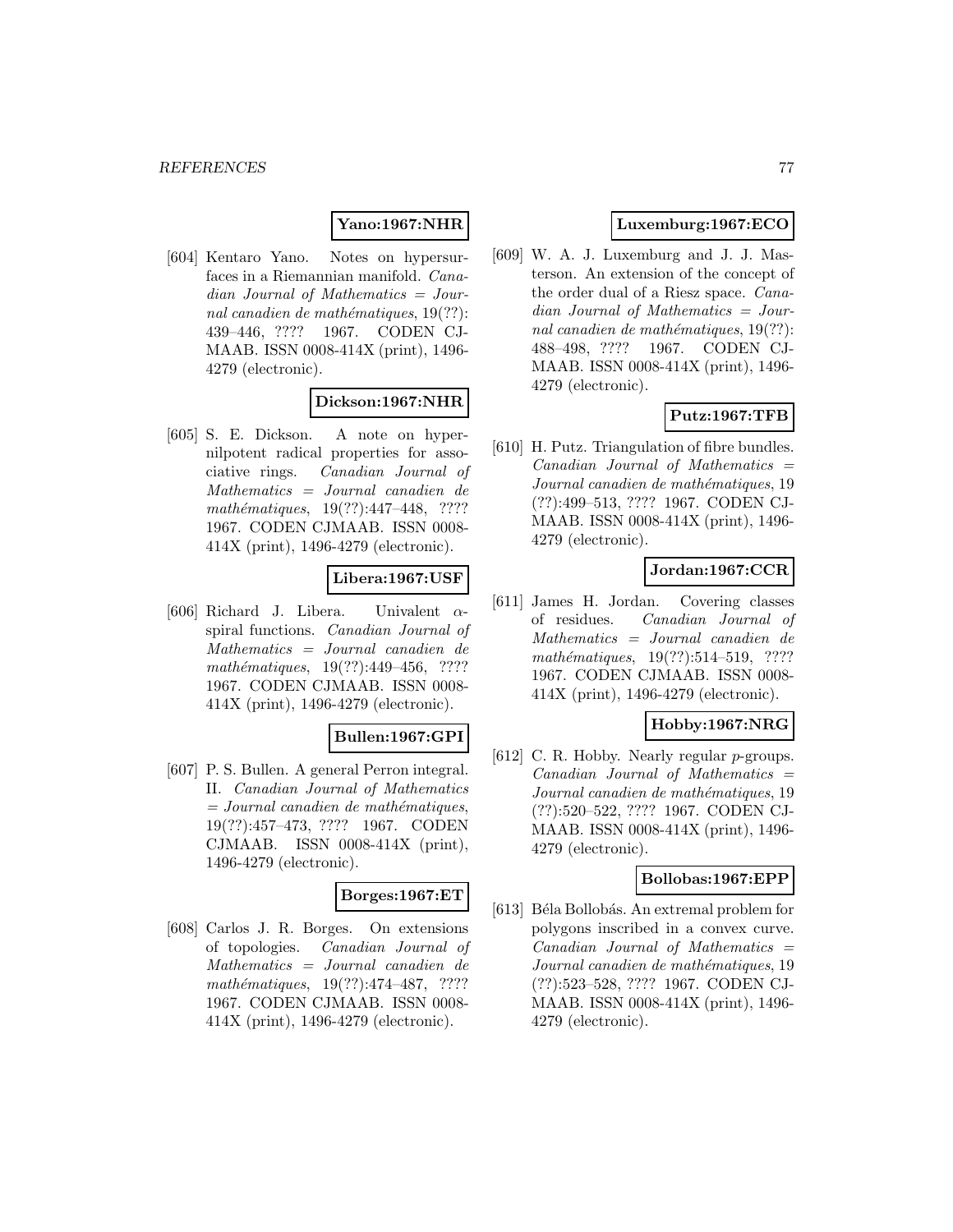### **Heerema:1967:IIR**

[614] N. Heerema. Inertial isomorphisms of v-rings. Canadian Journal of Mathematics = Journal canadien de mathématiques, 19(??):529–539, ???? 1967. CODEN CJMAAB. ISSN 0008- 414X (print), 1496-4279 (electronic).

### **Brickell:1967:DMA**

[615] F. Brickell. Differentiable manifolds with an area measure. Canadian Journal of Mathematics = Journal canadien de mathématiques,  $19(??):540-$ 549, ???? 1967. CODEN CJMAAB. ISSN 0008-414X (print), 1496-4279 (electronic).

#### **Csorgo:1967:NPS**

[616] Miklós Csörgö. A new proof of some results of Rényi and the asymptotic distribution of the range of his Kolmogorov–Smirnov type random variables. Canadian Journal of Mathematics = Journal canadien de mathématiques,  $19(??):550-558$ , ???? 1967. CODEN CJMAAB. ISSN 0008- 414X (print), 1496-4279 (electronic).

# **Buschman:1967:SGS**

[617] R. G. Buschman and M. C. Wunderlich. Sieve-generated sequences with translated intervals. Canadian Journal of Mathematics = Journal canadien de mathématiques,  $19(??):559-570$ , ???? 1967. CODEN CJMAAB. ISSN 0008- 414X (print), 1496-4279 (electronic).

### **Brauer:1967:GFS**

[618] Fred Brauer. Green's functions for singular ordinary differential operators.  $Canadian$  Journal of Mathematics  $=$ Journal canadien de mathématiques, 19

(??):571–582, ???? 1967. CODEN CJ-MAAB. ISSN 0008-414X (print), 1496- 4279 (electronic).

# **Appel:1967:UGD**

[619] K. I. Appel and E. T. Parker. On unsolvable groups of degree  $p = 4q + 1$ , p and q primes. Canadian Journal of Mathematics = Journal canadien de mathématiques, 19(??):583-589, ???? 1967. CODEN CJMAAB. ISSN 0008- 414X (print), 1496-4279 (electronic).

# **Hall:1967:IFS**

[620] C. A. Hall. Intrinsic functions on semisimple algebras. Canadian Journal of Mathematics = Journal canadien de mathématiques, 19(??):590–598, ???? 1967. CODEN CJMAAB. ISSN 0008- 414X (print), 1496-4279 (electronic).

# **Boyd:1967:HTR**

[621] D. W. Boyd. The Hilbert transform on rearrangement-invariant spaces. Canadian Journal of Mathematics = Journal canadien de mathématiques,  $19(??)$ : 599–616, ???? 1967. CODEN CJ-MAAB. ISSN 0008-414X (print), 1496- 4279 (electronic).

# **Wong:1967:CFP**

[622] James S. W. Wong. Common fixed points of commuting monotone mappings. Canadian Journal of Mathematics = Journal canadien de mathématiques,  $19(??):617–620$ , ???? 1967. CODEN CJMAAB. ISSN 0008- 414X (print), 1496-4279 (electronic).

### **Meeker:1967:SGH**

[623] L. D. Meeker. Some generalized Hardy spaces. Canadian Journal of Mathematics = Journal canadien de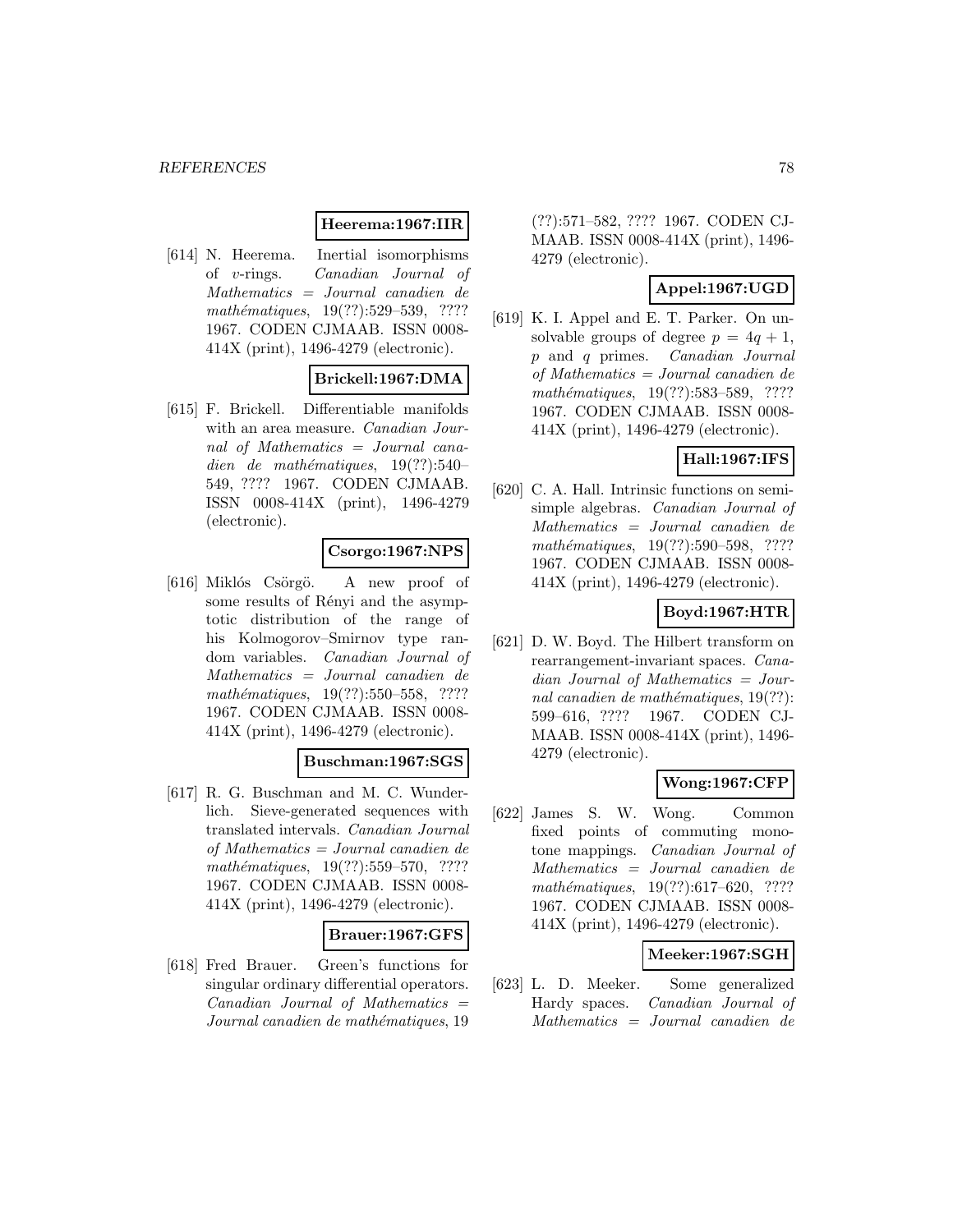$mathématiques, 19(??):621–628, ????$ 1967. CODEN CJMAAB. ISSN 0008- 414X (print), 1496-4279 (electronic).

### **Mancuso:1967:ACN**

[624] Vincent J. Mancuso. n-ANR's for certain normal spaces. Canadian Journal of Mathematics = Journal canadien de mathématiques,  $19(??):629-635$ , ???? 1967. CODEN CJMAAB. ISSN 0008- 414X (print), 1496-4279 (electronic).

# **DeMarr:1967:POO**

[625] Ralph DeMarr. On partially ordering operator algebras. Canadian Journal of Mathematics = Journal canadien de mathématiques,  $19(??):636-643$ , ???? 1967. CODEN CJMAAB. ISSN 0008- 414X (print), 1496-4279 (electronic).

# **Brown:1967:NET**

[626] William G. Brown. On the nonexistence of a type of regular graphs of girth 5. Canadian Journal of Mathematics = Journal canadien de mathématiques,  $19(??):644–648$ , ???? 1967. CODEN CJMAAB. ISSN 0008- 414X (print), 1496-4279 (electronic).

# **Mack:1967:DCP**

[627] John Mack. Directed covers and paracompact spaces. Canadian Journal of Mathematics = Journal canadien de mathématiques,  $19(??):649-654$ , ???? 1967. CODEN CJMAAB. ISSN 0008- 414X (print), 1496-4279 (electronic).

# **Williams:1967:PCR**

[628] Kenneth S. Williams. Pairs of consecutive residues of polynomials. Canadian Journal of Mathematics = Journal canadien de mathématiques,  $19(??)$ : 655–666, ???? 1967. CODEN CJ-MAAB. ISSN 0008-414X (print), 1496- 4279 (electronic).

# **Ogawa:1967:LBS**

[629] Hajimu Ogawa. Lower bounds for solutions of parabolic differential inequalities. Canadian Journal of Mathematics  $=$  Journal canadien de mathématiques, 19(??):667–672, ???? 1967. CODEN CJMAAB. ISSN 0008-414X (print), 1496-4279 (electronic).

### **Hartman:1967:HHM**

[630] Philip Hartman. On homotopic harmonic maps. Canadian Journal of Mathematics = Journal canadien de mathématiques,  $19(??):673–687$ , ???? 1967. CODEN CJMAAB. ISSN 0008- 414X (print), 1496-4279 (electronic).

# **Dorroh:1967:SGM**

[631] J. R. Dorroh. Semi-groups of maps in a locally compact space. Canadian Journal of Mathematics = Journal canadien de mathématiques,  $19(??)$ : 688–696, ???? 1967. CODEN CJ-MAAB. ISSN 0008-414X (print), 1496- 4279 (electronic).

# **Zame:1967:DS**

[632] Alan Zame. The distribution of sequences modulo1. Canadian Journal of Mathematics = Journal canadien de mathématiques,  $19(??):697-709$ , ???? 1967. CODEN CJMAAB. ISSN 0008- 414X (print), 1496-4279 (electronic).

### **Griffin:1967:SRM**

[633] Malcolm Griffin. Some results on vmultiplication rings. Canadian Journal of Mathematics = Journal canadien de mathématiques,  $19(??):710–722$ , ????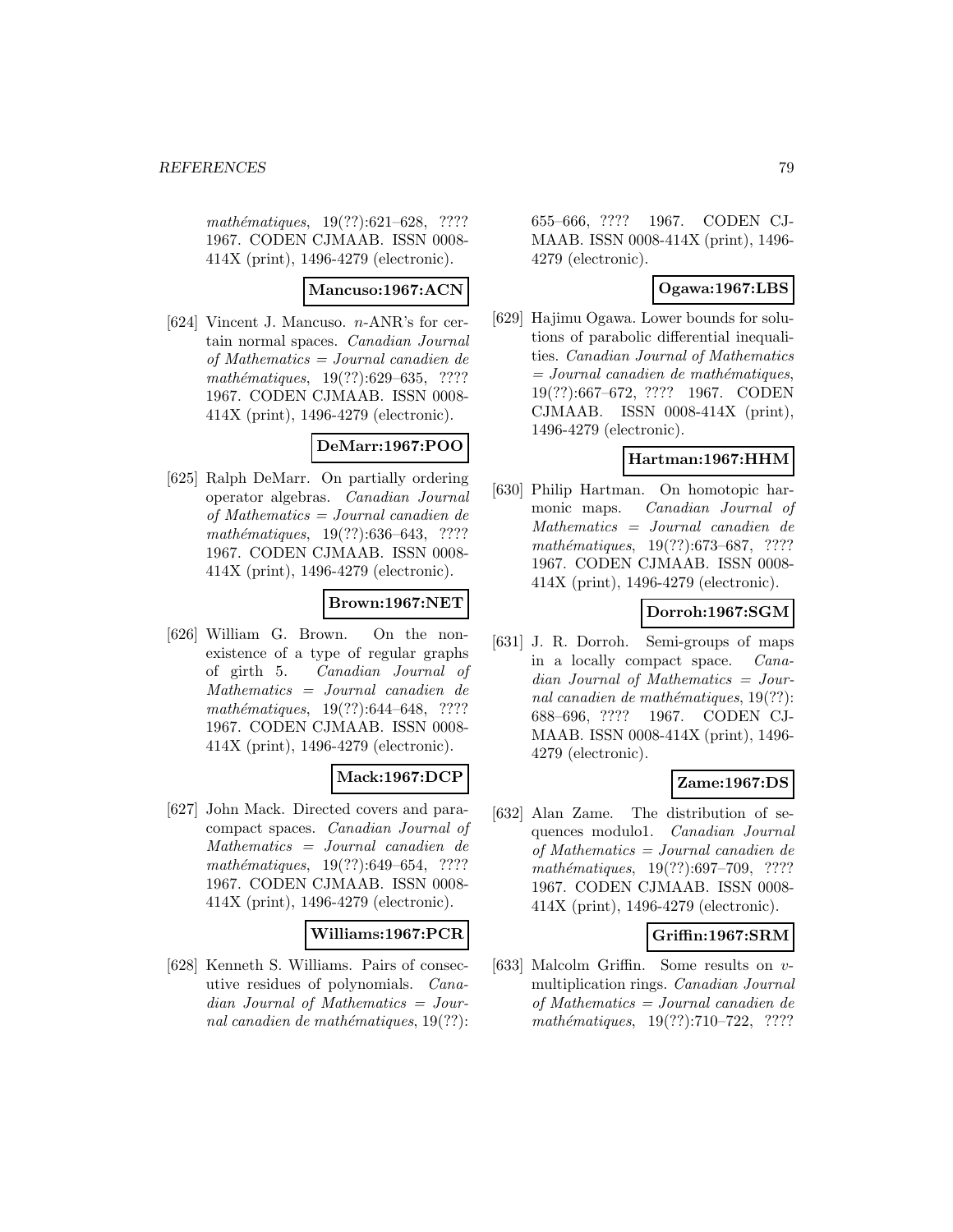1967. CODEN CJMAAB. ISSN 0008- 414X (print), 1496-4279 (electronic).

### **Caradus:1967:MOIa**

[634] S. R. Caradus. On meromorphic operators. I, II. Canadian Journal of Mathematics = Journal canadien de mathématiques,  $19(??):723-736$ , ???? 1967. CODEN CJMAAB. ISSN 0008- 414X (print), 1496-4279 (electronic).

### **Caradus:1967:MOIb**

[635] S. R. Caradus. On meromorphic operators, II. Canadian Journal of Mathematics = Journal canadien de mathématiques, 19(??):737–748, ???? 1967. CODEN CJMAAB. ISSN 0008- 414X (print), 1496-4279 (electronic).

# **Sankoff:1967:PPM**

[636] D. Sankoff and D. A. Dawson. A packing problem for measurable sets. Canadian Journal of Mathematics = Journal canadien de mathématiques,  $19(??)$ : 749–756, ???? 1967. CODEN CJ-MAAB. ISSN 0008-414X (print), 1496- 4279 (electronic).

# **Luther:1967:UEP**

[637] Norman Y. Luther. Unique extension and product measures. Canadian Journal of Mathematics = Journal canadien de mathématiques,  $19(??)$ : 757–763, ???? 1967. CODEN CJ-MAAB. ISSN 0008-414X (print), 1496- 4279 (electronic).

# **Nelson:1967:FSO**

[638] Evelyn Nelson. Finiteness of semigroups of operators in universal algebra. Canadian Journal of Mathematics  $=$  Journal canadien de mathématiques, 19(??):764–768, ???? 1967. CODEN

CJMAAB. ISSN 0008-414X (print), 1496-4279 (electronic).

### **Jones:1967:DPN**

[639] William B. Jones. Direct products of normed linear spaces. Canadian Journal of Mathematics = Journal  $cana dien de mathématiques, 19(??):$ 769–773, ???? 1967. CODEN CJ-MAAB. ISSN 0008-414X (print), 1496- 4279 (electronic).

# **Ginzburg:1967:RGG**

[640] A. Ginzburg. Representation of groups by generalized normal multiplication tables. Canadian Journal of Mathematics = Journal canadien de mathématiques,  $19(??):774-791$ , ???? 1967. CODEN CJMAAB. ISSN 0008- 414X (print), 1496-4279 (electronic).

# **Sheehan:1967:PT**

[641] J. Sheehan. On Pólya's theorem. Canadian Journal of Mathematics = Journal canadien de mathématiques,  $19(??)$ : 792–799, ???? 1967. CODEN CJ-MAAB. ISSN 0008-414X (print), 1496- 4279 (electronic).

# **Harary:1967:IG**

[642] Frank Harary and Michael D. Plummer. On indecomposable graphs.  $Canadian$  Journal of Mathematics  $=$ Journal canadien de mathématiques, 19 (??):800–809, ???? 1967. CODEN CJ-MAAB. ISSN 0008-414X (print), 1496- 4279 (electronic).

### **Brickman:1967:ISL**

[643] L. Brickman and P. A. Fillmore. The invariant subspace lattice of a linear transformation. Canadian Journal of Mathematics = Journal canadien de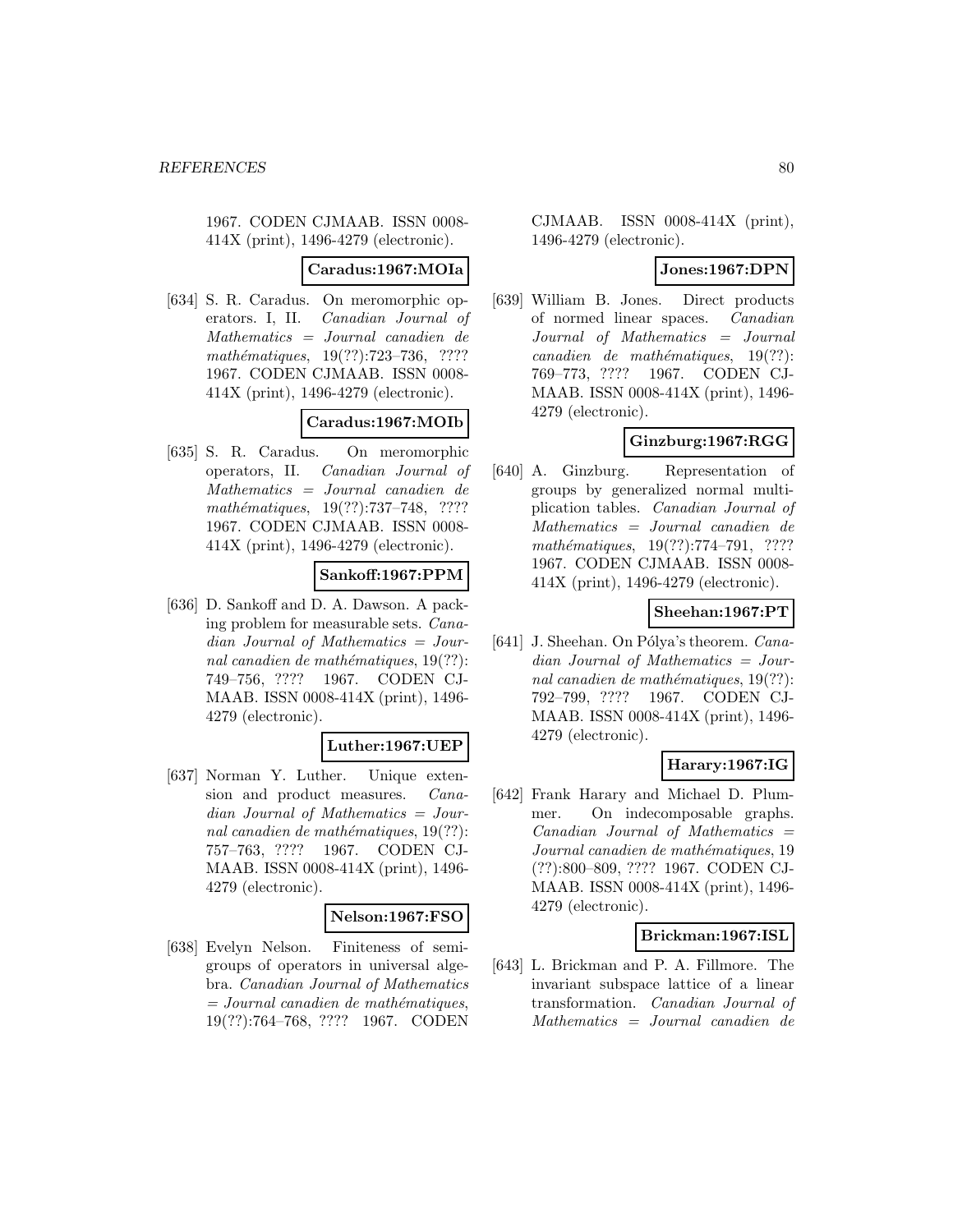mathématiques, 19(??):810–822, ???? 1967. CODEN CJMAAB. ISSN 0008- 414X (print), 1496-4279 (electronic).

# **Saxena:1967:ECD**

[644] R. B. Saxena. Expansion of continuous differentiable functions in Fourier Legendre series. Canadian Journal of Mathematics = Journal canadien de  $mathématiques, 19(??):823–827, ????$ 1967. CODEN CJMAAB. ISSN 0008- 414X (print), 1496-4279 (electronic).

# **Ruckle:1967:SCS**

[645] William Ruckle. Symmetric coordinate spaces and symmetric bases. Canadian Journal of Mathematics = Journal canadien de mathématiques,  $19(??)$ : 828–838, ???? 1967. CODEN CJ-MAAB. ISSN 0008-414X (print), 1496- 4279 (electronic).

# **Boyd:1967:COL**

[646] David W. Boyd. A class of operators on the Lorentz space  $M(\rho h i)$ . Canadian Journal of Mathematics = Journal canadien de mathématiques,  $19(??)$ : 839–841, ???? 1967. CODEN CJ-MAAB. ISSN 0008-414X (print), 1496- 4279 (electronic).

# **Brockwell:1967:NAT**

[647] P. J. Brockwell. On the number of associative triples in an algebra of n elements. Canadian Journal of Mathematics = Journal canadien de mathématiques,  $19(??):842-850$ , ???? 1967. CODEN CJMAAB. ISSN 0008- 414X (print), 1496-4279 (electronic).

# **Klarner:1967:CGP**

[648] David A. Klarner. Cell growth problems. Canadian Journal of

Mathematics = Journal canadien de mathématiques, 19(??):851–863, ???? 1967. CODEN CJMAAB. ISSN 0008- 414X (print), 1496-4279 (electronic).

# **Oddson:1967:PLC**

[649] J. K. Oddson. Phragmèn–Lindelöf and comparison theorems for ellipticparabolic differential equations. Canadian Journal of Mathematics = Journal canadien de mathématiques,  $19(??)$ : 864–871, ???? 1967. CODEN CJ-MAAB. ISSN 0008-414X (print), 1496- 4279 (electronic).

# **Janko:1967:CFS**

[650] Zvonimir Janko. A characterization of the finite simple group  $PSp_4$ , (3).  $Canadian$  Journal of Mathematics  $=$ Journal canadien de mathématiques, 19 (??):872–894, ???? 1967. CODEN CJ-MAAB. ISSN 0008-414X (print), 1496- 4279 (electronic).

# **Bachmann:1967:HGI**

[651] F. Bachmann. Der Höhensatz in der Geometrie involutorischer [Gruppenelemente]. (German) [The higher rate in involution geometry [group elements]]. Canadian Journal of Mathematics = Journal canadien de mathématiques,  $19(??):895-903$ , ???? 1967. CODEN CJMAAB. ISSN 0008- 414X (print), 1496-4279 (electronic).

# **Baer:1967:SAG**

[652] Reinhold Baer. Soluble Artinian groups. Canadian Journal of Mathematics = Journal canadien de  $mathématiques, 19(??):904–923, ????$ 1967. CODEN CJMAAB. ISSN 0008- 414X (print), 1496-4279 (electronic).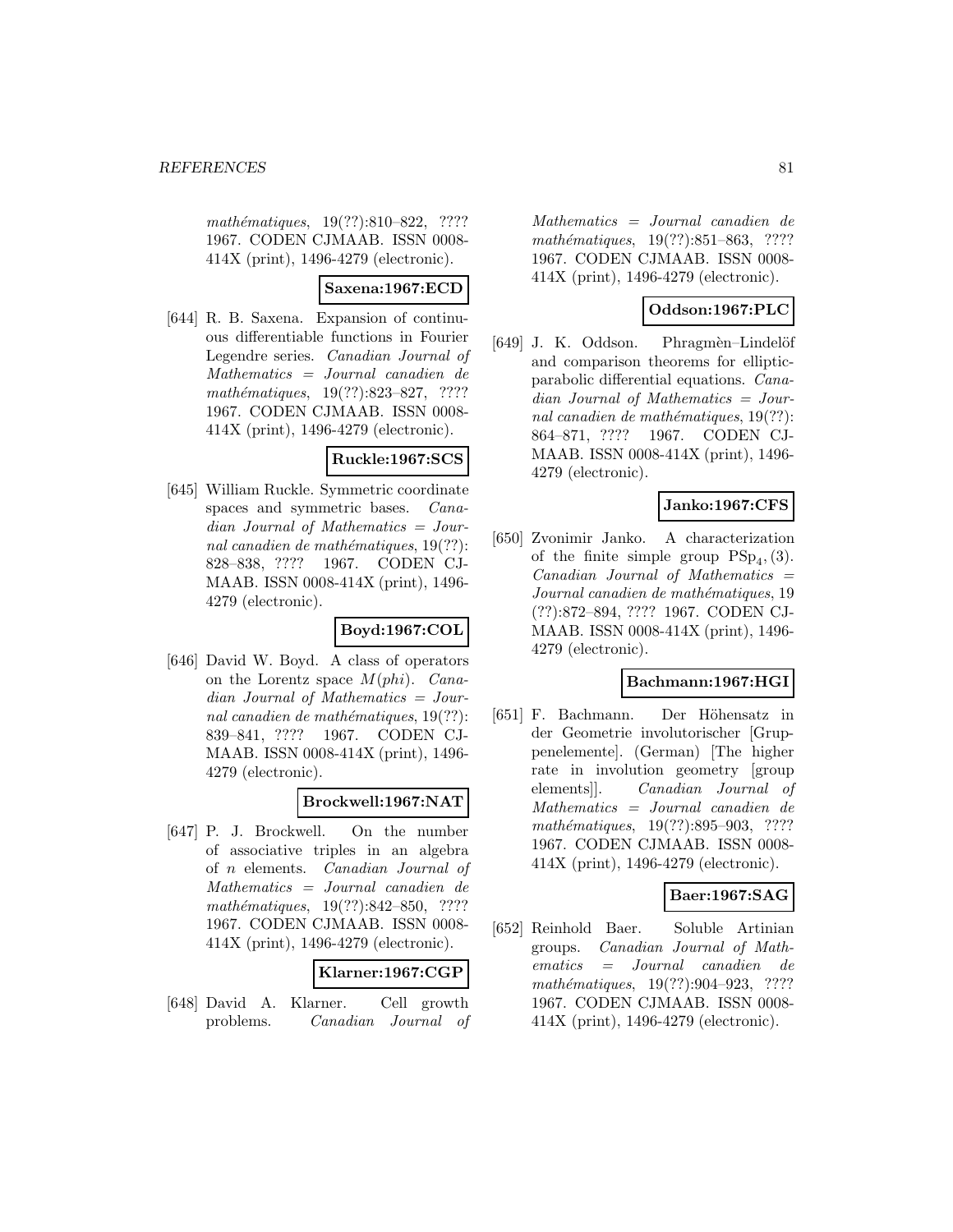### **Dembowski:1967:CGC**

[653] Peter Dembowski. Collineation groups containing perspectivities. Canadian Journal of Mathematics = Journal  $cana dien de mathématiques, 19(??):$ 924–937, ???? 1967. CODEN CJ-MAAB. ISSN 0008-414X (print), 1496- 4279 (electronic).

# **DuVal:1967:RSE**

[654] Patrick Du Val. Rational surfaces with exceptional unodes. Canadian Journal of Mathematics = Journal canadien de mathématiques, 19(??):938-951, ???? 1967. CODEN CJMAAB. ISSN 0008- 414X (print), 1496-4279 (electronic).

# **Edge:1967:NLK**

[655] W. L. Edge. A new look at the Kummer surface. Canadian Journal of Mathematics = Journal canadien de  $mathématiques, 19(??):952–967, ????$ 1967. CODEN CJMAAB. ISSN 0008- 414X (print), 1496-4279 (electronic).

#### **Erdos:1967:SAG**

[656] P. Erd˝os. On some applications of graph theory to geometry. Canadian Journal of Mathematics = Journal canadien de mathématiques,  $19(??)$ : 968–971, ???? 1967. CODEN CJ-MAAB. ISSN 0008-414X (print), 1496- 4279 (electronic).

# **Firey:1967:GCB**

[657] Wm. J. Firey. Generalized convex bodies of revolution. Canadian Journal of Mathematics = Journal canadien de mathématiques, 19(??):972-996, ???? 1967. CODEN CJMAAB. ISSN 0008- 414X (print), 1496-4279 (electronic).

# **Forder:1967:OP**

[658] H. G. Forder. On order in a plane.  $Canadian$  Journal of Mathematics  $=$ Journal canadien de mathématiques, 19 (??):997–1000, ???? 1967. CODEN CJ-MAAB. ISSN 0008-414X (print), 1496- 4279 (electronic).

# **Goethals:1967:OMZ**

[659] J.-M. Goethals and J. J. Seidel. Orthogonal matrices with zero diagonal. Canadian Journal of Mathematics = Journal canadien de mathématiques, 19 (??):1001–1010, ???? 1967. CODEN CJMAAB. ISSN 0008-414X (print), 1496-4279 (electronic).

### **Moser:1967:NVR**

[660] W. O. J. Moser. The number of very reduced  $4 \times n$  Latin rectangles. *Cana*dian Journal of Mathematics = Journal canadien de mathématiques,  $19(??)$ : 1011–1017, ???? 1967. CODEN CJ-MAAB. ISSN 0008-414X (print), 1496- 4279 (electronic).

### **Neumann:1967:SRS**

[661] B. H. Neumann. Some remarks on semigroup presentations. *Canadian* Journal of Mathematics = Journal  $cana dien de mathématiques, 19(??):$ 1018–1026, ???? 1967. CODEN CJ-MAAB. ISSN 0008-414X (print), 1496- 4279 (electronic). See corrigendum and addendum [740].

# **Rigby:1967:CCP**

[662] J. F. Rigby. Collineations, correlations, polarities, and conics. Canadian Journal of Mathematics = Journal canadien de mathématiques,  $19(??)$ :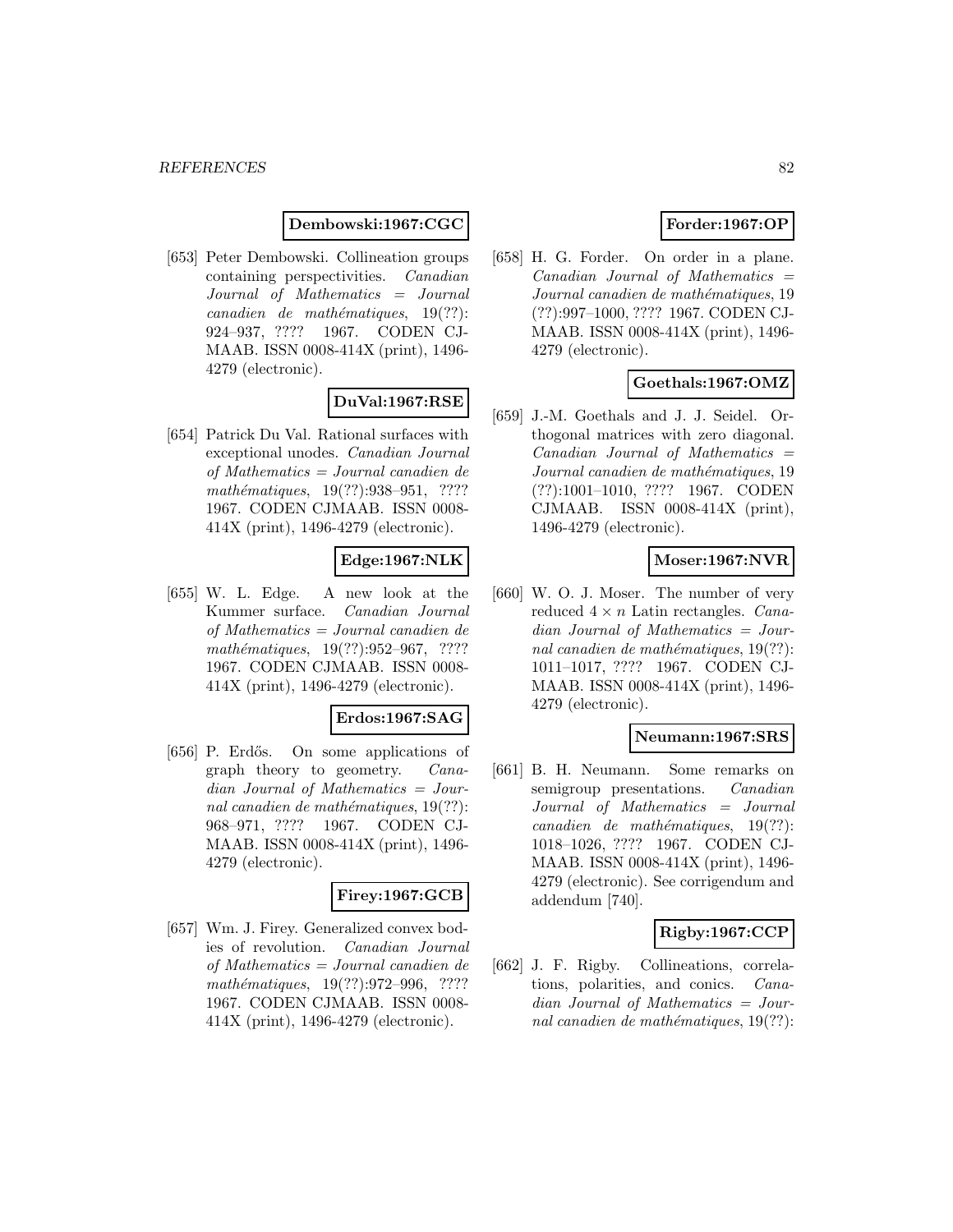1027–1041, ???? 1967. CODEN CJ-MAAB. ISSN 0008-414X (print), 1496- 4279 (electronic).

### **Scherk:1967:DAC**

[663] Peter Scherk. On differentiable arcs and curves. VI. singular osculating spaces of curves of order  $n + 1$  in projective n-space. Canadian Journal of Mathematics = Journal canadien de mathématiques, 19(??):1042-1061, ???? 1967. CODEN CJMAAB. ISSN 0008- 414X (print), 1496-4279 (electronic).

### **Schoenberg:1967:CLC**

[664] I. J. Schoenberg and S. C. Zaremba. On Cauchy's lemma concerning convex polygons. Canadian Journal of Mathematics = Journal canadien de mathématiques,  $19(??):1062-1071, ????$ 1967. CODEN CJMAAB. ISSN 0008- 414X (print), 1496-4279 (electronic).

# **Schuster:1967:APC**

[665] Seymour Schuster. Axes of points of certain linear systems of polarities.  $Canadian$  Journal of Mathematics  $=$ Journal canadien de mathématiques, 19 (??):1072–1077, ???? 1967. CODEN CJMAAB. ISSN 0008-414X (print), 1496-4279 (electronic).

# **Sherk:1967:FIS**

[666] F. A. Sherk. Finite incidence structures with orthogonality. *Canadian Journal* of Mathematics = Journal canadien de mathématiques, 19(??):1078-1083, ???? 1967. CODEN CJMAAB. ISSN 0008- 414X (print), 1496-4279 (electronic).

### **Synge:1967:TIF**

[667] J. L. Synge. Two isomorphs of the four-colour problem. Canadian Journal

of Mathematics = Journal canadien de mathématiques, 19(??):1084-1091, ???? 1967. CODEN CJMAAB. ISSN 0008- 414X (print), 1496-4279 (electronic).

# **Toth:1967:VPT**

[668] L. Fejes Tóth and A. Heppes. A variant of the problem of the thirteen spheres.  $Canadian$  Journal of Mathematics  $=$ Journal canadien de mathématiques, 19 (??):1092–1100, ???? 1967. CODEN CJMAAB. ISSN 0008-414X (print), 1496-4279 (electronic).

# **Tutte:1967:AD**

[669] W. T. Tutte. Antisymmetrical digraphs. Canadian Journal of Mathematics = Journal canadien de mathématiques,  $19(??):1101-1118, ????$ 1967. CODEN CJMAAB. ISSN 0008- 414X (print), 1496-4279 (electronic).

### **Alexandrov:1967:CC**

[670] A. D. Alexandrov. A contribution to chronogeometry. Canadian Journal of Mathematics = Journal canadien de  $mathématiques, 19(??): 1119-1128, ????$ 1967. CODEN CJMAAB. ISSN 0008- 414X (print), 1496-4279 (electronic).

# **Bohm:1967:VNR**

[671] J. Böhm. Zur Verallgemeinerung der Neperschen Regel in r-dimensionalen Riemannschen Räumen konstanter Krümmung. (German) [Generalization of the Napierian rule in rdimensional Riemannian spaces of constant curvature]. Canadian Journal of Mathematics = Journal canadien de mathématiques, 19(??):1129–1148, ???? 1967. CODEN CJMAAB. ISSN 0008- 414X (print), 1496-4279 (electronic).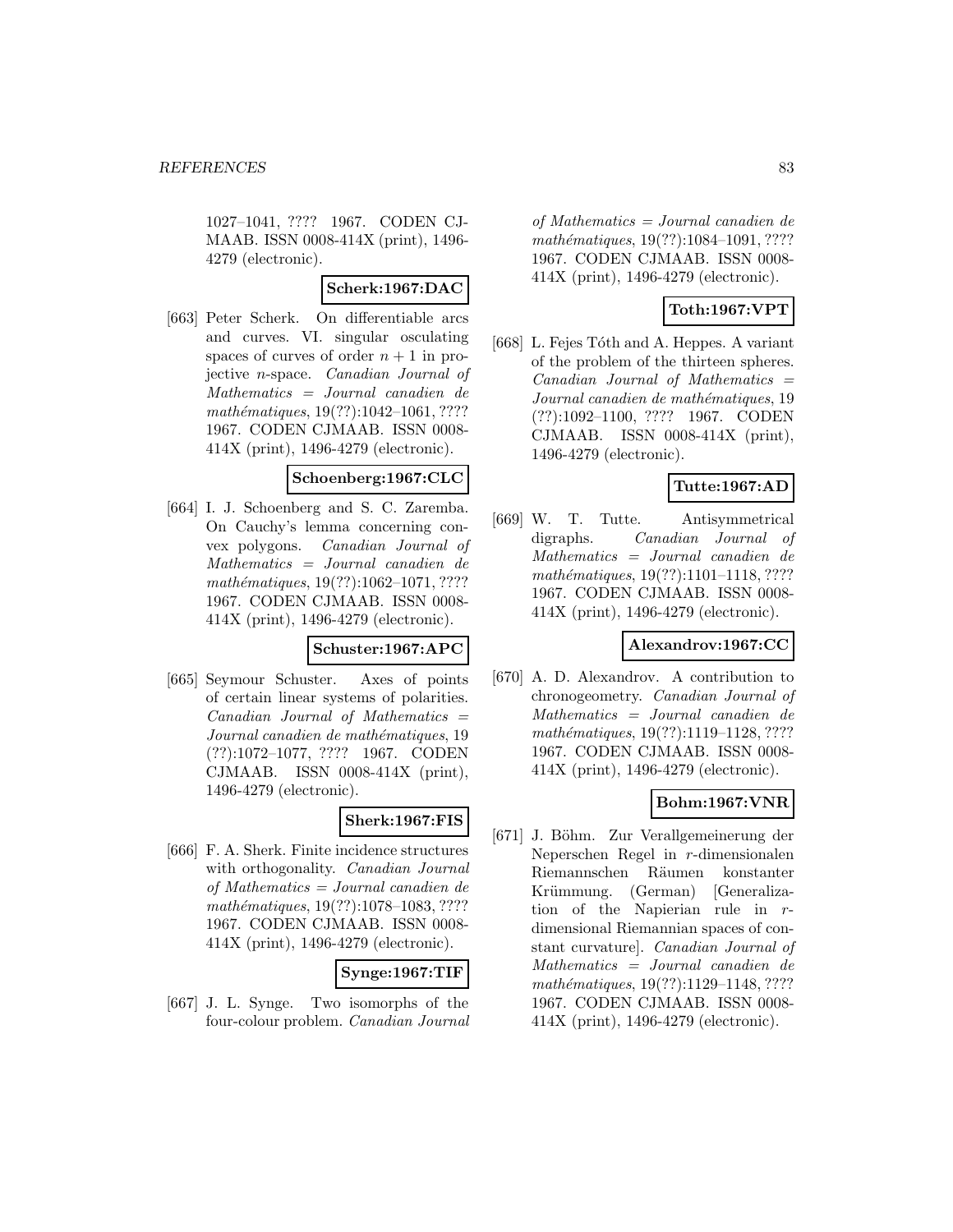# **Bottema:1967:IDB**

[672] O. Bottema. The inversive distance between two circles. Canadian Journal of Mathematics = Journal canadien de mathématiques, 19(??):1149-1152, ???? 1967. CODEN CJMAAB. ISSN 0008- 414X (print), 1496-4279 (electronic).

# **Duff:1967:DDD**

[673] G. F. D. Duff. Differences, derivatives, and decreasing rearrangements. Canadian Journal of Mathematics = Journal canadien de mathématiques,  $19(??)$ : 1153–1178, ???? 1967. CODEN CJ-MAAB. ISSN 0008-414X (print), 1496- 4279 (electronic).

### **Garner:1967:RSP**

[674] Cyril W. L. Garner. Regular skew polyhedra in hyperbolic three-space. Canadian Journal of Mathematics = Journal canadien de mathématiques,  $19(??)$ : 1179–1186, ???? 1967. CODEN CJ-MAAB. ISSN 0008-414X (print), 1496- 4279 (electronic).

### **Pedoe:1967:GTE**

[675] Daniel Pedoe. On a geometrical theorem in exterior algebra. Canadian Journal of Mathematics = Journal canadien de mathématiques,  $19(??)$ : 1187–1191, ???? 1967. CODEN CJ-MAAB. ISSN 0008-414X (print), 1496- 4279 (electronic).

### **Macbeath:1967:CNE**

[676] A. M. Macbeath. The classification of non-Euclidean plane crystallographic groups. Canadian Journal of Mathematics = Journal canadien de mathématiques, 19(??):1192-1205, ???? 1967. CODEN CJMAAB. ISSN 0008- 414X (print), 1496-4279 (electronic).

# **Shephard:1967:PCS**

[677] G. C. Shephard. Polytopes with centrally symmetric faces. Canadian Journal of Mathematics = Journal canadien de mathématiques,  $19(??):1206-$ 1213, ???? 1967. CODEN CJ-MAAB. ISSN 0008-414X (print), 1496- 4279 (electronic).

# **Shephard:1967:EPG**

[678] G. C. Shephard. An elementary proof of Gram's theorem for convex polytopes. Canadian Journal of Mathematics = Journal canadien de mathématiques,  $19(??):1214-1217, ????$ 1967. CODEN CJMAAB. ISSN 0008- 414X (print), 1496-4279 (electronic).

### **Szasz:1967:PEG**

[679] Paul Szász. On the pseudo-Euclidean geometry due to G. Hessenberg. Canadian Journal of Mathematics = Journal canadien de mathématiques,  $19(??)$ : 1218–1232, ???? 1967. CODEN CJ-MAAB. ISSN 0008-414X (print), 1496- 4279 (electronic).

# **Yaglom:1967:GMC**

[680] I. M. Yaglom. Geometric models of certain genetic processes. Canadian Journal of Mathematics = Journal canadien de mathématiques,  $19(??)$ : 1233–1242, ???? 1967. CODEN CJ-MAAB. ISSN 0008-414X (print), 1496- 4279 (electronic).

# **Sion:1967:QM**

[681] M. Sion and G. Zelmer. On quasimetrizability. Canadian Journal of Mathematics = Journal canadien de mathématiques, 19(??):1243-1249, ???? 1967. CODEN CJMAAB. ISSN 0008- 414X (print), 1496-4279 (electronic).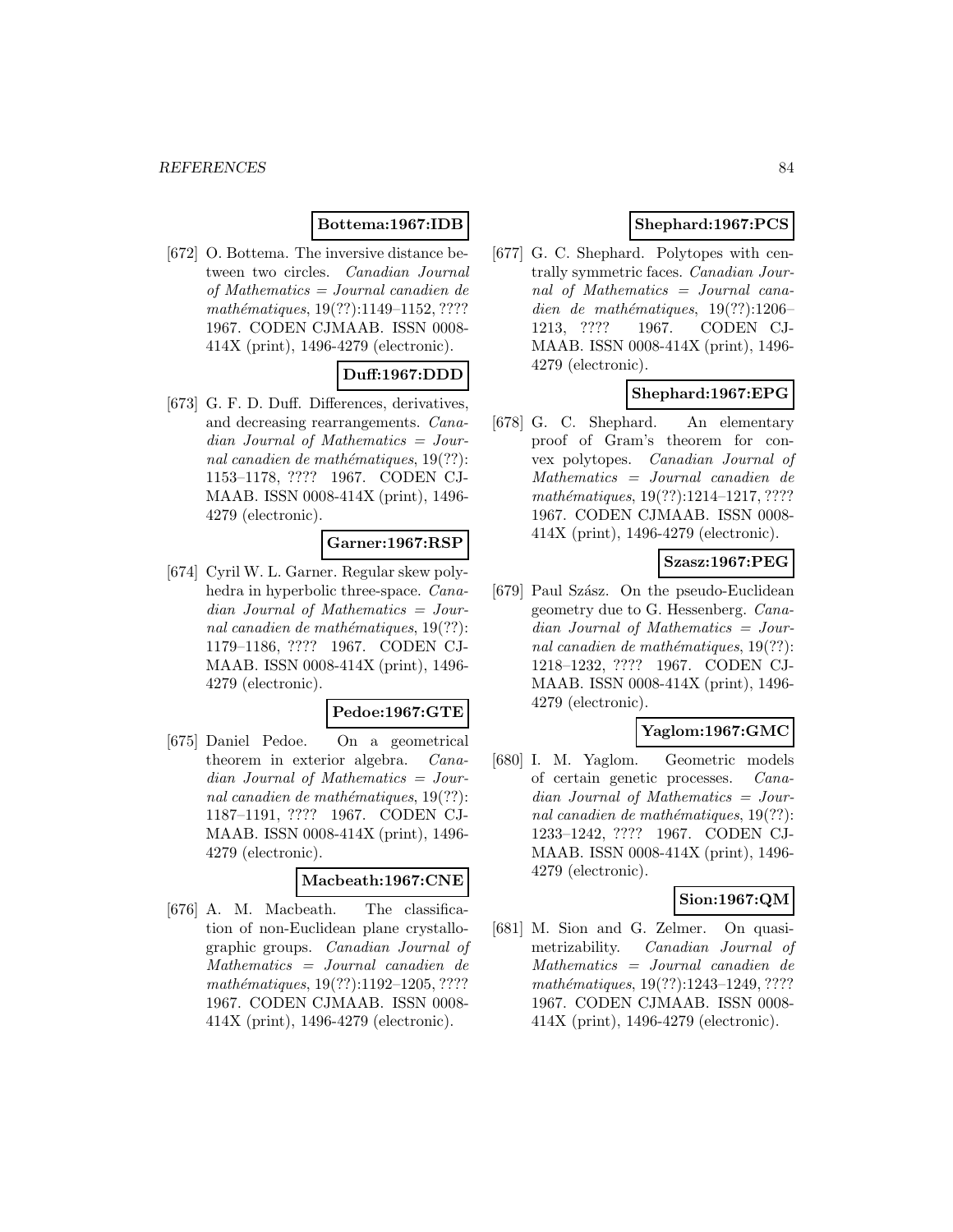# **Haimo:1967:EEH**

[682] Franklin Haimo. Extensions of endomorphisms from the higher centres. Canadian Journal of Mathematics = Journal canadien de mathématiques, 19 (??):1250–1258, ???? 1967. CODEN CJMAAB. ISSN 0008-414X (print), 1496-4279 (electronic).

# **Oppelt:1967:MAG**

[683] John A. Oppelt. Mixed abelian groups.  $Canadian$  Journal of Mathematics  $=$ Journal canadien de mathématiques, 19 (??):1259–1262, ???? 1967. CODEN CJMAAB. ISSN 0008-414X (print), 1496-4279 (electronic).

### **Dyer:1967:TTC**

[684] Micheal N. Dyer. Two term conditions in pi exact couples. Canadian Journal of Mathematics = Journal canadien de mathématiques, 19(??):1263-1288, ???? 1967. CODEN CJMAAB. ISSN 0008- 414X (print), 1496-4279 (electronic).

### **Luh:1967:CR**

[685] Jiang Luh. On the commutativity of J-rings. Canadian Journal of Mathematics = Journal canadien de mathématiques, 19(??):1289-1292, ???? 1967. CODEN CJMAAB. ISSN 0008- 414X (print), 1496-4279 (electronic).

### **Nelson:1967:PP**

[686] R. Nelson. Pseudovaluations of polynomials. Canadian Journal of Mathematics = Journal canadien de mathématiques, 19(??):1293-1302, ???? 1967. CODEN CJMAAB. ISSN 0008- 414X (print), 1496-4279 (electronic).

# **Ellis:1967:SOD**

[687] Homer G. Ellis. Solvability of ordinary differential equations near singular points: An analytic case. Canadian Journal of Mathematics = Journal canadien de mathématiques,  $19(??)$ : 1303–1313, ???? 1967. CODEN CJ-MAAB. ISSN 0008-414X (print), 1496- 4279 (electronic).

# **Monroe:1967:GCE**

[688] Itrel Monroe. On the generalized Cauchy equation. Canadian Journal of Mathematics = Journal canadien de mathématiques, 19(??):1314-1318, ???? 1967. CODEN CJMAAB. ISSN 0008- 414X (print), 1496-4279 (electronic).

# **Watkins:1967:CCG**

[689] M. E. Watkins and D. M. Mesner. Cycles and connectivity in graphs. Canadian Journal of Mathematics = Journal canadien de mathématiques,  $19(??)$ : 1319–1328, ???? 1967. CODEN CJ-MAAB. ISSN 0008-414X (print), 1496- 4279 (electronic).

### **Sonner:1967:LIP**

[690] Johann Sonner. Lifting inductive and projective limits. Canadian Journal of Mathematics = Journal canadien de mathématiques, 19(??):1329-1339, ???? 1967. CODEN CJMAAB. ISSN 0008- 414X (print), 1496-4279 (electronic).

### **Kaul:1968:ARH**

[691] S. K. Kaul. On almost regular homeomorphisms. Canadian Journal of Mathematics = Journal canadien de mathématiques,  $20(??):1-6$ , ???? 1968. CODEN CJMAAB. ISSN 0008-414X (print), 1496-4279 (electronic).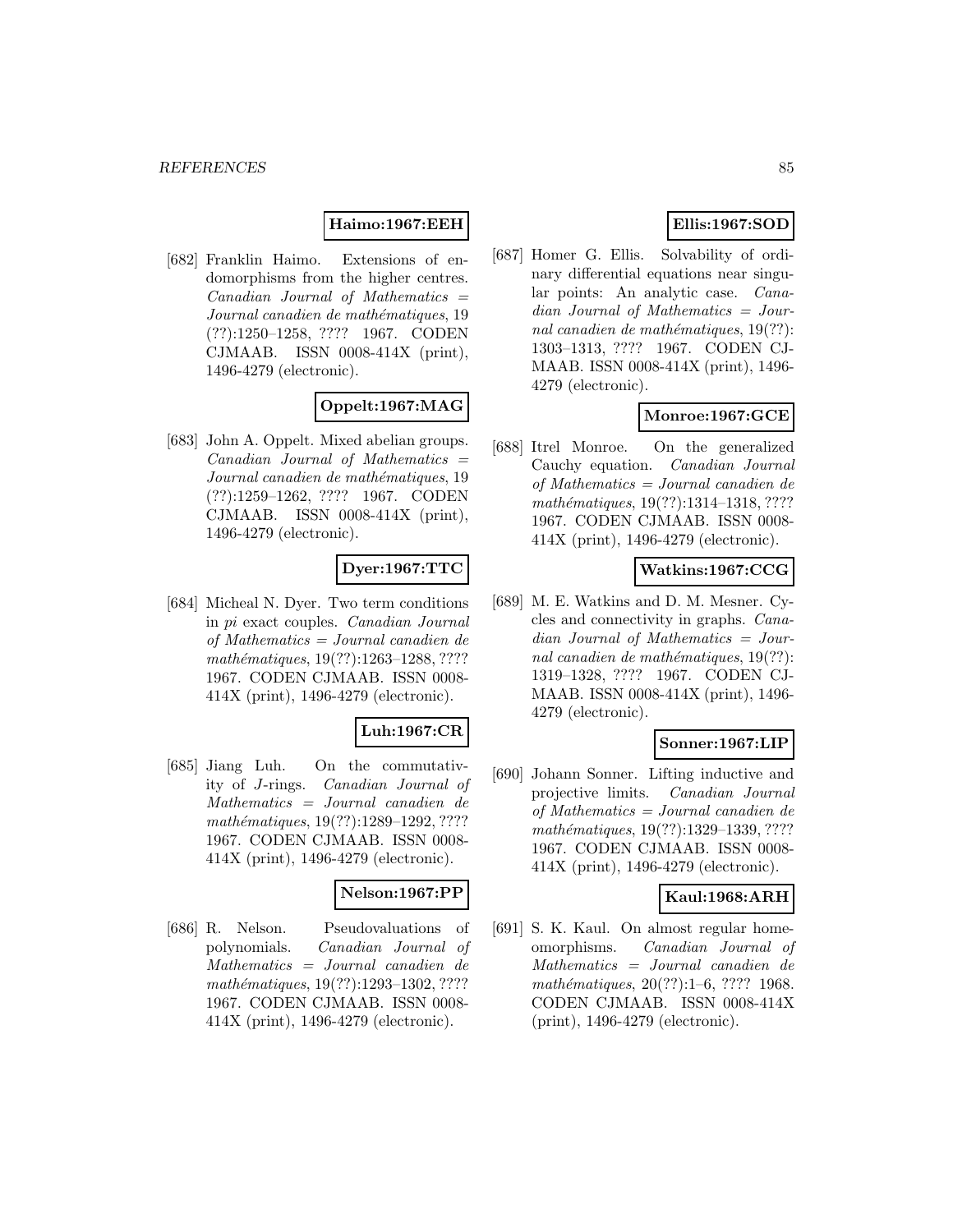# **Clunie:1968:IFH**

[692] J. Clunie and T. Kövari. On integral functions having prescribed asymptotic growth. II. Canadian Journal of Mathematics = Journal canadien de mathématiques,  $20(??):7-20$ , ???? 1968. CODEN CJMAAB. ISSN 0008- 414X (print), 1496-4279 (electronic).

# **Carlson:1968:CMQ**

[693] R. E. Carlson and C. G. Cullen. Commutativity for matrices of quaternions.  $Canadian$  Journal of Mathematics  $=$ Journal canadien de mathématiques, 20 (??):21–24, ???? 1968. CODEN CJ-MAAB. ISSN 0008-414X (print), 1496- 4279 (electronic).

# **Reilly:1968:BIS**

[694] N. R. Reilly and A. H. Clifford. Bisimple inverse semigroups as semigroups of ordered triples. Canadian Journal of Mathematics = Journal canadien de mathématiques,  $20(??):25-39, ????$ 1968. CODEN CJMAAB. ISSN 0008- 414X (print), 1496-4279 (electronic).

### **Parthasarathy:1968:EGG**

[695] K. R. Parthasarathy. Enumeration of graphs with given partition. Canadian Journal of Mathematics = Journal canadien de mathématiques,  $20(??)$ : 40–47, ???? 1968. CODEN CJ-MAAB. ISSN 0008-414X (print), 1496- 4279 (electronic).

# **Gard:1968:FDE**

[696] J. R. Gard and R. D. Johnson. Four dimension equivalences. Canadian Jour $nab$  of Mathematics = Journal canadien de mathématiques, 20(??):48–50, ???? 1968. CODEN CJMAAB. ISSN 0008- 414X (print), 1496-4279 (electronic).

# **Agarwal:1968:PEF**

[697] Arun Kumar Agarwal. On the properties of an entire function of two complex variables. Canadian Journal of Mathematics = Journal canadien de mathématiques,  $20(??):51–57, ????$ 1968. CODEN CJMAAB. ISSN 0008- 414X (print), 1496-4279 (electronic).

# **Baker:1968:FVL**

[698] Kirby A. Baker. Free vector lattices. Canadian Journal of Mathematics = Journal canadien de mathématiques, 20 (??):58–66, ???? 1968. CODEN CJ-MAAB. ISSN 0008-414X (print), 1496- 4279 (electronic).

# **Atkin:1968:RC**

[699] A. O. L. Atkin. Ramanujan congruences for  $p_{-k}(n)$ . *Canadian Journal* of Mathematics = Journal canadien de mathématiques,  $20(??):67–78, ????$ 1968. CODEN CJMAAB. ISSN 0008- 414X (print), 1496-4279 (electronic).

# **Henstock:1968:RTI**

[700] Ralph Henstock. A riemann-type integral of Lebesgue power. Canadian Journal of Mathematics = Journal canadien de mathématiques,  $20(??)$ : 79–87, ???? 1968. CODEN CJ-MAAB. ISSN 0008-414X (print), 1496- 4279 (electronic).

### **Clark:1968:GRR**

[701] W. Edwin Clark. Generalized radical rings. Canadian Journal of Mathematics = Journal canadien de mathématiques,  $20(??):88-94$ , ???? 1968. CODEN CJMAAB. ISSN 0008- 414X (print), 1496-4279 (electronic).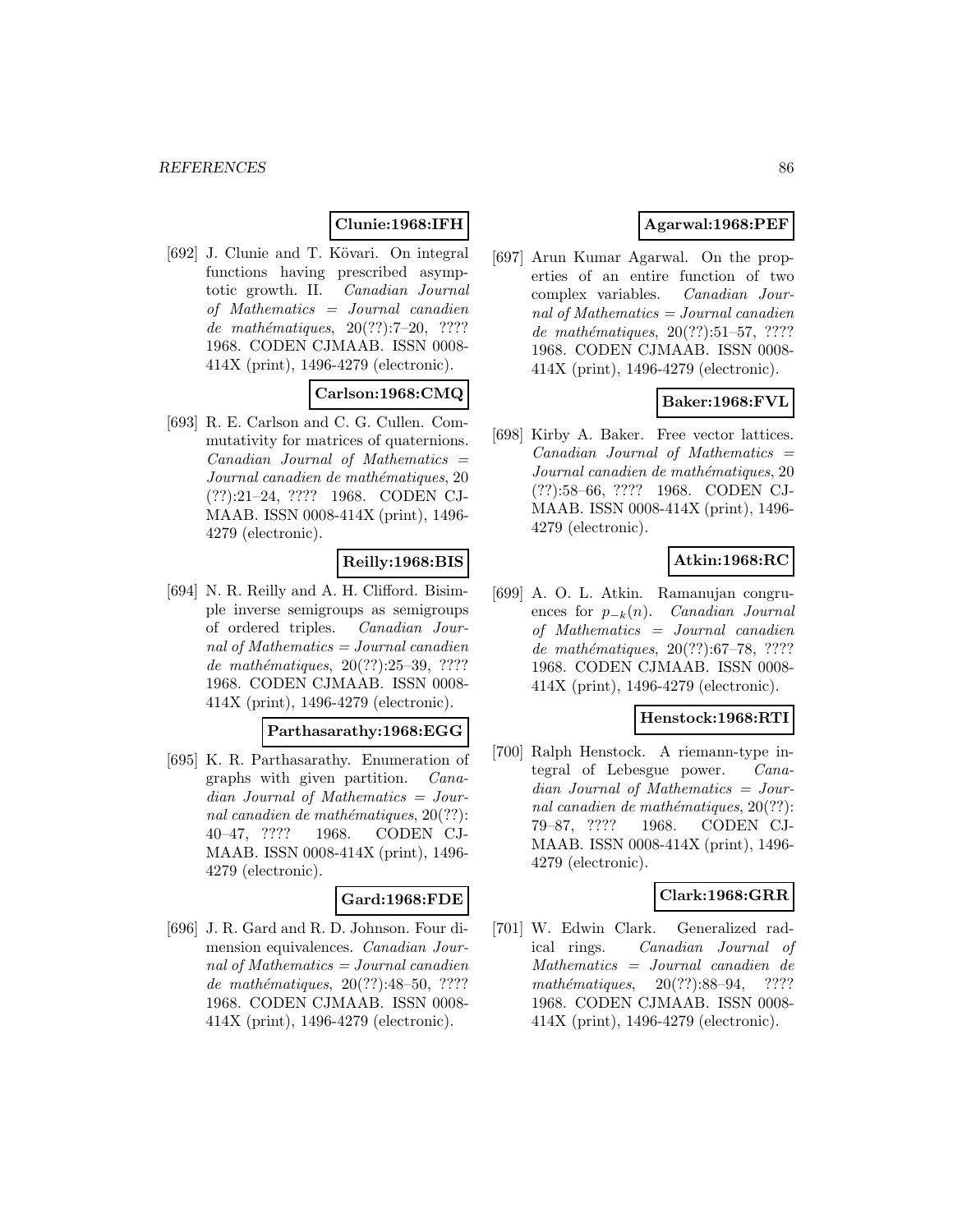# **Moon:1968:ICS**

[702] J. W. Moon. On independent complete subgraphs in a graph. *Canadian Jour*nal of Mathematics = Journal canadien de mathématiques,  $20(??):95-102, ????$ 1968. CODEN CJMAAB. ISSN 0008- 414X (print), 1496-4279 (electronic).

# **Dempster:1968:GCT**

[703] M. A. H. Dempster. On the Gotlieb– Csima time-tabling algorithm. Canadian Journal of Mathematics = Journal canadien de mathématiques,  $20(??)$ : 103–119, ???? 1968. CODEN CJ-MAAB. ISSN 0008-414X (print), 1496- 4279 (electronic).

### **Viswanathan:1968:GFU**

[704] B. Viswanathan. Generating functions for ultra-spherical functions. Canadian Journal of Mathematics = Journal canadien de mathématiques,  $20(??)$ : 120–134, ???? 1968. CODEN CJ-MAAB. ISSN 0008-414X (print), 1496- 4279 (electronic).

### **Garg:1968:ADN**

[705] K. M. Garg. On asymmetrical derivates of non-differentiable functions. Canadian Journal of Mathematics = Journal canadien de mathématiques,  $20(??)$ : 135–143, ???? 1968. CODEN CJ-MAAB. ISSN 0008-414X (print), 1496- 4279 (electronic).

### **Brualdi:1968:CSN**

[706] R. A. Brualdi. Convex sets of nonnegative matrices. Canadian Journal of Mathematics = Journal canadien de  $mathématiques, 20(??):144-157, ????$ 1968. CODEN CJMAAB. ISSN 0008- 414X (print), 1496-4279 (electronic).

# **Rigby:1968:AAG**

[707] J. F. Rigby. Axioms for absolute geometry. Canadian Journal of Mathematics  $=$  Journal canadien de mathématiques, 20(??):158–181, ???? 1968. CODEN CJMAAB. ISSN 0008-414X (print), 1496-4279 (electronic).

# **Djabali:1968:AFA**

[708] M. Djabali. Anneau de fractions d'un J-anneau. (French) [Ring of fractions of a J-ring]. Canadian Journal of Mathematics = Journal canadien de mathématiques,  $20(??):182-202$ , ???? 1968. CODEN CJMAAB. ISSN 0008- 414X (print), 1496-4279 (electronic).

#### **Thompson:1968:CMP**

[709] R. C. Thompson. Commutators of matrices with prescribed determinant.  $Canadian$  Journal of Mathematics  $=$ Journal canadien de mathématiques, 20 (??):203–221, ???? 1968. CODEN CJ-MAAB. ISSN 0008-414X (print), 1496- 4279 (electronic).

### **Rajagopalan:1968:IMW**

[710] M. Rajagopalan and K. G. Witz. On invariant means which are not inverse invariant. Canadian Journal of Mathematics = Journal canadien de  $mathématiques, 20(??):222-224, ????$ 1968. CODEN CJMAAB. ISSN 0008- 414X (print), 1496-4279 (electronic).

### **Menon:1968:MLE**

[711] M. V. Menon. Matrix links, an extremization problem, and the reduction of a non-negative matrix to one with prescribed row and column sums. Canadian Journal of Mathematics = Journal canadien de mathématiques,  $20(??)$ :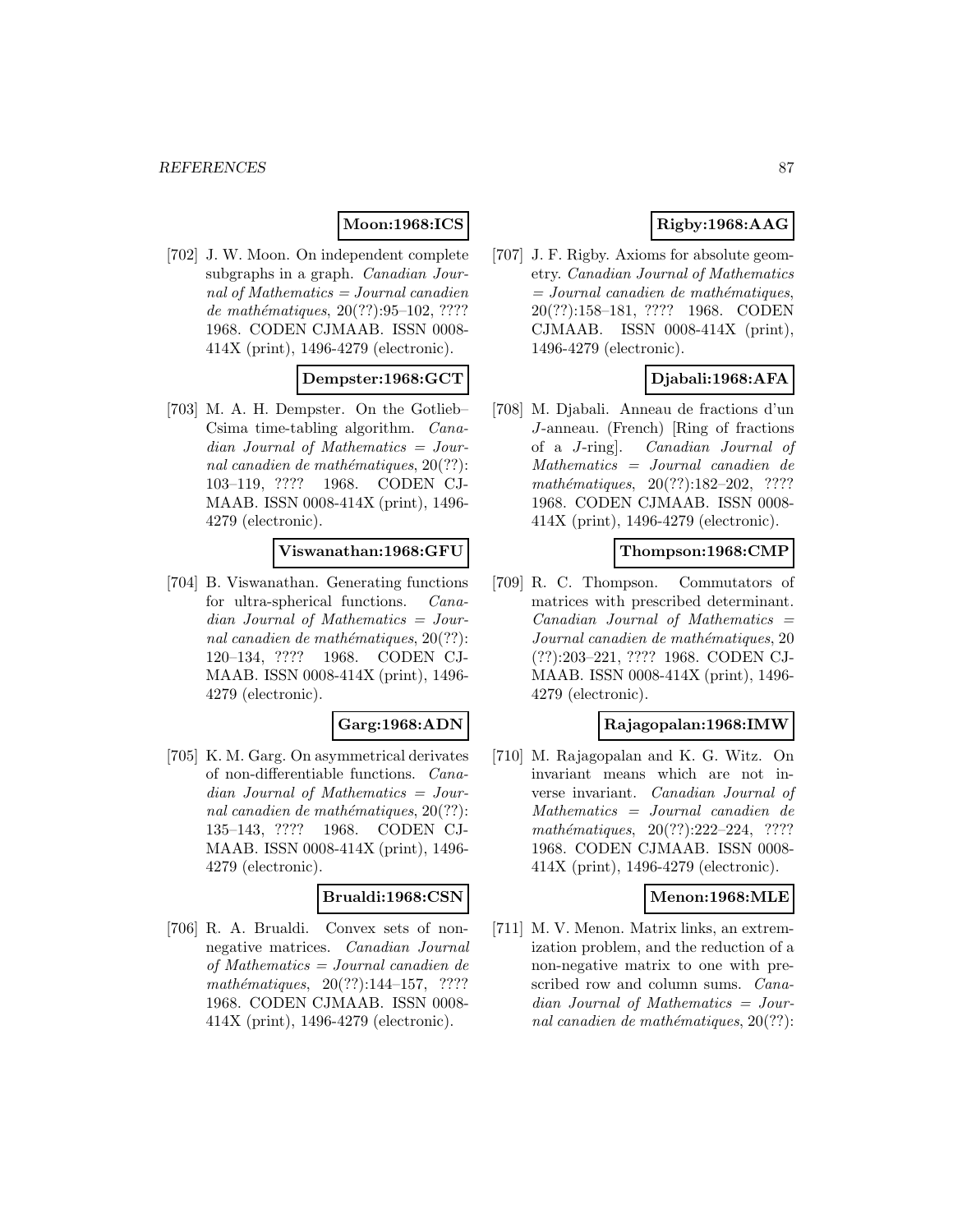225–232, ???? 1968. CODEN CJ-MAAB. ISSN 0008-414X (print), 1496- 4279 (electronic).

# **Russo:1968:MSB**

[712] John P. Russo. Monotone and eschauder bases of subspaces. Canadian Journal of Mathematics = Journal canadien de mathématiques,  $20(??)$ : 233–241, ???? 1968. CODEN CJ-MAAB. ISSN 0008-414X (print), 1496- 4279 (electronic).

### **Salomaa:1968:ERP**

[713] Arto Salomaa. On events represented by probalistic automata of different types. Canadian Journal of Mathematics = Journal canadien de  $mathématiques, 20(??):242-251, ????$ 1968. CODEN CJMAAB. ISSN 0008- 414X (print), 1496-4279 (electronic).

### **Mahowald:1968:ASS**

[714] Mark Mahowald. On the Adams spectral sequence. Canadian Journal of Mathematics = Journal canadien de mathématiques,  $20(??):252-256$ , ???? 1968. CODEN CJMAAB. ISSN 0008- 414X (print), 1496-4279 (electronic).

# **Grace:1968:PCP**

[715] E. E. Grace. Peripheral covering properties imply covering properties. Canadian Journal of Mathematics = Journal canadien de mathématiques,  $20(??)$ : 257–263, ???? 1968. CODEN CJ-MAAB. ISSN 0008-414X (print), 1496- 4279 (electronic).

### **Tamura:1968:MGH**

[716] Takayuki Tamura. Maximal or greatest homomorphic images of given type.  $Canadian$  Journal of Mathematics  $=$ 

Journal canadien de mathématiques, 20 (??):264–271, ???? 1968. CODEN CJ-MAAB. ISSN 0008-414X (print), 1496- 4279 (electronic).

# **Rickart:1968:HCG**

[717] C. E. Rickart. Holomorphic convexity for general function algebras. Canadian Journal of Mathematics = Journal canadien de mathématiques,  $20(??)$ : 272–290, ???? 1968. CODEN CJ-MAAB. ISSN 0008-414X (print), 1496- 4279 (electronic).

# **Kaufman:1968:PMA**

[718] Robert Kaufman. Problems on measure algebras. Canadian Journal of Mathematics = Journal canadien de  $mathématiques, 20(??):291-297, ????$ 1968. CODEN CJMAAB. ISSN 0008- 414X (print), 1496-4279 (electronic).

# **Kelly:1968:PZO**

[719] John B. Kelly. Products of zeroone matrices. Canadian Journal of Mathematics = Journal canadien de mathématiques, 20(??):298-329, ???? 1968. CODEN CJMAAB. ISSN 0008- 414X (print), 1496-4279 (electronic).

# **Ellis:1968:VLD**

[720] A. J. Ellis. Vector lattices with duals of integral type. Canadian Journal of Mathematics = Journal canadien de mathématiques,  $20(??):330-343$ , ???? 1968. CODEN CJMAAB. ISSN 0008- 414X (print), 1496-4279 (electronic).

# **Bouwer:1968:SRS**

[721] I. Z. Bouwer. Standard representations of simple Lie algebras. Canadian Journal of Mathematics = Journal canadien de mathématiques,  $20(??)$ :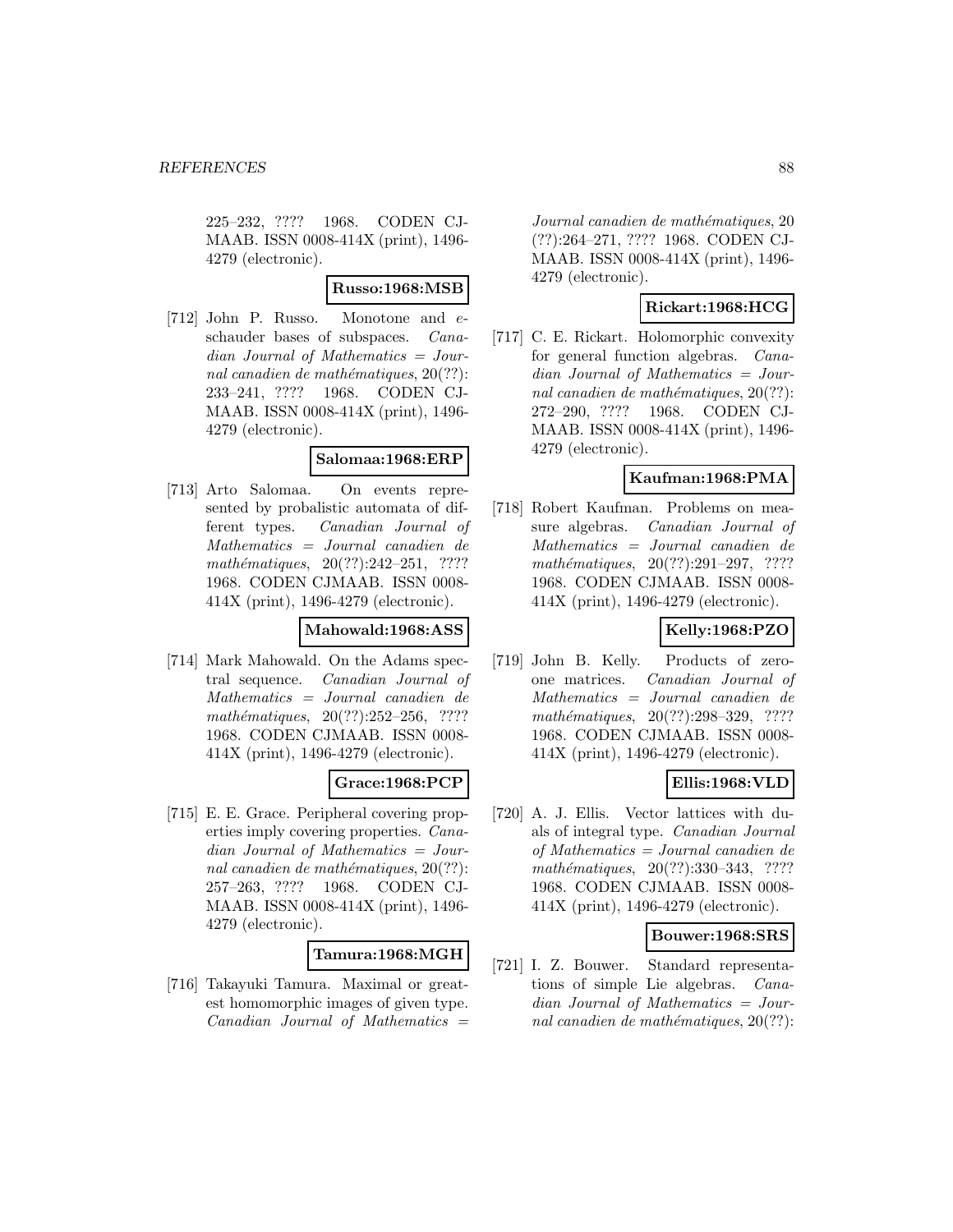344–361, ???? 1968. CODEN CJ-MAAB. ISSN 0008-414X (print), 1496- 4279 (electronic).

### **Davison:1968:TTA**

[722] T. M. K. Davison. A Tauberian theorem and analogues of the prime number theorem. Canadian Journal of Mathematics = Journal canadien de  $mathématiques, 20(??):362-367, ????$ 1968. CODEN CJMAAB. ISSN 0008- 414X (print), 1496-4279 (electronic).

### **Robertson:1968:ODM**

[723] James B. Robertson. Orthogonal decompositions of multivariate weakly stationary stochastic processes. Canadian Journal of Mathematics = Journal canadien de mathématiques,  $20(??)$ : 368–383, ???? 1968. CODEN CJ-MAAB. ISSN 0008-414X (print), 1496- 4279 (electronic).

### **Herstein:1968:SHG**

[724] I. N. Herstein. Semi-homomorphisms of groups. Canadian Journal of Mathematics = Journal canadien de mathématiques, 20(??):384–388, ???? 1968. CODEN CJMAAB. ISSN 0008- 414X (print), 1496-4279 (electronic).

# **Hager:1968:NCS**

[725] Anthony W. Hager and Donald G. Johnson. A note on certain subalgebras of C(**X**). Canadian Journal of Mathematics = Journal canadien de mathématiques, 20(??):389-393, ???? 1968. CODEN CJMAAB. ISSN 0008- 414X (print), 1496-4279 (electronic).

**Srinivasacharyulu:1968:SNL**

[726] K. Srinivasacharyulu. On some nonlinear problems. Canadian Journal of

Mathematics = Journal canadien de mathématiques, 20(??):394-397, ???? 1968. CODEN CJMAAB. ISSN 0008- 414X (print), 1496-4279 (electronic).

### **Muller:1968:CAD**

[727] Bruno J. Müller. The classification of algebras by dominant dimension.  $Canadian$  Journal of Mathematics  $=$ Journal canadien de mathématiques, 20 (??):398–409, ???? 1968. CODEN CJ-MAAB. ISSN 0008-414X (print), 1496- 4279 (electronic).

# **Hill:1968:ABS**

[728] J. D. Hill and W. T. Sledd. Approximation in bounded summability fields.  $Canadian$  Journal of Mathematics  $=$ Journal canadien de mathématiques, 20 (??):410–415, ???? 1968. CODEN CJ-MAAB. ISSN 0008-414X (print), 1496- 4279 (electronic).

# **Patty:1968:HDPa**

[729] C. W. Patty. Homology of deleted products of contractible 2-dimensional polyhedra. I. Canadian Journal of Mathematics = Journal canadien de mathématiques,  $20(??):416-441$ , ???? 1968. CODEN CJMAAB. ISSN 0008- 414X (print), 1496-4279 (electronic).

# **Nordgren:1968:CO**

[730] Eric A. Nordgren. Composition operators. Canadian Journal of Mathematics  $=$  Journal canadien de mathématiques, 20(??):442–449, ???? 1968. CODEN CJMAAB. ISSN 0008-414X (print), 1496-4279 (electronic).

### **Whitley:1968:SUS**

[731] Robert Whitley. The size of the unit sphere. Canadian Journal of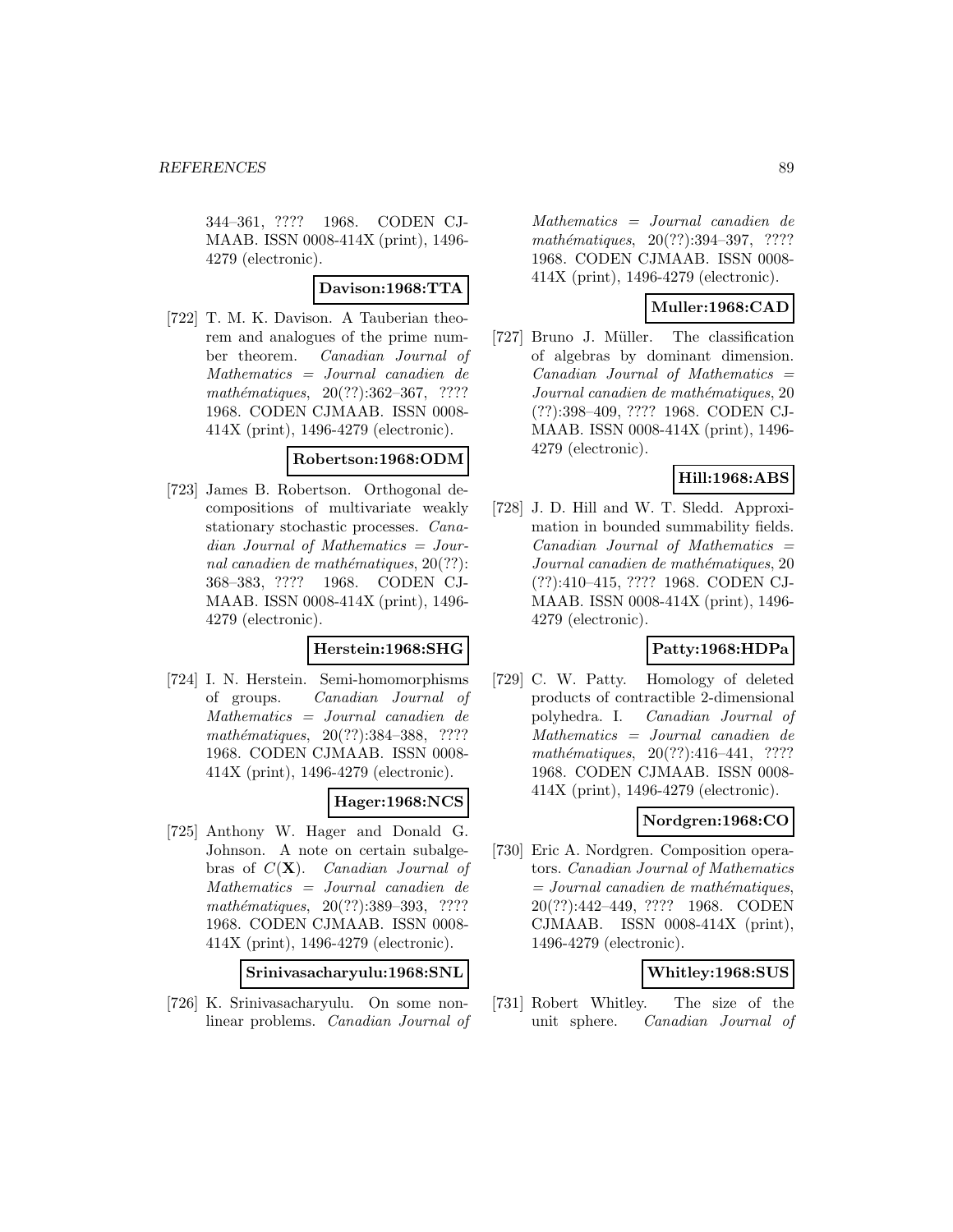Mathematics = Journal canadien de  $mathématiques, 20(??):450-455, ????$ 1968. CODEN CJMAAB. ISSN 0008- 414X (print), 1496-4279 (electronic).

# **Poland:1968:FGG**

[732] John Poland. Finite groups with a given number of conjugate classes.  $Canadian$  Journal of Mathematics  $=$ Journal canadien de mathématiques, 20 (??):456–464, ???? 1968. CODEN CJ-MAAB. ISSN 0008-414X (print), 1496- 4279 (electronic).

# **Baxter:1968:RIP**

[733] W. E. Baxter and W. S. Martindale III. Rings with involution and polynomial identities. Canadian Journal of Mathematics = Journal canadien de mathématiques,  $20(??):465-473$ , ???? 1968. CODEN CJMAAB. ISSN 0008- 414X (print), 1496-4279 (electronic).

### **Armendariz:1968:HPL**

[734] E. P. Armendariz and W. G. Leavitt. The hereditary property in the lower radical construction. Canadian Journal of Mathematics = Journal canadien de  $mathématiques, 20(??):474-476, ????$ 1968. CODEN CJMAAB. ISSN 0008- 414X (print), 1496-4279 (electronic).

# **Halperin:1968:NMI**

[735] Israel Halperin. Von Neumann's manuscript on inductive limits of regular rings. Canadian Journal of Mathematics = Journal canadien de  $mathématiques, 20(??):477-483, ????$ 1968. CODEN CJMAAB. ISSN 0008- 414X (print), 1496-4279 (electronic).

# **Lorimer:1968:GGM**

[736] P. J. Lorimer. On  $S_2$ -groups and groups of Moebius transformations. Canadian Journal of Mathematics = Journal canadien de mathématiques,  $20(??)$ : 484–485, ???? 1968. CODEN CJ-MAAB. ISSN 0008-414X (print), 1496- 4279 (electronic).

# **Gross:1968:FEF**

[737] Fred Gross. On factorization of elliptic functions. Canadian Journal of Mathematics = Journal canadien de mathématiques,  $20(??):486-494$ , ???? 1968. CODEN CJMAAB. ISSN 0008- 414X (print), 1496-4279 (electronic).

### **Barnes:1968:GFT**

[738] Bruce Alan Barnes. A generalized Fredholm theory for certain maps in the regular representations of an algebra.  $Canadian$  Journal of Mathematics  $=$ Journal canadien de mathématiques, 20 (??):495–504, ???? 1968. CODEN CJ-MAAB. ISSN 0008-414X (print), 1496- 4279 (electronic).

### **Hungerford:1968:CHG**

[739] Thomas W. Hungerford. A characterization of the hyperhomology groups of the tensor product. Canadian Journal of Mathematics = Journal canadien de mathématiques,  $20(??):505-510$ , ???? 1968. CODEN CJMAAB. ISSN 0008- 414X (print), 1496-4279 (electronic).

### **Neumann:1968:CAS**

[740] B. H. Neumann. Corrigendum and addendum to: "Some remarks on semigroup presentations". Canadian Journal of Mathematics = Journal canadien de mathématiques,  $20(??):511, ????$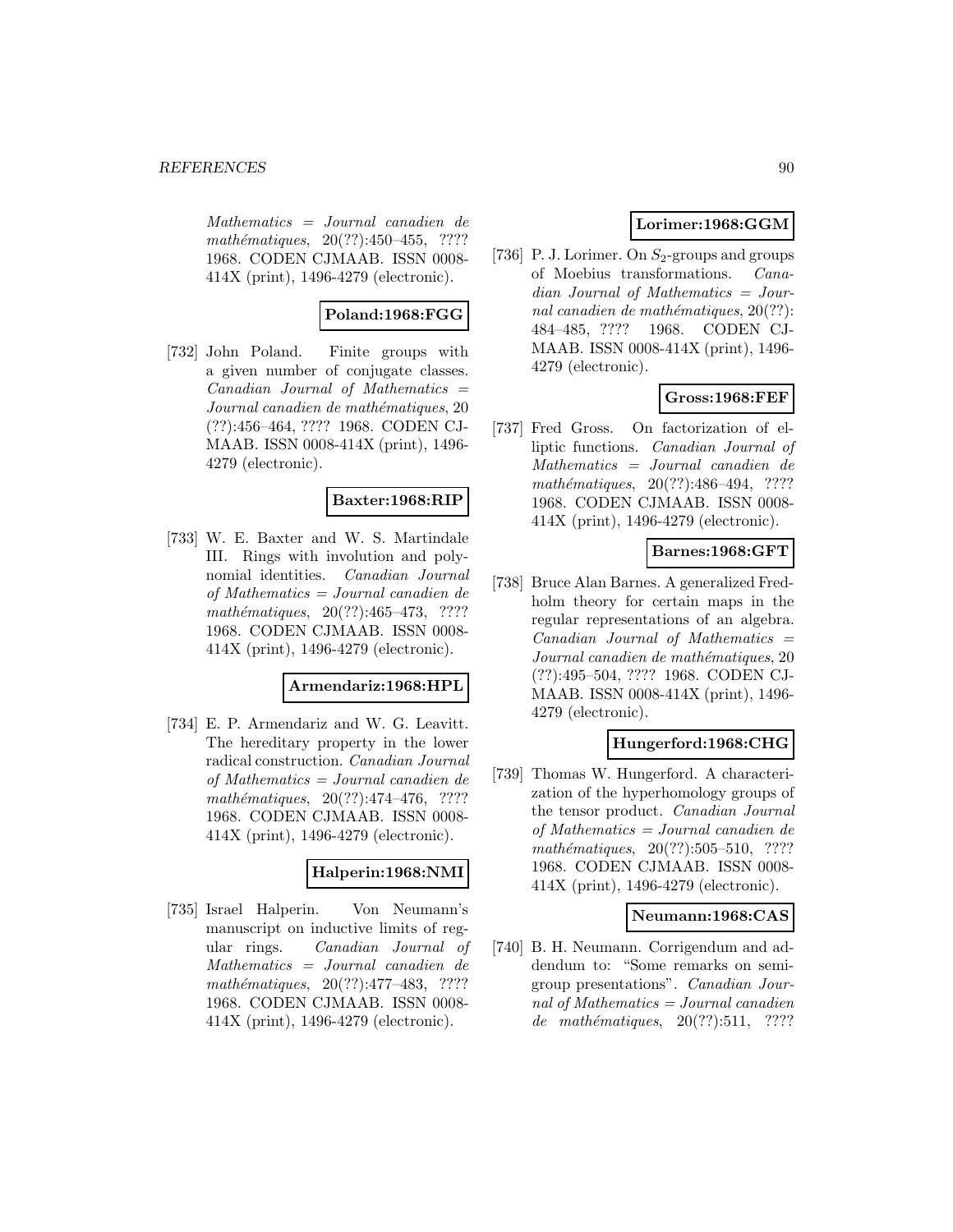1968. CODEN CJMAAB. ISSN 0008- 414X (print), 1496-4279 (electronic). See [661].

### **Warne:1968:EEB**

[741] R. J. Warne. Errata to: "Extensions of I-bisimple semigroups". Canadian Journal of Mathematics = Journal canadien de mathématiques,  $20(??)$ : 511–512, ???? 1968. CODEN CJ-MAAB. ISSN 0008-414X (print), 1496- 4279 (electronic). See [602].

### **Dawkins:1968:CAI**

[742] Brian P. Dawkins and Israel Halperin. Corrigendum and addendum to: "The isomorphism of certain continuous rings". Canadian Journal of Mathematics = Journal canadien de mathématiques, 20(??):512, ???? 1968. CODEN CJMAAB. ISSN 0008-414X (print), 1496-4279 (electronic).

# **Shapiro:1968:CMP**

[743] H. L. Shapiro. Closed maps and paracompact spaces. Canadian Journal of Mathematics = Journal canadien de  $mathématiques, 20(??):513-519, ????$ 1968. CODEN CJMAAB. ISSN 0008- 414X (print), 1496-4279 (electronic).

# **Sobczyk:1968:GCC**

[744] Andrew Sobczyk. Graph-colouring and combinatorial numbers. Canadian Journal of Mathematics = Journal canadien de mathématiques,  $20(??)$ : 520–534, ???? 1968. CODEN CJ-MAAB. ISSN 0008-414X (print), 1496- 4279 (electronic).

### **Dean:1968:NPO**

[745] R. A. Dean and Gordon Keller. Natural partial orders. Canadian Journal

of Mathematics = Journal canadien de  $mathématiques, 20(??): 535–554, ????$ 1968. CODEN CJMAAB. ISSN 0008- 414X (print), 1496-4279 (electronic).

### **Wallach:1968:MSR**

[746] Nolan R. Wallach. On maximal subsystems of root systems. Canadian Journal of Mathematics = Journal  $cana dien de mathématiques, 20(??):$ 555–574, ???? 1968. CODEN CJ-MAAB. ISSN 0008-414X (print), 1496- 4279 (electronic).

# **Gratzer:1968:PAF**

[747] George Grätzer. On polynomial algebras and free algebras. Canadian Journal of Mathematics = Journal canadien de mathématiques,  $20(??)$ : 575–581, ???? 1968. CODEN CJ-MAAB. ISSN 0008-414X (print), 1496- 4279 (electronic).

# **Grillet:1968:FA**

[748] Pierre-Antoine Grillet. Free PQalgebras. Canadian Journal of Mathematics = Journal canadien de mathématiques,  $20(??):582-595$ , ???? 1968. CODEN CJMAAB. ISSN 0008- 414X (print), 1496-4279 (electronic).

# **Ewell:1968:DSS**

[749] John A. Ewell. On the determination of sets by sets of sums of fixed order.  $Canadian$  Journal of Mathematics  $=$ Journal canadien de mathématiques, 20 (??):596–611, ???? 1968. CODEN CJ-MAAB. ISSN 0008-414X (print), 1496- 4279 (electronic).

### **Leduc:1968:CSS**

[750] P.-Y. Leduc. Catégories semi-simples et catégories primitives. (French)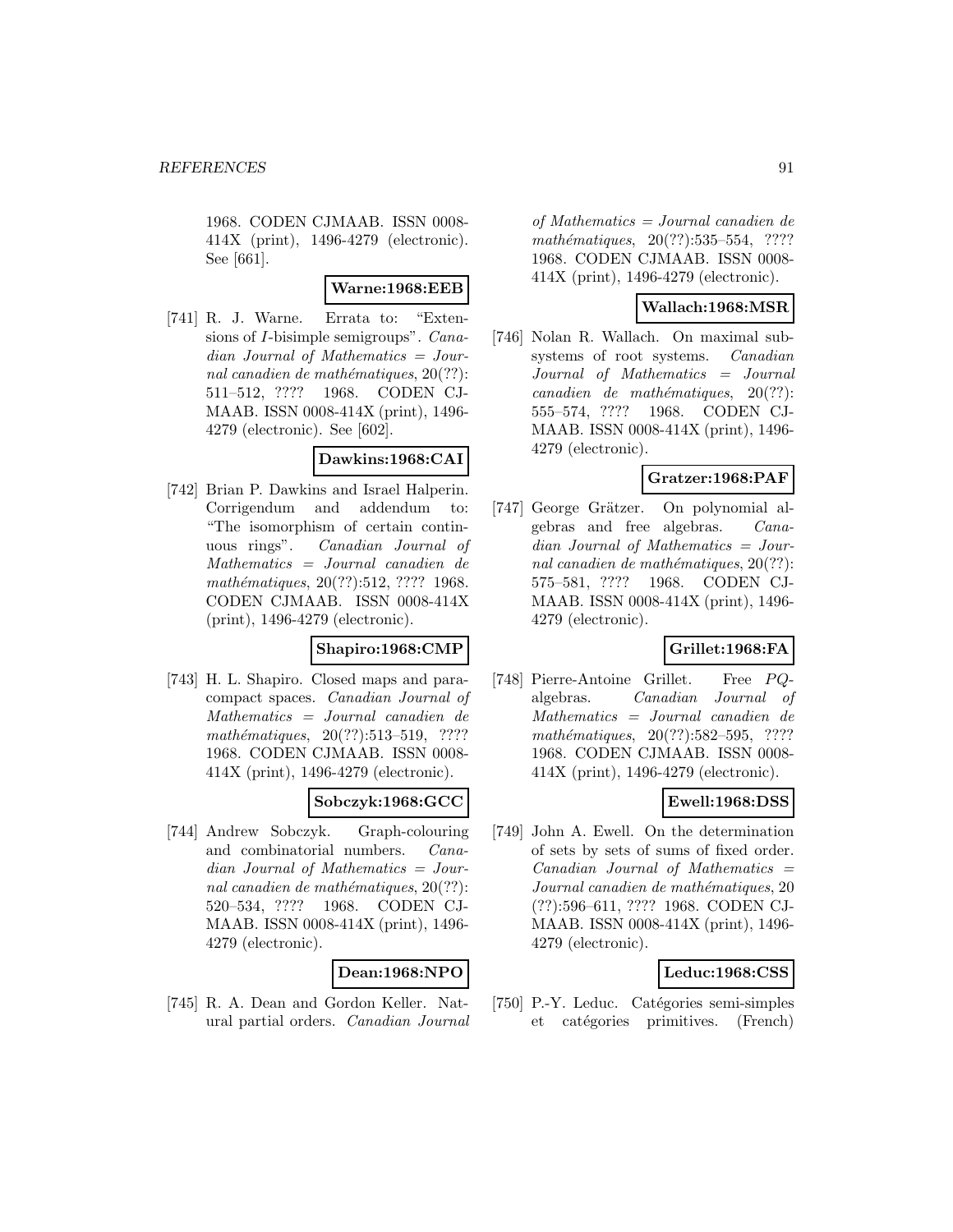[Semisimple categories and primitive categories]. Canadian Journal of Mathematics = Journal canadien de mathématiques,  $20(??):612-628$ , ???? 1968. CODEN CJMAAB. ISSN 0008- 414X (print), 1496-4279 (electronic).

# **Singh:1968:UEA**

[751] K. D. Singh and N. D. Lane. Union and extension of arcs of cyclic order three. Canadian Journal of Mathematics = Journal canadien de mathématiques, 20 (??):629–638, ???? 1968. CODEN CJ-MAAB. ISSN 0008-414X (print), 1496- 4279 (electronic).

### **Rund:1968:GTM**

[752] H. Rund. A geometrical theory of multiple integral problems in the calculus of variations. Canadian Journal of Mathematics = Journal canadien de  $mathématiques, 20(??):639–657, ????$ 1968. CODEN CJMAAB. ISSN 0008- 414X (print), 1496-4279 (electronic).

#### **Brooks:1968:ISL**

[753] R. M. Brooks. On the invariance of the spectrum in locally *m*-convex algebras. Canadian Journal of Mathematics = Journal canadien de mathématiques, 20 (??):658–664, ???? 1968. CODEN CJ-MAAB. ISSN 0008-414X (print), 1496- 4279 (electronic).

#### **Kerber:1968:DK**

[754] Adalbert Kerber. Zur Darstellungstheorie von Kranzprodukten. Canadian Journal of Mathematics = Journal canadien de mathématiques,  $20(??)$ : 665–672, ???? 1968. CODEN CJ-MAAB. ISSN 0008-414X (print), 1496- 4279 (electronic).

# **Lo:1968:CPS**

[755] C.-Y. Lo. A class of polynomials in self-adjoint operators in spaces with an indefinite metric. Canadian Journal of Mathematics = Journal canadien de mathématiques,  $20(??):673-678$ , ???? 1968. CODEN CJMAAB. ISSN 0008- 414X (print), 1496-4279 (electronic).

# **Greiner:1968:EGC**

[756] Peter C. Greiner. Estimates for general coercive boundary problems on a halfspace for a class of elliptic partial differential operators. Canadian Journal of Mathematics = Journal canadien de mathématiques,  $20(??):679-697$ , ???? 1968. CODEN CJMAAB. ISSN 0008- 414X (print), 1496-4279 (electronic).

# **Hughes:1968:TCP**

[757] J. W. B. Hughes. A theorem concerning partitions and its consequences in the theory of Lie algebras. Canadian Journal of Mathematics = Journal canadien de mathématiques,  $20(??)$ : 698–700, ???? 1968. CODEN CJ-MAAB. ISSN 0008-414X (print), 1496- 4279 (electronic). See corrigendum [1014].

### **Hoffman:1968:TVS**

[758] Frederick Hoffman and Lloyd R. Welch. Totally variant sets in finite groups and vector spaces. Canadian Journal of Mathematics = Journal canadien de mathématiques,  $20(??):701–710$ , ???? 1968. CODEN CJMAAB. ISSN 0008- 414X (print), 1496-4279 (electronic).

### **Friesen:1968:FRG**

[759] Donald K. Friesen. Finite rotation groups in low dimensions. Cana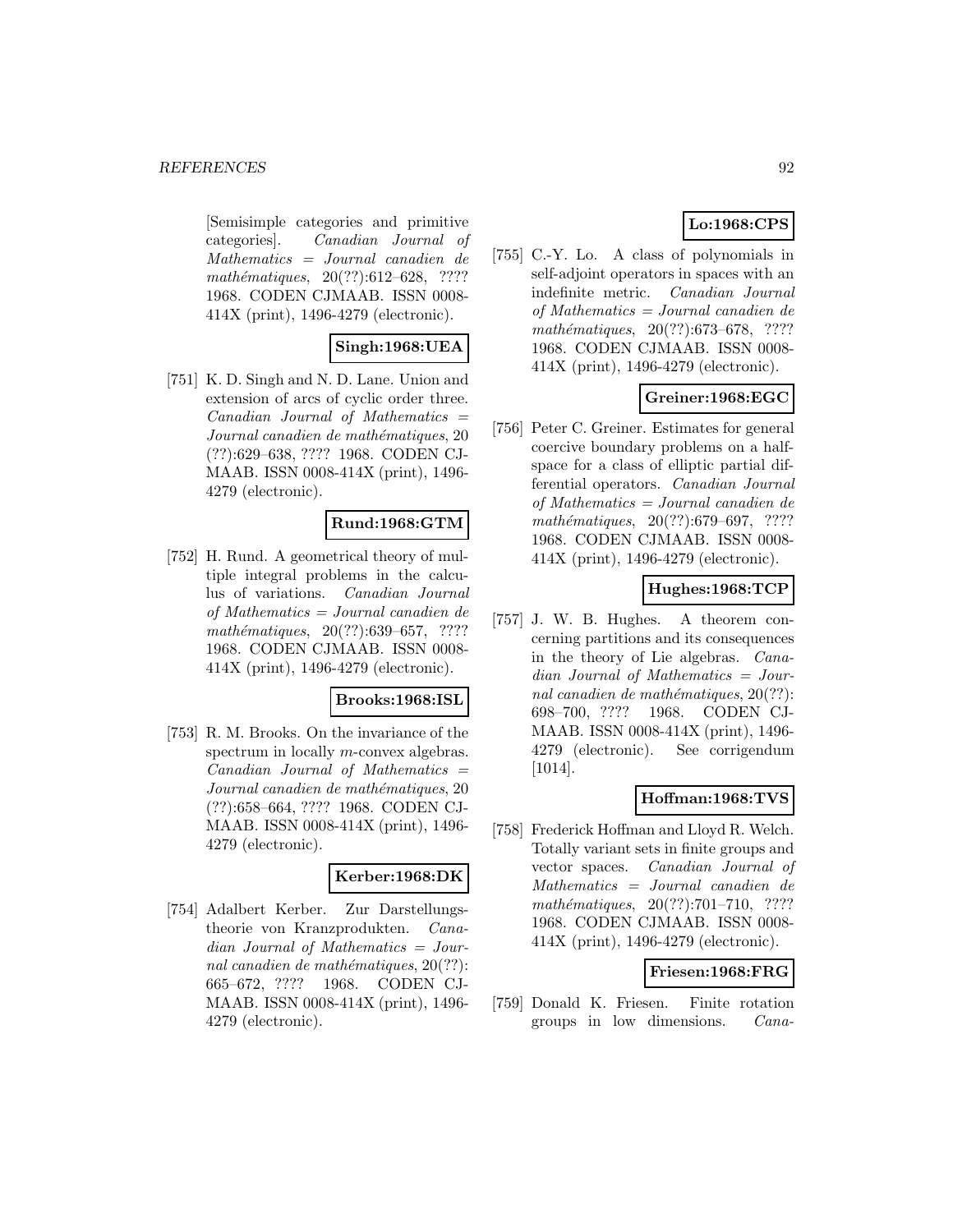dian Journal of Mathematics = Journal canadien de mathématiques,  $20(??)$ : 711–719, ???? 1968. CODEN CJ-MAAB. ISSN 0008-414X (print), 1496- 4279 (electronic).

# **Hallam:1968:SSO**

[760] T. G. Hallam and V. Komkov. Stability of solutions of ordinary differential equations with respect to a closed set.  $Canadian$  Journal of Mathematics  $=$ Journal canadien de mathématiques, 20 (??):720–726, ???? 1968. CODEN CJ-MAAB. ISSN 0008-414X (print), 1496- 4279 (electronic).

### **Maddox:1968:MTI**

[761] I. J. Maddox. Matrix transformations in an incomplete space. Canadian Journal of Mathematics = Journal canadien de mathématiques,  $20(??)$ : 727–734, ???? 1968. CODEN CJ-MAAB. ISSN 0008-414X (print), 1496- 4279 (electronic).

### **Meir:1968:ITG**

[762] A. Meir. An inclusion theorem for generalized Cesaro and Riesz means.  $Canadian$  Journal of Mathematics  $=$ Journal canadien de mathématiques, 20 (??):735–738, ???? 1968. CODEN CJ-MAAB. ISSN 0008-414X (print), 1496- 4279 (electronic).

# **Botta:1968:LTM**

[763] Peter Botta. Linear transformation on matrices: The invariance of a class of general matrix functions. II. Canadian Journal of Mathematics = Journal canadien de mathématiques,  $20(??)$ : 739–748, ???? 1968. CODEN CJ-MAAB. ISSN 0008-414X (print), 1496- 4279 (electronic).

# **Lynn:1968:DCS**

[764] M. Stuart Lynn. On the diameter of a p-cyclic strongly connected digraph.  $Canadian$  Journal of Mathematics  $=$ Journal canadien de mathématiques, 20 (??):749–755, ???? 1968. CODEN CJ-MAAB. ISSN 0008-414X (print), 1496- 4279 (electronic).

### **Nanzetta:1968:RTR**

[765] Philip Nanzetta. A representation theorem for relatively complemented distributive lattices. Canadian Journal of Mathematics = Journal canadien de mathématiques,  $20(??):756-758$ , ???? 1968. CODEN CJMAAB. ISSN 0008- 414X (print), 1496-4279 (electronic).

# **Hoo:1968:MWI**

[766] C. S. Hoo. Maps which induce the zero map on homotopy. Canadian Journal of Mathematics = Journal canadien de mathématiques, 20(??):759–768, ???? 1968. CODEN CJMAAB. ISSN 0008- 414X (print), 1496-4279 (electronic).

# **Osborn:1968:CNA**

[767] J. Marshall Osborn. Commutative non-associative algebras and identities of degree four. Canadian Journal of Mathematics = Journal canadien de  $mathématiques, 20(??): 769-794, ????$ 1968. CODEN CJMAAB. ISSN 0008- 414X (print), 1496-4279 (electronic).

### **Borges:1968:MTS**

[768] Carlos J. R. Borges. On metrizability of topological spaces. Canadian Journal of Mathematics = Journal canadien de  $mathématiques, 20(??):795–804, ????$ 1968. CODEN CJMAAB. ISSN 0008- 414X (print), 1496-4279 (electronic).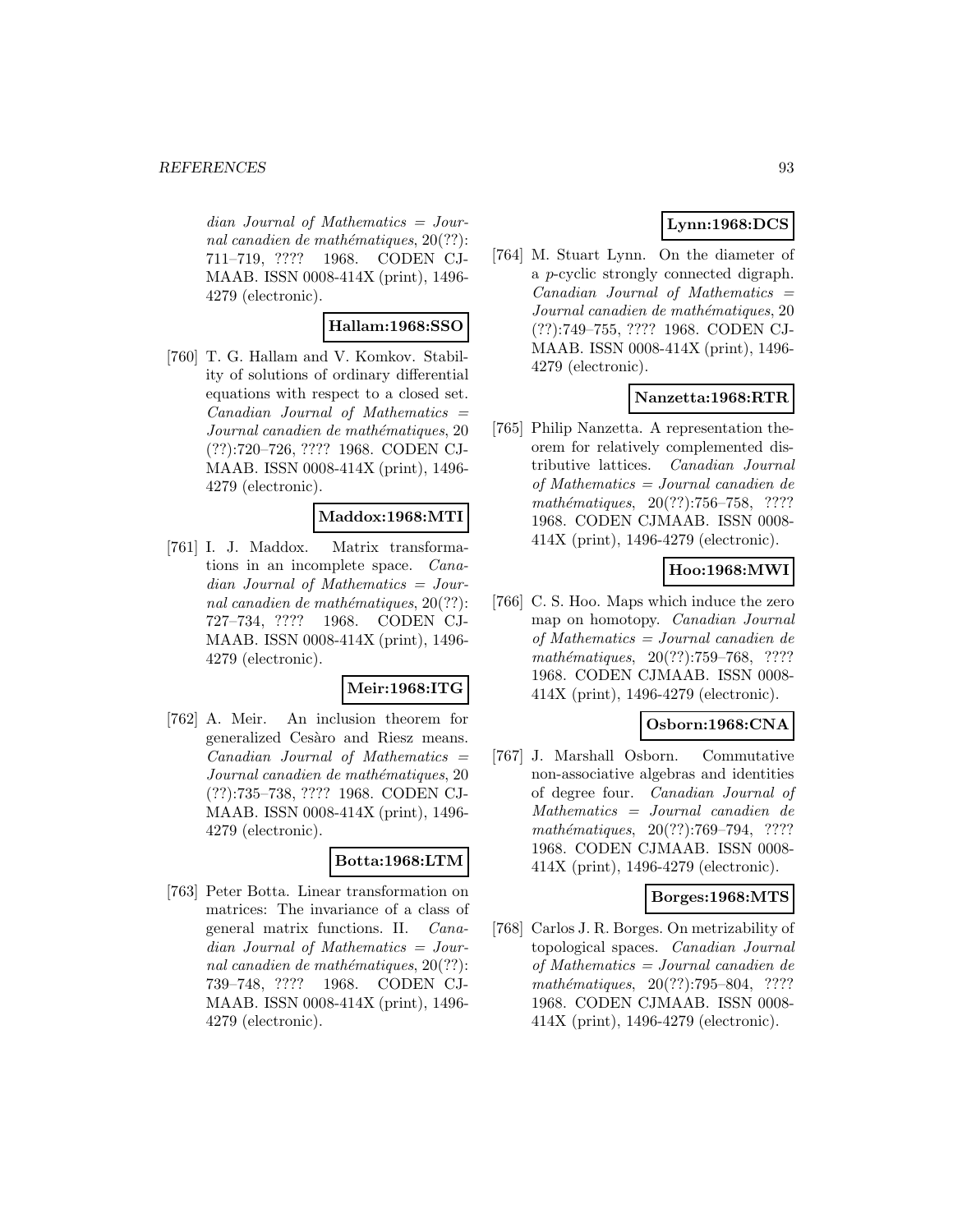# **vanRooij:1968:LAT**

[769] A. C. M. van Rooij. The lattice of all topologies is complemented. Canadian Journal of Mathematics = Journal canadien de mathématiques,  $20(??)$ : 805–807, ???? 1968. CODEN CJ-MAAB. ISSN 0008-414X (print), 1496- 4279 (electronic).

# **Read:1968:UFC**

[770] Ronald C. Read. The use of Sfunctions in combinatorial analysis.  $Canadian$  Journal of Mathematics  $=$ Journal canadien de mathématiques, 20 (??):808–841, ???? 1968. CODEN CJ-MAAB. ISSN 0008-414X (print), 1496- 4279 (electronic).

# **Patty:1968:HDPb**

[771] C. W. Patty. Homology of deleted products of contractible 2-dimensional polyhedra. II. Canadian Journal of Mathematics = Journal canadien de mathématiques,  $20(??):842-854$ , ???? 1968. CODEN CJMAAB. ISSN 0008- 414X (print), 1496-4279 (electronic).

### **Knopp:1968:NCS**

[772] Paul Knopp and Richard Sinkhorn. A note concerning simultaneous integral equations. Canadian Journal of Mathematics = Journal canadien de  $mathématiques, 20(??):855–861, ????$ 1968. CODEN CJMAAB. ISSN 0008- 414X (print), 1496-4279 (electronic).

### **Kruse:1968:RWA**

[773] Robert L. Kruse. Rings in which all subrings are ideals. I. Canadian Journal of Mathematics = Journal canadien de mathématiques,  $20(??)$ : 862–871, ???? 1968. CODEN CJ-MAAB. ISSN 0008-414X (print), 1496- 4279 (electronic).

# **Schmidt:1968:DSP**

[774] Jürgen Schmidt. Direct sums of partial algebras and final algebraic structures.  $Canadian$  Journal of Mathematics  $=$ Journal canadien de mathématiques, 20 (??):872–887, ???? 1968. CODEN CJ-MAAB. ISSN 0008-414X (print), 1496- 4279 (electronic).

# **Guy:1968:CCG**

[775] Richard K. Guy and Lowell W. Beineke. The coarseness of the complete graph. Canadian Journal of Mathematics = Journal canadien de  $mathématiques, 20(??):888–894, ????$ 1968. CODEN CJMAAB. ISSN 0008- 414X (print), 1496-4279 (electronic).

# **Osofsky:1968:ERQ**

[776] B. L. Osofsky. Endomorphism rings of quasi-injective modules. Canadian Journal of Mathematics = Journal canadien de mathématiques,  $20(??)$ : 895–903, ???? 1968. CODEN CJ-MAAB. ISSN 0008-414X (print), 1496- 4279 (electronic).

### **Derzko:1968:IRP**

[777] N. A. Derzko. An integral representation for the product of spectral measures. Canadian Journal of Mathematics = Journal canadien de  $mathématiques, 20(??):904-912, ????$ 1968. CODEN CJMAAB. ISSN 0008- 414X (print), 1496-4279 (electronic).

#### **Sterling:1968:RS**

[778] Nicholas J. Sterling. Rings satisfying  $(x, y, z)=(y, z, x)$ . Canadian Journal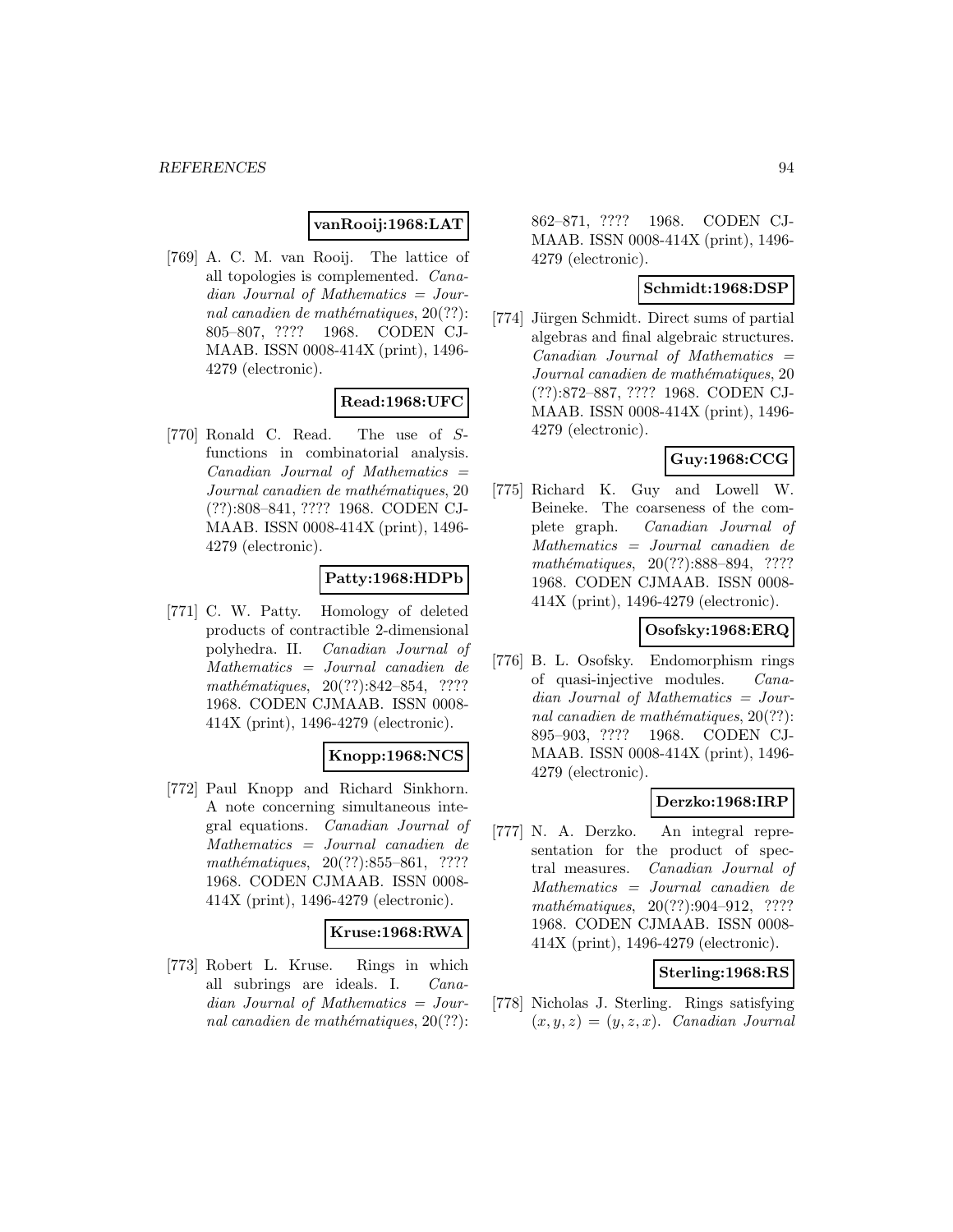of Mathematics = Journal canadien de mathématiques, 20(??):913-918, ???? 1968. CODEN CJMAAB. ISSN 0008- 414X (print), 1496-4279 (electronic).

### **Gamelin:1968:EPS**

[779] T. W. Gamelin and M. Voichick. Extreme points in spaces of analytic functions. Canadian Journal of Mathematics = Journal canadien de mathématiques, 20(??):919-928, ???? 1968. CODEN CJMAAB. ISSN 0008- 414X (print), 1496-4279 (electronic).

### **Majindar:1968:SMC**

[780] Kulendra N. Majindar. On some methods for construction of b. i. b. designs.  $Canadian$  Journal of Mathematics  $=$ Journal canadien de mathématiques, 20 (??):929–938, ???? 1968. CODEN CJMAAB. ISSN 0008-414X (print), 1496-4279 (electronic). See corrigendum [956].

### **Trott:1968:ALG**

[781] Stanton Trott. An axiomatic line geometry. Canadian Journal of Mathematics  $=$  Journal canadien de mathématiques, 20(??):939–952, ???? 1968. CODEN CJMAAB. ISSN 0008-414X (print), 1496-4279 (electronic).

# **Luther:1968:DM**

[782] Norman Y. Luther. A decomposition of measures. Canadian Journal of Mathematics = Journal canadien de  $mathématiques, 20(??):953–959, ????$ 1968. CODEN CJMAAB. ISSN 0008- 414X (print), 1496-4279 (electronic).

### **Leviatan:1968:SMP**

[783] D. Leviatan. Some moment problems in a finite interval. Canadian Journal

of Mathematics = Journal canadien de mathématiques,  $20(??):960-966, ????$ 1968. CODEN CJMAAB. ISSN 0008- 414X (print), 1496-4279 (electronic).

### **Larman:1968:PUS**

[784] D. G. Larman. On packings of unequal spheres in  $R_n$ . Canadian Journal of Mathematics = Journal canadien de  $mathématiques, 20(??):967–969, ????$ 1968. CODEN CJMAAB. ISSN 0008- 414X (print), 1496-4279 (electronic).

### **Gilmer:1968:CJO**

[785] Robert Gilmer. On a condition of J. Ohm for integral domains. Canadian Journal of Mathematics = Journal canadien de mathématiques,  $20(??)$ : 970–983, ???? 1968. CODEN CJ-MAAB. ISSN 0008-414X (print), 1496- 4279 (electronic).

# **Laudal:1968:PST**

[786] Olav Arnfinn Laudal. Projective systems on trees and valuation theory.  $Canadian$  Journal of Mathematics  $=$ Journal canadien de mathématiques, 20 (??):984–1000, ???? 1968. CODEN CJ-MAAB. ISSN 0008-414X (print), 1496- 4279 (electronic).

### **Lowenthal:1968:SPG**

[787] Franklin Lowenthal. On subsemigroups of the projective group on the line.  $Canadian$  Journal of Mathematics  $=$ Journal canadien de mathématiques, 20 (??):1001–1011, ???? 1968. CODEN CJMAAB. ISSN 0008-414X (print), 1496-4279 (electronic).

### **Radjavi:1968:SUI**

[788] Heydar Radjavi. Simultaneous unitary invariants for sets of matrices. Cana-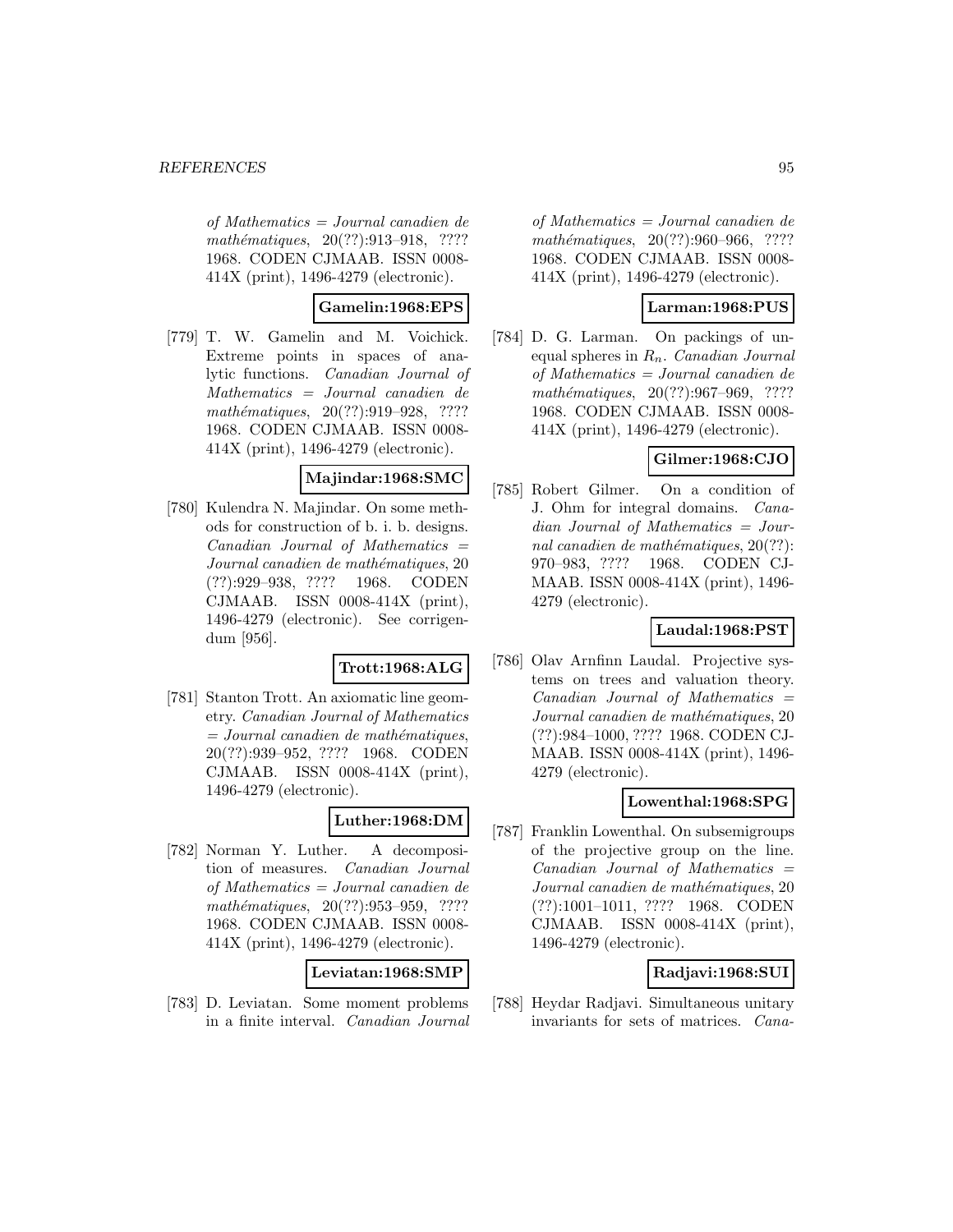$dian$  Journal of Mathematics = Journal canadien de mathématiques,  $20(??)$ : 1012–1019, ???? 1968. CODEN CJ-MAAB. ISSN 0008-414X (print), 1496- 4279 (electronic).

# **Graham:1968:DM**

[789] R. L. Graham and J. H. van Lint. On the distribution of nheta modulo 1. Canadian Journal of Mathematics  $=$  Journal canadien de mathématiques, 20(??):1020–1024, ???? 1968. CODEN CJMAAB. ISSN 0008-414X (print), 1496-4279 (electronic).

# **Brown:1968:STW**

[790] Gillian M. Brown. A study of tensors which characterize a hypersurface of a Finsler space. Canadian Journal of Mathematics = Journal canadien de  $mathématiques, 20(??):1025-1036, ????$ 1968. CODEN CJMAAB. ISSN 0008- 414X (print), 1496-4279 (electronic).

### **Jones:1968:CCF**

[791] William B. Jones and W. J. Thron. Convergence of continued fractions.  $Canadian$  Journal of Mathematics  $=$ Journal canadien de mathématiques, 20 (??):1037–1055, ???? 1968. CODEN CJMAAB. ISSN 0008-414X (print), 1496-4279 (electronic).

### **Marcus:1968:CRR**

[792] Marvin Marcus and Stephen Pierce. On a combinatorial result of R. A. Brualdi and M. Newman. Canadian Journal of Mathematics = Journal canadien de  $mathématiques, 20(??):1056–1067, ????$ 1968. CODEN CJMAAB. ISSN 0008- 414X (print), 1496-4279 (electronic).

# **Sheehan:1968:NGG**

[793] J. Sheehan. The number of graphs with a given automorphism group. Canadian Journal of Mathematics = Journal canadien de mathématiques,  $20(??)$ : 1068–1076, ???? 1968. CODEN CJ-MAAB. ISSN 0008-414X (print), 1496- 4279 (electronic).

# **Knuth:1968:AET**

[794] Donald E. Knuth. Another enumeration of trees. Canadian Journal of Mathematics = Journal canadien de  $mathématiques, 20(??):1077–1086, ????$ 1968. CODEN CJMAAB. ISSN 0008- 414X (print), 1496-4279 (electronic). Check issue number??

# **Thomas:1968:ARS**

[795] J. Pelham Thomas. Associated regular spaces. Canadian Journal of Mathematics = Journal canadien de  $mathématiques, 20(??): 1087-1092, ????$ 1968. CODEN CJMAAB. ISSN 0008- 414X (print), 1496-4279 (electronic).

# **Dixmier:1968:ELQ**

[796] J. Dixmier. Sur les espaces localement quasi-compacts. Canadian Journal of Mathematics = Journal canadien de mathématiques, 20(??):1093-1100, ???? 1968. CODEN CJMAAB. ISSN 0008- 414X (print), 1496-4279 (electronic).

### **Glauberman:1968:CSS**

[797] George Glauberman. A characteristic subgroup of a p-stable group. Canadian Journal of Mathematics = Journal canadien de mathématiques,  $20(??)$ : 1101–1135, ???? 1968. CODEN CJ-MAAB. ISSN 0008-414X (print), 1496- 4279 (electronic).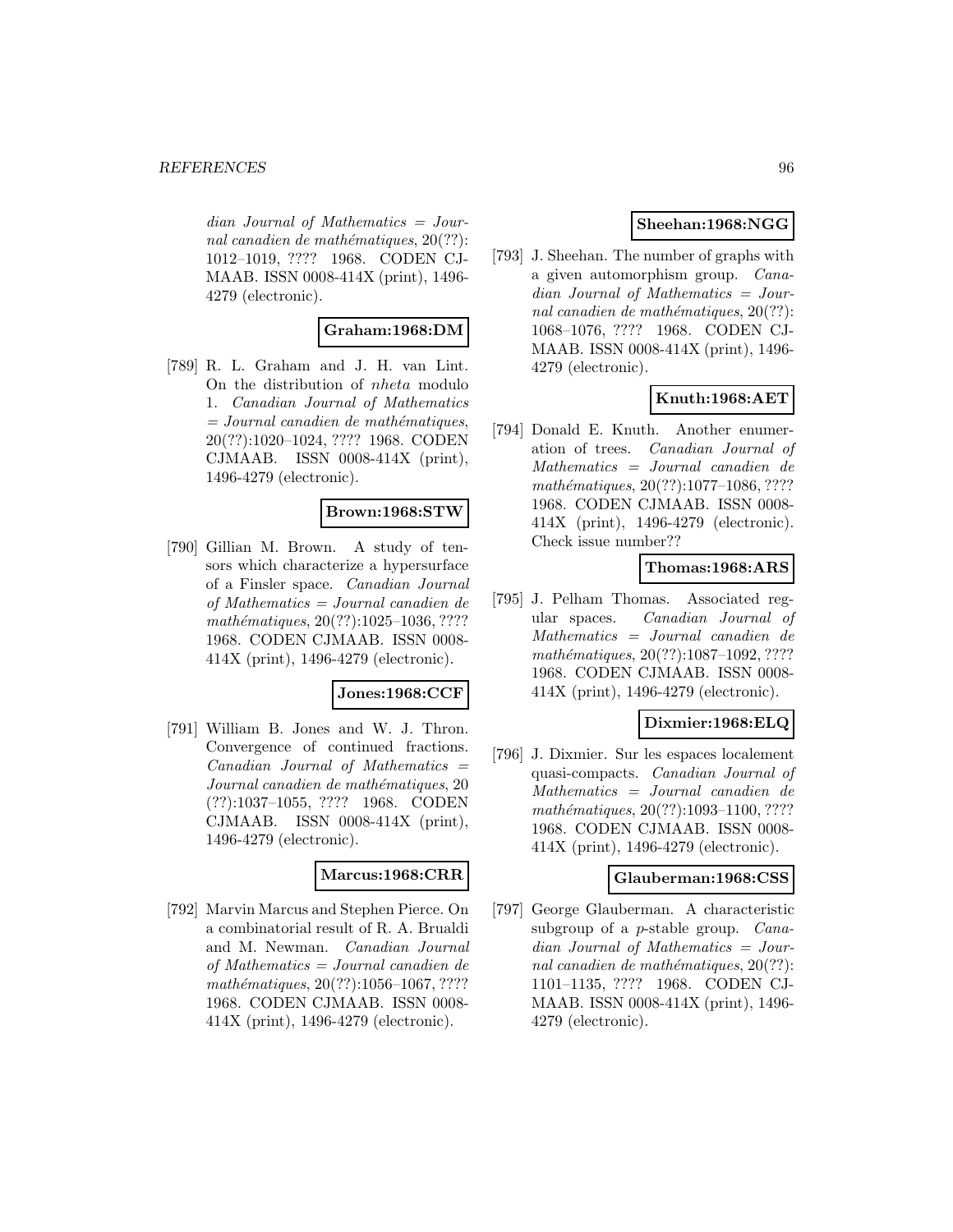# **Rice:1968:MVL**

[798] Norman M. Rice. Multiplication in vector lattices. Canadian Journal of Mathematics = Journal canadien de mathématiques, 20(??):1136–1149, ???? 1968. CODEN CJMAAB. ISSN 0008- 414X (print), 1496-4279 (electronic).

# **Roy:1968:EPL**

[799] Ashoke K. Roy. Extreme points and linear isometries of the Banach space of Lipschitz functions. Canadian Journal of Mathematics = Journal canadien de mathématiques, 20(??):1150–1164, ???? 1968. CODEN CJMAAB. ISSN 0008- 414X (print), 1496-4279 (electronic).

### **Gaudry:1968:IMA**

[800] G. I. Gaudry. Isomorphisms of multiplier algebras. Canadian Journal of Mathematics = Journal canadien de mathématiques, 20(??):1165–1172, ???? 1968. CODEN CJMAAB. ISSN 0008- 414X (print), 1496-4279 (electronic).

### **Goodman:1968:VSP**

[801] A. W. Goodman. The valence of sums and products. Canadian Journal of Mathematics = Journal canadien de  $mathématiques, 20(??): 1173-1177, ????$ 1968. CODEN CJMAAB. ISSN 0008- 414X (print), 1496-4279 (electronic).

### **Pollak:1968:GLI**

[802] Barth Pollak. Generation of local integral orthogonal groups in characteristic 2. Canadian Journal of Mathematics  $=$ Journal canadien de mathématiques, 20 (??):1178–1191, ???? 1968. CODEN CJMAAB. ISSN 0008-414X (print), 1496-4279 (electronic).

# **Smith:1968:PFR**

[803] Harvey A. Smith. Positive functionals and representations of tensor products of symmetric Banach algebras. Canadian Journal of Mathematics = Journal canadien de mathématiques,  $20(??)$ : 1192–1202, ???? 1968. CODEN CJ-MAAB. ISSN 0008-414X (print), 1496- 4279 (electronic).

# **Nagabhushanam:1968:NSP**

[804] K. Nagabhushanam and C. S. K. Bhagavan. Non-stationary processes and spectrum. Canadian Journal of Mathematics = Journal canadien de mathématiques, 20(??):1203-1206, ???? 1968. CODEN CJMAAB. ISSN 0008- 414X (print), 1496-4279 (electronic).

### **McWaters:1968:ASH**

[805] M. M. McWaters. Arcs, semigroups, and hyperspaces. Canadian Journal of Mathematics = Journal canadien de mathématiques, 20(??):1207-1210, ???? 1968. CODEN CJMAAB. ISSN 0008- 414X (print), 1496-4279 (electronic).

### **Zame:1968:ACW**

[806] Alan Zame. Almost convergence and well-distributed sequences. *Canadian* Journal of Mathematics = Journal  $cana dien de mathématiques, 20(??):$ 1211–1214, ???? 1968. CODEN CJ-MAAB. ISSN 0008-414X (print), 1496- 4279 (electronic).

### **Magill:1968:RSC**

[807] Kenneth D. Magill, Jr. Restrictive semigroups of closed functions. *Cana*dian Journal of Mathematics = Journal canadien de mathématiques,  $20(??)$ :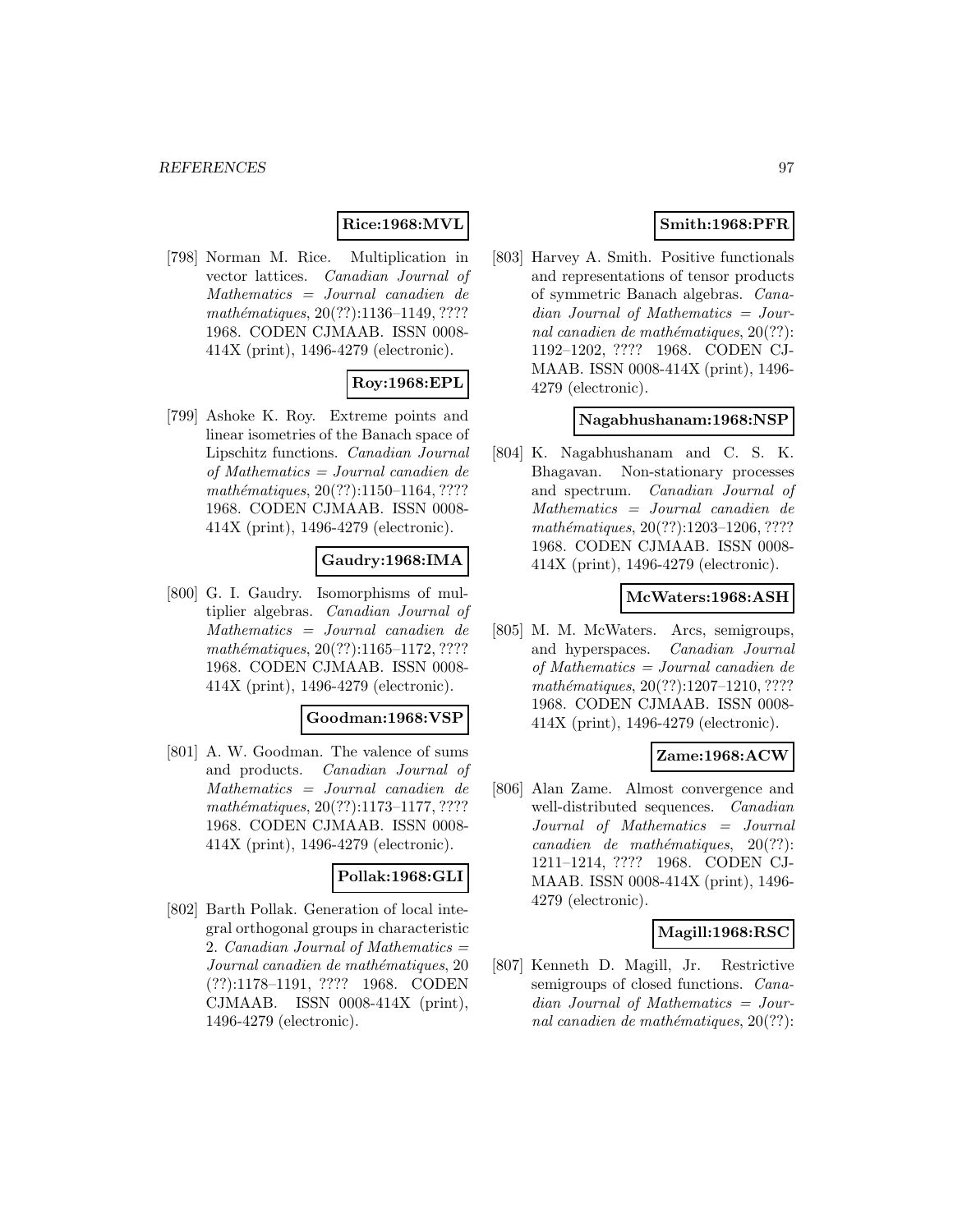1215–1229, ???? 1968. CODEN CJ-MAAB. ISSN 0008-414X (print), 1496- 4279 (electronic).

### **Kelleher:1968:IMF**

[808] James J. Kelleher. On isomorphisms of meromorphic function fields. Canadian Journal of Mathematics = Journal canadien de mathématiques,  $20(??)$ : 1230–1241, ???? 1968. CODEN CJ-MAAB. ISSN 0008-414X (print), 1496- 4279 (electronic).

#### **Barbeau:1968:SPS**

[809] Edward J. Barbeau. Subordinate and pseudo-subordinate semi-algebras. II.  $Canadian$  Journal of Mathematics  $=$ Journal canadien de mathématiques, 20 (??):1242–1245, ???? 1968. CODEN CJMAAB. ISSN 0008-414X (print), 1496-4279 (electronic).

### **Fox:1968:IEV**

[810] Geoffrey Fox. Inductive extension of a vector measure under a convergence condition. Canadian Journal of Mathematics = Journal canadien de mathématiques, 20(??):1246-1255, ???? 1968. CODEN CJMAAB. ISSN 0008- 414X (print), 1496-4279 (electronic).

### **Hobby:1968:FGN**

[811] C. Hobby. Finite groups with normal normalizers. Canadian Journal of Mathematics = Journal canadien de  $mathématiques, 20(??):1256–1260, ????$ 1968. CODEN CJMAAB. ISSN 0008- 414X (print), 1496-4279 (electronic).

### **Eakin:1968:SOQ**

[812] Paul M. Eakin, Jr. and William J. Heinzer. Some open questions on minimal primes of a Krull domain. Cana-

dian Journal of Mathematics = Journal canadien de mathématiques,  $20(??)$ : 1261–1264, ???? 1968. CODEN CJ-MAAB. ISSN 0008-414X (print), 1496- 4279 (electronic).

# **Gross:1968:PCE**

[813] Fred Gross. On the periodicity of compositions of entire functions. II. Canadian Journal of Mathematics = Journal canadien de mathématiques,  $20(??)$ : 1265–1268, ???? 1968. CODEN CJ-MAAB. ISSN 0008-414X (print), 1496- 4279 (electronic).

### **Johnsen:1968:SAG**

[814] E. C. Johnsen. Special abelian group difference sets. Canadian Journal of Mathematics = Journal canadien de  $mathématiques, 20(??): 1269-1275, ????$ 1968. CODEN CJMAAB. ISSN 0008- 414X (print), 1496-4279 (electronic).

### **Gudder:1968:CSO**

[815] Stanley P. Gudder. Complete sets of observables and pure states. Canadian Journal of Mathematics = Journal canadien de mathématiques,  $20(??)$ : 1276–1280, ???? 1968. CODEN CJ-MAAB. ISSN 0008-414X (print), 1496- 4279 (electronic).

# **Goodman:1968:SPO**

[816] Ruth Goodman. Sets of polynomials orthogonal simultaneously on four ellipses. Canadian Journal of Mathematics = Journal canadien de mathématiques, 20(??):1281-1294, ???? 1968. CODEN CJMAAB. ISSN 0008- 414X (print), 1496-4279 (electronic).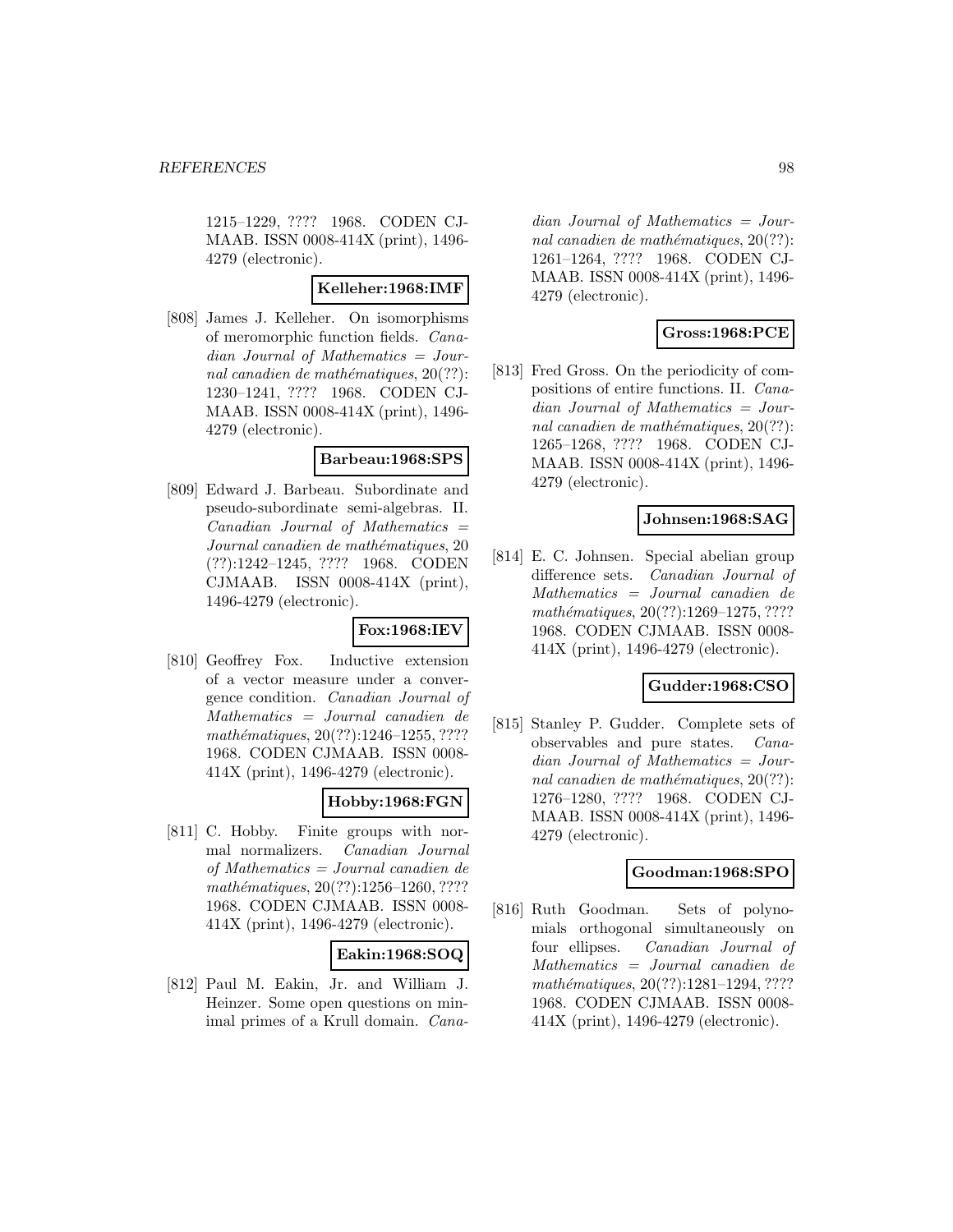### **Priddis:1968:IBN**

[817] M. J. M. Priddis. An inequality between numerical homotopy invariants.  $Canadian$  Journal of Mathematics  $=$ Journal canadien de mathématiques, 20 (??):1295–1299, ???? 1968. CODEN CJMAAB. ISSN 0008-414X (print), 1496-4279 (electronic).

# **Gross:1968:SRG**

[818] Fletcher Gross. Some remarks on groups admitting a fixed-point-free automorphism. Canadian Journal of Mathematics = Journal canadien de mathématiques, 20(??):1300-1307, ???? 1968. CODEN CJMAAB. ISSN 0008- 414X (print), 1496-4279 (electronic).

### **Treybig:1968:CUS**

[819] L. B. Treybig. Concerning upper semi-continuous decompositions of  $E<sup>n</sup>$ whose non-degenerate elements are polyhedral arcs or star-like continua.  $Canadian$  Journal of Mathematics  $=$ Journal canadien de mathématiques, 20 (??):1308–1314, ???? 1968. CODEN CJMAAB. ISSN 0008-414X (print), 1496-4279 (electronic).

### **Isaacs:1968:FPC**

[820] I. M. Isaacs. Fixed points and characters in groups with non-coprime operator groups. Canadian Journal of Mathematics = Journal canadien de mathématiques,  $20(??):1315-1320, ????$ 1968. CODEN CJMAAB. ISSN 0008- 414X (print), 1496-4279 (electronic).

### **Gupta:1968:ECG**

[821] N. D. Gupta and M. F. Newman. Engel congruences in groups of primepower exponent. Canadian Journal of

Mathematics = Journal canadien de mathématiques, 20(??):1321-1323, ???? 1968. CODEN CJMAAB. ISSN 0008- 414X (print), 1496-4279 (electronic).

### **Kwee:1968:STT**

[822] B. Kwee. Some Tauberian theorems for the logarithmic method of summability. Canadian Journal of Mathematics  $= Journal\; candidate\; the\; mathématiques,$ 20(??):1324–1331, ???? 1968. CODEN CJMAAB. ISSN 0008-414X (print), 1496-4279 (electronic).

### **Majindar:1968:SPM**

[823] Kulendra N. Majindar. On spectral properties of matrices with positive characteristic vectors. Canadian Journal of Mathematics = Journal canadien de mathématiques,  $20(??):1332-$ 1343, ???? 1968. CODEN CJ-MAAB. ISSN 0008-414X (print), 1496- 4279 (electronic).

### **Klarner:1968:NCG**

[824] David A. Klarner. The number of kcoloured graphs. Canadian Journal of Mathematics = Journal canadien de mathématiques, 20(??):1344-1352, ???? 1968. CODEN CJMAAB. ISSN 0008- 414X (print), 1496-4279 (electronic).

# **Brown:1968:OF**

[825] Arlen Brown and Carl Pearcy. Operators of the form  $PAQ - QAP$ . Canadian Journal of Mathematics = Journal canadien de mathématiques,  $20(??)$ : 1353–1361, ???? 1968. CODEN CJ-MAAB. ISSN 0008-414X (print), 1496- 4279 (electronic).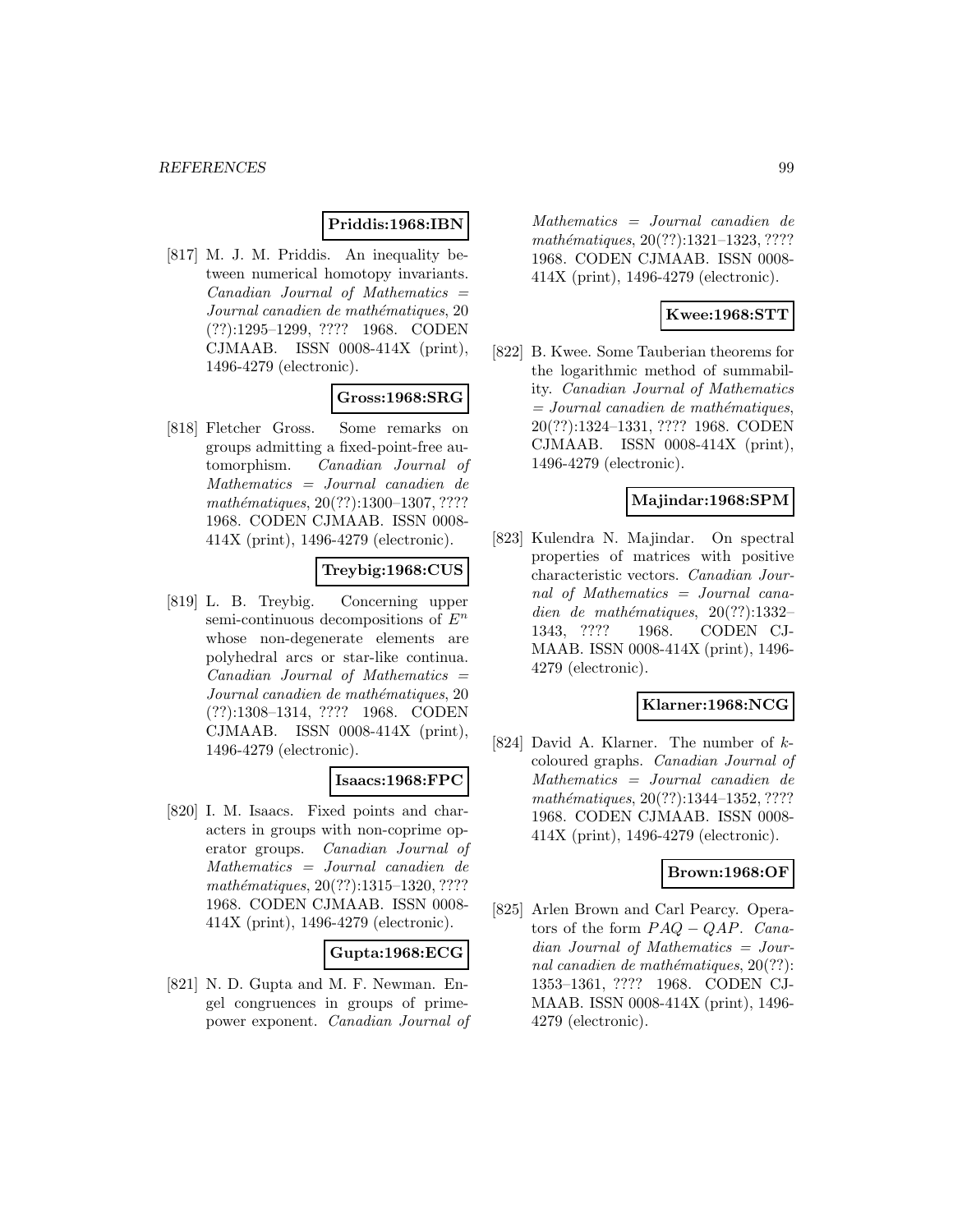# **Conrad:1968:LDS**

[826] Paul F. Conrad. Lifting disjoint sets in vector lattices. Canadian Journal of Mathematics = Journal canadien de mathématiques, 20(??):1362-1364, ???? 1968. CODEN CJMAAB. ISSN 0008- 414X (print), 1496-4279 (electronic).

# **Ton:1968:NLE**

[827] Bui An Ton. Non-local elliptic boundary-value problems. Canadian Journal of Mathematics = Journal  $cana dien de mathématiques, 20(??):$ 1365–1382, ???? 1968. CODEN CJ-MAAB. ISSN 0008-414X (print), 1496- 4279 (electronic).

# **Janos:1968:THC**

[828] Ludvík Janos. Topological homotheties on compact metrizable spaces. Canadian Journal of Mathematics = Journal canadien de mathématiques,  $20(??)$ : 1383–1386, ???? 1968. CODEN CJ-MAAB. ISSN 0008-414X (print), 1496- 4279 (electronic).

### **Janos:1968:LCH**

[829] Ludvík Janos. Linearization of a contractive homeomorphism. Canadian Journal of Mathematics = Journal canadien de mathématiques,  $20(??)$ : 1387–1390, ???? 1968. CODEN CJ-MAAB. ISSN 0008-414X (print), 1496- 4279 (electronic).

#### **Ramirez:1968:MAO**

[830] Donald E. Ramirez. The measure algebra as an operator algebra. Canadian Journal of Mathematics = Journal canadien de mathématiques,  $20(??)$ : 1391–1396, ???? 1968. CODEN CJ-MAAB. ISSN 0008-414X (print), 1496- 4279 (electronic).

# **Alltop:1968:FPC**

[831] W. O. Alltop. Free planes and collineations. Canadian Journal of Mathematics = Journal canadien de mathématiques, 20(??):1397-1411, ???? 1968. CODEN CJMAAB. ISSN 0008- 414X (print), 1496-4279 (electronic).

# **Sallee:1968:PVE**

[832] G. T. Sallee. Polytopes, valuations, and the Euler relation. Canadian Journal of Mathematics = Journal canadien de mathématiques, 20(??):1412-1424, ???? 1968. CODEN CJMAAB. ISSN 0008- 414X (print), 1496-4279 (electronic).

### **Shapiro:1968:CSF**

[833] Harold S. Shapiro. A class of singular functions. Canadian Journal of Mathematics = Journal canadien de mathématiques, 20(??):1425–1431, ???? 1968. CODEN CJMAAB. ISSN 0008- 414X (print), 1496-4279 (electronic).

### **Behr:1968:PG**

[834] H. Behr and J. Mennicke. A presentation of the groups  $PSL(2, p)$ . *Cana*dian Journal of Mathematics = Journal canadien de mathématiques,  $20(??)$ : 1432–1438, ???? 1968. CODEN CJ-MAAB. ISSN 0008-414X (print), 1496- 4279 (electronic).

### **Block:1968:ELA**

[835] Richard E. Block. On the extensions of Lie algebras. Canadian Journal of Mathematics = Journal canadien de mathématiques, 20(??):1439-1450, ???? 1968. CODEN CJMAAB. ISSN 0008- 414X (print), 1496-4279 (electronic).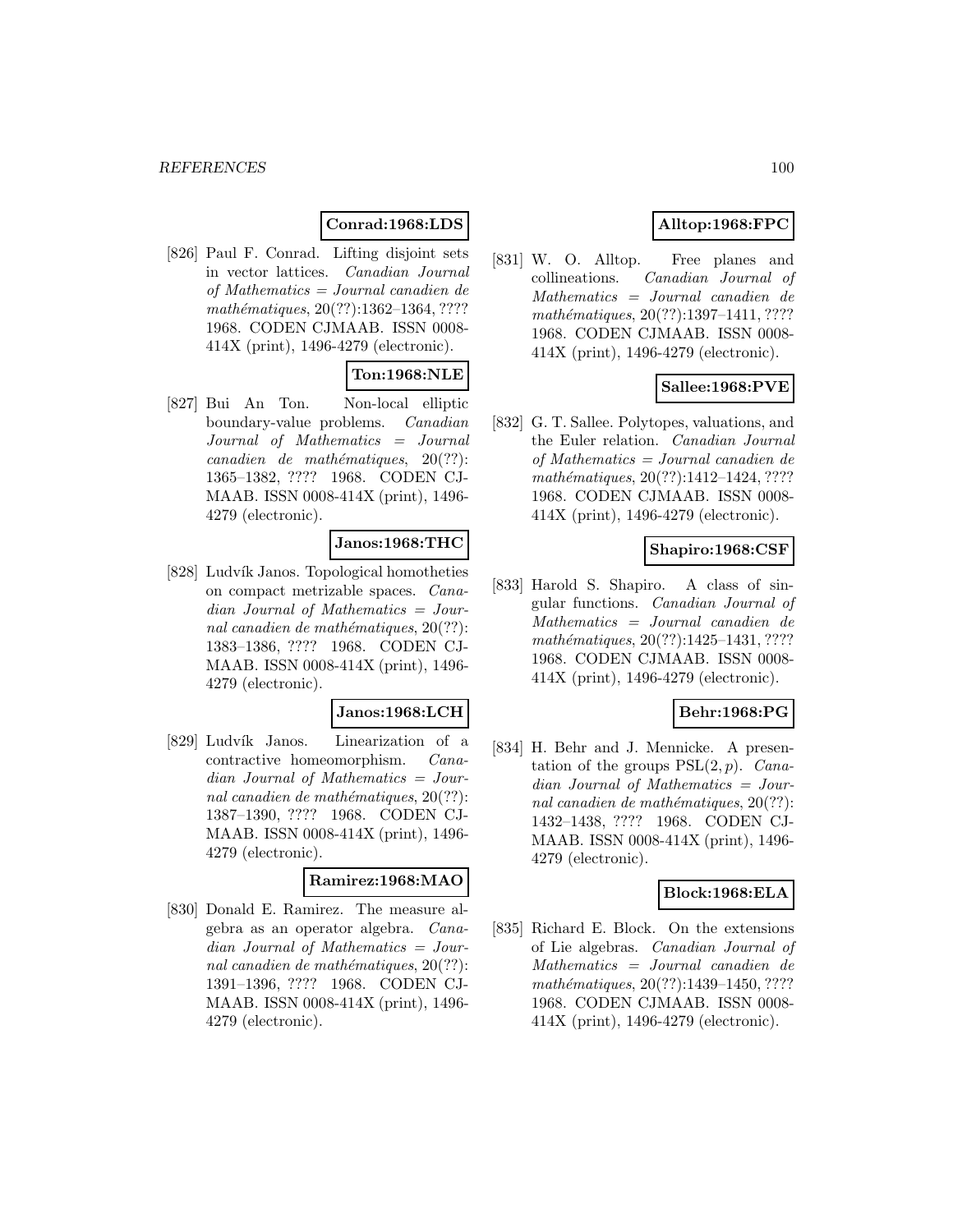# **Isaacs:1968:GRF**

[836] I. M. Isaacs and D. S. Passman. Groups with relatively few non-linear irreducible characters. Canadian Journal of Mathematics = Journal canadien de mathématiques, 20(??):1451-1458, ???? 1968. CODEN CJMAAB. ISSN 0008- 414X (print), 1496-4279 (electronic).

# **Kallaher:1968:RPP**

[837] Michael J. Kallaher. Reidemeister projective planes. Canadian Journal of Mathematics = Journal canadien de mathématiques,  $20(??):1459-1464, ????$ 1968. CODEN CJMAAB. ISSN 0008- 414X (print), 1496-4279 (electronic).

### **Glauberman:1968:CCR**

[838] George Glauberman. Correspondences of characters for relatively prime operator groups. Canadian Journal of Mathematics = Journal canadien de mathématiques, 20(??):1465–1488, ???? 1968. CODEN CJMAAB. ISSN 0008- 414X (print), 1496-4279 (electronic).

# **Pfeffer:1968:LDS**

[839] W. F. Pfeffer. On the lower derivate of a set function. Canadian Journal of Mathematics = Journal canadien de mathématiques, 20(??):1489-1498, ???? 1968. CODEN CJMAAB. ISSN 0008- 414X (print), 1496-4279 (electronic).

### **Iltis:1968:SAS**

[840] Richard Iltis. Some algebraic structure in the dual of a compact group. Canadian Journal of Mathematics = Journal canadien de mathématiques,  $20(??)$ : 1499–1510, ???? 1968. CODEN CJ-MAAB. ISSN 0008-414X (print), 1496- 4279 (electronic).

# **Miller:1968:CPG**

[841] Donald J. Miller. The categorical product of graphs. Canadian Journal of Mathematics = Journal canadien de  $mathématiques, 20(??):1511–1521, ????$ 1968. CODEN CJMAAB. ISSN 0008- 414X (print), 1496-4279 (electronic).

# **Miller:1968:NIF**

[842] John D. Miller. A note on involutions with a finite number of fixed points.  $Canadian$  Journal of Mathematics  $=$ Journal canadien de mathématiques, 20 (??):1522–1530, ???? 1968. CODEN CJMAAB. ISSN 0008-414X (print), 1496-4279 (electronic).

# **Hoo:1968:HCL**

[843] C. S. Hoo. On the homotopycommutativity of loop-spaces and suspensions. Canadian Journal of Mathematics = Journal canadien de mathématiques,  $20(??):1531-1536, ????$ 1968. CODEN CJMAAB. ISSN 0008- 414X (print), 1496-4279 (electronic).

### **Amitsur:1969:CAL**

[844] S. A. Amitsur. Correction to "Arithmetic linear transformations". Cana $dian$  Journal of Mathematics = Journal canadien de mathématiques, 21 (??):1–5, ???? 1969. CODEN CJ-MAAB. ISSN 0008-414X (print), 1496- 4279 (electronic). See [72].

### **Fraenkel:1969:BFC**

[845] Aviezri S. Fraenkel. The bracket function and complementary sets of integers. Canadian Journal of Mathematics  $= Journal\; candidates,$ 21(??):6–27, ???? 1969. CODEN CJ-MAAB. ISSN 0008-414X (print), 1496- 4279 (electronic).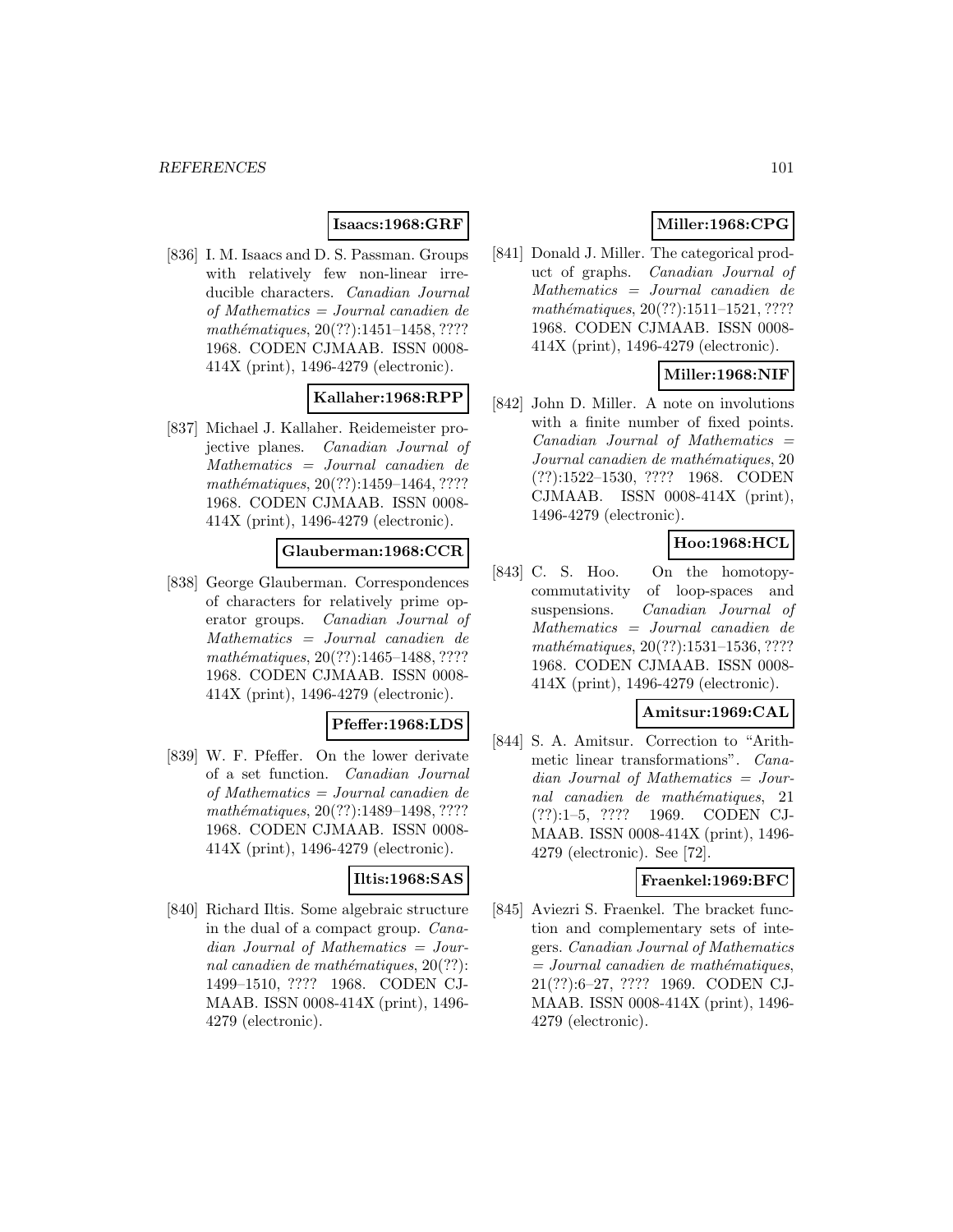#### **Puttaswamaiah:1969:URG**

[846] B. M. Puttaswamaiah. Unitary representations of generalized symmetric groups. Canadian Journal of Mathematics = Journal canadien de mathématiques,  $21(??):28-38$ , ???? 1969. CODEN CJMAAB. ISSN 0008- 414X (print), 1496-4279 (electronic).

### **DeMeyer:1969:PMC**

[847] F. R. DeMeyer. Projective modules over central separable algebras. Canadian Journal of Mathematics = Journal canadien de mathématiques,  $21(??)$ : 39–43, ???? 1969. CODEN CJ-MAAB. ISSN 0008-414X (print), 1496- 4279 (electronic).

# **Childs:1969:PMA**

[848] L. N. Childs. On projective modules and automorphismes of central separable algebras. Canadian Journal of Mathematics = Journal canadien de mathématiques,  $21(??):44-53, ????$ 1969. CODEN CJMAAB. ISSN 0008- 414X (print), 1496-4279 (electronic).

### **Prasad:1969:APJ**

[849] J. Prasad and A. K. Varma. An analogue of a problem of J. Balázs and P. Turán. Canadian Journal of Mathematics = Journal canadien de mathématiques,  $21(??):54–63, ????$ 1969. CODEN CJMAAB. ISSN 0008- 414X (print), 1496-4279 (electronic).

### **Kantor:1969:CFP**

[850] William M. Kantor. Characterizations of finite projective and affine spaces.  $Canadian$  Journal of Mathematics  $=$ Journal canadien de mathématiques, 21

(??):64–75, ???? 1969. CODEN CJ-MAAB. ISSN 0008-414X (print), 1496- 4279 (electronic).

# **Artmann:1969:HPD**

[851] Benno Artmann. Hjelmslev planes derived from modular lattices. Canadian Journal of Mathematics = Journal canadien de mathématiques,  $21(??)$ : 76–83, ???? 1969. CODEN CJ-MAAB. ISSN 0008-414X (print), 1496- 4279 (electronic).

### **Barnes:1969:FER**

[852] Bruce Alan Barnes. The Fredholm elements of a ring. Canadian Journal of Mathematics = Journal canadien de mathématiques,  $21(??):84-95, ????$ 1969. CODEN CJMAAB. ISSN 0008- 414X (print), 1496-4279 (electronic).

# **deGroot:1969:CRS**

[853] J. de Groot and J. M. Aarts. Complete regularity as a separation axiom.  $Canadian$  Journal of Mathematics  $=$ Journal canadien de mathématiques, 21 (??):96–105, ???? 1969. CODEN CJ-MAAB. ISSN 0008-414X (print), 1496- 4279 (electronic).

### **Lacroix:1969:TDL**

[854] Norbert H. J. Lacroix. Twodimensional linear groups over local rings. Canadian Journal of Mathematics = Journal canadien de mathématiques,  $21(??):106-135$ , ???? 1969. CODEN CJMAAB. ISSN 0008- 414X (print), 1496-4279 (electronic).

### **Carlson:1969:CIF**

[855] R. E. Carlson and C. G. Cullen. A characterization of intrinsic functions on **D**n. Canadian Journal of Mathematics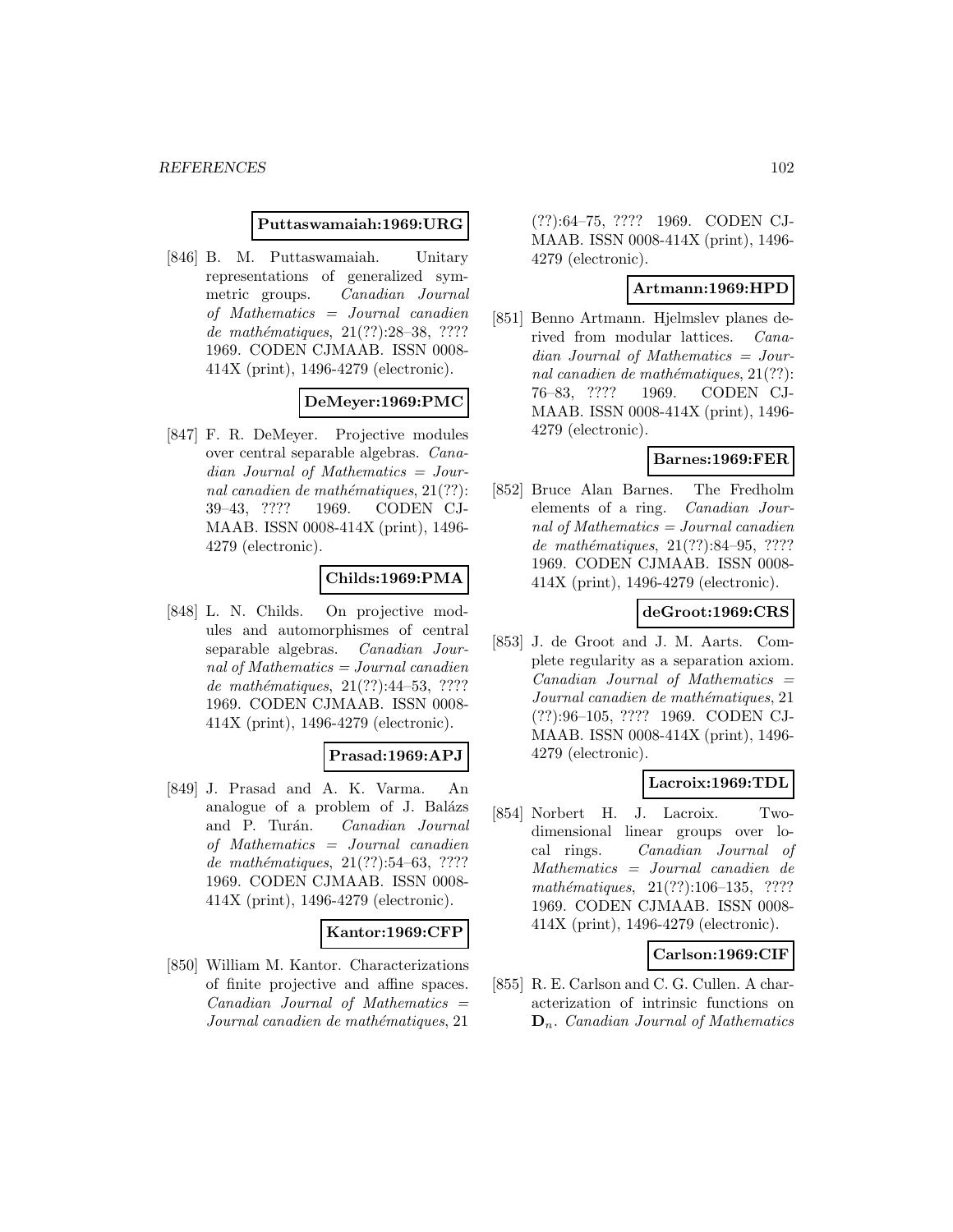$=$  Journal canadien de mathématiques, 21(??):136–146, ???? 1969. CODEN CJMAAB. ISSN 0008-414X (print), 1496-4279 (electronic).

# **Thomason:1969:NND**

[856] S. K. Thomason. A note on nondistributive sublattices of degrees and hyperdegrees. Canadian Journal of Mathematics = Journal canadien de mathématiques,  $21(??):147-148$ , ???? 1969. CODEN CJMAAB. ISSN 0008- 414X (print), 1496-4279 (electronic).

### **Viswanathan:1969:GHT**

[857] T. M. Viswanathan. Generalization of Hölder's theorem to ordered modules.  $Canadian$  Journal of Mathematics  $=$ Journal canadien de mathématiques, 21 (??):149–157, ???? 1969. CODEN CJ-MAAB. ISSN 0008-414X (print), 1496- 4279 (electronic).

### **Prugovecki:1969:TGI**

[858] Eduard Prugovecki. Topologies on generalized inner product spaces. Canadian Journal of Mathematics = Journal canadien de mathématiques,  $21(??)$ : 158–169, ???? 1969. CODEN CJ-MAAB. ISSN 0008-414X (print), 1496- 4279 (electronic).

# **Antonelli:1969:STMa**

[859] Peter L. Antonelli. Structure theory for Montgomery–Samelson fiberings between manifolds. I. Canadian Journal of Mathematics = Journal canadien de mathématiques,  $21(??)$ : 170–179, ???? 1969. CODEN CJ-MAAB. ISSN 0008-414X (print), 1496- 4279 (electronic).

# **Antonelli:1969:STMb**

[860] Peter L. Antonelli. Structure theory for Montgomery–Samelson fiberings between manifolds. I, II. Canadian Journal of Mathematics = Journal canadien de mathématiques,  $21(??)$ : 180–186, ???? 1969. CODEN CJ-MAAB. ISSN 0008-414X (print), 1496- 4279 (electronic).

# **Caveny:1969:ACF**

[861] James Caveny. Absolute convergence factors for  $H<sup>p</sup>$  series. *Canadian Journal* of Mathematics = Journal canadien de mathématiques,  $21(??):187-195$ , ???? 1969. CODEN CJMAAB. ISSN 0008- 414X (print), 1496-4279 (electronic).

# **Kennison:1969:NCS**

[862] J. F. Kennison. Normal completions of small categories. Canadian Journal of Mathematics = Journal canadien de mathématiques, 21(??):196–201, ???? 1969. CODEN CJMAAB. ISSN 0008- 414X (print), 1496-4279 (electronic).

### **Lamoreaux:1969:DMS**

[863] Jack W. Lamoreaux. Decomposition of metric spaces with a 0-dimensional set of non-degenerate elements. Canadian Journal of Mathematics = Journal canadien de mathématiques,  $21(??)$ : 202–216, ???? 1969. CODEN CJ-MAAB. ISSN 0008-414X (print), 1496- 4279 (electronic).

# **Sandler:1969:FCG**

[864] Reuben Sandler. On finite collineation groups of F5. Canadian Journal of Mathematics = Journal canadien de  $mathématiques, 21(??):217-221, ????$ 1969. CODEN CJMAAB. ISSN 0008- 414X (print), 1496-4279 (electronic).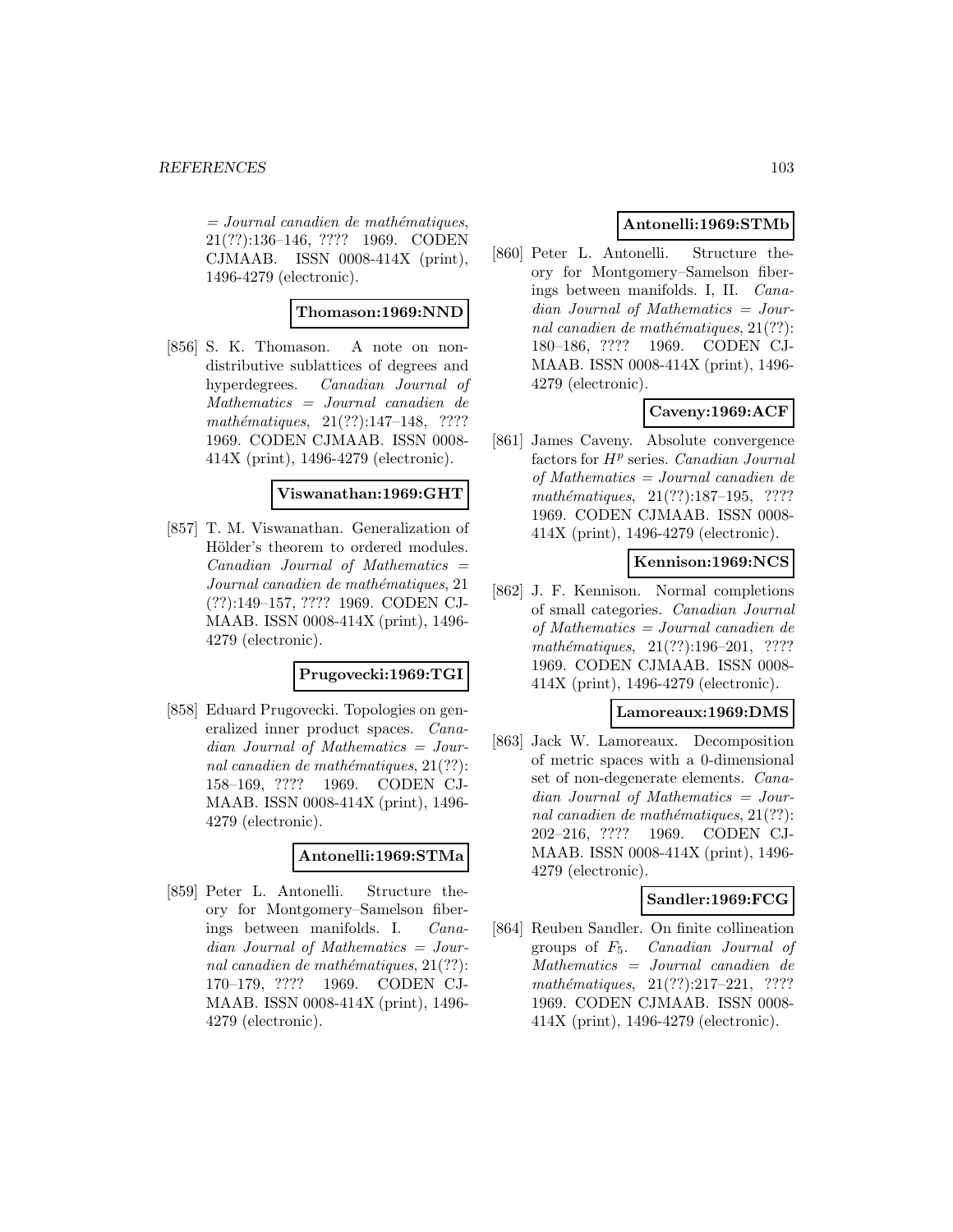### **Beesack:1969:CDI**

[865] Paul R. Beesack. On certain discrete inequalities involving partial sums.  $Canadian$  Journal of Mathematics  $=$ Journal canadien de mathématiques, 21 (??):222–234, ???? 1969. CODEN CJ-MAAB. ISSN 0008-414X (print), 1496- 4279 (electronic).

### **Lavie:1969:SDD**

[866] Meira Lavie. The Schwarzian derivative and disconjugacy of nth order linear differential equations. Canadian Journal of Mathematics = Journal canadien de mathématiques,  $21(??)$ : 235–249, ???? 1969. CODEN CJ-MAAB. ISSN 0008-414X (print), 1496- 4279 (electronic).

### **Hoo:1969:CS**

[867] C. S. Hoo. On the criterion of Stasheff. Canadian Journal of Mathematics  $= Journal\; candidates,$ 21(??):250–255, ???? 1969. CODEN CJMAAB. ISSN 0008-414X (print), 1496-4279 (electronic).

# **Atkin:1969:RC**

[868] A. O. L. Atkin. Ramanujan congruences for  $p_{-k}(n)$ . Canadian Journal of Mathematics = Journal canadien de mathématiques, 21(??):256, ???? 1969. CODEN CJMAAB. ISSN 0008-414X (print), 1496-4279 (electronic). See corrigendum [898].

### **Sreenivasulu:1969:MTR**

[869] V. Sreenivasulu. The maximum term and the rank of an entire function.  $Canadian$  Journal of Mathematics  $=$ Journal canadien de mathématiques, 21 (??):257–261, ???? 1969. CODEN

CJMAAB. ISSN 0008-414X (print), 1496-4279 (electronic). See corrigendum [1013].

### **Rowlinson:1969:PCP**

[870] Elizabeth Rowlinson and Hans Schwerdtfeger. Polynomials with certain prescribed conditions on the Galois group. Canadian Journal of Mathematics = Journal canadien de mathématiques,  $21(??):262-273$ , ???? 1969. CODEN CJMAAB. ISSN 0008- 414X (print), 1496-4279 (electronic).

# **Brown:1969:ESI**

[871] W. G. Brown and J. W. Moon. Sur les ensembles de sommets indépendants dans les graphes chromatiques minimaux. (French) [On independent sets of vertices in minimum chromatic graphs].  $Canadian$  Journal of Mathematics  $=$ Journal canadien de mathématiques, 21 (??):274–278, ???? 1969. CODEN CJ-MAAB. ISSN 0008-414X (print), 1496- 4279 (electronic).

# **Wille:1969:VIM**

[872] Rudolf Wille. Variety invariants for modular lattices. Canadian Journal of Mathematics = Journal canadien de mathématiques,  $21(??):279-283$ , ???? 1969. CODEN CJMAAB. ISSN 0008- 414X (print), 1496-4279 (electronic).

### **Kelleher:1969:RMF**

[873] James Kelleher. Rings of meromorphic functions on non-compact Riemann surfaces. Canadian Journal of Mathematics = Journal canadien de  $mathématiques, 21(??):284-300, ????$ 1969. CODEN CJMAAB. ISSN 0008- 414X (print), 1496-4279 (electronic).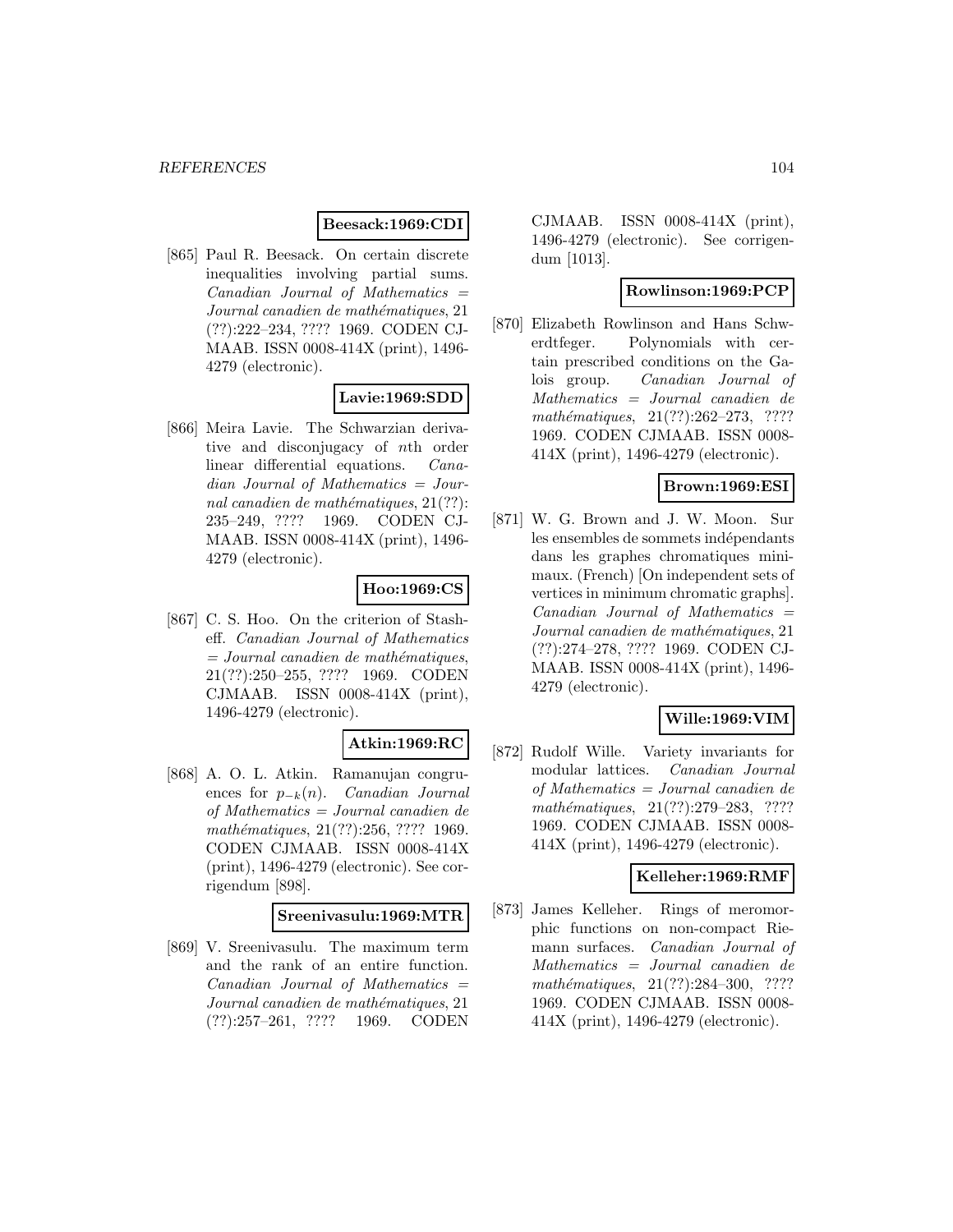# **Michler:1969:IIP**

[874] Gerhard Michler. Idempotent ideals in perfect rings. Canadian Journal of Mathematics = Journal canadien de  $mathématiques, 21(??):301-309, ????$ 1969. CODEN CJMAAB. ISSN 0008- 414X (print), 1496-4279 (electronic).

### **Zassenhaus:1969:PGT**

[875] Hans J. Zassenhaus. A presentation of the groups  $PSL(2, p)$  with three defining relations. Canadian Journal of Mathematics = Journal canadien de mathématiques, 21(??):310-311, ???? 1969. CODEN CJMAAB. ISSN 0008- 414X (print), 1496-4279 (electronic).

### **Caughran:1969:TRC**

[876] James G. Caughran. Two results concerning the zeros of functions with finite Dirichlet integral. Canadian Journal of Mathematics = Journal canadien de mathématiques,  $21(??):312-$ 316, ???? 1969. CODEN CJMAAB. ISSN 0008-414X (print), 1496-4279 (electronic).

# **Milner:1969:PRO**

[877] E. C. Milner. Partition relations for ordinal numbers. Canadian Journal of Mathematics = Journal canadien de  $mathématiques, 21(??):317-334, ????$ 1969. CODEN CJMAAB. ISSN 0008- 414X (print), 1496-4279 (electronic).

### **Gorenstein:1969:FGC**

[878] Daniel Gorenstein. Finite groups the centralizers of whose involutions have normal 2-complements. *Cana*dian Journal of Mathematics = Journal canadien de mathématiques,  $21(??)$ :

335–357, ???? 1969. CODEN CJ-MAAB. ISSN 0008-414X (print), 1496- 4279 (electronic).

# **Foulser:1969:CGG**

[879] David A. Foulser. Collineation groups of generalized André planes. Canadian Journal of Mathematics = Journal canadien de mathématiques,  $21(??)$ : 358–369, ???? 1969. CODEN CJ-MAAB. ISSN 0008-414X (print), 1496- 4279 (electronic).

### **Brannan:1969:BST**

[880] D. A. Brannan and Ch. Pommerenke. On the Bernstein–Szegő theorem for complex polynomials. Canadian Journal of Mathematics = Journal canadien de mathématiques,  $21(??):370-$ 371, ???? 1969. CODEN CJMAAB. ISSN 0008-414X (print), 1496-4279 (electronic).

### **Anderson:1969:HRD**

[881] T. Anderson. Hereditary radicals and derivations of algebras. Canadian Journal of Mathematics = Journal canadien de mathématiques,  $21(??)$ : 372–377, ???? 1969. CODEN CJ-MAAB. ISSN 0008-414X (print), 1496- 4279 (electronic).

# **Cantor:1969:APT**

[882] David G. Cantor. On arithmetic properties of the Taylor series of rational functions. Canadian Journal of Mathematics = Journal canadien de mathématiques, 21(??):378-382, ???? 1969. CODEN CJMAAB. ISSN 0008- 414X (print), 1496-4279 (electronic).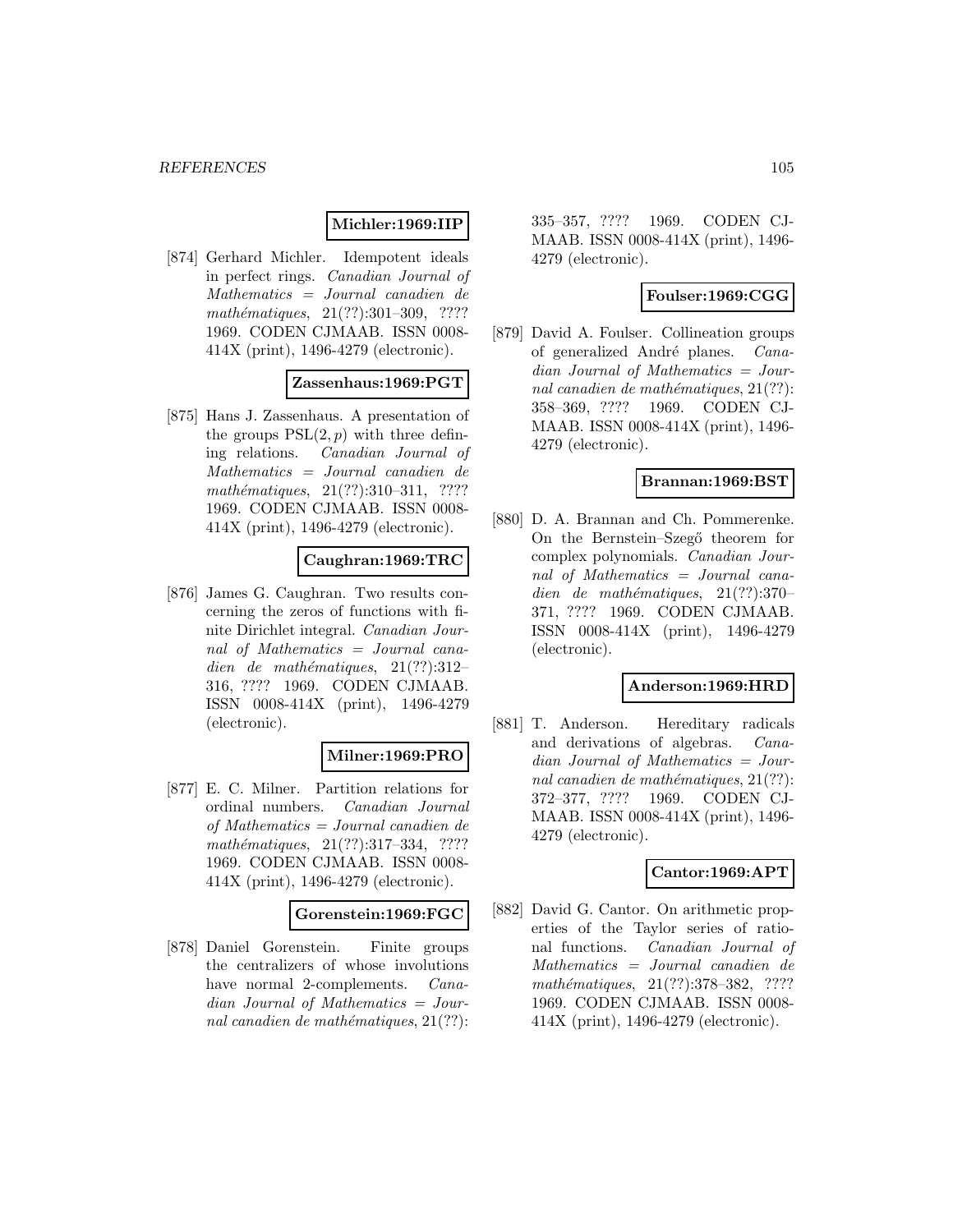# **Fugate:1969:CCC**

[883] J. B. Fugate. A characterization of chainable continua. Canadian Journal of Mathematics = Journal canadien de mathématiques, 21(??):383-393, ???? 1969. CODEN CJMAAB. ISSN 0008- 414X (print), 1496-4279 (electronic).

# **Himmelberg:1969:SST**

[884] C. J. Himmelberg and F. S. Van Vleck. Some selection theorems for measurable functions. Canadian Journal of Mathematics = Journal canadien de mathématiques, 21(??):394-399, ???? 1969. CODEN CJMAAB. ISSN 0008- 414X (print), 1496-4279 (electronic).

### **McCandless:1969:OPS**

[885] Byron H. McCandless. On order paracompact spaces. Canadian Journal of Mathematics = Journal canadien de  $mathématiques, 21(??):400-405, ????$ 1969. CODEN CJMAAB. ISSN 0008- 414X (print), 1496-4279 (electronic).

### **Schafer:1969:AGV**

[886] James A. Schafer. Abelian groups with a vanishing homology group. Canadian Journal of Mathematics = Journal canadien de mathématiques,  $21(??)$ : 406–409, ???? 1969. CODEN CJ-MAAB. ISSN 0008-414X (print), 1496- 4279 (electronic).

#### **Sehgal:1969:IIGa**

[887] Sudarshan K. Sehgal. On the isomorphism of integral group rings. I. Canadian Journal of Mathematics = Journal canadien de mathématiques,  $21(??)$ : 410–413, ???? 1969. CODEN CJ-MAAB. ISSN 0008-414X (print), 1496- 4279 (electronic).

# **Westwick:1969:LTG**

[888] Roy Westwick. Linear transformations on Grassmann spaces. Canadian Journal of Mathematics = Journal canadien de mathématiques,  $21(??)$ : 414–417, ???? 1969. CODEN CJ-MAAB. ISSN 0008-414X (print), 1496- 4279 (electronic).

### **Beidleman:1969:GFS**

[889] James C. Beidleman. Generalized Frattini subgroups of finite groups. II.  $Canadian$  Journal of Mathematics  $=$ Journal canadien de mathématiques, 21 (??):418–429, ???? 1969. CODEN CJ-MAAB. ISSN 0008-414X (print), 1496- 4279 (electronic).

# **Courter:1969:FDS**

[890] Richard Courter. Finite direct sums of complete matrix rings over perfect completely primary rings. Canadian Journal of Mathematics = Journal canadien de mathématiques,  $21(??)$ : 430–446, ???? 1969. CODEN CJ-MAAB. ISSN 0008-414X (print), 1496- 4279 (electronic).

# **Gauthier:1969:CRA**

[891] Paul Gauthier. Cercles de remplissage and asymptotic behaviour. Canadian Journal of Mathematics = Journal canadien de mathématiques,  $21(??)$ : 447–455, ???? 1969. CODEN CJ-MAAB. ISSN 0008-414X (print), 1496- 4279 (electronic).

### **Gray:1969:IIA**

[892] Alfred Gray. Isometric immersions of almost Hermitian manifolds. Canadian Journal of Mathematics = Journal canadien de mathématiques,  $21(??)$ :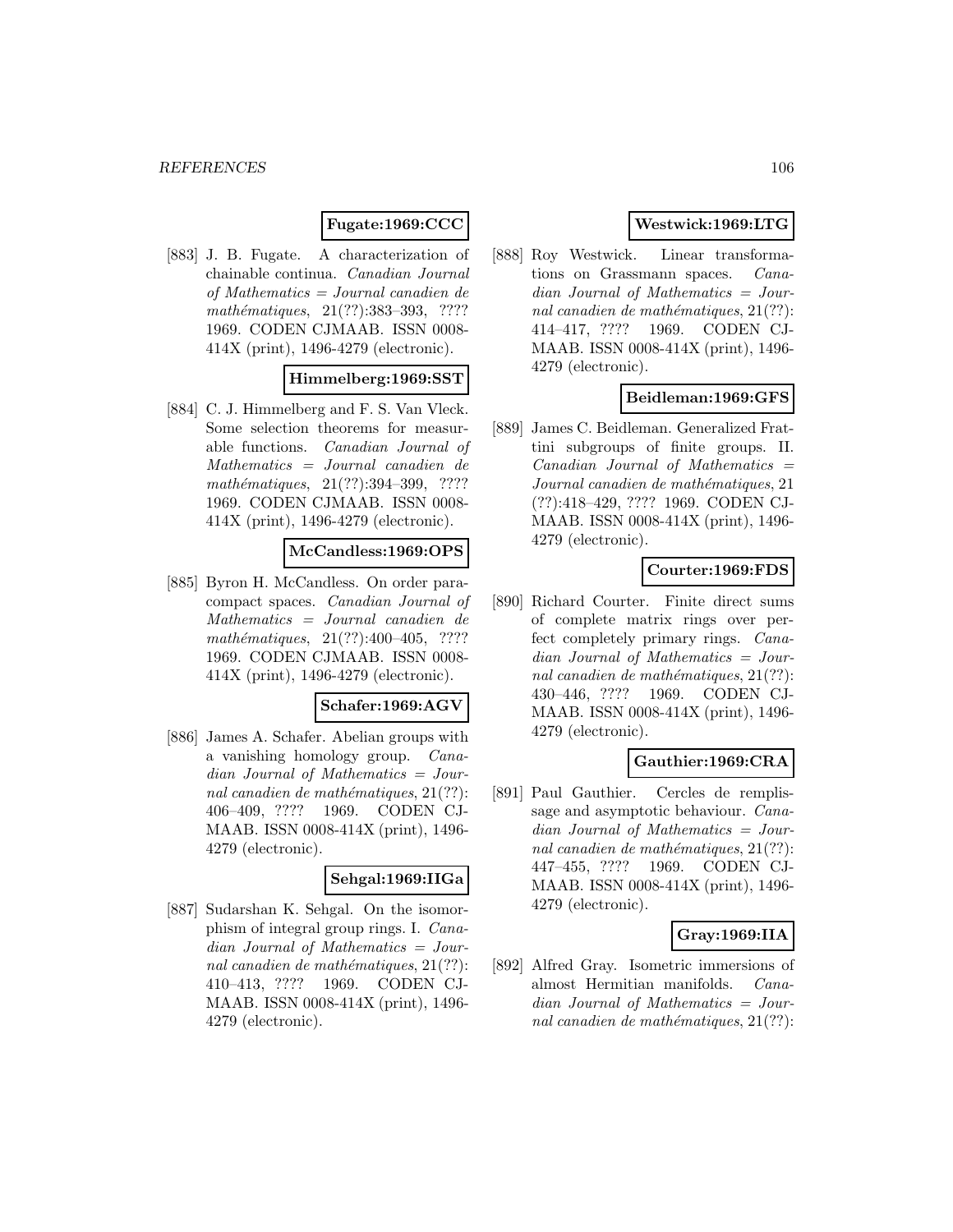456–459, ???? 1969. CODEN CJ-MAAB. ISSN 0008-414X (print), 1496- 4279 (electronic).

# **Kreith:1969:LBE**

[893] Kurt Kreith. Lower bounds for the essential spectrum of fourth-order differential operators. Canadian Journal of Mathematics = Journal canadien de  $mathématiques, 21(??):460-465, ????$ 1969. CODEN CJMAAB. ISSN 0008- 414X (print), 1496-4279 (electronic).

### **Watters:1969:LRA**

[894] J. F. Watters. Lower radicals in associative rings. Canadian Journal of Mathematics = Journal canadien de mathématiques,  $21(??):466-476$ , ???? 1969. CODEN CJMAAB. ISSN 0008- 414X (print), 1496-4279 (electronic).

### **Werner:1969:DCT**

[895] W. L. Werner. A double-centralizer theorem for simple associative algebras.  $Canadian$  Journal of Mathematics  $=$ Journal canadien de mathématiques, 21 (??):477–478, ???? 1969. CODEN CJ-MAAB. ISSN 0008-414X (print), 1496- 4279 (electronic).

# **Hoo:1969:HNL**

[896] C. S. Hoo. Homotopical nilpotency of loop-spaces. Canadian Journal of Mathematics = Journal canadien de mathématiques, 21(??):479-484, ???? 1969. CODEN CJMAAB. ISSN 0008- 414X (print), 1496-4279 (electronic).

### **Marcus:1969:ISM**

[897] Marvin Marcus and Paul J. Nikolai. Inequalities for some monotone matrix functions. Canadian Journal of Mathematics = Journal canadien de

mathématiques,  $21(??):485-494$ , ???? 1969. CODEN CJMAAB. ISSN 0008- 414X (print), 1496-4279 (electronic).

# **Beasley:1969:RCC**

[898] LeRoy B. Beasley. Ramanujan congruences for  $p_{-k}(n)$ : Corrigendum. Canadian Journal of Mathematics = Journal canadien de mathématiques,  $21(??)$ : 495–497, ???? 1969. CODEN CJ-MAAB. ISSN 0008-414X (print), 1496- 4279 (electronic). See [868].

### **Derderian:1969:GCP**

[899] J.-C. Derdérian. Galois connections and pair algebras. Canadian Journal of Mathematics = Journal canadien de mathématiques,  $21(??):498-501$ , ???? 1969. CODEN CJMAAB. ISSN 0008- 414X (print), 1496-4279 (electronic).

# **Gray:1969:FPT**

[900] William J. Gray. A fixed-point theorem for commuting monotone functions.  $Canadian$  Journal of Mathematics  $=$ Journal canadien de mathématiques, 21 (??):502–504, ???? 1969. CODEN CJ-MAAB. ISSN 0008-414X (print), 1496- 4279 (electronic).

### **Stampfli:1969:AAO**

[901] J. G. Stampfli. Adjoint abelian operators on Banach space. Canadian Journal of Mathematics = Journal canadien de mathématiques,  $21(??)$ : 505–512, ???? 1969. CODEN CJ-MAAB. ISSN 0008-414X (print), 1496- 4279 (electronic).

### **Zamfirescu:1969:PCF**

[902] Tudor Zamfirescu. On planar continuous families of curves. Canadian Journal of Mathematics = Jour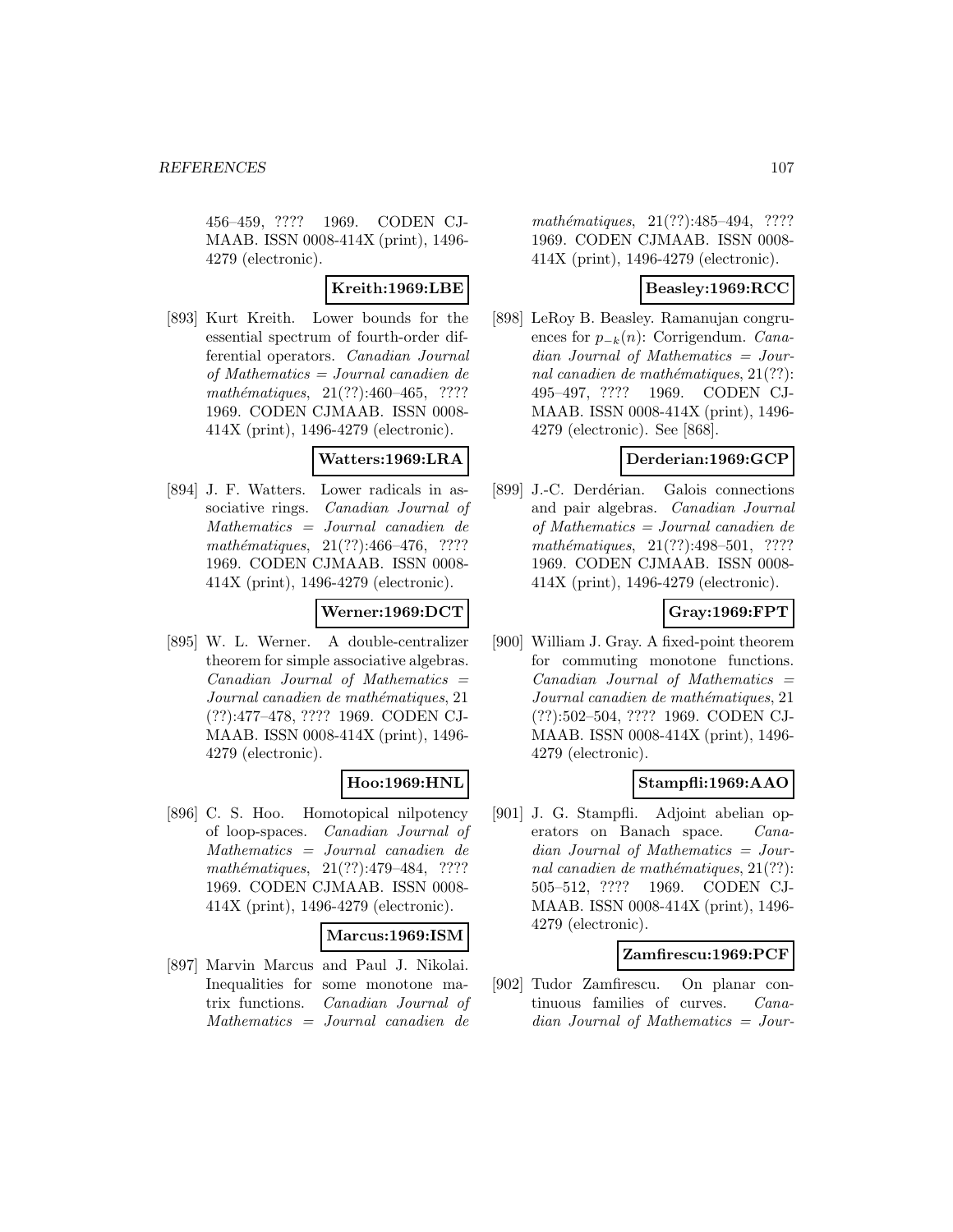nal canadien de mathématiques,  $21(??)$ : 513–530, ???? 1969. CODEN CJ-MAAB. ISSN 0008-414X (print), 1496- 4279 (electronic).

# **Kerr-Lawson:1969:SLI**

[903] A. Kerr-Lawson. Some lemmas on interpolating Blaschke products and a correction. Canadian Journal of Mathematics = Journal canadien de  $mathématiques, 21(??): 531–534, ????$ 1969. CODEN CJMAAB. ISSN 0008- 414X (print), 1496-4279 (electronic).

### **Mohanty:1969:BSA**

[904] R. Mohanty and B. K. Ray. On the behaviour of a series associated with the conjugate series of a Fourier series.  $Canadian$  Journal of Mathematics  $=$ Journal canadien de mathématiques, 21 (??):535–551, ???? 1969. CODEN CJ-MAAB. ISSN 0008-414X (print), 1496- 4279 (electronic).

### **Mohanty:1969:ACS**

[905] R. Mohanty and B. K. Ray. On the absolute Cesàro summability of negative order of a series associated with the conjugate series of a Fourier series.  $Canadian$  Journal of Mathematics  $=$ Journal canadien de mathématiques, 21 (??):552–557, ???? 1969. CODEN CJ-MAAB. ISSN 0008-414X (print), 1496- 4279 (electronic).

### **Arnold:1969:ITK**

[906] Jimmy T. Arnold. On the ideal theory of the Kronecker function ring and the domain  $D(X)$ . Canadian Journal of Mathematics = Journal canadien de  $mathématiques, 21(??):558–563, ????$ 1969. CODEN CJMAAB. ISSN 0008- 414X (print), 1496-4279 (electronic).

# **Christiansen:1969:RTG**

[907] R. A. Christiansen. Recurrent transformation groups. Canadian Journal of Mathematics = Journal canadien de mathématiques,  $21(??):564-575$ , ???? 1969. CODEN CJMAAB. ISSN 0008- 414X (print), 1496-4279 (electronic).

# **Ohm:1969:SVG**

[908] Jack Ohm. Semi-valuations and groups of divisibility. Canadian Journal of Mathematics = Journal canadien de mathématiques,  $21(??):576-591$ , ???? 1969. CODEN CJMAAB. ISSN 0008- 414X (print), 1496-4279 (electronic).

# **Ruston:1969:NCC**

[909] A. F. Ruston. A note on the Caradus class **F** of bounded linear operators on a complex Banach space. Canadian Journal of Mathematics = Journal canadien de mathématiques,  $21(??)$ : 592–594, ???? 1969. CODEN CJ-MAAB. ISSN 0008-414X (print), 1496- 4279 (electronic).

# **MacLane:1969:GBP**

[910] G. R. MacLane and L. A. Rubel. On the growth of Blaschke products. Canadian Journal of Mathematics = Journal canadien de mathématiques,  $21(??)$ : 595–601, ???? 1969. CODEN CJ-MAAB. ISSN 0008-414X (print), 1496- 4279 (electronic).

# **Garling:1969:CRS**

[911] D. J. H. Garling. A class of reflexive symmetric BK-spaces. Canadian Journal of Mathematics = Journal canadien de mathématiques,  $21(??)$ : 602–608, ???? 1969. CODEN CJ-MAAB. ISSN 0008-414X (print), 1496- 4279 (electronic).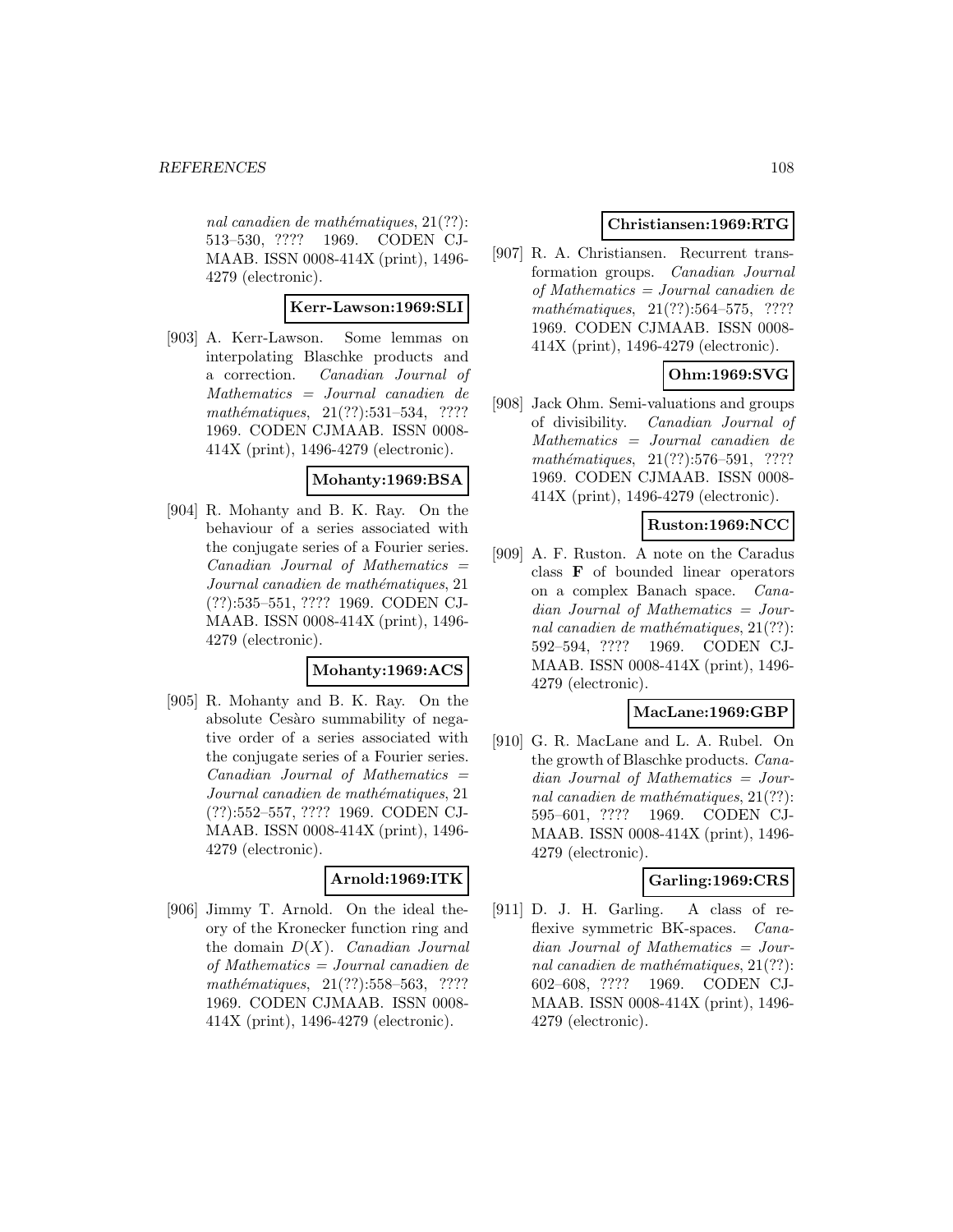# **Seo:1969:GGC**

[912] Tae Kun Seo and G. Whaples. A generalization of global class field theory.  $Canadian$  Journal of Mathematics  $=$ Journal canadien de mathématiques, 21 (??):609–614, ???? 1969. CODEN CJ-MAAB. ISSN 0008-414X (print), 1496- 4279 (electronic).

# **Wenger:1969:SSH**

[913] R. Wenger. Some semigroups having quasi-Frobenius algebras. II. Canadian Journal of Mathematics = Journal canadien de mathématiques,  $21(??)$ : 615–624, ???? 1969. CODEN CJ-MAAB. ISSN 0008-414X (print), 1496- 4279 (electronic).

### **Keown:1969:BSS**

[914] R. Keown and C. Conatser. Biorthogonal systems in  $l^p$ -spaces. *Cana*dian Journal of Mathematics = Journal canadien de mathématiques,  $21(??)$ : 625–638, ???? 1969. CODEN CJ-MAAB. ISSN 0008-414X (print), 1496- 4279 (electronic).

# **Lardy:1969:MRI**

[915] L. J. Lardy and J. A. Lindberg, Jr. On maximal regular ideals and identities in the tensor product of commutative Banach algebras. Canadian Journal of Mathematics = Journal canadien de mathématiques,  $21(??):639–647$ , ???? 1969. CODEN CJMAAB. ISSN 0008- 414X (print), 1496-4279 (electronic).

### **Lee:1969:SLO**

[916] Peng yee Lee. Some linear operators in the  $L^p$  spaces. *Canadian Journal* of Mathematics = Journal canadien de mathématiques,  $21(??):648-654$ , ????

### 1969. CODEN CJMAAB. ISSN 0008- 414X (print), 1496-4279 (electronic).

### **Ramsay:1969:GEU**

[917] R. T. Ramsay. Groups with equal uniformities. Canadian Journal of Mathematics = Journal canadien de mathématiques,  $21(??):655-659$ , ???? 1969. CODEN CJMAAB. ISSN 0008- 414X (print), 1496-4279 (electronic).

### **Timourian:1969:MDB**

[918] J. G. Timourian. Maps with discrete branch sets between manifolds of codimension one. Canadian Journal of Mathematics = Journal canadien de mathématiques,  $21(??):660–668$ , ???? 1969. CODEN CJMAAB. ISSN 0008- 414X (print), 1496-4279 (electronic).

### **Hahn:1969:GSP**

[919] K. T. Hahn and Josephine Mitchell. Generalization of Schwarz–Pick lemma to invariant volume. Canadian Journal of Mathematics = Journal canadien de mathématiques,  $21(??):669-674$ , ???? 1969. CODEN CJMAAB. ISSN 0008- 414X (print), 1496-4279 (electronic).

### **Stolarsky:1969:LBS**

[920] Kenneth B. Stolarsky. A lower bound for the Scholz–Brauer problem. Canadian Journal of Mathematics = Journal canadien de mathématiques,  $21(??)$ : 675–683, ???? 1969. CODEN CJ-MAAB. ISSN 0008-414X (print), 1496- 4279 (electronic).

### **Brown:1969:MST**

[921] Benson Samuel Brown. The mod **C** suspension theorem. Canadian Journal of Mathematics = Journal canadien de mathématiques,  $21(??):684-701$ , ????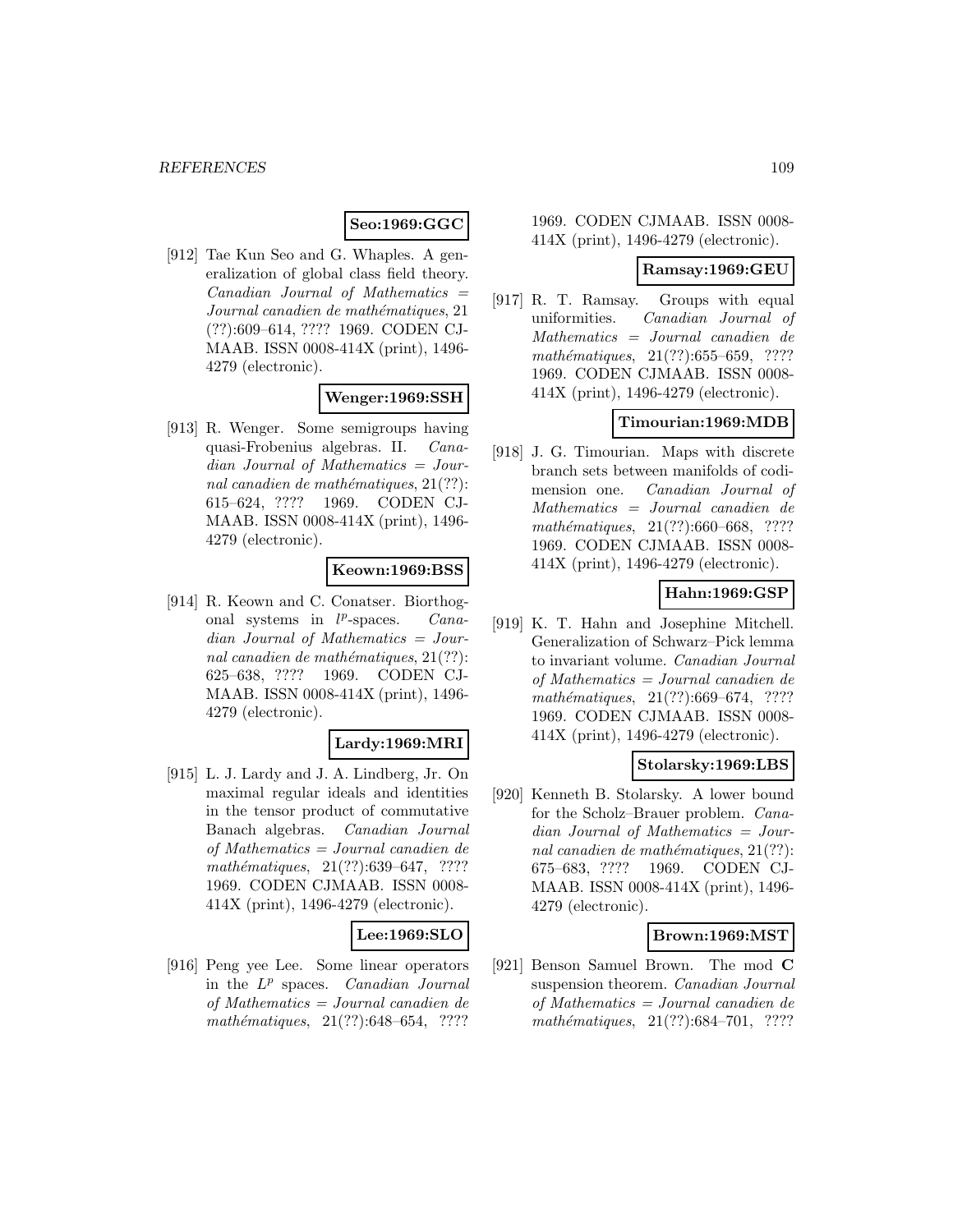1969. CODEN CJMAAB. ISSN 0008- 414X (print), 1496-4279 (electronic).

**Brown:1969:FA**

[922] Benson Samuel Brown. A first approximation to  $X, Y$ . Canadian Journal of Mathematics = Journal canadien de mathématiques,  $21(??):702-711$ , ???? 1969. CODEN CJMAAB. ISSN 0008- 414X (print), 1496-4279 (electronic).

# **Brown:1969:SSC**

[923] Benson Samuel Brown. A spectral sequence for cohomotopy. *Canadian* Journal of Mathematics = Journal  $cana dien de mathématiques, 21(??):$ 712–729, ???? 1969. CODEN CJ-MAAB. ISSN 0008-414X (print), 1496- 4279 (electronic).

# **Hoo:1969:CWC**

[924] C. S. Hoo. Conilpotency and weak category. Canadian Journal of Mathematics = Journal canadien de mathématiques,  $21(??):730-734$ , ???? 1969. CODEN CJMAAB. ISSN 0008- 414X (print), 1496-4279 (electronic).

# **Tymchatyn:1969:OPS**

[925] E. D. Tymchatyn. A one-parameter subsemigroup which meets many regular D-classes. Canadian Journal of Mathematics = Journal canadien de mathématiques,  $21(??):735-739$ , ???? 1969. CODEN CJMAAB. ISSN 0008- 414X (print), 1496-4279 (electronic).

### **Borwein:1969:TTB**

[926] D. Borwein. A Tauberian theorem for borel-type methods of summability.  $Canadian$  Journal of Mathematics  $=$ Journal canadien de mathématiques, 21

(??):740–747, ???? 1969. CODEN CJ-MAAB. ISSN 0008-414X (print), 1496- 4279 (electronic).

# **Wenner:1969:RSC**

[927] B. R. Wenner. Remetrization in strongly countable-dimensional spaces.  $Canadian$  Journal of Mathematics  $=$ Journal canadien de mathématiques, 21 (??):748–750, ???? 1969. CODEN CJ-MAAB. ISSN 0008-414X (print), 1496- 4279 (electronic).

# **Mullins:1969:CAF**

[928] Robert E. Mullins. A characterization of the algebra of functions vanishing at infinity. Canadian Journal of Mathematics = Journal canadien de  $mathématiques, 21(??): 751–754, ????$ 1969. CODEN CJMAAB. ISSN 0008- 414X (print), 1496-4279 (electronic).

# **Rayburn:1969:LA**

[929] Marlon C. Rayburn. On the lattice of σ-algebras. Canadian Journal of Mathematics = Journal canadien de mathématiques, 21(??):755–761, ???? 1969. CODEN CJMAAB. ISSN 0008- 414X (print), 1496-4279 (electronic).

# **Hill:1969:DG**

[930] Paul Hill. On the decomposition of groups. Canadian Journal of Mathematics = Journal canadien de mathématiques,  $21(??):762-768$ , ???? 1969. CODEN CJMAAB. ISSN 0008- 414X (print), 1496-4279 (electronic).

# **Bender:1969:ESC**

[931] Edward A. Bender and Thomas W. Tucker. The exponents of strongly connected graphs. Canadian Journal of Mathematics = Journal canadien de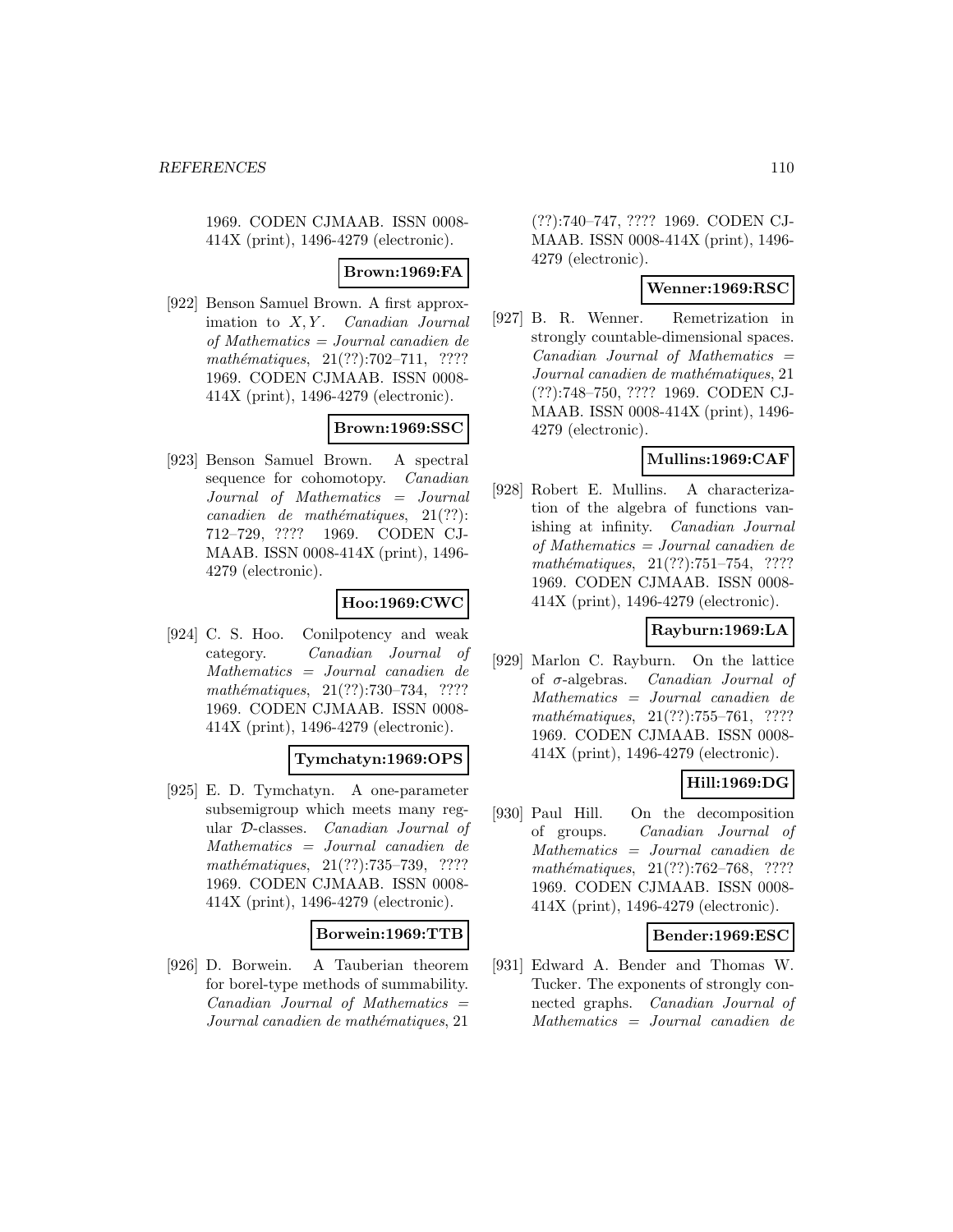mathématiques, 21(??):769–782, ???? 1969. CODEN CJMAAB. ISSN 0008- 414X (print), 1496-4279 (electronic).

# **Cohn:1969:SI**

[932] Richard M. Cohn. Systems of ideals.  $Canadian$  Journal of Mathematics  $=$ Journal canadien de mathématiques, 21 (??):783–807, ???? 1969. CODEN CJ-MAAB. ISSN 0008-414X (print), 1496- 4279 (electronic).

### **Kinney:1969:LRP**

[933] J. R. Kinney and T. S. Pitcher. On the lower range of Perron's modular function. Canadian Journal of Mathematics  $= Journal\; can a dien\; de\; mathématiques,$ 21(??):808–816, ???? 1969. CODEN CJMAAB. ISSN 0008-414X (print), 1496-4279 (electronic).

# **Lozier:1969:CCR**

[934] F. W. Lozier. A class of compact rigid 0-dimensional spaces. Canadian Journal of Mathematics = Journal canadien de mathématiques,  $21(??)$ : 817–821, ???? 1969. CODEN CJ-MAAB. ISSN 0008-414X (print), 1496- 4279 (electronic).

# **Elliott:1969:DPR**

[935] P. D. T. A. Elliott. The distribution of primitive roots. Canadian Journal of Mathematics = Journal canadien de mathématiques,  $21(??):822-841$ , ???? 1969. CODEN CJMAAB. ISSN 0008- 414X (print), 1496-4279 (electronic).

# **Dyer:1969:FCC**

[936] Micheal Dyer. Federer–Cech couples.  $Canadian$  Journal of Mathematics  $=$ Journal canadien de mathématiques, 21

(??):842–864, ???? 1969. CODEN CJ-MAAB. ISSN 0008-414X (print), 1496- 4279 (electronic).

### **Burgess:1969:RQG**

[937] W. D. Burgess. Rings of quotients of group rings. Canadian Journal of Mathematics = Journal canadien de mathématiques,  $21(??):865-875$ , ???? 1969. CODEN CJMAAB. ISSN 0008- 414X (print), 1496-4279 (electronic).

# **Rigby:1969:AAG**

[938] J. F. Rigby. Axioms for absolute geometry. II. Canadian Journal of Mathematics = Journal canadien de mathématiques, 21(??):876–883, ???? 1969. CODEN CJMAAB. ISSN 0008- 414X (print), 1496-4279 (electronic).

# **Chen:1969:SLC**

[939] C. C. Chen and G. Grätzer. Stone lattices. I. construction theorems. Canadian Journal of Mathematics = Journal canadien de mathématiques,  $21(??)$ : 884–894, ???? 1969. CODEN CJ-MAAB. ISSN 0008-414X (print), 1496- 4279 (electronic).

# **Chen:1969:SLI**

[940] C. C. Chen and G. Grätzer. Stone lattices. II. structure theorems. Canadian Journal of Mathematics = Journal canadien de mathématiques,  $21(??)$ : 895–903, ???? 1969. CODEN CJ-MAAB. ISSN 0008-414X (print), 1496- 4279 (electronic).

# **Lanski:1969:NSG**

[941] Charles Lanski. Nil subrings of Goldie rings are nilpotent. Canadian Journal of Mathematics = Journal canadien de mathématiques,  $21(??):904-907$ , ????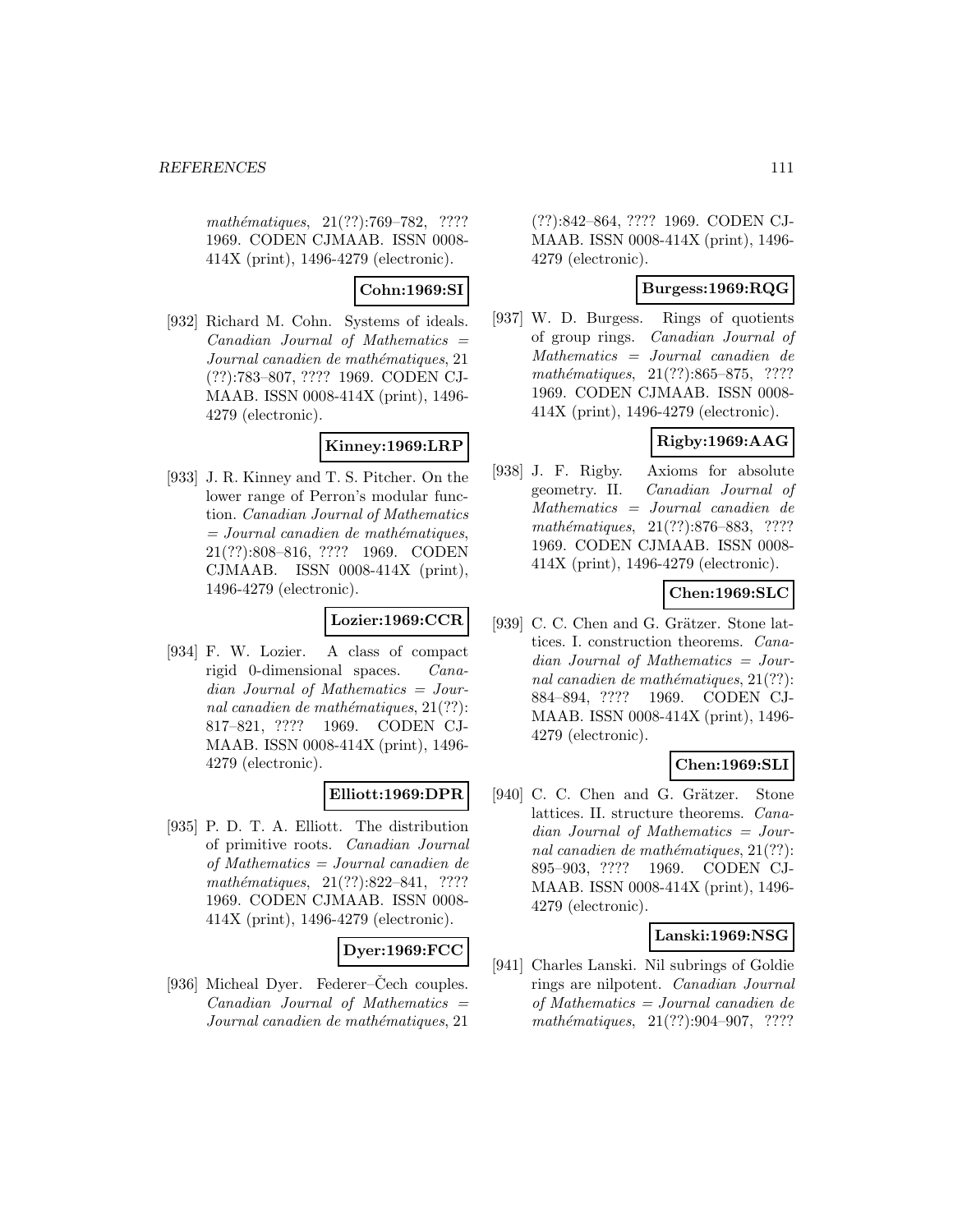1969. CODEN CJMAAB. ISSN 0008- 414X (print), 1496-4279 (electronic).

### **Humphreys:1969:AIC**

[942] J. E. Humphreys. On the automorphisms of infinite Chevalley groups.  $Canadian$  Journal of Mathematics  $=$ Journal canadien de mathématiques, 21 (??):908–911, ???? 1969. CODEN CJ-MAAB. ISSN 0008-414X (print), 1496- 4279 (electronic).

# **Wilken:1969:NSR**

[943] Donald R. Wilken. A note on strongly regular function algebras. Canadian Journal of Mathematics = Journal  $cana dien de mathématiques, 21(??):$ 912–914, ???? 1969. CODEN CJ-MAAB. ISSN 0008-414X (print), 1496- 4279 (electronic).

# **Gewirtz:1969:GME**

[944] A. Gewirtz. Graphs with maximal even girth. Canadian Journal of Mathematics = Journal canadien de mathématiques, 21(??):915–934, ???? 1969. CODEN CJMAAB. ISSN 0008- 414X (print), 1496-4279 (electronic).

# **Kaul:1969:TG**

[945] S. K. Kaul. On a transformation group. Canadian Journal of Mathematics = Journal canadien de mathématiques, 21 (??):935–941, ???? 1969. CODEN CJ-MAAB. ISSN 0008-414X (print), 1496- 4279 (electronic).

# **Nasim:1969:SRR**

[946] C. Nasim. Some results relating the behaviour of Fourier transforms near the origin and at infinity. Canadian Journal of Mathematics = Journal canadien de mathématiques,  $21(??)$ : 942–950, ???? 1969. CODEN CJ-MAAB. ISSN 0008-414X (print), 1496- 4279 (electronic).

### **Nasim:1969:SFI**

[947] C. Nasim. A summation formula involving  $\sigma_k(n)$ ,  $k > 1$ . Canadian Journal of Mathematics = Journal canadien de mathématiques, 21(??):951-964, ???? 1969. CODEN CJMAAB. ISSN 0008- 414X (print), 1496-4279 (electronic).

# **Billis:1969:FGW**

[948] M. J. Billis. Finite groups whose powers have no countably infinite factor groups. Canadian Journal of Mathematics = Journal canadien de  $mathématiques, 21(??):965–969, ????$ 1969. CODEN CJMAAB. ISSN 0008- 414X (print), 1496-4279 (electronic).

### **Roggenkamp:1969:ILO**

[949] Klaus W. Roggenkamp. On the irreducible lattices of orders. Canadian Journal of Mathematics = Journal canadien de mathématiques,  $21(??)$ : 970–976, ???? 1969. CODEN CJ-MAAB. ISSN 0008-414X (print), 1496- 4279 (electronic).

# **Labelle:1969:RMA**

[950] G. Labelle and Q. I. Rahman. Remarque sur la moyenne arithmétique de fonctions univalentes convexes. (French) [Note on the arithmetic mean of convex univalent functions]. Canadian Journal of Mathematics = Journal canadien de mathématiques,  $21(??)$ : 977–981, ???? 1969. CODEN CJ-MAAB. ISSN 0008-414X (print), 1496- 4279 (electronic).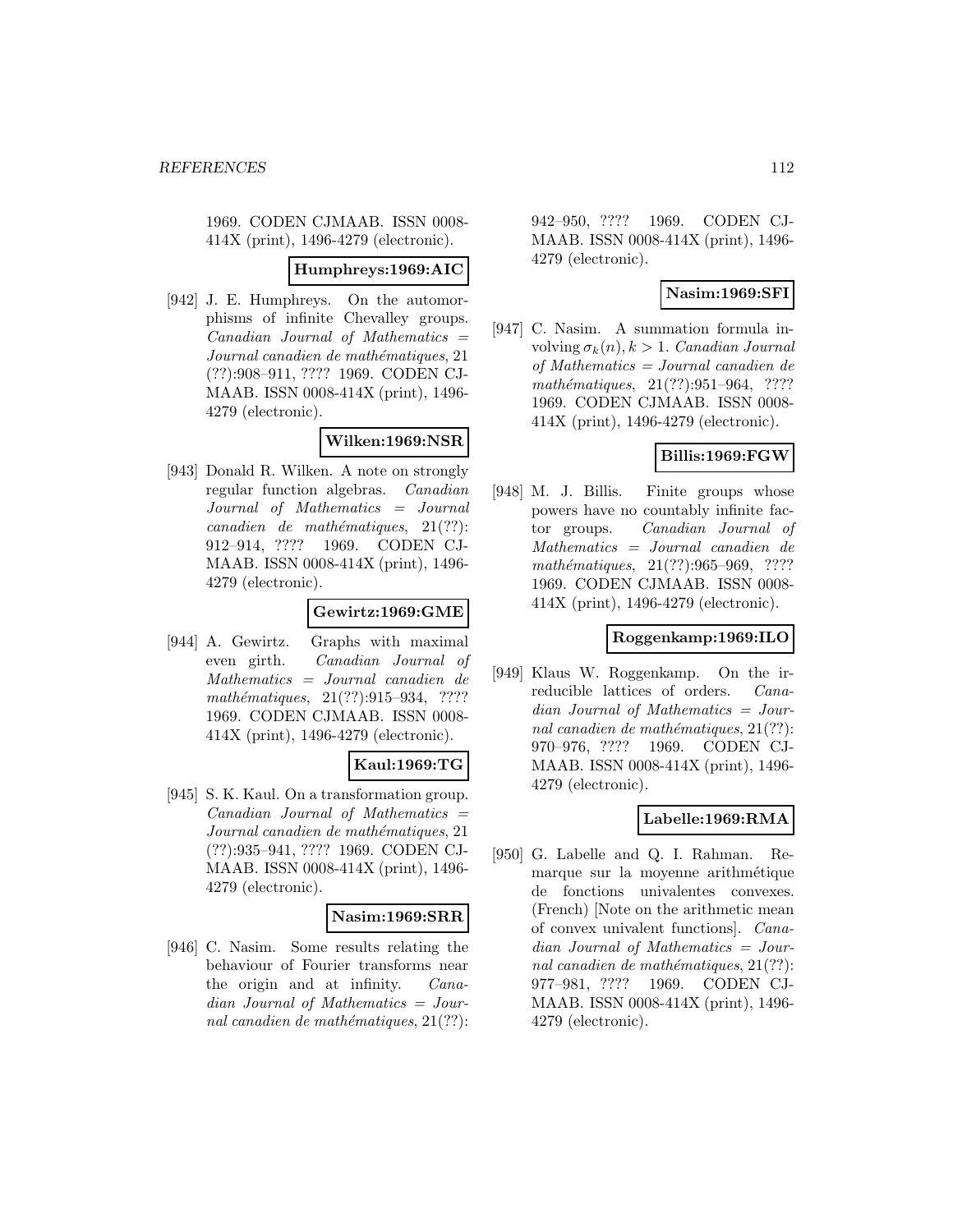### **Nikolai:1969:MVL**

[951] Paul J. Nikolai. Mean value and limit theorems for generalized matrix functions. Canadian Journal of Mathematics = Journal canadien de mathématiques,  $21(??):982-991$ , ???? 1969. CODEN CJMAAB. ISSN 0008- 414X (print), 1496-4279 (electronic).

# **Beineke:1969:MDC**

[952] L. W. Beineke. Minimal decompositions of complete graphs into subgraphs with embeddability properties. *Cana*dian Journal of Mathematics = Journal canadien de mathématiques,  $21(??)$ : 992–1000, ???? 1969. CODEN CJ-MAAB. ISSN 0008-414X (print), 1496- 4279 (electronic).

### **Eaton:1969:NAL**

[953] W. T. Eaton. A note about locally spherical spheres. Canadian Journal of Mathematics = Journal canadien de  $mathématiques, 21(??):1001–1003, ????$ 1969. CODEN CJMAAB. ISSN 0008- 414X (print), 1496-4279 (electronic).

#### **Byrd:1969:ACL**

[954] Richard D. Byrd. Archimedean closures in lattice-ordered groups. Canadian Journal of Mathematics = Journal canadien de mathématiques,  $21(??)$ : 1004–1012, ???? 1969. CODEN CJ-MAAB. ISSN 0008-414X (print), 1496- 4279 (electronic).

### **Wyman:1969:AB**

[955] M. Wyman and R. Wong. The asymptotic behaviour of  $\mu(z, \beta, \alpha)$ . Canadian Journal of Mathematics = Journal canadien de mathématiques,  $21(??)$ :

1013–1023, ???? 1969. CODEN CJ-MAAB. ISSN 0008-414X (print), 1496- 4279 (electronic).

### **Majindar:1969:SMC**

[956] Kulendra N. Majindar. "On some methods of construction of b. i. b. designs": Corrigendum. Canadian Journal of Mathematics  $=$  Journal canadien de mathématiques,  $21(??):1024, ????$ 1969. CODEN CJMAAB. ISSN 0008- 414X (print), 1496-4279 (electronic). See [780].

# **Wales:1969:FLGa**

[957] David B. Wales. Finite linear groups of prime degree. Canadian Journal of Mathematics = Journal canadien de  $mathématiques, 21(??):1025-1041, ????$ 1969. CODEN CJMAAB. ISSN 0008- 414X (print), 1496-4279 (electronic).

# **Wales:1969:FLGb**

[958] David B. Wales. Finite linear groups of degree seven. I. Canadian Journal of Mathematics = Journal canadien de  $mathématiques, 21(??):1042–1056, ????$ 1969. CODEN CJMAAB. ISSN 0008- 414X (print), 1496-4279 (electronic).

# **Smith:1969:PIF**

[959] William W. Smith. Projective ideals of finite type. Canadian Journal of Mathematics = Journal canadien de mathématiques,  $21(??):1057-1061, ????$ 1969. CODEN CJMAAB. ISSN 0008- 414X (print), 1496-4279 (electronic).

#### **Bercov:1969:STP**

[960] R. D. Bercov. On simply transitive primitive permutation groups. Canadian Journal of Mathematics = Journal canadien de mathématiques,  $21(??)$ :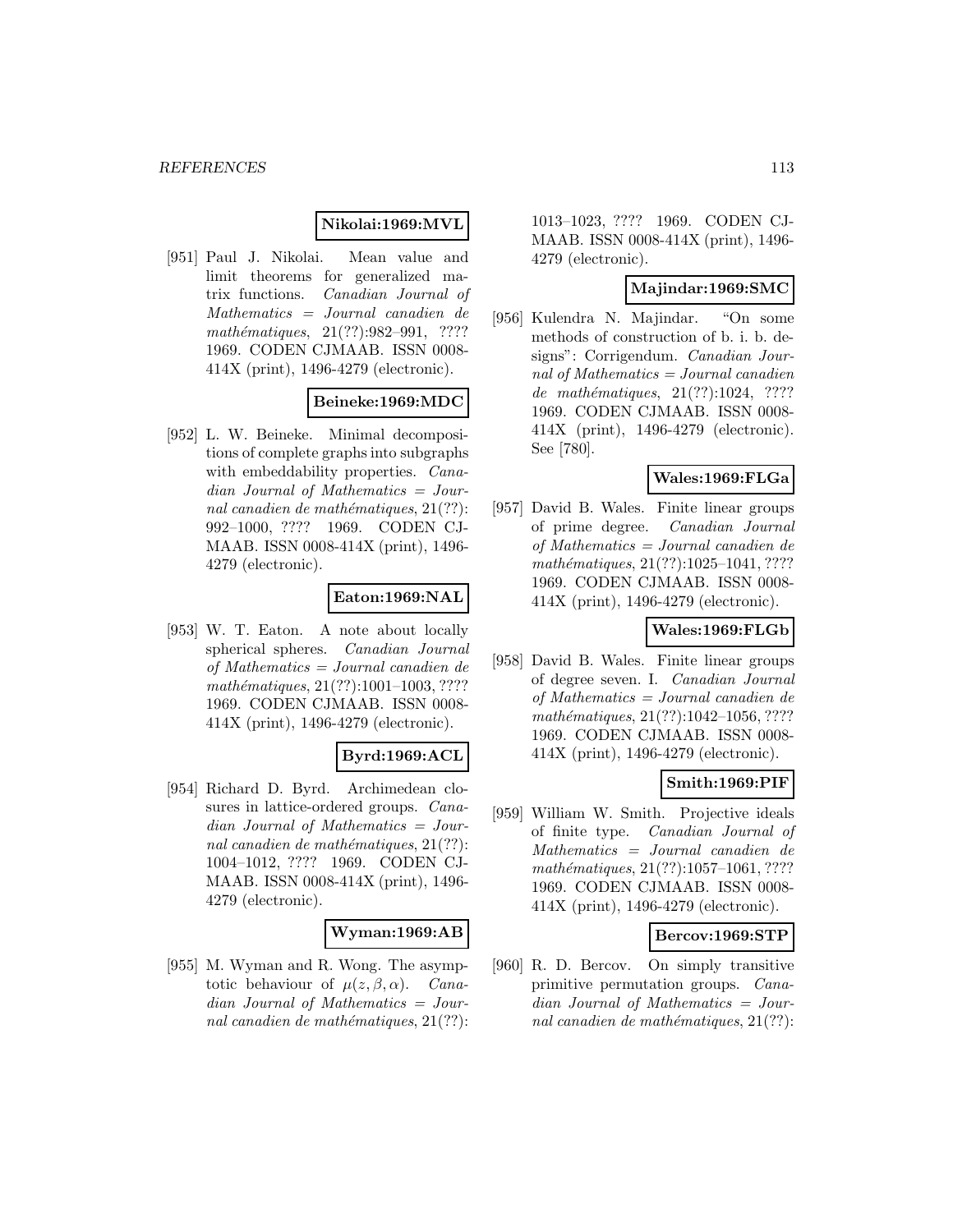1062–1068, ???? 1969. CODEN CJ-MAAB. ISSN 0008-414X (print), 1496- 4279 (electronic).

### **Sauer:1969:EPE**

[961] N. Sauer. Extremal point and edge sets in n-graphs. Canadian Journal of Mathematics = Journal canadien de  $mathématiques, 21(??): 1069-1075, ????$ 1969. CODEN CJMAAB. ISSN 0008- 414X (print), 1496-4279 (electronic).

### **Dubuc:1969:TAA**

[962] Serge Dubuc. Transformations affines agissant sur un ensemble compact convexe. (French) [Affine transformations acting on a compact convex set]. Canadian Journal of Mathematics = Journal canadien de mathématiques,  $21(??)$ : 1076–1082, ???? 1969. CODEN CJ-MAAB. ISSN 0008-414X (print), 1496- 4279 (electronic).

### **Kirkpatrick:1969:NCP**

[963] P. B. Kirkpatrick. A note on the construction of projective planes from groups. Canadian Journal of Mathematics = Journal canadien de  $mathématiques, 21(??):1083-1085, ????$ 1969. CODEN CJMAAB. ISSN 0008- 414X (print), 1496-4279 (electronic).

### **Beineke:1969:CCB**

[964] Lowell W. Beineke and Richard K. Guy. The coarseness of the complete bipartite graph. Canadian Journal of Mathematics = Journal canadien de mathématiques, 21(??):1086-1096, ???? 1969. CODEN CJMAAB. ISSN 0008- 414X (print), 1496-4279 (electronic).

# **Benz:1969:GKG**

[965] Walter Benz. Zur Geometrie der Körpererweiterungen. (German) [The geometry of field extensions]. Canadian Journal of Mathematics = Journal canadien de mathématiques,  $21(??)$ : 1097–1122, ???? 1969. CODEN CJ-MAAB. ISSN 0008-414X (print), 1496- 4279 (electronic).

# **Rhodes:1969:HGT**

[966] F. Rhodes. Homotopy groups of transformation groups. Canadian Journal of Mathematics = Journal canadien de mathématiques, 21(??):1123-1136, ???? 1969. CODEN CJMAAB. ISSN 0008- 414X (print), 1496-4279 (electronic).

### **Passman:1969:SMG**

[967] D. S. Passman. On the semisimplicity of modular group algebras. II. Canadian Journal of Mathematics = Journal canadien de mathématiques,  $21(??)$ : 1137–1145, ???? 1969. CODEN CJ-MAAB. ISSN 0008-414X (print), 1496- 4279 (electronic).

# **Putz:1969:CTF**

[968] H. Putz. Construction of transverse fields. Canadian Journal of Mathematics = Journal canadien de mathématiques, 21(??):1146-1159, ???? 1969. CODEN CJMAAB. ISSN 0008- 414X (print), 1496-4279 (electronic).

### **Rhemtulla:1969:CCF**

[969] A. H. Rhemtulla. Commutators of certain finitely generated soluble groups.  $Canadian$  Journal of Mathematics  $=$ Journal canadien de mathématiques, 21 (??):1160–1164, ???? 1969. CODEN CJMAAB. ISSN 0008-414X (print), 1496-4279 (electronic).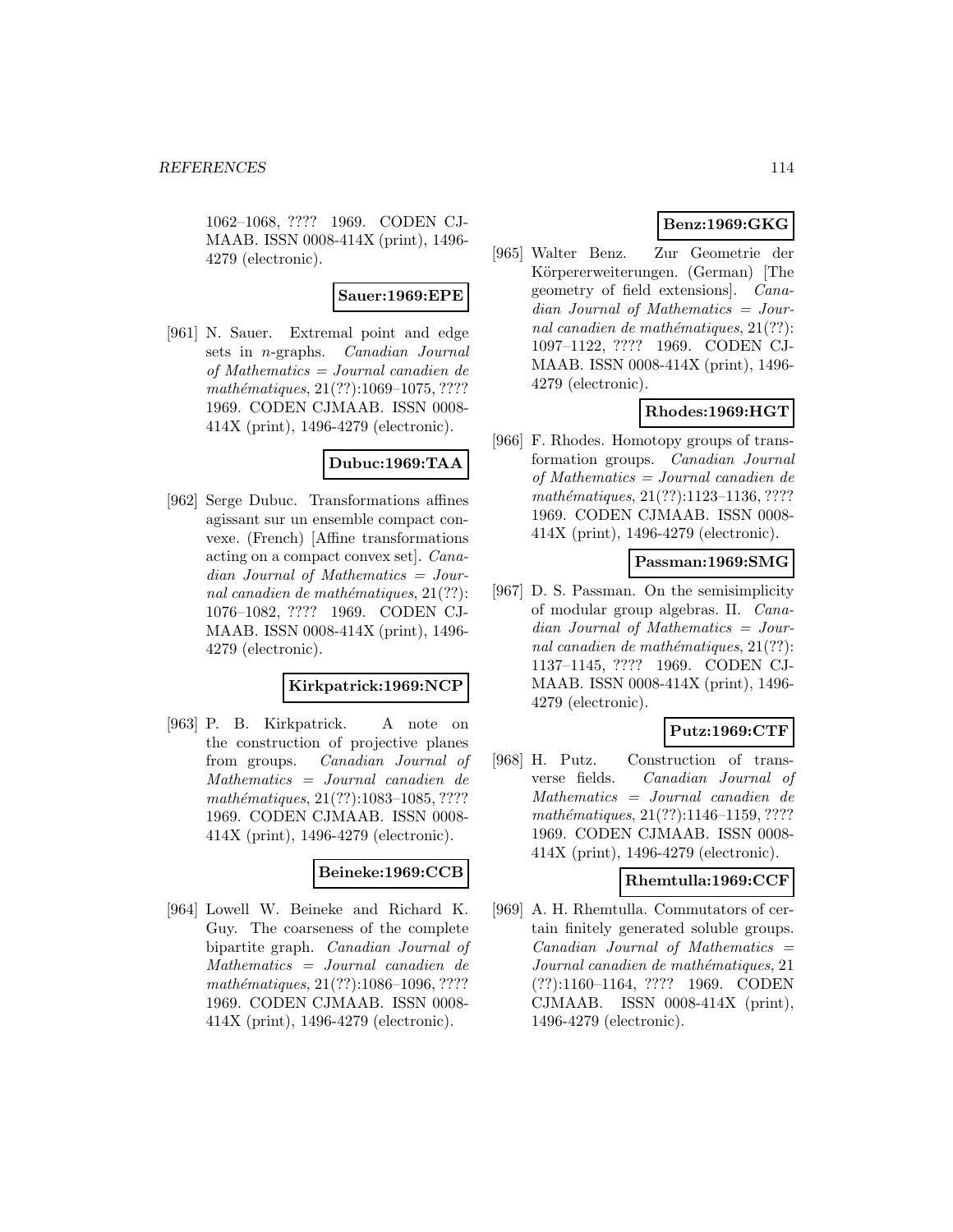### **Wenzel:1969:AGU**

[970] G. H. Wenzel. Automorphism groups of unary algebras on groups. Canadian Journal of Mathematics = Journal canadien de mathématiques,  $21(??)$ : 1165–1171, ???? 1969. CODEN CJ-MAAB. ISSN 0008-414X (print), 1496- 4279 (electronic).

# **MacGregor:1969:ICA**

[971] Thomas H. MacGregor. An inequality concerning analytic functions with a positive real part. Canadian Journal of Mathematics = Journal canadien de  $mathématiques, 21(??): 1172–1177, ????$ 1969. CODEN CJMAAB. ISSN 0008- 414X (print), 1496-4279 (electronic).

# **Davis:1969:OAI**

[972] Chandler Davis, Heydar Radjavi, and Peter Rosenthal. On operator algebras and invariant subspaces. Canadian Journal of Mathematics = Journal canadien de mathématiques,  $21(??)$ : 1178–1181, ???? 1969. CODEN CJ-MAAB. ISSN 0008-414X (print), 1496- 4279 (electronic).

# **Sehgal:1969:IIGb**

[973] Sudarshan K. Sehgal. On the isomorphism of integral group rings. II. Canadian Journal of Mathematics = Journal canadien de mathématiques,  $21(??)$ : 1182–1188, ???? 1969. CODEN CJ-MAAB. ISSN 0008-414X (print), 1496- 4279 (electronic).

### **Finkelstein:1969:RPB**

[974] Mark Finkelstein. The reflection principle for Banach space-valued analytic functions. Canadian Journal of Mathematics = Journal canadien de

mathématiques, 21(??):1189-1191, ???? 1969. CODEN CJMAAB. ISSN 0008- 414X (print), 1496-4279 (electronic).

### **Megibben:1969:GKC**

[975] Charles Megibben. The generalized Kulikov criterion. Canadian Journal of Mathematics = Journal canadien de mathématiques, 21(??):1192-1205, ???? 1969. CODEN CJMAAB. ISSN 0008- 414X (print), 1496-4279 (electronic).

# **McArthur:1969:CAB**

[976] C. W. McArthur, Ivan Singer, and Mark Levin. On the cones associated with biorthogonal systems and bases in Banach spaces. Canadian Journal of Mathematics = Journal canadien de mathématiques, 21(??):1206-1217, ???? 1969. CODEN CJMAAB. ISSN 0008- 414X (print), 1496-4279 (electronic).

# **Kaplansky:1969:AQF**

[977] Irving Kaplansky and Richard J. Shaker. Abstract quadratic forms.  $Canadian$  Journal of Mathematics  $=$ Journal canadien de mathématiques, 21 (??):1218–1233, ???? 1969. CODEN CJMAAB. ISSN 0008-414X (print), 1496-4279 (electronic).

### **Camina:1969:GMS**

[978] A. R. Camina and T. M. Gagen. Groups with metacyclic Sylow 2 subgroups. Canadian Journal of Mathematics = Journal canadien de mathématiques, 21(??):1234-1237, ???? 1969. CODEN CJMAAB. ISSN 0008- 414X (print), 1496-4279 (electronic).

# **Alperin:1969:CAG**

[979] J. L. Alperin. A classification of  $n$ abelian groups. Canadian Journal of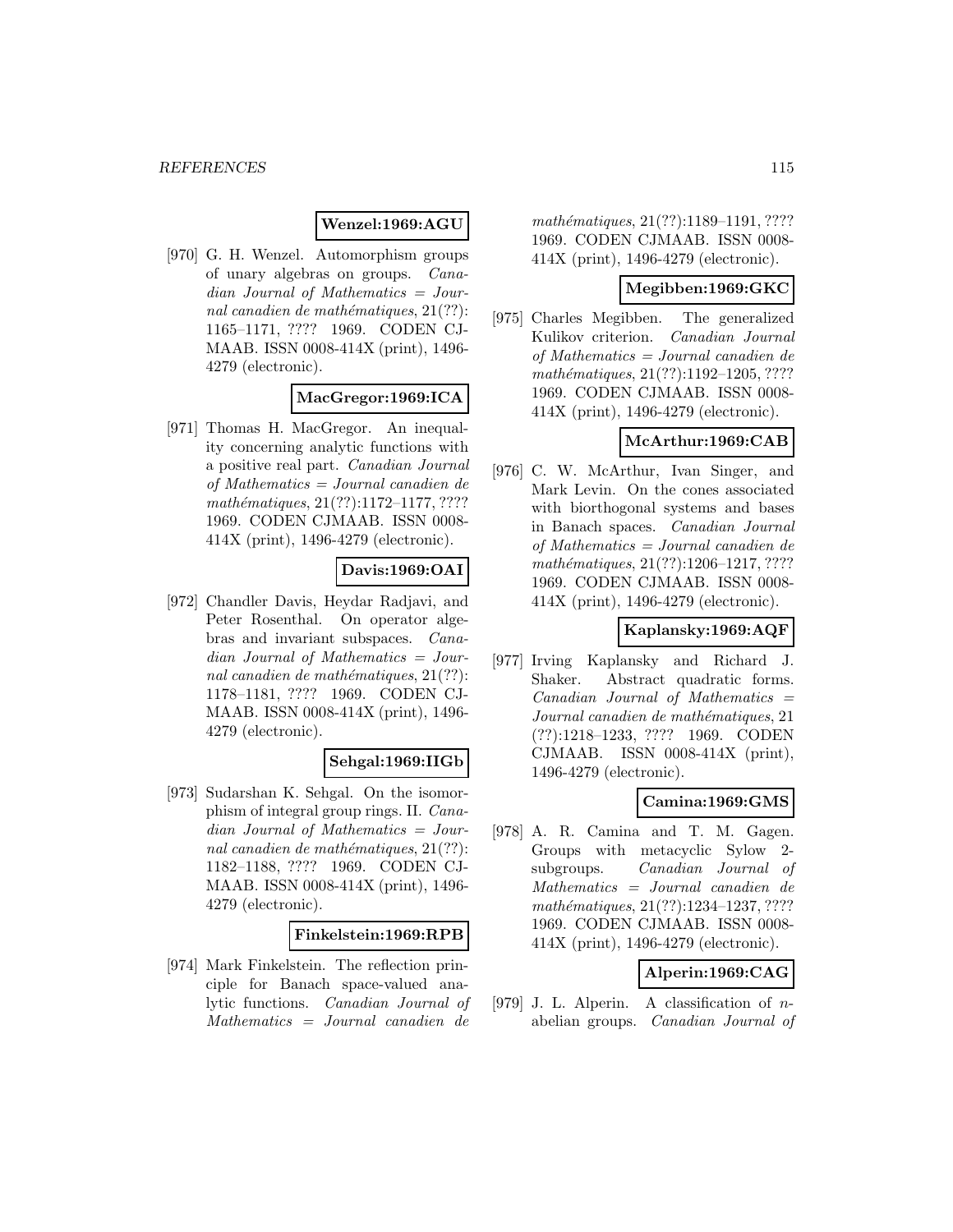Mathematics = Journal canadien de mathématiques, 21(??):1238-1244, ???? 1969. CODEN CJMAAB. ISSN 0008- 414X (print), 1496-4279 (electronic).

# **Boyd:1969:IFS**

[980] David W. Boyd. Indices of function spaces and their relationship to interpolation. Canadian Journal of Mathematics = Journal canadien de mathématiques,  $21(??):1245-1254, ????$ 1969. CODEN CJMAAB. ISSN 0008- 414X (print), 1496-4279 (electronic).

# **Barth:1969:QSC**

[981] K. F. Barth and W. J. Schneider. On a question of Seidel concerning holomorphic functions bounded on a spiral. Canadian Journal of Mathematics  $=$  Journal canadien de mathématiques, 21(??):1255–1262, ???? 1969. CODEN CJMAAB. ISSN 0008-414X (print), 1496-4279 (electronic).

# **Edge:1969:TPS**

[982] W. L. Edge. Three plane sextics and their automorphisms. Canadian Journal of Mathematics = Journal canadien de mathématiques,  $21(??):1263-$ 1278, ???? 1969. CODEN CJ-MAAB. ISSN 0008-414X (print), 1496- 4279 (electronic).

# **Howard:1969:OCM**

[983] Henry C. Howard. "oscillation criteria for matrix differential equations": Corrigendum. Canadian Journal of Mathematics = Journal canadien de mathématiques, 21(??):1279-1280, ???? 1969. CODEN CJMAAB. ISSN 0008- 414X (print), 1496-4279 (electronic). See [579].

# **Shauck:1969:AHF**

[984] Maxwell E. Shauck. Algebras of holomorphic functions in ringed spaces. I.  $Canadian$  Journal of Mathematics  $=$ Journal canadien de mathématiques, 21 (??):1281–1292, ???? 1969. CODEN CJMAAB. ISSN 0008-414X (print), 1496-4279 (electronic).

# **Ching:1969:NIN**

[985] Wai mee Ching. Non-isomorphic nonhyperfinite factors. Canadian Journal of Mathematics = Journal canadien de mathématiques, 21(??):1293-1308, ???? 1969. CODEN CJMAAB. ISSN 0008- 414X (print), 1496-4279 (electronic).

# **Stewart:1969:UPD**

[986] James Stewart. Unbounded positive definite functions. Canadian Journal of Mathematics = Journal canadien de mathématiques, 21(??):1309-1318, ???? 1969. CODEN CJMAAB. ISSN 0008- 414X (print), 1496-4279 (electronic).

# **Blatt:1969:SHM**

[987] D. Blatt and G. Szekeres. A skew Hadamard matrix of order 52. Canadian Journal of Mathematics = Journal canadien de mathématiques,  $21(??)$ : 1319–1322, ???? 1969. CODEN CJ-MAAB. ISSN 0008-414X (print), 1496- 4279 (electronic).

# **Welsh:1969:TTM**

[988] D. J. A. Welsh. Transversal theory and matroids. Canadian Journal of Mathematics = Journal canadien de mathématiques, 21(??):1323-1330, ???? 1969. CODEN CJMAAB. ISSN 0008- 414X (print), 1496-4279 (electronic).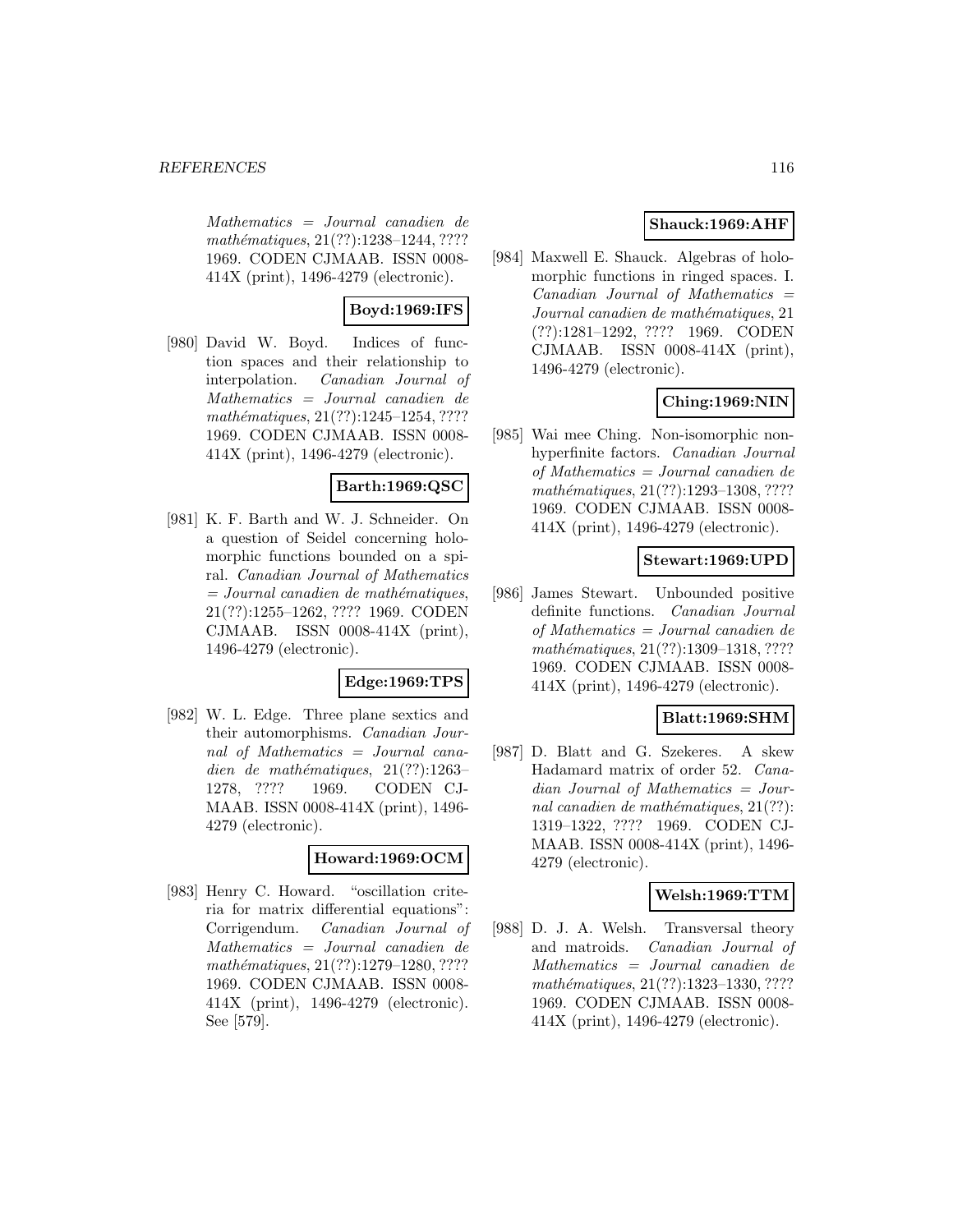### **Groemer:1969:PSP**

[989] H. Groemer. On plane sections and projections of convex sets. Canadian Journal of Mathematics = Journal canadien de mathématiques,  $21(??)$ : 1331–1337, ???? 1969. CODEN CJ-MAAB. ISSN 0008-414X (print), 1496- 4279 (electronic).

# **Muller:1969:MD**

[990] Bruno J. Müller. On Morita duality.  $Canadian$  Journal of Mathematics  $=$ Journal canadien de mathématiques, 21 (??):1338–1347, ???? 1969. CODEN CJMAAB. ISSN 0008-414X (print), 1496-4279 (electronic).

### **Chacron:1969:TH**

[991] M. Chacron. On a theorem of Herstein.  $Canadian$  Journal of Mathematics  $=$ Journal canadien de mathématiques, 21 (??):1348–1353, ???? 1969. CODEN CJMAAB. ISSN 0008-414X (print), 1496-4279 (electronic).

### **Geller:1969:RC**

[992] Dennis Geller and Bennet Manvel. Reconstruction of cacti. Canadian Journal of Mathematics = Journal canadien de mathématiques,  $21(??):1354-$ 1360, ???? 1969. CODEN CJ-MAAB. ISSN 0008-414X (print), 1496- 4279 (electronic).

#### **Koch:1969:SRC**

[993] C. F. Koch. Some remarks concerning  $(f, d_n)$  and  $[F, d_n]$  summability methods. Canadian Journal of Mathematics  $=$  Journal canadien de mathématiques, 21(??):1361–1365, ???? 1969. CODEN CJMAAB. ISSN 0008-414X (print), 1496-4279 (electronic).

# **Ligh:1969:DNR**

[994] Steve Ligh. On division near-rings.  $Canadian$  Journal of Mathematics  $=$ Journal canadien de mathématiques, 21 (??):1366–1371, ???? 1969. CODEN CJMAAB. ISSN 0008-414X (print), 1496-4279 (electronic).

# **Johnson:1969:CST**

[995] Norman Lloyd Johnson. A classification of semi-translation planes. Canadian Journal of Mathematics = Journal canadien de mathématiques,  $21(??)$ : 1372–1387, ???? 1969. CODEN CJ-MAAB. ISSN 0008-414X (print), 1496- 4279 (electronic).

### **Lyndon:1969:GGT**

[996] R. C. Lyndon and J. L. Ullman. Groups generated by two parabolic linear fractional transformations. Canadian Journal of Mathematics = Journal canadien de mathématiques,  $21(??):1388-$ 1403, ???? 1969. CODEN CJ-MAAB. ISSN 0008-414X (print), 1496- 4279 (electronic).

### **Brungs:1969:GDV**

[997] H.-H. Brungs. Generalized discrete valuation rings. Canadian Journal of Mathematics = Journal canadien de  $mathématiques, 21(??):1404–1408, ????$ 1969. CODEN CJMAAB. ISSN 0008- 414X (print), 1496-4279 (electronic).

### **Kallaher:1969:RBQ**

[998] Michael J. Kallaher. Right bol quasi-fields. Canadian Journal of Mathematics = Journal canadien de mathématiques, 21(??):1409–1420, ???? 1969. CODEN CJMAAB. ISSN 0008- 414X (print), 1496-4279 (electronic).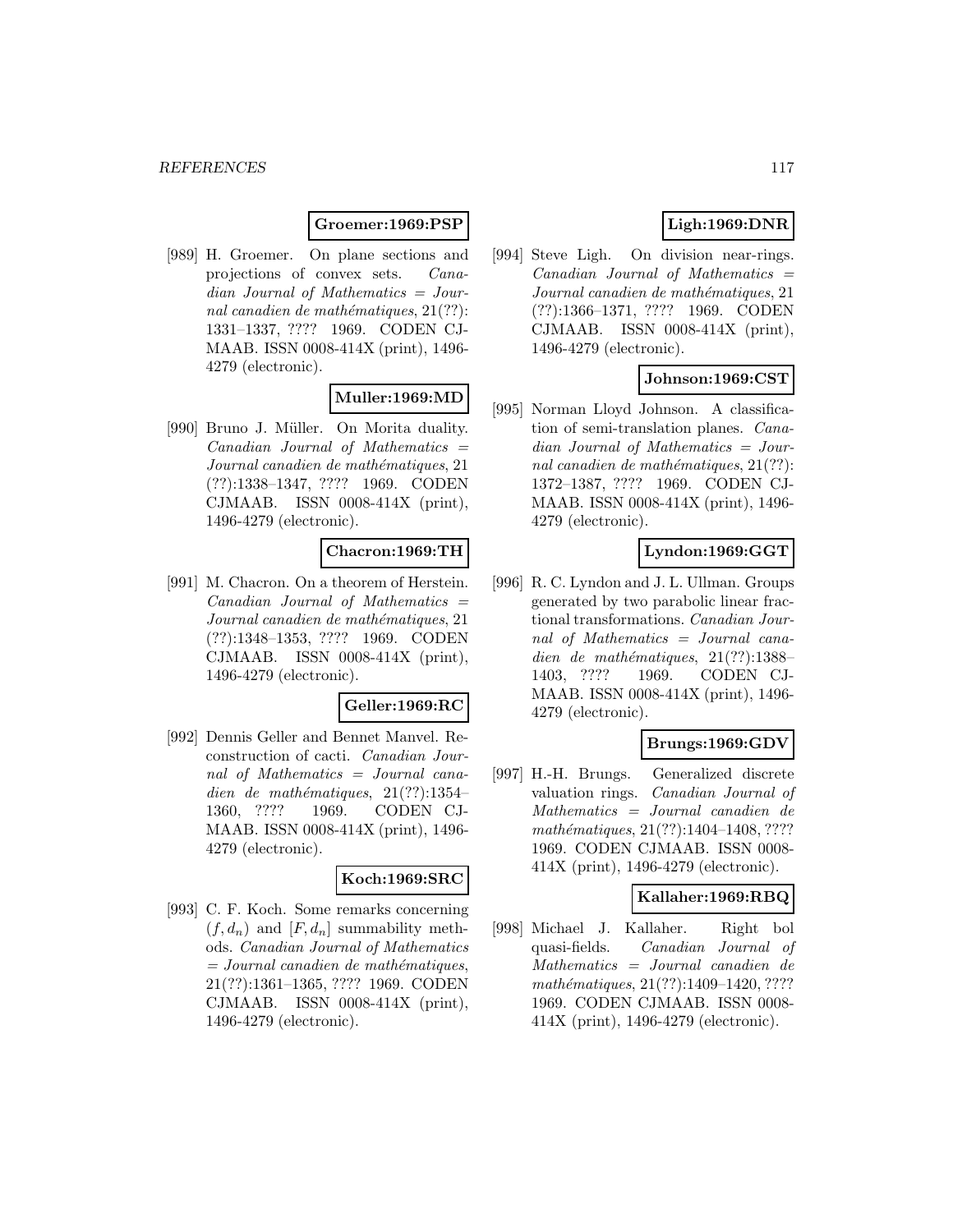# **Radjavi:1969:SAF**

[999] Heydar Radjavi. On self-adjoint factorization of operators. Canadian Journal of Mathematics = Journal canadien de mathématiques, 21(??):1421-1426, ???? 1969. CODEN CJMAAB. ISSN 0008- 414X (print), 1496-4279 (electronic).

### **McMullen:1969:LSP**

[1000] P. McMullen. Linearly stable polytopes. Canadian Journal of Mathematics = Journal canadien de mathématiques, 21(??):1427-1431, ???? 1969. CODEN CJMAAB. ISSN 0008- 414X (print), 1496-4279 (electronic).

# **Moody:1969:ELA**

[1001] Robert V. Moody. Euclidean Lie algebras. Canadian Journal of Mathematics = Journal canadien de mathématiques, 21(??):1432-1454, ???? 1969. CODEN CJMAAB. ISSN 0008- 414X (print), 1496-4279 (electronic).

### **Stephenson:1969:UAR**

[1002] W. Stephenson. Unique addition rings.  $Canadian Journal of Mathematics =$ Journal canadien de mathématiques, 21 (??):1455–1461, ???? 1969. CODEN CJMAAB. ISSN 0008-414X (print), 1496-4279 (electronic).

# **Rigby:1969:POP**

[1003] J. F. Rigby. Pascal ovals in projective planes. Canadian Journal of Mathematics = Journal canadien de mathématiques, 21(??):1462-1476, ???? 1969. CODEN CJMAAB. ISSN 0008- 414X (print), 1496-4279 (electronic).

# **Robertson:1969:CFB**

[1004] M. S. Robertson. Coefficients of functions with bounded boundary rotation.  $Canadian$  Journal of Mathematics  $=$ Journal canadien de mathématiques, 21 (??):1477–1482, ???? 1969. CODEN CJMAAB. ISSN 0008-414X (print), 1496-4279 (electronic).

### **Williams:1969:DVP**

[1005] Kenneth S. Williams. Distinct values of a polynomial in subsets of a finite field.  $Canadian$  Journal of Mathematics  $=$ Journal canadien de mathématiques, 21 (??):1483–1488, ???? 1969. CODEN CJMAAB. ISSN 0008-414X (print), 1496-4279 (electronic).

### **Antonelli:1969:DMS**

[1006] Peter L. Antonelli. Differentiable Montgomery–Samelson fiberings with finite singular sets. Canadian Journal of Mathematics = Journal canadien de mathématiques, 21(??):1489-1495, ???? 1969. CODEN CJMAAB. ISSN 0008- 414X (print), 1496-4279 (electronic).

### **Douglas:1969:GCO**

[1007] A. J. Douglas. Generalized Casimir operators. Canadian Journal of Mathematics = Journal canadien de  $mathématiques, 21(??):1496–1505, ????$ 1969. CODEN CJMAAB. ISSN 0008- 414X (print), 1496-4279 (electronic).

### **Hedrlin:1969:CGG**

[1008] Z. Hedrlín and E. Mendelsohn. The category of graphs with a given subgraph—with applications to topology and algebra. Canadian Journal of Mathematics = Journal canadien de mathématiques,  $21(??):1506-1517, ????$